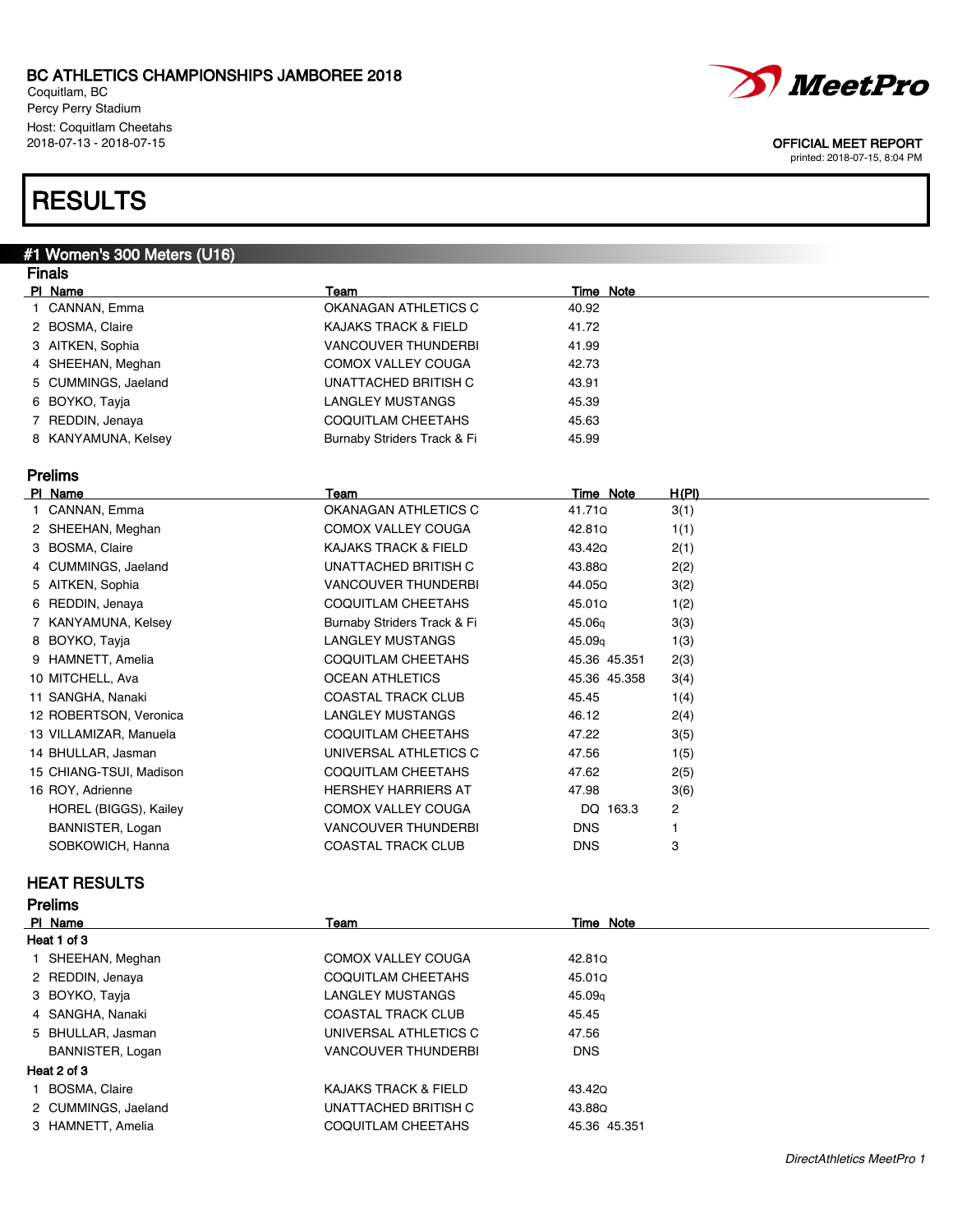PI Name Team Team Team Time Note 4 ROBERTSON, Veronica CHANGLEY MUSTANGS 46.12

Coquitlam, BC Percy Perry Stadium Host: Coquitlam Cheetahs<br>2018-07-13 - 2018-07-15

## **RESULTS**

Prelims

#1 Women's 300 Meters (U16) (cont'd)

| Heat 1 of 2                                |                                                    |                                      |  |  |
|--------------------------------------------|----------------------------------------------------|--------------------------------------|--|--|
| PI Name                                    | <b>Team</b>                                        | Time Note                            |  |  |
| <b>HEAT RESULTS</b><br><b>Prelims</b>      |                                                    |                                      |  |  |
|                                            |                                                    |                                      |  |  |
| ROSSOUW, Ben                               | COWICHAN VALLEY ATHL                               | <b>DNS</b><br>2                      |  |  |
| LUCCOCK, Nicholas                          | OCEAN ATHLETICS                                    | 1(8)<br><b>DNS</b><br>$\overline{2}$ |  |  |
| 13 KARULETWA, Nigel                        | UNATTACHED BRITISH C                               | 1(7)<br>42.09                        |  |  |
| 12 WERGELAND, Benjamin                     | <b>LANGLEY MUSTANGS</b>                            | 1(6)<br>41.07                        |  |  |
| 11 MATTERN, Simon                          | WEST VANCOUVER TRA                                 | 2(5)<br>40.43                        |  |  |
| 10 LEONG, Cooper                           | <b>CHILLIWACK TRACK &amp; FI</b>                   | 40.17<br>2(4)<br>40.41               |  |  |
| 9 EMLEY-GRAHAM, Jack                       | <b>GOLDEN EARS ATHLETIC</b>                        | 39.85q<br>1(5)                       |  |  |
| 8 GILL, Robin                              | UNIVERSAL ATHLETICS C                              |                                      |  |  |
| 7 CURTIS, Joseph                           | COQUITLAM CHEETAHS                                 | 39.75q<br>2(3)                       |  |  |
| 6 SEBASTIANELLI, Nickolas                  | <b>COASTAL TRACK CLUB</b>                          | 39.57q<br>1(4)                       |  |  |
| 5 YOON, Kyuhyun                            | UNIVERSAL ATHLETICS C                              | 1(3)<br>39.40q                       |  |  |
| 4 CHAN, Nathan                             | UNIVERSAL ATHLETICS C                              | 39.08Q<br>2(2)                       |  |  |
| 3 LAMYIN, Alexander                        | <b>OCEAN ATHLETICS</b>                             | 38.34Q<br>1(2)                       |  |  |
| 2 GOUDRON, Ryan                            | ROYAL CITY TRACK & FIE                             | 38.09Q<br>1(1)                       |  |  |
| 1 MONRO, Nicholas                          | <b>LANGLEY MUSTANGS</b>                            | 36.58Q<br>2(1)                       |  |  |
| <b>Prelims</b><br>PI Name                  | Team                                               | <b>Time Note</b><br><u>H(PI)</u>     |  |  |
|                                            |                                                    |                                      |  |  |
| 8 CURTIS, Joseph                           | COQUITLAM CHEETAHS                                 | 39.97                                |  |  |
| 7 YOON, Kyuhyun                            | UNIVERSAL ATHLETICS C                              | 39.88                                |  |  |
| 6 GILL, Robin                              | UNIVERSAL ATHLETICS C                              | 39.80                                |  |  |
| 5 CHAN, Nathan                             | UNIVERSAL ATHLETICS C                              | 38.94                                |  |  |
| 4 SEBASTIANELLI, Nickolas                  | <b>COASTAL TRACK CLUB</b>                          | 38.92                                |  |  |
| 3 GOUDRON, Ryan                            | ROYAL CITY TRACK & FIE                             | 38.36                                |  |  |
| 2 LAMYIN, Alexander                        | <b>OCEAN ATHLETICS</b>                             | 38.04                                |  |  |
| 1 MONRO, Nicholas                          | <b>LANGLEY MUSTANGS</b>                            | 36.33                                |  |  |
| PI Name                                    | Team                                               | <b>Time Note</b>                     |  |  |
| #2 Men's 300 Meters (U16)<br><b>Finals</b> |                                                    |                                      |  |  |
|                                            |                                                    |                                      |  |  |
| SOBKOWICH, Hanna                           | COASTAL TRACK CLUB                                 | <b>DNS</b>                           |  |  |
| 6 ROY, Adrienne                            | <b>HERSHEY HARRIERS AT</b>                         | 47.98                                |  |  |
| 5 VILLAMIZAR, Manuela                      | COQUITLAM CHEETAHS                                 | 47.22                                |  |  |
| 4 MITCHELL, Ava                            | <b>OCEAN ATHLETICS</b>                             | 45.36 45.358                         |  |  |
| 3 KANYAMUNA, Kelsey                        | Burnaby Striders Track & Fi                        | 45.06 <sub>g</sub>                   |  |  |
| 1 CANNAN, Emma<br>2 AITKEN, Sophia         | OKANAGAN ATHLETICS C<br><b>VANCOUVER THUNDERBI</b> | 41.71Q<br>44.05Q                     |  |  |
| Heat 3 of 3                                |                                                    |                                      |  |  |
| HOREL (BIGGS), Kailey                      | COMOX VALLEY COUGA                                 | DQ 163.3                             |  |  |
| 5 CHIANG-TSUI, Madison                     | COQUITLAM CHEETAHS                                 | 47.62                                |  |  |
|                                            |                                                    |                                      |  |  |



*MeetPro* 

#### OFFICIAL MEET REPORT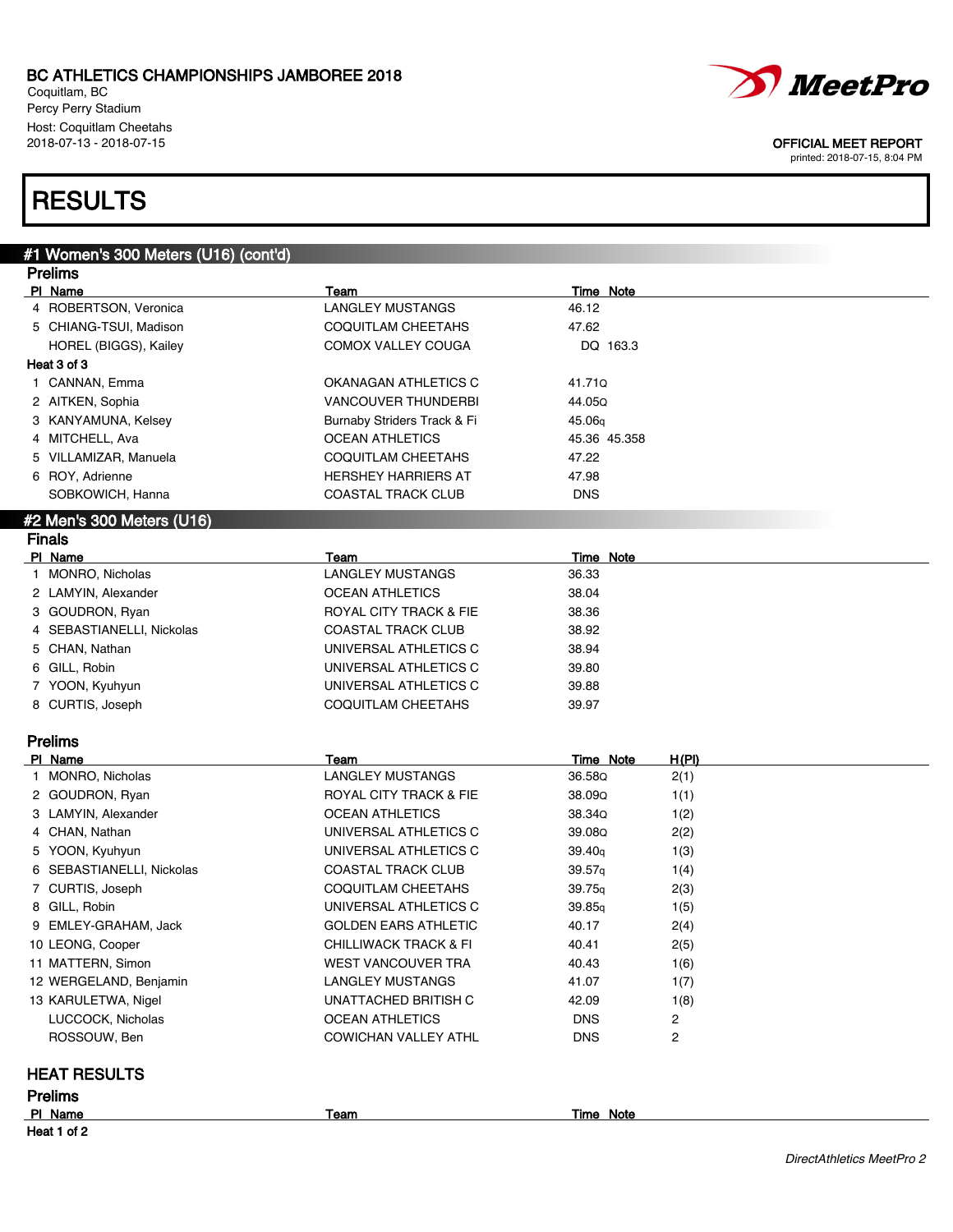Coquitlam, BC Percy Perry Stadium Host: Coquitlam Cheetahs<br>2018-07-13 - 2018-07-15

# **RESULTS**

#2 Men's 300 Meters (U16) (cont'd)

| <b>Prelims</b>              |                                  |            |  |  |
|-----------------------------|----------------------------------|------------|--|--|
| PI Name                     | Team                             | Time Note  |  |  |
| 1 GOUDRON, Ryan             | ROYAL CITY TRACK & FIE           | 38.09Q     |  |  |
| 2 LAMYIN, Alexander         | <b>OCEAN ATHLETICS</b>           | 38.34Q     |  |  |
| 3 YOON, Kyuhyun             | UNIVERSAL ATHLETICS C            | 39.40q     |  |  |
| 4 SEBASTIANELLI, Nickolas   | <b>COASTAL TRACK CLUB</b>        | 39.57q     |  |  |
| 5 GILL, Robin               | UNIVERSAL ATHLETICS C            | 39.85q     |  |  |
| 6 MATTERN, Simon            | <b>WEST VANCOUVER TRA</b>        | 40.43      |  |  |
| 7 WERGELAND, Benjamin       | <b>LANGLEY MUSTANGS</b>          | 41.07      |  |  |
| 8 KARULETWA, Nigel          | UNATTACHED BRITISH C             | 42.09      |  |  |
| Heat 2 of 2                 |                                  |            |  |  |
| 1 MONRO, Nicholas           | <b>LANGLEY MUSTANGS</b>          | 36.58Q     |  |  |
| 2 CHAN, Nathan              | UNIVERSAL ATHLETICS C            | 39.08Q     |  |  |
| 3 CURTIS, Joseph            | <b>COQUITLAM CHEETAHS</b>        | 39.75q     |  |  |
| 4 EMLEY-GRAHAM, Jack        | <b>GOLDEN EARS ATHLETIC</b>      | 40.17      |  |  |
| 5 LEONG, Cooper             | <b>CHILLIWACK TRACK &amp; FI</b> | 40.41      |  |  |
| LUCCOCK, Nicholas           | <b>OCEAN ATHLETICS</b>           | <b>DNS</b> |  |  |
| ROSSOUW, Ben                | <b>COWICHAN VALLEY ATHL</b>      | <b>DNS</b> |  |  |
| #3 Women's 400 Meters (U18) |                                  |            |  |  |
| <b>Finals</b>               |                                  |            |  |  |
| PI Name                     | Team                             | Time Note  |  |  |

| г мате                    | ı eam                        | Time Note  |  |
|---------------------------|------------------------------|------------|--|
| SHANDRO, Angelina         | Victoria Speed Project       | 55.99      |  |
| 2 SMITH, Cayla            | <b>OCEAN ATHLETICS</b>       | 58.66      |  |
| 3 DICKINSON, Makayla      | Athletics Victoria Track and | 59.81      |  |
| 4 SMIGELSKI, Natasha      | COQUITLAM CHEETAHS           | 1:01.36    |  |
| 5 PETERS, Angela          | <b>OCEAN ATHLETICS</b>       | 1:01.90    |  |
| 6 COLE, Elise             | <b>Ballenas Secondary</b>    | 1:02.95    |  |
| 7 MALMQUIST, Katelyn      | Burnaby Striders Track & Fi  | 1:03.43    |  |
| <b>HUTCHISON, Cassidy</b> | <b>VALLEY ROYALS TRACK</b>   | <b>DNS</b> |  |
|                           |                              |            |  |

## Prelims

| PI Name              | Team                         | Time Note            | H(PI) |
|----------------------|------------------------------|----------------------|-------|
| SHANDRO, Angelina    | Victoria Speed Project       | 57.61Q               | 2(1)  |
| 2 SMITH, Cayla       | <b>OCEAN ATHLETICS</b>       | 1:00.87Q             | 1(1)  |
| 3 DICKINSON, Makayla | Athletics Victoria Track and | 1:00.92Q             | 1(2)  |
| 4 PETERS, Angela     | OCEAN ATHLETICS              | 1:01.270             | 2(2)  |
| 6 SMIGELSKI, Natasha | COQUITLAM CHEETAHS           | 1:01.97 <sub>a</sub> | 2(3)  |
| 7 MALMQUIST, Katelyn | Burnaby Striders Track & Fi  | 1:02.10q             | 2(4)  |
| 8 COLE, Elise        | <b>Ballenas Secondary</b>    | 1:02.62 <sub>q</sub> | 1(4)  |
| 9 LIANG, Rachael     | Burnaby Striders Track & Fi  | 1:03.83              | 1(5)  |
| 10 BRYDEN, Lyndsey   | VANCOUVER THUNDERBI          | 1:05.81              | 2(5)  |
| 11 CUNHA, Alanna     | <b>OCEAN ATHLETICS</b>       | 1:06.16              | 1(6)  |
| 12 BATH, Serena      | LANGLEY MUSTANGS             | 1:06.40              | 2(6)  |
| 13 MARKIN, Mollie    | <b>VERNON AMATEUR ATHL</b>   | 1:11.11              | 2(7)  |
| 14 MARKIN, Emma      | <b>VERNON AMATEUR ATHL</b>   | 1:11.50              | 1(7)  |
| SURIYA, Shaunika     | LANGLEY MUSTANGS             | <b>DNS</b>           |       |
| RANAHAN, Alicia      | <b>HERSHEY HARRIERS AT</b>   | <b>DNS</b>           | 2     |
|                      |                              |                      |       |



### OFFICIAL MEET REPORT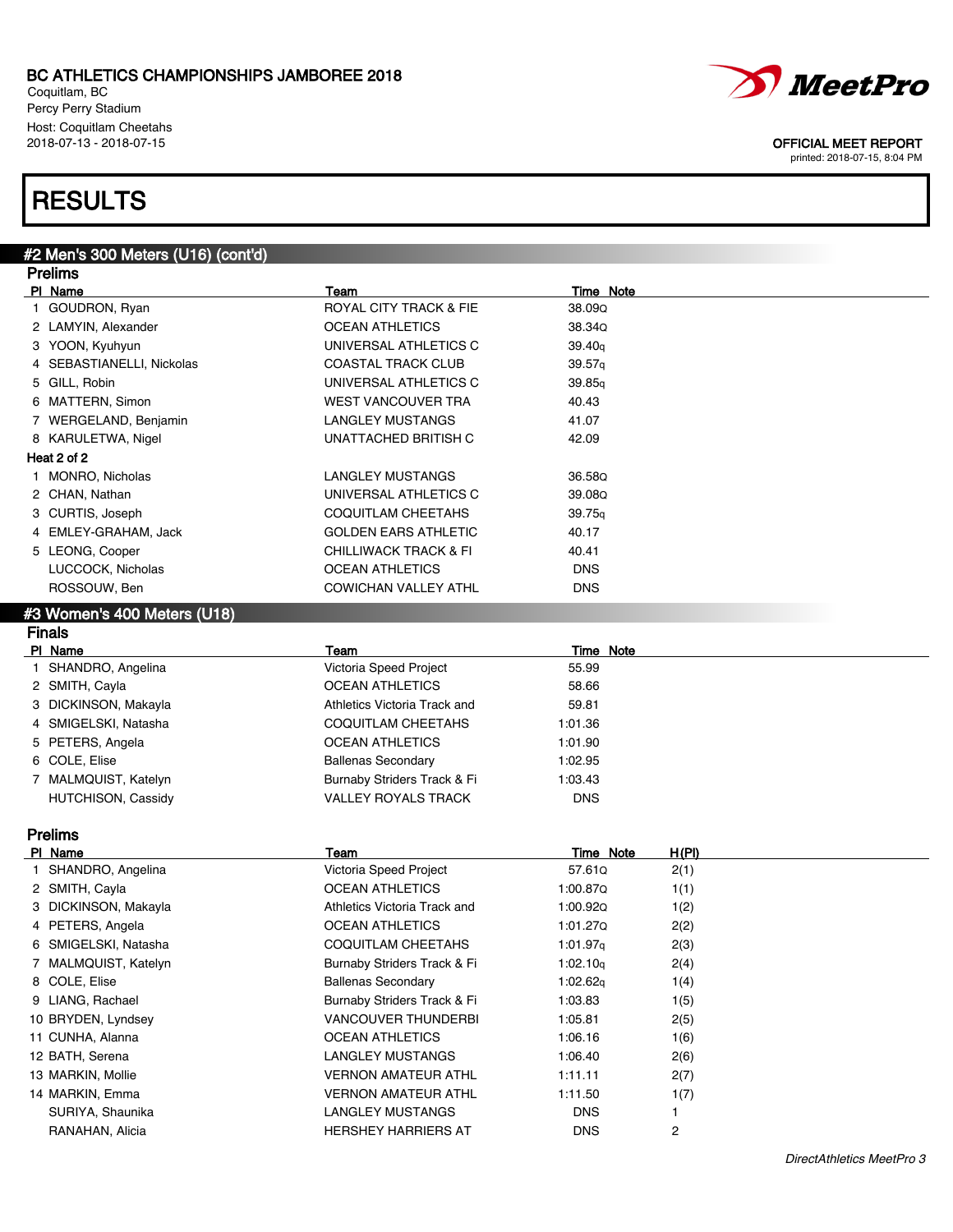Coquitlam, BC Percy Perry Stadium Host: Coquitlam Cheetahs<br>2018-07-13 - 2018-07-15

## **RESULTS**

| #3 Women's 400 Meters (U18) (cont'd) |                              |                           |
|--------------------------------------|------------------------------|---------------------------|
| <b>HEAT RESULTS</b>                  |                              |                           |
| <b>Prelims</b>                       |                              |                           |
| PI Name                              | Team                         | <b>Time Note</b>          |
| Heat 1 of 2                          |                              |                           |
| 1 SMITH, Cayla                       | <b>OCEAN ATHLETICS</b>       | 1:00.87Q                  |
| 2 DICKINSON, Makayla                 | Athletics Victoria Track and | 1:00.920                  |
| 4 COLE, Elise                        | <b>Ballenas Secondary</b>    | 1:02.62g                  |
| 5 LIANG, Rachael                     | Burnaby Striders Track & Fi  | 1:03.83                   |
| 6 CUNHA, Alanna                      | <b>OCEAN ATHLETICS</b>       | 1:06.16                   |
| 7 MARKIN, Emma                       | <b>VERNON AMATEUR ATHL</b>   | 1:11.50                   |
| SURIYA, Shaunika                     | <b>LANGLEY MUSTANGS</b>      | <b>DNS</b>                |
| Heat 2 of 2                          |                              |                           |
| 1 SHANDRO, Angelina                  | Victoria Speed Project       | 57.610                    |
| 2 PETERS, Angela                     | <b>OCEAN ATHLETICS</b>       | 1:01.270                  |
| 3 SMIGELSKI, Natasha                 | <b>COQUITLAM CHEETAHS</b>    | 1:01.97q                  |
| 4 MALMQUIST, Katelyn                 | Burnaby Striders Track & Fi  | 1:02.10q                  |
| 5 BRYDEN, Lyndsey                    | <b>VANCOUVER THUNDERBI</b>   | 1:05.81                   |
| 6 BATH, Serena                       | <b>LANGLEY MUSTANGS</b>      | 1:06.40                   |
| 7 MARKIN, Mollie                     | <b>VERNON AMATEUR ATHL</b>   | 1:11.11                   |
| RANAHAN, Alicia                      | <b>HERSHEY HARRIERS AT</b>   | <b>DNS</b>                |
| #4 Men's 400 Meters (U18)            |                              |                           |
| <b>Finals</b>                        |                              |                           |
| PI Name                              | Team                         | H(PI)<br><b>Time Note</b> |
| 1 ARON Nicholae                      | COASTAL TRACK CLUR           | 40.30<br>2(1)             |

| .                     | .                               | .            | <u>.</u> |
|-----------------------|---------------------------------|--------------|----------|
| 1 ARON, Nicholas      | COASTAL TRACK CLUB              | 49.39        | 2(1)     |
| 2 BRADLEY, Carson     | <b>KAJAKS TRACK &amp; FIELD</b> | 49.41        | 2(2)     |
| 3 SWEATMAN, Sascha    | <b>HERSHEY HARRIERS AT</b>      | 50.40        | 2(3)     |
| 4 KEANE, Michael      | UNATTACHED BRITISH C            | 50.73        | 2(4)     |
| 5 LOUGHNANE, Conor    | Victoria Speed Project          | 51.14        | 2(5)     |
| 6 ALLEN, Felix        | LANGLEY MUSTANGS                | 51.17        | 2(6)     |
| 7 GUERTLER, Owen      | <b>OCEAN ATHLETICS</b>          | 51.76 51.753 | 1(1)     |
| 8 SCHERBAN, Jason     | OKANAGAN ATHLETICS C            | 51.76 51.759 | 2(7)     |
| 9 COX, Josh           | <b>HERSHEY HARRIERS AT</b>      | 52.22        | 1(2)     |
| 10 HOUSE, Kaelan      | <b>COASTAL TRACK CLUB</b>       | 53.64        | 2(8)     |
| 11 DORNER, Kai        | TRAIL TRACK & FIELD CL          | 53.99        | 1(3)     |
| 12 BRADBURY, Spencer  | Mid Island Distance             | 54.51        | 1(4)     |
| 13 BIZZOTTO, Gianluca | <b>HERSHEY HARRIERS AT</b>      | 54.98        | 1(5)     |
| 14 LAUGHLIN, Joshua   | COQUITLAM CHEETAHS              | 57.26        | 1(6)     |
| THUDI, Anvith         | <b>GOLDEN EARS ATHLETIC</b>     | <b>DNS</b>   |          |
| SEITZ, Lewis          | <b>VANCOUVER THUNDERBI</b>      | <b>DNS</b>   |          |
|                       |                                 |              |          |

### SECTION RESULTS Finals

| PI Name        | Team                              | Time Note    |  |
|----------------|-----------------------------------|--------------|--|
| Section 1 of 2 |                                   |              |  |
| GUERTLER, Owen | OCEAN ATHLETICS                   | 51.76 51.753 |  |
| 2 COX, Josh    | <b>HERSHEY HARRIERS AT</b>        | 52.22        |  |
| 3 DORNER, Kai  | <b>TRAIL TRACK &amp; FIELD CL</b> | 53.99        |  |



OFFICIAL MEET REPORT

printed: 2018-07-15, 8:04 PM

DirectAthletics MeetPro 4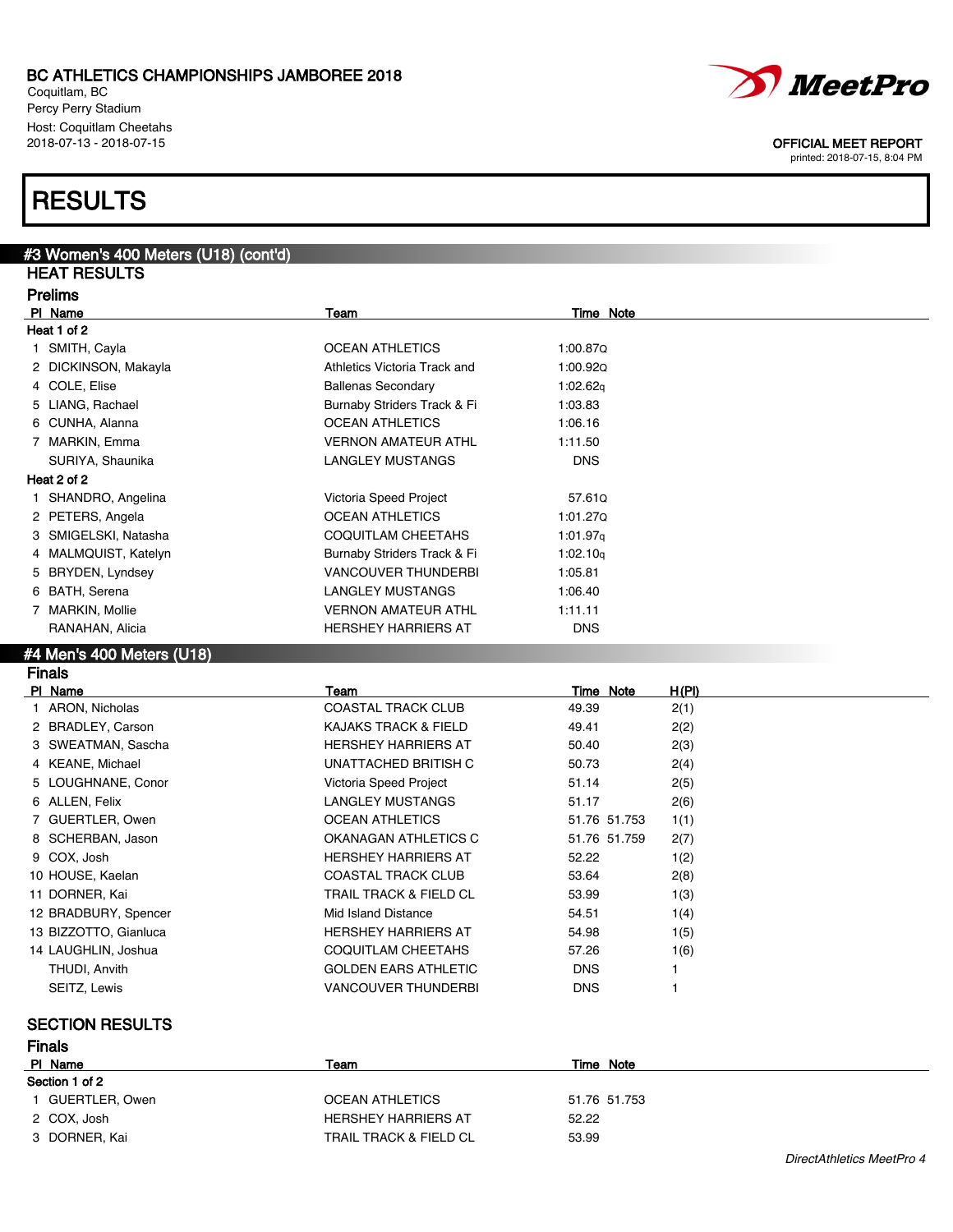Coquitlam, BC Percy Perry Stadium Host: Coquitlam Cheetahs<br>2018-07-13 - 2018-07-15

# **RESULTS**

#4 Men's 400 Meters (U18) (cont'd)

| Finals                |                                   |                    |       |
|-----------------------|-----------------------------------|--------------------|-------|
| PI Name               | Team                              | <b>Time Note</b>   |       |
| 4 BRADBURY, Spencer   | Mid Island Distance               | 54.51              |       |
| 5 BIZZOTTO, Gianluca  | <b>HERSHEY HARRIERS AT</b>        | 54.98              |       |
| 6 LAUGHLIN, Joshua    | <b>COQUITLAM CHEETAHS</b>         | 57.26              |       |
| THUDI, Anvith         | <b>GOLDEN EARS ATHLETIC</b>       | <b>DNS</b>         |       |
| SEITZ, Lewis          | <b>VANCOUVER THUNDERBI</b>        | <b>DNS</b>         |       |
| Section 2 of 2        |                                   |                    |       |
| 1 ARON, Nicholas      | <b>COASTAL TRACK CLUB</b>         | 49.39              |       |
| 2 BRADLEY, Carson     | <b>KAJAKS TRACK &amp; FIELD</b>   | 49.41              |       |
| 3 SWEATMAN, Sascha    | <b>HERSHEY HARRIERS AT</b>        | 50.40              |       |
| 4 KEANE, Michael      | UNATTACHED BRITISH C              | 50.73              |       |
| 5 LOUGHNANE, Conor    | Victoria Speed Project            | 51.14              |       |
| 6 ALLEN, Felix        | <b>LANGLEY MUSTANGS</b>           | 51.17              |       |
| 7 SCHERBAN, Jason     | OKANAGAN ATHLETICS C              | 51.76 51.759       |       |
| 8 HOUSE, Kaelan       | <b>COASTAL TRACK CLUB</b>         | 53.64              |       |
| <b>Prelims</b>        |                                   |                    |       |
| PI Name               | Team                              | <b>Time Note</b>   | H(PI) |
| 1 BRADLEY, Carson     | <b>KAJAKS TRACK &amp; FIELD</b>   | 51.58Q             | 4(1)  |
| 2 KEANE, Michael      | UNATTACHED BRITISH C              | 51.63Q             | 1(1)  |
| 3 SWEATMAN, Sascha    | <b>HERSHEY HARRIERS AT</b>        | 51.71Q             | 2(1)  |
| 4 LOUGHNANE, Conor    | Victoria Speed Project            | 52.07q             | 2(2)  |
| 5 ALLEN, Felix        | <b>LANGLEY MUSTANGS</b>           | 52.40 <sub>g</sub> | 1(2)  |
| 6 SCHERBAN, Jason     | OKANAGAN ATHLETICS C              | 52.78g             | 1(3)  |
| 7 HOUSE, Kaelan       | <b>COASTAL TRACK CLUB</b>         | 52.87q             | 4(2)  |
| 8 COX, Josh           | <b>HERSHEY HARRIERS AT</b>        | 53.18 <sub>q</sub> | 4(3)  |
| 9 GUERTLER, Owen      | <b>OCEAN ATHLETICS</b>            | 53.74g             | 2(3)  |
| 10 DORNER, Kai        | <b>TRAIL TRACK &amp; FIELD CL</b> | 53.92 <sub>q</sub> | 1(4)  |
| 11 ARON, Nicholas     | <b>COASTAL TRACK CLUB</b>         | 53.96Q             | 3(1)  |
| 12 LAUGHLIN, Joshua   | <b>COQUITLAM CHEETAHS</b>         | 54.50 <sub>g</sub> | 3(2)  |
| 13 BRADBURY, Spencer  | Mid Island Distance               | 54.74g             | 4(4)  |
| 14 SEITZ, Lewis       | <b>VANCOUVER THUNDERBI</b>        | 55.21q             | 4(5)  |
| 15 BIZZOTTO, Gianluca | <b>HERSHEY HARRIERS AT</b>        | 55.65q             | 3(3)  |
| 16 THUDI, Anvith      | <b>GOLDEN EARS ATHLETIC</b>       | 56.19q             | 3(4)  |
| 17 ARCADI, Karl       | ROYAL CITY TRACK & FIE            | 56.26              | 2(4)  |
| 18 GOLDMAN, Evan      | UNATTACHED BRITISH C              | 56.66              | 2(5)  |
| 19 COOPER, Corin      | Mid Island Distance               | 57.47              | 2(6)  |
| 20 HARRISON, Oliver   | LANGLEY MUSTANGS                  | 57.97              | 4(6)  |
| 21 LI, Jed            | VANCOUVER THUNDERBI               | 58.47              | 1(5)  |
| 22 GILL, Manmeet      | <b>OCEAN ATHLETICS</b>            | 1:00.92            | 3(5)  |
| LUCCOCK, Brendan      | <b>OCEAN ATHLETICS</b>            | <b>DNS</b>         | 1     |
| YU, Daniel            | Burnaby Striders Track & Fi       | <b>DNS</b>         | 3     |
| ZHOU, Victor          | <b>KAJAKS TRACK &amp; FIELD</b>   | <b>DNS</b>         | 4     |

### HEAT RESULTS





### OFFICIAL MEET REPORT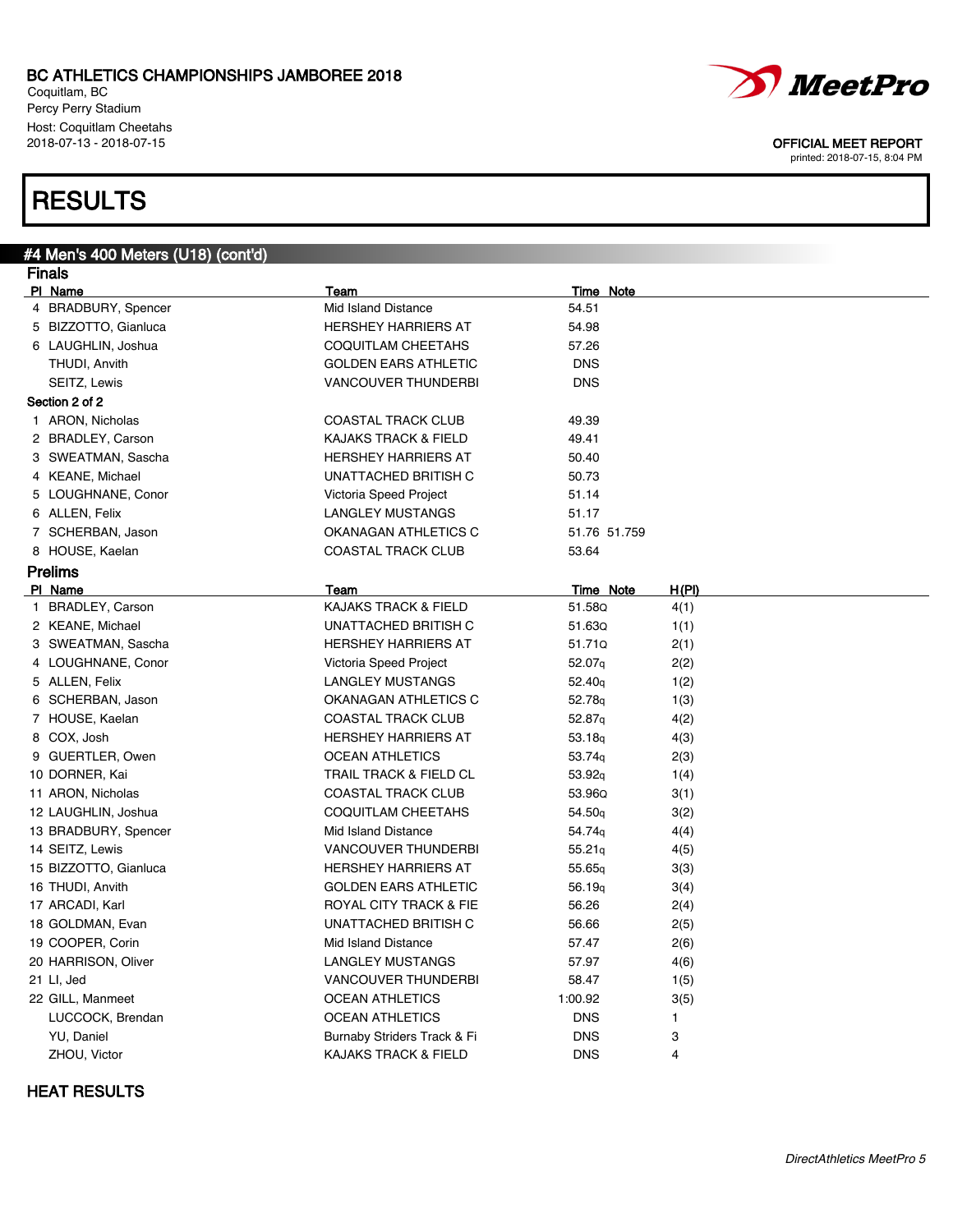Coquitlam, BC Percy Perry Stadium Host: Coquitlam Cheetahs<br>2018-07-13 - 2018-07-15

## RESULTS

#4 Men's 400 Meters (U18) (cont'd)

| <b>Prelims</b> |                             |                                   |                    |  |
|----------------|-----------------------------|-----------------------------------|--------------------|--|
|                | PI Name                     | Team                              | <b>Time Note</b>   |  |
|                | Heat 1 of 4                 |                                   |                    |  |
|                | 1 KEANE, Michael            | UNATTACHED BRITISH C              | 51.63Q             |  |
|                | 2 ALLEN, Felix              | <b>LANGLEY MUSTANGS</b>           | 52.40 <sub>g</sub> |  |
|                | 3 SCHERBAN, Jason           | OKANAGAN ATHLETICS C              | 52.78g             |  |
|                | 4 DORNER, Kai               | <b>TRAIL TRACK &amp; FIELD CL</b> | 53.92q             |  |
|                | 5 LI, Jed                   | <b>VANCOUVER THUNDERBI</b>        | 58.47              |  |
|                | LUCCOCK, Brendan            | <b>OCEAN ATHLETICS</b>            | <b>DNS</b>         |  |
|                | Heat 2 of 4                 |                                   |                    |  |
|                | 1 SWEATMAN, Sascha          | <b>HERSHEY HARRIERS AT</b>        | 51.71Q             |  |
|                | 2 LOUGHNANE, Conor          | Victoria Speed Project            | 52.07g             |  |
|                | 3 GUERTLER, Owen            | <b>OCEAN ATHLETICS</b>            | 53.74g             |  |
|                | 4 ARCADI, Karl              | <b>ROYAL CITY TRACK &amp; FIE</b> | 56.26              |  |
|                | 5 GOLDMAN, Evan             | UNATTACHED BRITISH C              | 56.66              |  |
|                | 6 COOPER, Corin             | Mid Island Distance               | 57.47              |  |
|                | Heat 3 of 4                 |                                   |                    |  |
|                | 1 ARON, Nicholas            | <b>COASTAL TRACK CLUB</b>         | 53.96Q             |  |
|                | 2 LAUGHLIN, Joshua          | COQUITLAM CHEETAHS                | 54.50g             |  |
|                | 3 BIZZOTTO, Gianluca        | <b>HERSHEY HARRIERS AT</b>        | 55.65g             |  |
|                | 4 THUDI, Anvith             | <b>GOLDEN EARS ATHLETIC</b>       | 56.19q             |  |
|                | 5 GILL, Manmeet             | <b>OCEAN ATHLETICS</b>            | 1:00.92            |  |
|                | YU, Daniel                  | Burnaby Striders Track & Fi       | <b>DNS</b>         |  |
|                | Heat 4 of 4                 |                                   |                    |  |
|                | 1 BRADLEY, Carson           | <b>KAJAKS TRACK &amp; FIELD</b>   | 51.58Q             |  |
|                | 2 HOUSE, Kaelan             | <b>COASTAL TRACK CLUB</b>         | 52.87 <sub>q</sub> |  |
|                | 3 COX, Josh                 | <b>HERSHEY HARRIERS AT</b>        | 53.18q             |  |
|                | 4 BRADBURY, Spencer         | Mid Island Distance               | 54.74g             |  |
|                | 5 SEITZ, Lewis              | <b>VANCOUVER THUNDERBI</b>        | 55.21q             |  |
|                | 6 HARRISON, Oliver          | LANGLEY MUSTANGS                  | 57.97              |  |
|                | ZHOU, Victor                | <b>KAJAKS TRACK &amp; FIELD</b>   | <b>DNS</b>         |  |
|                | #5 Women's 400 Meters (U20) |                                   |                    |  |
|                | PI Name                     | Team                              | Time Note          |  |
|                | 1 MOORE, Amanda             | UNIVERSAL ATHLETICS C             | 58.83              |  |
|                | 2 TERRY, Alyssa             | <b>COASTAL TRACK CLUB</b>         | 1:00.95            |  |
|                | 3 SCOBIE, Sophia            | Mid Island Distance               | 1:02.26            |  |
|                | CURIEL, Ariona              | <b>COQUITLAM CHEETAHS</b>         | DQ 163.3           |  |
|                |                             |                                   |                    |  |
|                | #6 Men's 400 Meters (U20)   |                                   |                    |  |

### Finals PI Name Team Team Team Team Time Note 1 HUGHES, Kevin **LANGLEY MUSTANGS** 49.10 2 FISHER, Paul **1988 COUVER THUNDERBI** 50.51 3 SAMMONS, Benjamin **1988** Victoria Speed Project 51.15 4 SARAI, Sajjan 61.29 COASTAL TRACK CLUB 51.29 5 ERASO, Juan CHILLIWACK TRACK & FI 51.40 6 DAVIS, Shemar **DIVERSAL ATHLETICS C** 51.58



OFFICIAL MEET REPORT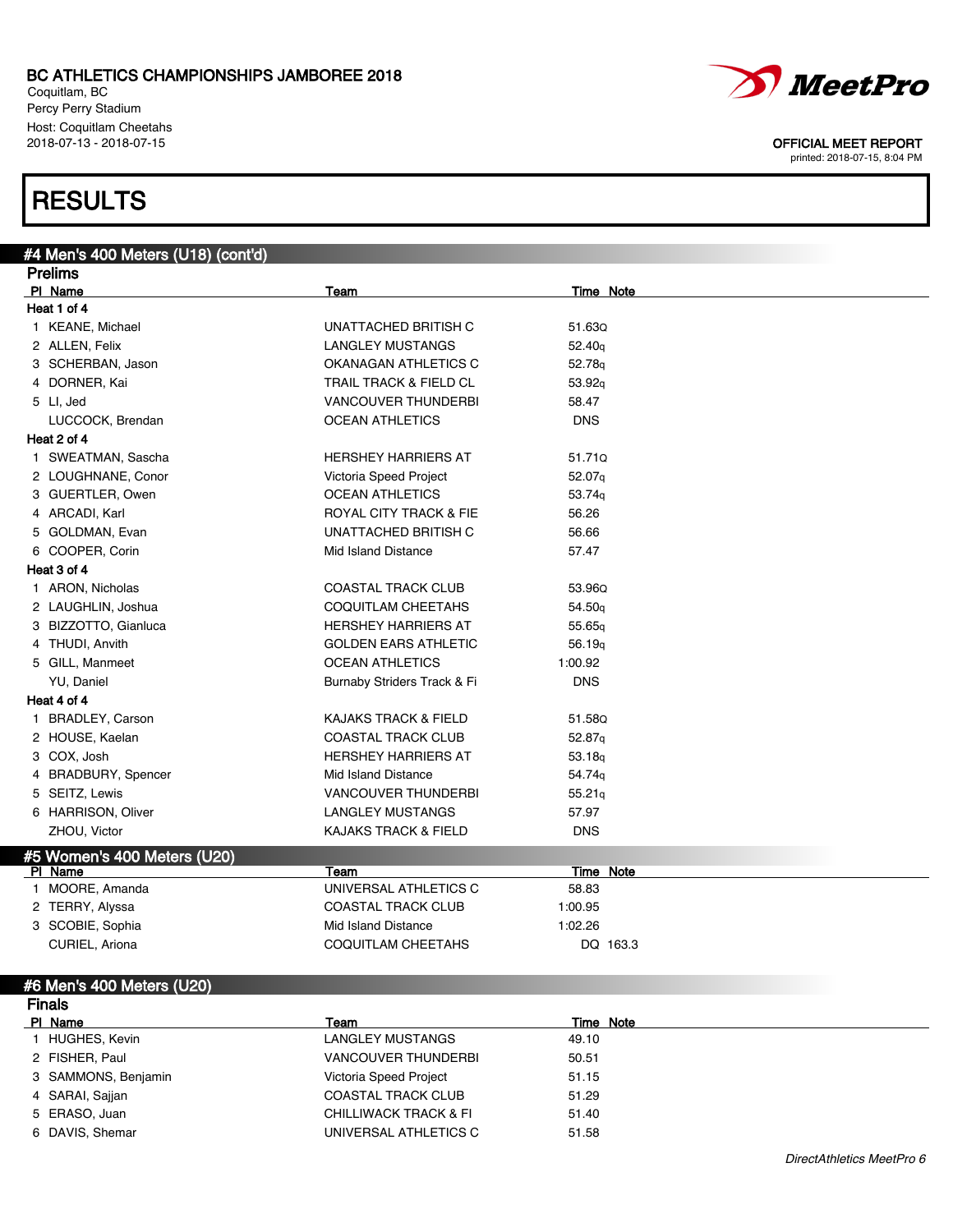Coquitlam, BC Percy Perry Stadium Host: Coquitlam Cheetahs<br>2018-07-13 - 2018-07-15



#### OFFICIAL MEET REPORT

printed: 2018-07-15, 8:04 PM

## **RESULTS**

#### #6 Men's 400 Meters (U20) (cont'd) Finals

| Team                   | Time Note                 |  |
|------------------------|---------------------------|--|
| Victoria Speed Project | 51.79                     |  |
| VANCOUVER OLYMPIC C    | 52.82                     |  |
| Team                   | <u>H(PI)</u><br>Time Note |  |
|                        |                           |  |

| 1 HUGHES, Kevin         | LANGLEY MUSTANGS                 | 51.020             | 1(1) |
|-------------------------|----------------------------------|--------------------|------|
| 2 FISHER, Paul          | <b>VANCOUVER THUNDERBI</b>       | 51.520             | 1(2) |
| 3 RUNKEL, Joel          | Victoria Speed Project           | 52.00Q             | 1(3) |
| 4 ERASO, Juan           | <b>CHILLIWACK TRACK &amp; FI</b> | 52.25q             | 1(4) |
| 5 CORREA, Oleg          | VANCOUVER OLYMPIC C              | 53.12 <sub>g</sub> | 1(5) |
| 6 DAVIS, Shemar         | UNIVERSAL ATHLETICS C            | 53.78Q             | 2(1) |
| 7 SARAI, Sajjan         | <b>COASTAL TRACK CLUB</b>        | 53.82Q             | 2(2) |
| 8 PREVOST, Sam          | <b>VANCOUVER THUNDERBI</b>       | 54.24              | 1(6) |
| 9 SAMMONS, Benjamin     | Victoria Speed Project           | 55.74Q             | 2(3) |
| PESCITELLI, Alexander   | <b>VANCOUVER THUNDERBI</b>       | <b>DNS</b>         | 2    |
| WEZEMAN, Benjamin (ben) | COQUITLAM CHEETAHS               | <b>DNS</b>         | 2    |

### HEAT RESULTS

| <b>Prelims</b>               |                                  |              |  |  |
|------------------------------|----------------------------------|--------------|--|--|
| PI Name                      | Team                             | Time Note    |  |  |
| Heat 1 of 2                  |                                  |              |  |  |
| 1 HUGHES, Kevin              | <b>LANGLEY MUSTANGS</b>          | 51.02Q       |  |  |
| 2 FISHER, Paul               | <b>VANCOUVER THUNDERBI</b>       | 51.52Q       |  |  |
| 3 RUNKEL, Joel               | Victoria Speed Project           | 52.00Q       |  |  |
| 4 ERASO, Juan                | <b>CHILLIWACK TRACK &amp; FI</b> | 52.25q       |  |  |
| 5 CORREA, Oleg               | VANCOUVER OLYMPIC C              | 53.12q       |  |  |
| 6 PREVOST, Sam               | <b>VANCOUVER THUNDERBI</b>       | 54.24        |  |  |
| Heat 2 of 2                  |                                  |              |  |  |
| 1 DAVIS, Shemar              | UNIVERSAL ATHLETICS C            | 53.78Q       |  |  |
| 2 SARAI, Sajjan              | <b>COASTAL TRACK CLUB</b>        | 53.820       |  |  |
| 3 SAMMONS, Benjamin          | Victoria Speed Project           | 55.74Q       |  |  |
| PESCITELLI, Alexander        | <b>VANCOUVER THUNDERBI</b>       | <b>DNS</b>   |  |  |
| WEZEMAN, Benjamin (ben)      | COQUITLAM CHEETAHS               | <b>DNS</b>   |  |  |
| #7 Women's 400 Meters (Open) |                                  |              |  |  |
| PI Name                      | Team                             | Note<br>Time |  |  |
| D'AGNOLO, Lauren             | Victoria Speed Project           | 58.28        |  |  |
| 2 ERICKSON, Quinn            | <b>COMOX VALLEY COUGA</b>        | 58.78        |  |  |
| 3 POULIN, Robyn              | UNATTACHED BRITISH C             | 59.21        |  |  |
| 4 FRIEDMANN, Natasha         | UNIVERSAL ATHLETICS C            | 59.43        |  |  |
| MADDEN, Hayley               | <b>VANCOUVER THUNDERBI</b>       | <b>DNS</b>   |  |  |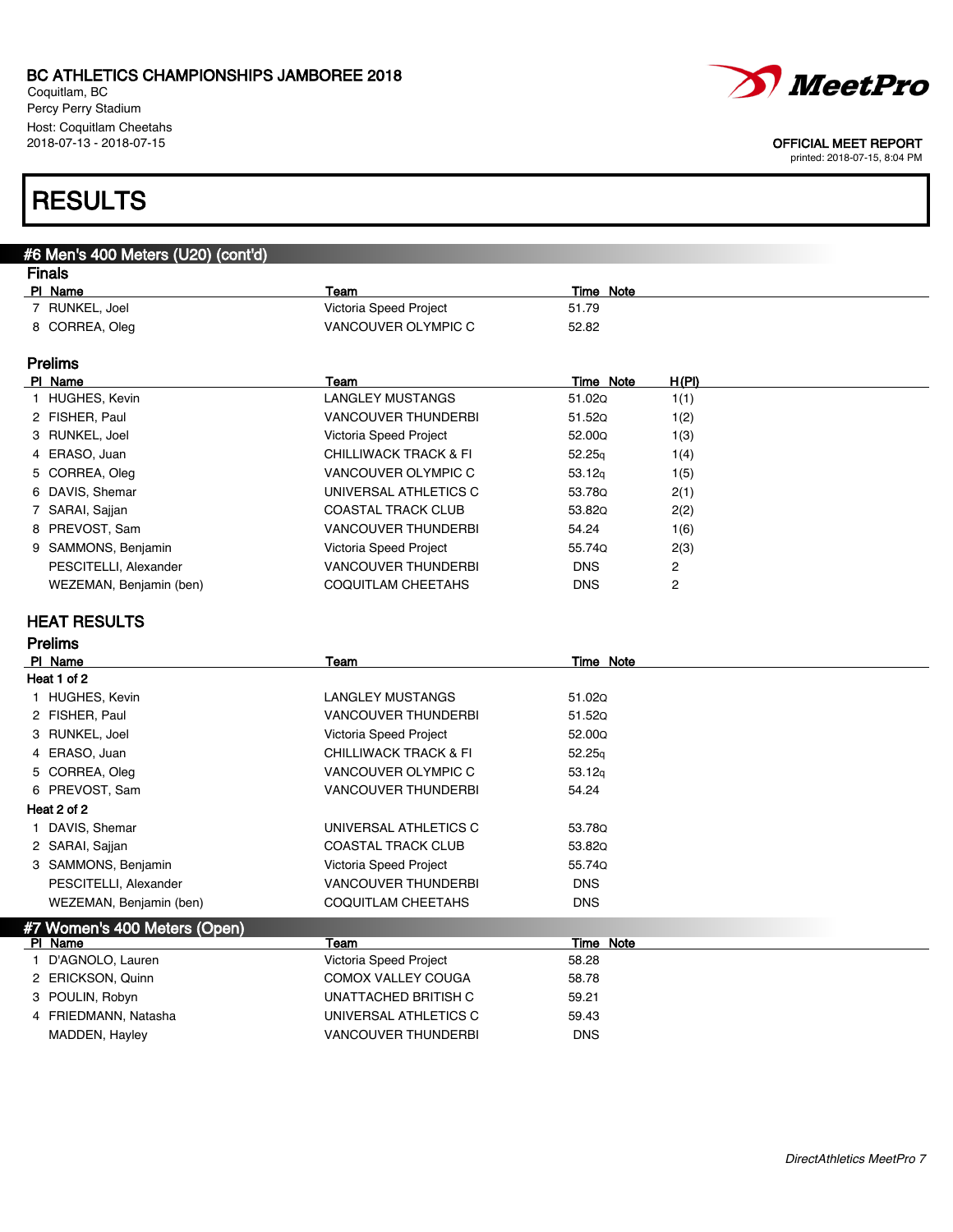Coquitlam, BC Percy Perry Stadium Host: Coquitlam Cheetahs

## **RESULTS**

#8 Men's 400 Meters (Open)

### Finals **Pl Name** Team Team Team Team Team Time Note 1 GEORGE, Nathan **1 COQUITLAM CHEETAHS** 46.58 2 HUGHES-GEEKIE, Davis **COMETA COMANAGAN ATHLETICS C** 49.67 3 WINKLER, Matthew COME CONTROLLER UNATTACHED BRITISH C 50.21 4 KITS, Aidan UNATTACHED BRITISH C 50.51 5 JOBSON-STIER, Shea **ELITE TRACK & FIELD AC** 51.53 6 GRONEVELDT, Raphael COQUITLAM CHEETAHS 52.45 AONO, Michael **COQUITLAM CHEETAHS** DQ 163.3 PRATT, Spencer and DNS UANCOUVER OLYMPIC C DNS Prelims Pl Name Team Time Note H(Pl) 1 GEORGE, Nathan COQUITLAM CHEETAHS 48.36Q 2(1) 2 AONO, Michael COQUITLAM CHEETAHS 48.65Q 1(1) 3 WINKLER, Matthew UNATTACHED BRITISH C 51.14Q 2(2) 4 KITS, Aidan 1(2) 1(2) UNATTACHED BRITISH C 51.19Q 1(2) 5 JOBSON-STIER, Shea **ELITE TRACK & FIELD AC** 51.48q 2(3) 6 PRATT, Spencer and Spencer CHANCOUVER OLYMPIC C and the state of the state of the state of the value of the v 7 HUGHES-GEEKIE, Davis **CHANAGAN ATHLETICS C** 52.08<sub>q</sub> 2(4) 8 GRONEVELDT, Raphael COQUITLAM CHEETAHS 52.45q 1(4) 9 CONRAD, Ben UNATTACHED NOVA SCO 53.37 1(5) 10 NORMANDEAU, Thomas CHANGER UNATTACHED BRITISH C 54.07 1(6) 11 CHOU, Bryce CHOU, Experiment CHOU, CHOU, CHOU, CHOU, CHOU, CHOU, CHOU, CHOU, CHOU, CHOU, CHOU, CHOU, CHOU, CHOU, CHOU, CHOU, CHOU, CHOU, CHOU, CHOU, CHOU, CHOU, CHOU, CHOU, CHOU, CHOU, CHOU, CHOU, CHOU, CHOU, CHOU, CHOU 12 GILL, Holden 2(6) 2(6) UNATTACHED BRITISH C 54.98 2(6) 13 BELLEFONTAINE, Matt **COQUITLAM CHEETAHS** 58.58 2(7) DAVIDESCU, Paul **DAVIDESCU, Paul COLLECTION** VANCOUVER THUNDERBI DNS

### HEAT RESULTS

| <b>Prelims</b>         |                            |                    |  |
|------------------------|----------------------------|--------------------|--|
| PI Name                | Team                       | Time Note          |  |
| Heat 1 of 2            |                            |                    |  |
| 1 AONO, Michael        | COQUITLAM CHEETAHS         | 48.65Q             |  |
| 2 KITS, Aidan          | UNATTACHED BRITISH C       | 51.190             |  |
| 3 PRATT, Spencer       | VANCOUVER OLYMPIC C        | 51.84g             |  |
| 4 GRONEVELDT, Raphael  | COQUITLAM CHEETAHS         | 52.45q             |  |
| 5 CONRAD, Ben          | UNATTACHED NOVA SCO        | 53.37              |  |
| 6 NORMANDEAU, Thomas   | UNATTACHED BRITISH C       | 54.07              |  |
| DAVIDESCU, Paul        | <b>VANCOUVER THUNDERBI</b> | <b>DNS</b>         |  |
| Heat 2 of 2            |                            |                    |  |
| GEORGE, Nathan         | <b>COQUITLAM CHEETAHS</b>  | 48.36Q             |  |
| 2 WINKLER, Matthew     | UNATTACHED BRITISH C       | 51.14Q             |  |
| 3 JOBSON STIER, Shea   | ELITE TRACK & FIELD AC     | 51.48q             |  |
| 4 HUGHES-GEEKIE, Davis | OKANAGAN ATHLETICS C       | 52.08 <sub>q</sub> |  |
| 5 CHOU, Bryce          | <b>VANCOUVER THUNDERBI</b> | 54.33              |  |
| 6 GILL, Holden         | UNATTACHED BRITISH C       | 54.98              |  |
| 7 BELLEFONTAINE, Matt  | COQUITLAM CHEETAHS         | 58.58              |  |

*MeetPro* 

### 2018-07-13 - 2018-07-15 OFFICIAL MEET REPORT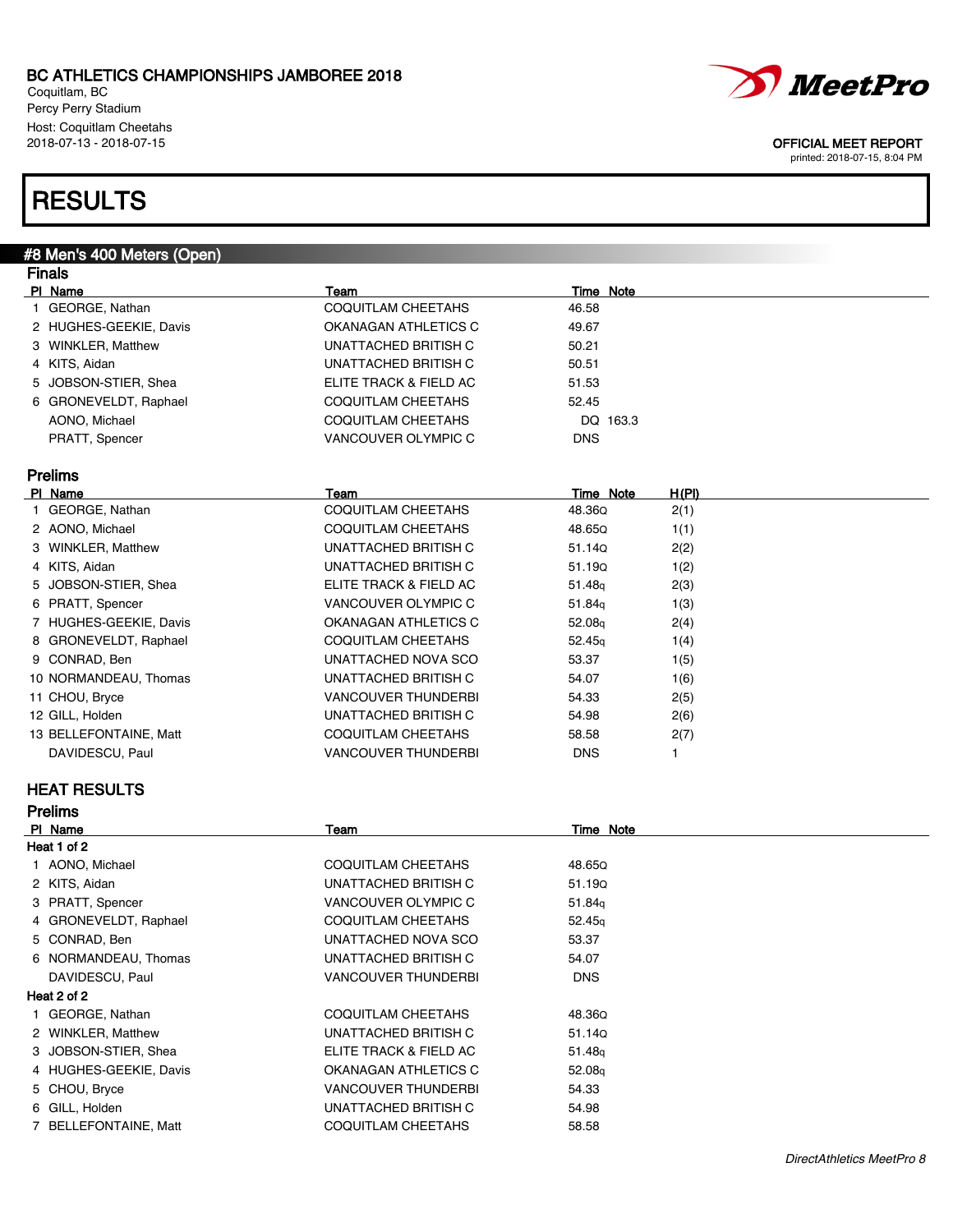Coquitlam, BC Percy Perry Stadium Host: Coquitlam Cheetahs<br>2018-07-13 - 2018-07-15



#### OFFICIAL MEET REPORT

printed: 2018-07-15, 8:04 PM

## **RESULTS**

### #9 Women's 1500m Steeple (U16)

| 30" |                            |                                   |            |  |
|-----|----------------------------|-----------------------------------|------------|--|
|     | PI Name                    | Team                              | Time Note  |  |
|     | 1 STEWART-BARNETT, Katelyn | ROYAL CITY TRACK & FIE            | 4:52.84    |  |
|     | 2 BRUNORO, Isabella        | <b>ROYAL CITY TRACK &amp; FIE</b> | 5:04.49    |  |
|     | 3 SYMON, Ella              | <b>VANCOUVER THUNDERBI</b>        | 5:17.08    |  |
|     | 4 CRESSMAN, Tilda          | VANCOUVER OLYMPIC C               | 5:26.64    |  |
|     | 5 MACKIE, Julia            | <b>OCEAN ATHLETICS</b>            | 5:51.16    |  |
|     | 6 GILLETTE, Kyra           | NANAIMO & DISTRICT TR             | 5:53.51    |  |
|     | 7 HUTCHISON, Allyssa       | <b>VALLEY ROYALS TRACK</b>        | 5:58.22    |  |
|     | 8 HESLOP, Kaitlyn          | <b>ROYAL CITY TRACK &amp; FIE</b> | 6:12.84    |  |
|     | COBBAN, Emma               | <b>OCEAN ATHLETICS</b>            | <b>DNS</b> |  |
|     | STOOCHNOFF, Chelsea        | <b>COASTAL TRACK CLUB</b>         | <b>DNS</b> |  |
|     |                            |                                   |            |  |

#### #10 Men's 1500m Steeple (U16) 30"

| PI Name |                         | Team                              | Time Note  |
|---------|-------------------------|-----------------------------------|------------|
|         | 1 GOUDRON, Ryan         | <b>ROYAL CITY TRACK &amp; FIE</b> | 4:32.93    |
|         | 2 MAWJI, Darius         | COQUITLAM CHEETAHS                | 4:33.49    |
|         | 3 RUCKMAN-UTTING, Henry | <b>ROYAL CITY TRACK &amp; FIE</b> | 4:43.28    |
|         | 4 RAYMOND, Cash         | <b>COASTAL TRACK CLUB</b>         | 4:46.75    |
|         | 5 STEVENSON, Carter     | <b>GOLDEN EARS ATHLETIC</b>       | 4:51.73    |
|         | 6 LOGIE, Micah          | <b>COASTAL TRACK CLUB</b>         | 4:53.97    |
|         | 7 IFTI, Pirro           | VANCOUVER OLYMPIC C               | 4:54.64    |
|         | 8 GYR, Dylan            | Kootenay Chaos Track Clu          | 5:02.13    |
|         | 9 MANSELL, Elichai      | UNIVERSAL ATHLETICS C             | 5:07.47    |
|         | 10 POTASHOV, Paul       | <b>COASTAL TRACK CLUB</b>         | 5:10.65    |
|         | MIYA, Renaldo           | <b>VANCOUVER THUNDERBI</b>        | <b>DNS</b> |
|         |                         |                                   |            |

#### #11 Women's 2000m Steeple (U18) 30"

| PI Name             | Team                       | Time Note  |
|---------------------|----------------------------|------------|
| I KOBYLANSKI, Maya  | <b>OCEAN ATHLETICS</b>     | 7:06.34    |
| 2 BAINS, Baneet     | <b>COASTAL TRACK CLUB</b>  | 7:24.79    |
| 3 ARIANO, Natalya   | <b>VERNON AMATEUR ATHL</b> | 7:29.14    |
| 4 HESLOP, Christina | ROYAL CITY TRACK & FIE     | 8:28.04    |
| STOOCHNOFF, Madison | <b>COASTAL TRACK CLUB</b>  | DQ 163.3b  |
| BAZIW, Bridgett     | VANCOUVER OLYMPIC C        | <b>DNS</b> |
|                     |                            |            |

### #12 Women's 3000m Steeple (U20)

| -30"             |                            |           |
|------------------|----------------------------|-----------|
| PI Name          | Team                       | Time Note |
| GINTHER, Georgia | <b>COASTAL TRACK CLUB</b>  | 10:53.49  |
| AUSTIN, Annika   | <b>VANCOUVER THUNDERBI</b> | DNS       |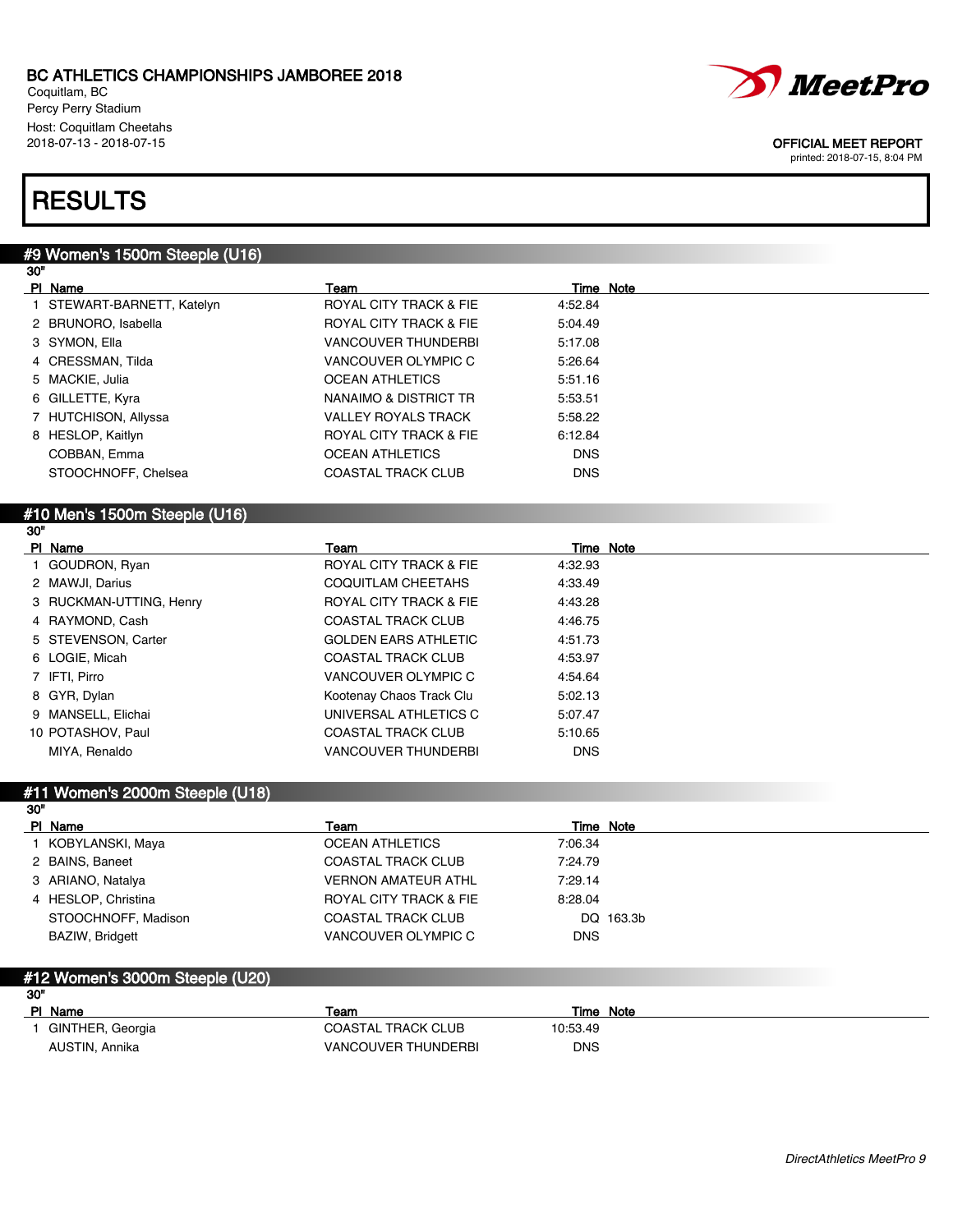Coquitlam, BC Percy Perry Stadium Host: Coquitlam Cheetahs



#### 2018-07-13 - 2018-07-15 OFFICIAL MEET REPORT

printed: 2018-07-15, 8:04 PM

## **RESULTS**

## #13 Women's 3000m Steeple (Open) 30" PI Name Team Team Team Team Team Time Note 1 DOBIE, Reta COASTAL TRACK CLUB 10:42.35 2 FAGAN, Veronika UBC Okanagan 10:47.78 3 CAIRNS, Brianna **CAIRNED BRITISH C 10:59.41** 4 BOYLE, Shari U OF C ATHLETICS CLUB 10:59.80 5 MANOR, Meghan Calgary Dinos 11:30.94 #14 Men's 2000m Steeple (U18) 33" **PI Name Team Team Team Team Time Note** 1 MCLAUGHLIN, Brendan **COQUITLAM CHEETAHS** 6:18.90 2 FISHER, Christopher UNATTACHED BRITISH C 6:19.96 3 MILLER, Michael COASTAL TRACK CLUB 6:28.78 4 UHRICH, Dylan VANCOUVER OLYMPIC C 6:30.69 5 TIWANA, Jaiveer COASTAL TRACK CLUB 6:37.61 6 POTASHOV, Mark COASTAL TRACK CLUB 6:44.87 7 JANKE, Shea **ROYAL CITY TRACK & FIE** 6:50.25 BAKER, Tyson COASTAL TRACK CLUB DNS CALBICK, Cameron **Disk and CALBICK, Cameron** CALBICK, Cameron DNS PETERSEN, Christian **VANCOUVER OLYMPIC C** DNS #15 Men's 3000m Steeple (U20) 36" Pl Name Team Time Note MILLER, Aiden Natural COASTAL TRACK CLUB NT RIBEIRO, Dawson **Network** COASTAL TRACK CLUB #16 Men's 3000m Steeple (Open) 36" PI Name Team Team Team Team Team Time Note 1 GAY, John VANCOUVER THUNDERBI 8:56.12 #17 Women's 80m Hurdles (U16) 30" Finals Wind: (+0.7) PI Name Team Team Team Team Time Note 1 TUNTI, Laysha **COQUITLAM CHEETAHS** 11.70 2 VLAHOVIC, Krysthina **New York CONIVERSAL ATHLETICS C** 12.20

3 KANG, Karman 12.57 CONSERVERS UNIVERSAL ATHLETICS C 12.57 4 GRIBBON, Sophia COQUITLAM CHEETAHS 12.81 5 SELLERS, Adria VANCOUVER OLYMPIC C 13.00 6 FERNBACK, Sophie **OCEAN ATHLETICS** 13.03 7 PIRANI, Vanessa VALLEY ROYALS TRACK 13.20 8 LOO, Kaitlyn 13.50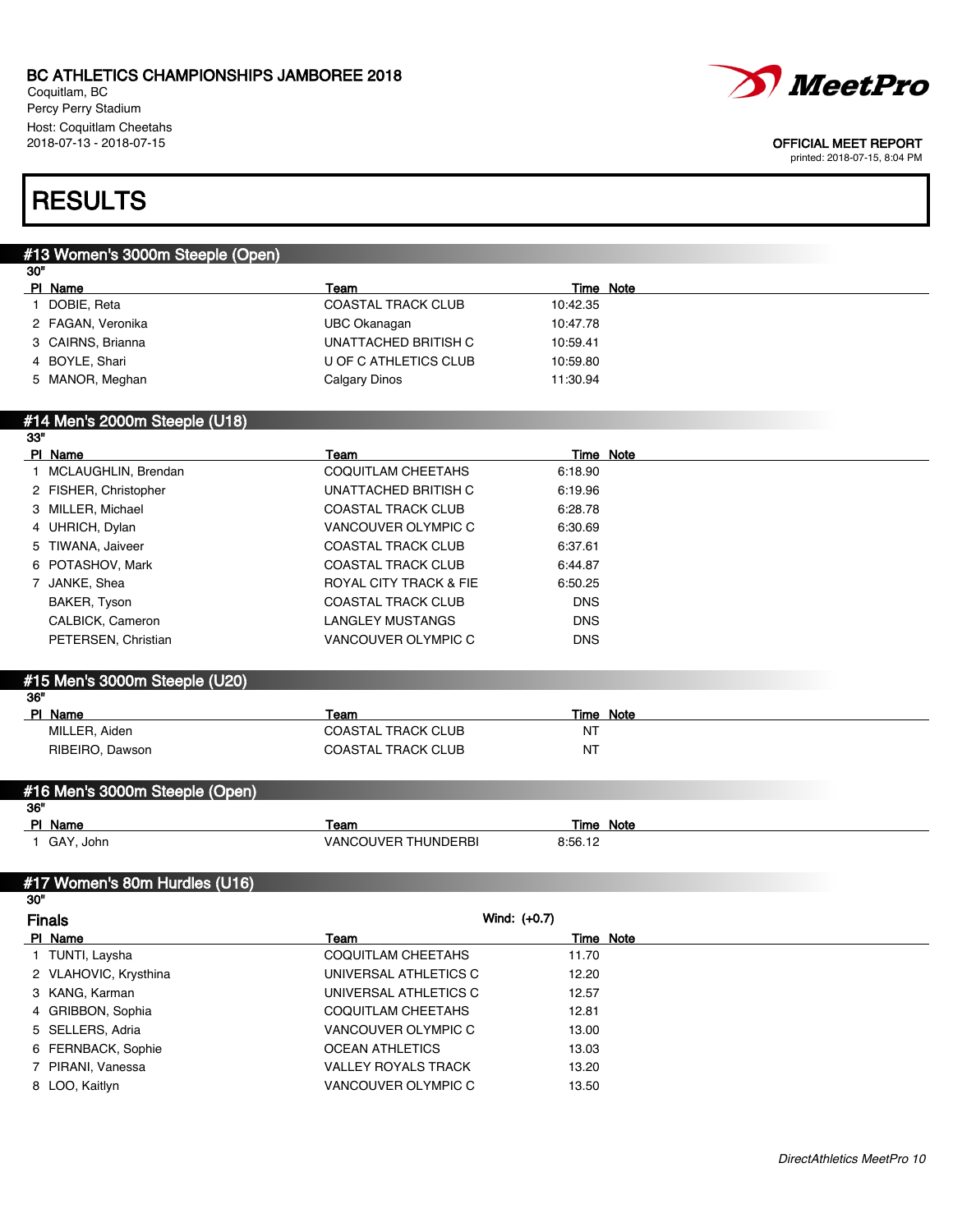Coquitlam, BC Percy Perry Stadium Host: Coquitlam Cheetahs<br>2018-07-13 - 2018-07-15

## **RESULTS**

### #17 Women's 80m Hurdles (U16) (cont'd) Prelims

| <i>MeetPro</i> |
|----------------|

OFFICIAL MEET REPORT

printed: 2018-07-15, 8:04 PM

| טווווטו               |                            |                    |          |       |
|-----------------------|----------------------------|--------------------|----------|-------|
| PI Name               | Team                       | Time Note          |          | H(PI) |
| 1 TUNTI, Laysha       | COQUITLAM CHEETAHS         | 12.15Q             | $(-0.8)$ | 2(1)  |
| 2 VLAHOVIC, Krysthina | UNIVERSAL ATHLETICS C      | 12.520             | $(-0.6)$ | 1(1)  |
| 3 KANG, Karman        | UNIVERSAL ATHLETICS C      | 12.76Q             | $(-0.8)$ | 2(2)  |
| 4 GRIBBON, Sophia     | COQUITLAM CHEETAHS         | 12.920             | $(-0.6)$ | 1(2)  |
| 5 FERNBACK, Sophie    | <b>OCEAN ATHLETICS</b>     | 13.210             | $(-0.8)$ | 2(3)  |
| 6 SELLERS, Adria      | VANCOUVER OLYMPIC C        | 13.220             | $(-0.6)$ | 1(3)  |
| 7 LOO, Kaitlyn        | VANCOUVER OLYMPIC C        | 13.62 <sub>q</sub> | $(-0.8)$ | 2(4)  |
| 8 PIRANI, Vanessa     | <b>VALLEY ROYALS TRACK</b> | 13.72 <sub>q</sub> | $(-0.6)$ | 1(4)  |
| 9 WHITE, Pyper        | NEW WEST SPARTANS T        | 13.93              | $(-0.8)$ | 2(5)  |
| 10 WOODRUFF, Brielle  | NANAIMO & DISTRICT TR      | 14.48              | $(-0.8)$ | 2(6)  |
| 11 BARTON, Faith      | <b>CAMPBELL RIVER COME</b> | 15.08              | $(-0.6)$ | 1(5)  |
| 12 MOHTADI, Jasmine   | COMOX VALLEY COUGA         | 15.23              | $(-0.8)$ | 2(7)  |
| 13 HALL, Isabella     | ALBERNI VALLEY TRACK       | 15.77              | $(-0.6)$ | 1(6)  |
|                       |                            |                    |          |       |

### HEAT RESULTS

| <b>Prelims</b>        |                            |                    |  |
|-----------------------|----------------------------|--------------------|--|
| PI Name               | Team                       | Time Note          |  |
| Heat 1 of 2           | Wind: $(-0.6)$             |                    |  |
| 1 VLAHOVIC, Krysthina | UNIVERSAL ATHLETICS C      | 12.52Q             |  |
| 2 GRIBBON, Sophia     | COQUITLAM CHEETAHS         | 12.920             |  |
| 3 SELLERS, Adria      | VANCOUVER OLYMPIC C        | 13.220             |  |
| 4 PIRANI, Vanessa     | <b>VALLEY ROYALS TRACK</b> | 13.72 <sub>q</sub> |  |
| 5 BARTON, Faith       | <b>CAMPBELL RIVER COME</b> | 15.08              |  |
| 6 HALL, Isabella      | ALBERNI VALLEY TRACK       | 15.77              |  |
| Heat 2 of 2           | Wind: $(-0.8)$             |                    |  |
| 1 TUNTI, Laysha       | <b>COQUITLAM CHEETAHS</b>  | 12.15Q             |  |
| 2 KANG, Karman        | UNIVERSAL ATHLETICS C      | 12.760             |  |
| 3 FERNBACK, Sophie    | <b>OCEAN ATHLETICS</b>     | 13.21Q             |  |
| 4 LOO, Kaitlyn        | VANCOUVER OLYMPIC C        | 13.62 <sub>q</sub> |  |
| 5 WHITE, Pyper        | NEW WEST SPARTANS T        | 13.93              |  |
| 6 WOODRUFF, Brielle   | NANAIMO & DISTRICT TR      | 14.48              |  |
| 7 MOHTADI, Jasmine    | <b>COMOX VALLEY COUGA</b>  | 15.23              |  |

#### #18 Women's 100m Hurdles (U20) 33"

| Wind: $(+0.0)$     |                       |           |
|--------------------|-----------------------|-----------|
| PI Name            | Team                  | Time Note |
| VLAHOVIC, Katarina | UNIVERSAL ATHLETICS C | 14.44     |
| 2 TYNDALL, Hana    | COQUITLAM CHEETAHS    | 15.50     |

### #19 Women's 100m Hurdles (Open) 33" Wind: (+0.0) PI Name **Team Team Team Team Team Time Note**

| D | Name              | eam                                      | Note<br>Гіmе                       |
|---|-------------------|------------------------------------------|------------------------------------|
|   | ABB0<br>Calli-Ann | $\sim$<br><b>RIVEI</b><br>POWE<br>TRACK. | $\overline{\phantom{a}}$<br>-14. . |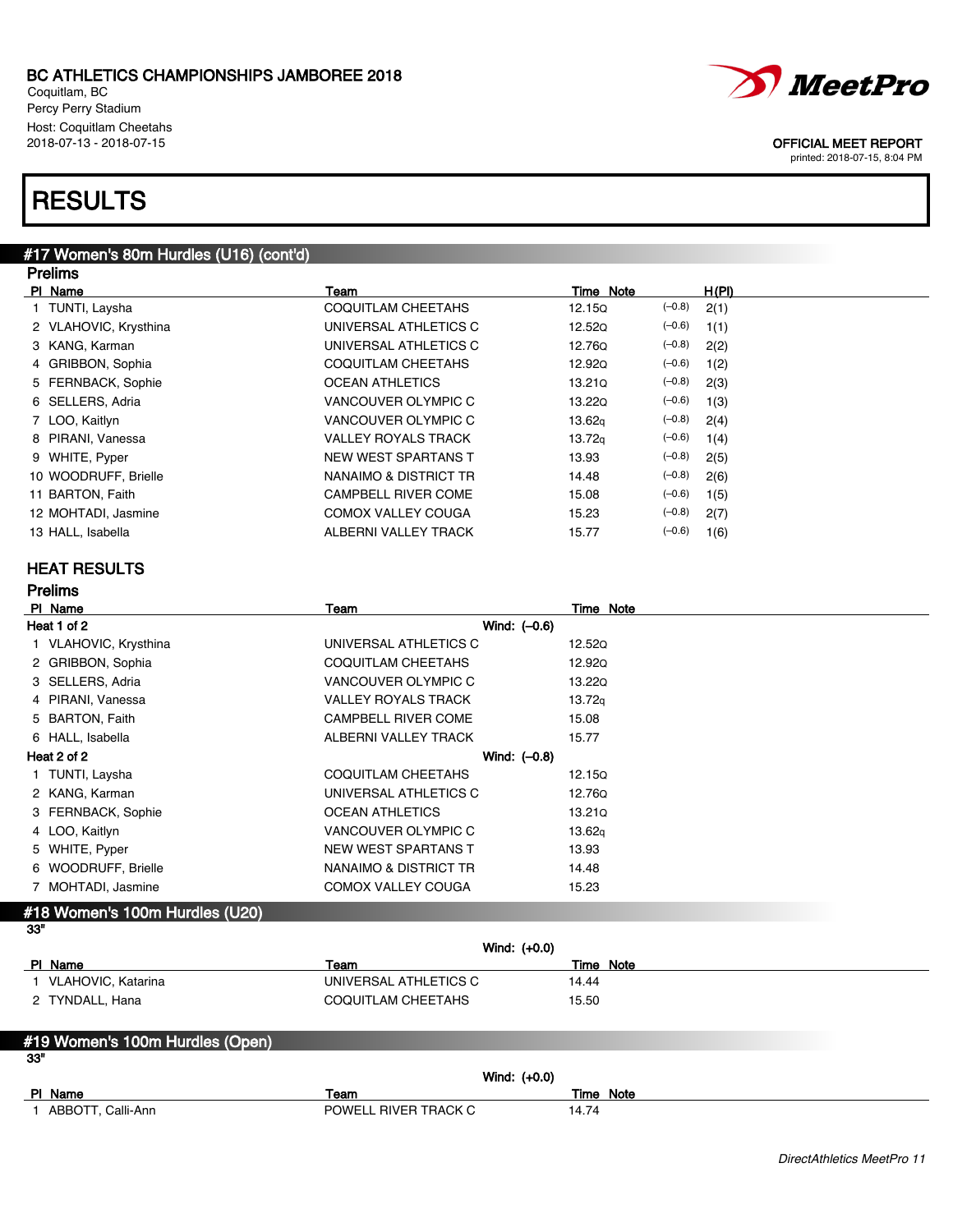Coquitlam, BC Percy Perry Stadium Host: Coquitlam Cheetahs<br>2018-07-13 - 2018-07-15



#### OFFICIAL MEET REPORT

printed: 2018-07-15, 8:04 PM

## **RESULTS**

### #20 Men's 100m Hurdles (U16)

| ۰.<br>I |  |
|---------|--|
|---------|--|

| Wind: (+0.5)           |                        |            |
|------------------------|------------------------|------------|
| PI Name                | Team                   | Time Note  |
| 1 MA, Quan Ting Thomas | VANCOUVER OLYMPIC C    | 13.65      |
| 2 PEDERSON, Adam       | <b>OCEAN ATHLETICS</b> | 13.90      |
| 3 ANIAMAKA, Praise     | UNIVERSAL ATHLETICS C  | 14.17      |
| 4 SILLARS, Taylor      | UNIVERSAL ATHLETICS C  | 15.16      |
| LOCKYER, Camron        | LANGLEY MUSTANGS       | <b>DNS</b> |

### #21 Women's 100m Hurdles (U18) 30"

|                       | Wind: (+1.2)               |              |
|-----------------------|----------------------------|--------------|
| PI Name               | Team                       | Time Note    |
| 1 SANGHA, Manreet     | UNIVERSAL ATHLETICS C      | 14.61        |
| 2 TUNTI, Jaziel       | COQUITLAM CHEETAHS         | 14.80        |
| 3 SEEMANN, Carly      | <b>COQUITLAM CHEETAHS</b>  | 15.43 15.427 |
| 4 BARON, Samantha     | POWELL RIVER TRACK C       | 15.43 15.428 |
| 5 O'FLAHERTY, Caleigh | NEW WEST SPARTANS T        | 15.59        |
| 6 OSTOFOROFF, Jaeda   | <b>VERNON AMATEUR ATHL</b> | 16.10        |
| 7 RICHARDSON, Teagan  | LANGLEY MUSTANGS           | 16.81        |

## #22 Men's 110m Hurdles (U18)

|                      | Wind: $(-0.7)$             |           |
|----------------------|----------------------------|-----------|
| PI Name              | Team                       | Time Note |
| 1 VANDERGUGTEN, lan  | LANGLEY MUSTANGS           | 15.10     |
| 2 TRUSTHAM, Harrison | <b>VALLEY ROYALS TRACK</b> | 15.44     |
| 3 STEWART, Shane     | COMOX VALLEY COUGA         | 15.61     |
| 4 JENSEN, Ryan       | ROYAL CITY TRACK & FIE     | 15.95     |
| 5 NICOL, Bob         | LANGLEY MUSTANGS           | 16.57     |
| 6 FENG, Andrew       | <b>VANCOUVER THUNDERBI</b> | 16.92     |
| 7 HARRISON, Oliver   | LANGLEY MUSTANGS           | 19.10     |

### #23 Men's 110m Hurdles (U20)

| -39"<br>Wind: $(-0.2)$ |                        |           |  |  |
|------------------------|------------------------|-----------|--|--|
| PI Name                | Team                   | Time Note |  |  |
| LUCCOCK, Dominic       | <b>OCEAN ATHLETICS</b> | 17.06     |  |  |

#### #24 Men's 110m Hurdles (Open) 42"

|                   | Wind: $(-0.2)$             |           |
|-------------------|----------------------------|-----------|
| PI Name           | Team                       | Time Note |
| SCHULTZE, Kenneth | <b>VANCOUVER THUNDERBI</b> | 14.42     |
| 2 PAVEL, Bogdan   | NEW WEST SPARTANS T        | 14.59     |
| 3 CHEUNG, Jackson | UNATTACHED BRITISH C       | 14.90     |
| 4 ELKE, Daniel    | KAMLOOPS TRACK & FIE       | 16.02     |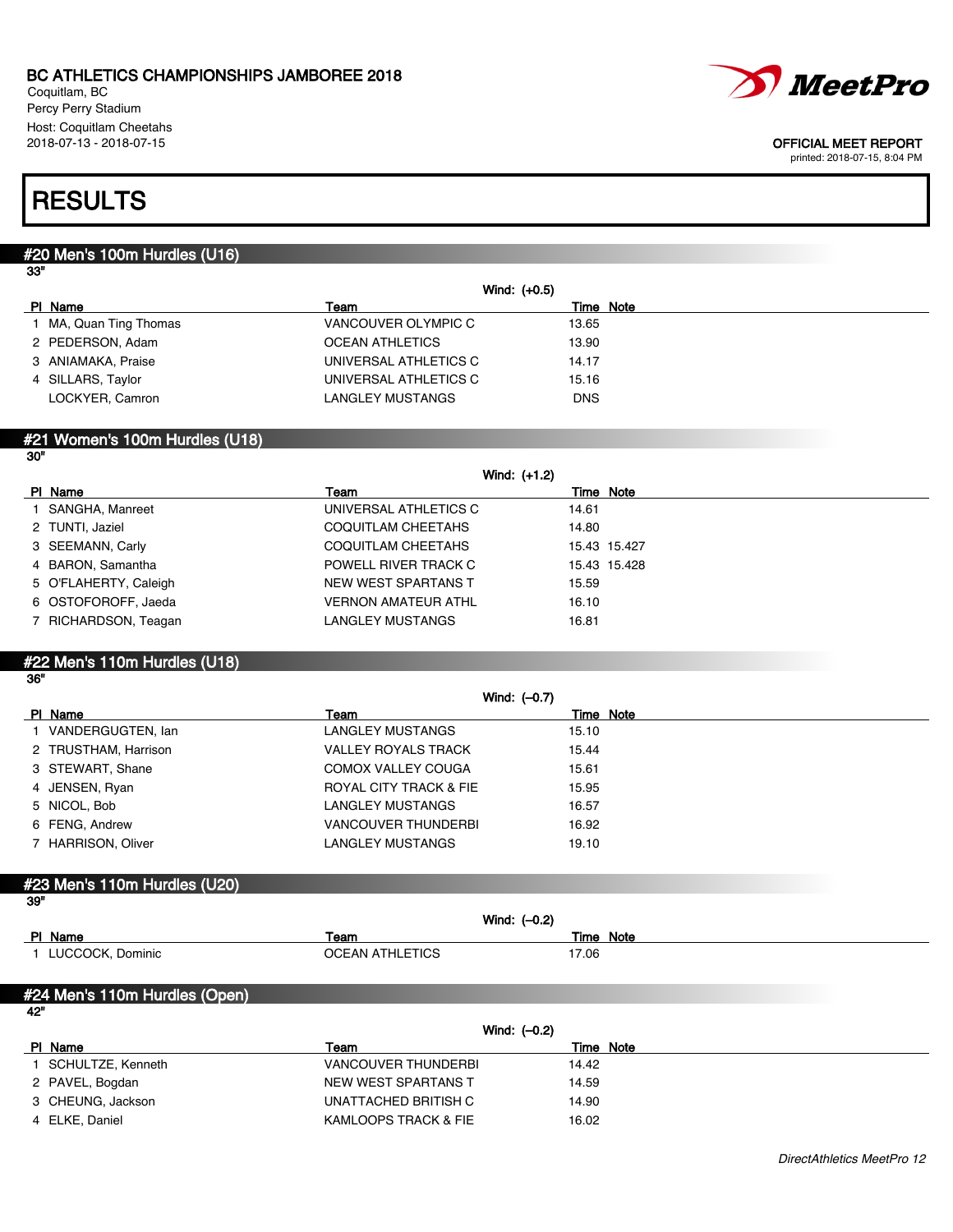Coquitlam, BC Percy Perry Stadium Host: Coquitlam Cheetahs<br>2018-07-13 - 2018-07-15

## **RESULTS**

| #25 Women's 100 Meters (U16) |                                  |                            |  |
|------------------------------|----------------------------------|----------------------------|--|
| <b>Finals</b>                | Wind: (+0.3)                     |                            |  |
| PI Name                      | Team                             | Time Note                  |  |
| MAINELLA, Estella            | UNIVERSAL ATHLETICS C            | 12.52                      |  |
| CANNAN, Emma                 | OKANAGAN ATHLETICS C             | 12.63                      |  |
| CUMMINGS, Jaeland            | UNATTACHED BRITISH C             | 12.74                      |  |
| <b>BANNISTER, Katia</b>      | NANAIMO & DISTRICT TR            | 12.86                      |  |
| <b>WASHINGTON, Imani</b>     | UNIVERSAL ATHLETICS C            | 12.87                      |  |
| WALTON-KNIGHT, Bethany       | NorWesters Track & Field C       | 12.94                      |  |
| GRIBBON, Sophia              | COQUITLAM CHEETAHS               | 13.09                      |  |
| OBAZUGHANMWEN, Charity       | UNIVERSAL ATHLETICS C            | 13.23                      |  |
|                              |                                  |                            |  |
| <b>Prelims</b>               |                                  |                            |  |
| PI Name                      | Team                             | H(PI)<br>Time Note         |  |
| 1 MAINELLA, Estella          | UNIVERSAL ATHLETICS C            | $(-1.1)$<br>12.66Q<br>4(1) |  |
| 2 WALTON-KNIGHT, Bethany     | NorWesters Track & Field C       | 12.70Q<br>$(-0.9)$<br>2(1) |  |
| 3 CANNAN, Emma               | OKANAGAN ATHLETICS C             | $(-0.9)$<br>12.73q<br>2(2) |  |
| 4 CUMMINGS, Jaeland          | UNATTACHED BRITISH C             | 12.81Q<br>$(-0.8)$<br>3(1) |  |
| 5 WASHINGTON, Imani          | UNIVERSAL ATHLETICS C            | $(+0.1)$<br>12.83Q<br>1(1) |  |
| 6 BANNISTER, Katia           | NANAIMO & DISTRICT TR            | $(+0.1)$<br>12.88g<br>1(2) |  |
| 7 GRIBBON, Sophia            | COQUITLAM CHEETAHS               | 13.06g<br>$(-1.1)$<br>4(2) |  |
| 8 OBAZUGHANMWEN, Charity     | UNIVERSAL ATHLETICS C            | $(-0.8)$<br>3(2)<br>13.10q |  |
| 9 HAMNETT, Amelia            | COQUITLAM CHEETAHS               | $(-0.8)$<br>13.13<br>3(3)  |  |
| 10 JOYCE, Sadie              | TRAIL TRACK & FIELD CL           | $(+0.1)$<br>13.18<br>1(3)  |  |
| 11 AITKEN, Sophia            | <b>VANCOUVER THUNDERBI</b>       | $(-1.1)$<br>13.22<br>4(3)  |  |
| 12 PORCHER, Victoria         | <b>COMOX VALLEY COUGA</b>        | $(-0.9)$<br>13.39<br>2(3)  |  |
| 13 ROBERTSON, Veronica       | <b>LANGLEY MUSTANGS</b>          | $(+0.1)$<br>13.44<br>1(4)  |  |
| 14 URBANOWICZ, Sonya         | NANAIMO & DISTRICT TR            | $(-0.9)$<br>13.90<br>2(4)  |  |
| 15 COTE, Larissa             | <b>CHILLIWACK TRACK &amp; FI</b> | $(-1.1)$<br>13.91<br>4(4)  |  |
| 16 BATH, Yasmin              | LANGLEY MUSTANGS                 | $(-0.9)$<br>14.01<br>2(5)  |  |
| 17 MOSTRENKO, Michaela       | COQUITLAM CHEETAHS               | $(-0.8)$<br>14.35<br>3(4)  |  |
| 18 AULAKH, Anureet           | UNIVERSAL ATHLETICS C            | $(-0.9)$<br>14.73<br>2(6)  |  |
| 19 PEACOCK, Anika            | COQUITLAM CHEETAHS               | $(-1.1)$<br>15.16<br>4(5)  |  |
| SOBKOWICH, Hanna             | <b>COASTAL TRACK CLUB</b>        | <b>DNS</b><br>1            |  |
| CHUNG, Vanessa               | COQUITLAM CHEETAHS               | <b>DNS</b><br>1            |  |
| BLAKER, Jordan               | <b>LANGLEY MUSTANGS</b>          | <b>DNS</b><br>3            |  |
| GEHERAN, Amelia              | <b>VANCOUVER THUNDERBI</b>       | <b>DNS</b><br>3            |  |
| BANNISTER, Logan             | <b>VANCOUVER THUNDERBI</b>       | 3<br><b>DNS</b>            |  |
| CERNICA, Lisa                | COQUITLAM CHEETAHS               | <b>DNS</b><br>4            |  |
| WYLIE, Morgan                | LANGLEY MUSTANGS                 | <b>DNS</b><br>4            |  |

## HEAT RESULTS

| <b>Prelims</b>     |                                   |           |  |
|--------------------|-----------------------------------|-----------|--|
| PI Name            | Team                              | Time Note |  |
| Heat 1 of 4        | Wind: $(+0.1)$                    |           |  |
| WASHINGTON, Imani  | UNIVERSAL ATHLETICS C             | 12.830    |  |
| 2 BANNISTER, Katia | NANAIMO & DISTRICT TR             | 12.88g    |  |
| 3 JOYCE, Sadie     | <b>TRAIL TRACK &amp; FIELD CL</b> | 13.18     |  |



#### OFFICIAL MEET REPORT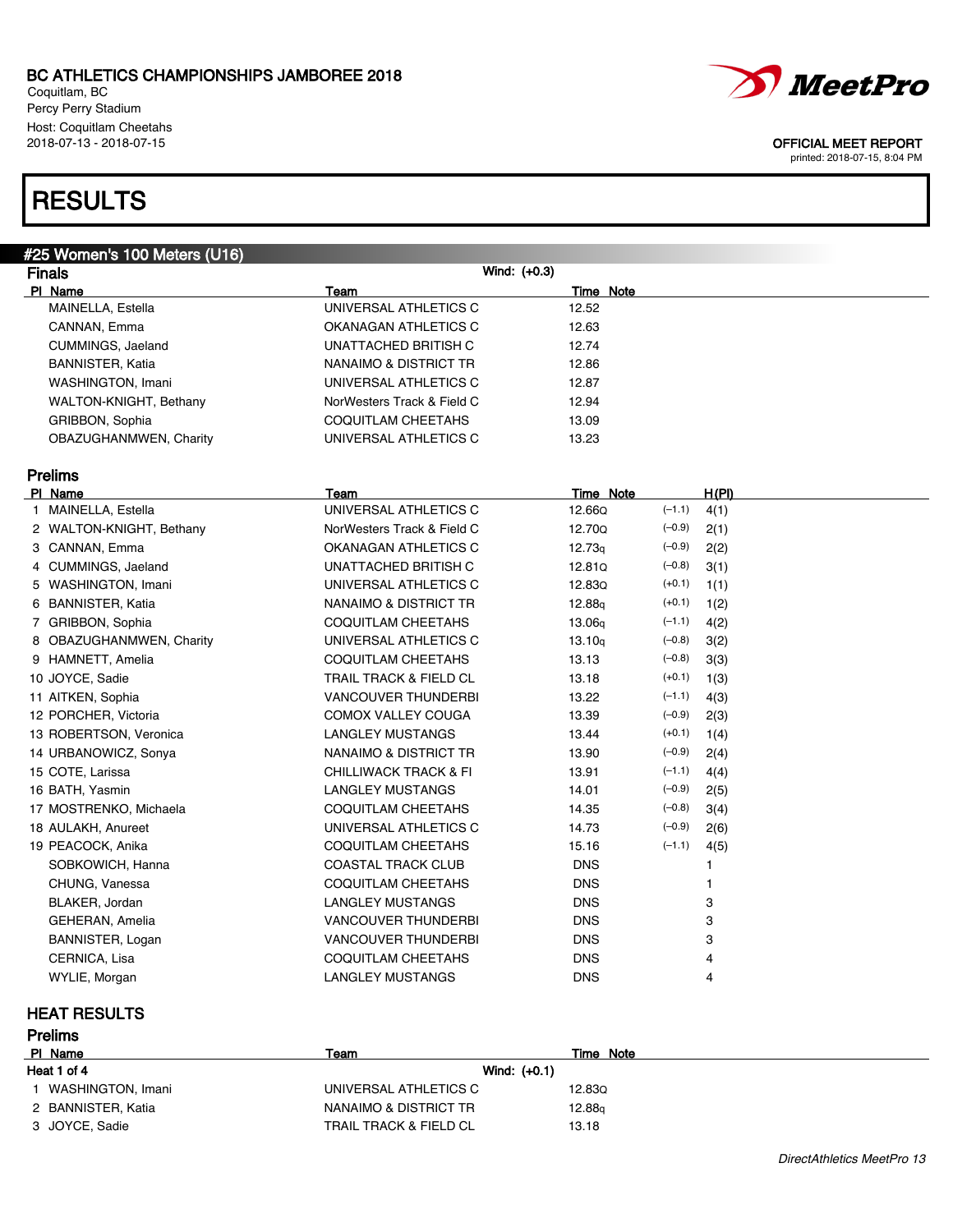Coquitlam, BC Percy Perry Stadium Host: Coquitlam Cheetahs

# **RESULTS**



### #26 Men's 100 Meters (U16)

| <b>Finals</b> |                     | Wind: $(-0.3)$              |              |
|---------------|---------------------|-----------------------------|--------------|
|               | PI Name             | Team                        | Time Note    |
|               | 1 JIANG, Roy        | <b>OCEAN ATHLETICS</b>      | 11.53        |
|               | 2 GIBBS, Mitchell   | UNIVERSAL ATHLETICS C       | 11.62        |
|               | 3 PANESAR, Harvir   | KAJAKS TRACK & FIELD        | 11.76 11.753 |
|               | 4 HSU, Brandon      | Burnaby Striders Track & Fi | 11.76 11.758 |
|               | 5 ARMOUR, Cade      | <b>GOLDEN EARS ATHLETIC</b> | 11.95        |
|               | 6 LAMYIN, Alexander | <b>OCEAN ATHLETICS</b>      | 11.96        |
|               | 7 HUSSEIN, Kai      | <b>GOLDEN EARS ATHLETIC</b> | 12.20        |
|               | CANTARELLA, Ignazio | KAJAKS TRACK & FIELD        | <b>DNS</b>   |
|               |                     |                             |              |

Prelims

| PI Name             | Team                        | Time Note |          | H(PI) |
|---------------------|-----------------------------|-----------|----------|-------|
| JIANG, Roy          | <b>OCEAN ATHLETICS</b>      | 11.53Q    | $(+0.7)$ | 4(1)  |
| 2 GIBBS, Mitchell   | UNIVERSAL ATHLETICS C       | 11.60a    | $(+0.7)$ | 4(2)  |
| 3 PANESAR, Harvir   | KAJAKS TRACK & FIELD        | 11.73Q    | $(+0.5)$ | 3(1)  |
| 4 HSU, Brandon      | Burnaby Striders Track & Fi | 11.90Q    | $(-0.2)$ | 2(1)  |
| 5 LAMYIN, Alexander | <b>OCEAN ATHLETICS</b>      | 11.91q    | $(+0.7)$ | 4(3)  |



2018-07-13 - 2018-07-15 OFFICIAL MEET REPORT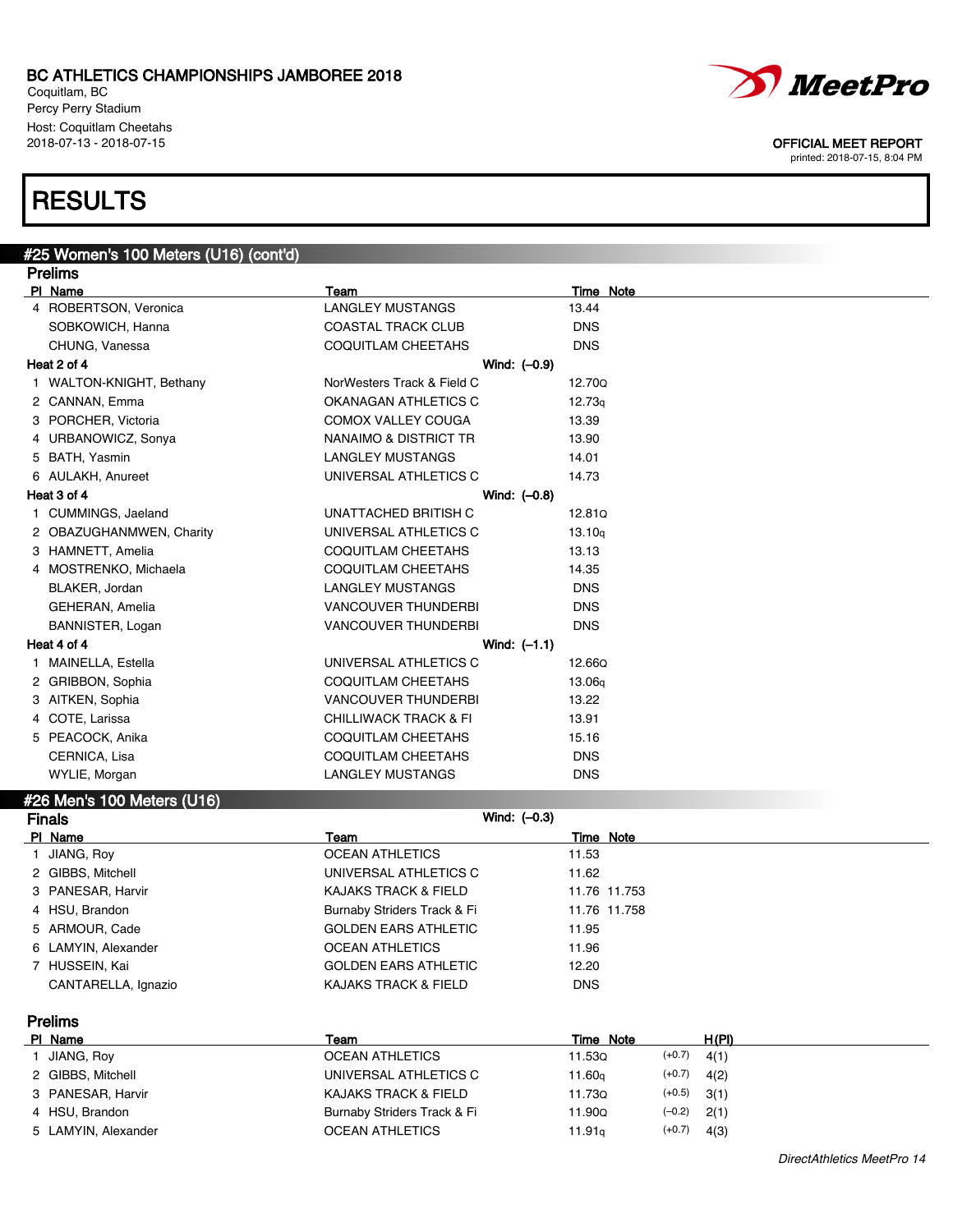Coquitlam, BC Percy Perry Stadium Host: Coquitlam Cheetahs<br>2018-07-13 - 2018-07-15

## **RESULTS**

### #26 Men's 100 Meters (U16) (cont'd) **Dralims**

| гіешір                    |                                  |                    |          |       |
|---------------------------|----------------------------------|--------------------|----------|-------|
| PI Name                   | Team                             | Time Note          |          | H(PI) |
| 6 ARMOUR, Cade            | <b>GOLDEN EARS ATHLETIC</b>      | 12.05Q             | $(-0.4)$ | 1(1)  |
| 7 CANTARELLA, Ignazio     | KAJAKS TRACK & FIELD             | 12.08 <sub>q</sub> | $(-0.2)$ | 2(2)  |
| 8 HUSSEIN, Kai            | <b>GOLDEN EARS ATHLETIC</b>      | 12.22q             | $(-0.2)$ | 2(3)  |
| 9 SEBASTIANELLI, Nickolas | <b>COASTAL TRACK CLUB</b>        | 12.27              | $(+0.5)$ | 3(2)  |
| 10 BALLINGER, Simon       | Athletics Victoria Track and     | 12.30              | $(+0.7)$ | 4(4)  |
| 11 YOON, Kyuhyun          | UNIVERSAL ATHLETICS C            | 12.36              | $(+0.5)$ | 3(3)  |
| 12 STATES-JONES, Tremel   | Air Blastoff Lions               | 12.37              | $(+0.5)$ | 3(4)  |
| 13 CHAN, Nathan           | UNIVERSAL ATHLETICS C            | 12.47              | $(-0.2)$ | 2(4)  |
| 14 LEONG, Cooper          | <b>CHILLIWACK TRACK &amp; FI</b> | 12.62              | $(+0.7)$ | 4(5)  |
| 15 EMLEY-GRAHAM, Jack     | <b>GOLDEN EARS ATHLETIC</b>      | 12.63              | $(+0.7)$ | 4(6)  |
| 16 ONG, Wei               | UNIVERSAL ATHLETICS C            | 12.95              | $(-0.4)$ | 1(2)  |
| 17 CARR, Jayden           | OKANAGAN ATHLETICS C             | 13.00              | $(+0.5)$ | 3(5)  |
| 18 CURTIS, Alexander      | <b>GOLDEN EARS ATHLETIC</b>      | 13.10              | $(+0.5)$ | 3(6)  |
| 19 DENMAN, Justen         | <b>OCEAN ATHLETICS</b>           | 14.34              | $(-0.2)$ | 2(5)  |
| SHEN, Ajax                | <b>OCEAN ATHLETICS</b>           | <b>DNS</b>         |          |       |
| IGBINOSA, Stephen         | NANAIMO & DISTRICT TR            | <b>DNS</b>         |          |       |
| SIMPSON, Jared            | <b>VERNON AMATEUR ATHL</b>       | <b>DNS</b>         |          |       |
| <b>HALLSOR, Robert</b>    | Athletics Victoria Track and     | <b>DNS</b>         |          |       |
| BARON, Cole               | POWELL RIVER TRACK C             | <b>DNS</b>         |          | 2     |
| ROSSOUW, Ben              | <b>COWICHAN VALLEY ATHL</b>      | <b>DNS</b>         |          | 4     |
|                           |                                  |                    |          |       |

### HEAT RESULTS

Prelims

|   | PI Name                   | Team                            | Time Note  |
|---|---------------------------|---------------------------------|------------|
|   | Heat 1 of 4               | Wind: $(-0.4)$                  |            |
|   | 1 ARMOUR, Cade            | <b>GOLDEN EARS ATHLETIC</b>     | 12.05Q     |
|   | 2 ONG, Wei                | UNIVERSAL ATHLETICS C           | 12.95      |
|   | SHEN, Ajax                | <b>OCEAN ATHLETICS</b>          | <b>DNS</b> |
|   | IGBINOSA, Stephen         | NANAIMO & DISTRICT TR           | <b>DNS</b> |
|   | SIMPSON, Jared            | <b>VERNON AMATEUR ATHL</b>      | <b>DNS</b> |
|   | HALLSOR, Robert           | Athletics Victoria Track and    | <b>DNS</b> |
|   | Heat 2 of 4               | Wind: $(-0.2)$                  |            |
|   | 1 HSU, Brandon            | Burnaby Striders Track & Fi     | 11.90Q     |
|   | 2 CANTARELLA, Ignazio     | <b>KAJAKS TRACK &amp; FIELD</b> | 12.08g     |
|   | 3 HUSSEIN, Kai            | <b>GOLDEN EARS ATHLETIC</b>     | 12.22q     |
|   | 4 CHAN, Nathan            | UNIVERSAL ATHLETICS C           | 12.47      |
|   | 5 DENMAN, Justen          | <b>OCEAN ATHLETICS</b>          | 14.34      |
|   | BARON, Cole               | POWELL RIVER TRACK C            | <b>DNS</b> |
|   | Heat 3 of 4               | Wind: $(+0.5)$                  |            |
|   | 1 PANESAR, Harvir         | <b>KAJAKS TRACK &amp; FIELD</b> | 11.73Q     |
|   | 2 SEBASTIANELLI, Nickolas | <b>COASTAL TRACK CLUB</b>       | 12.27      |
|   | 3 YOON, Kyuhyun           | UNIVERSAL ATHLETICS C           | 12.36      |
|   | 4 STATES-JONES, Tremel    | Air Blastoff Lions              | 12.37      |
|   | 5 CARR, Jayden            | OKANAGAN ATHLETICS C            | 13.00      |
| 6 | CURTIS, Alexander         | <b>GOLDEN EARS ATHLETIC</b>     | 13.10      |
|   |                           |                                 |            |



OFFICIAL MEET REPORT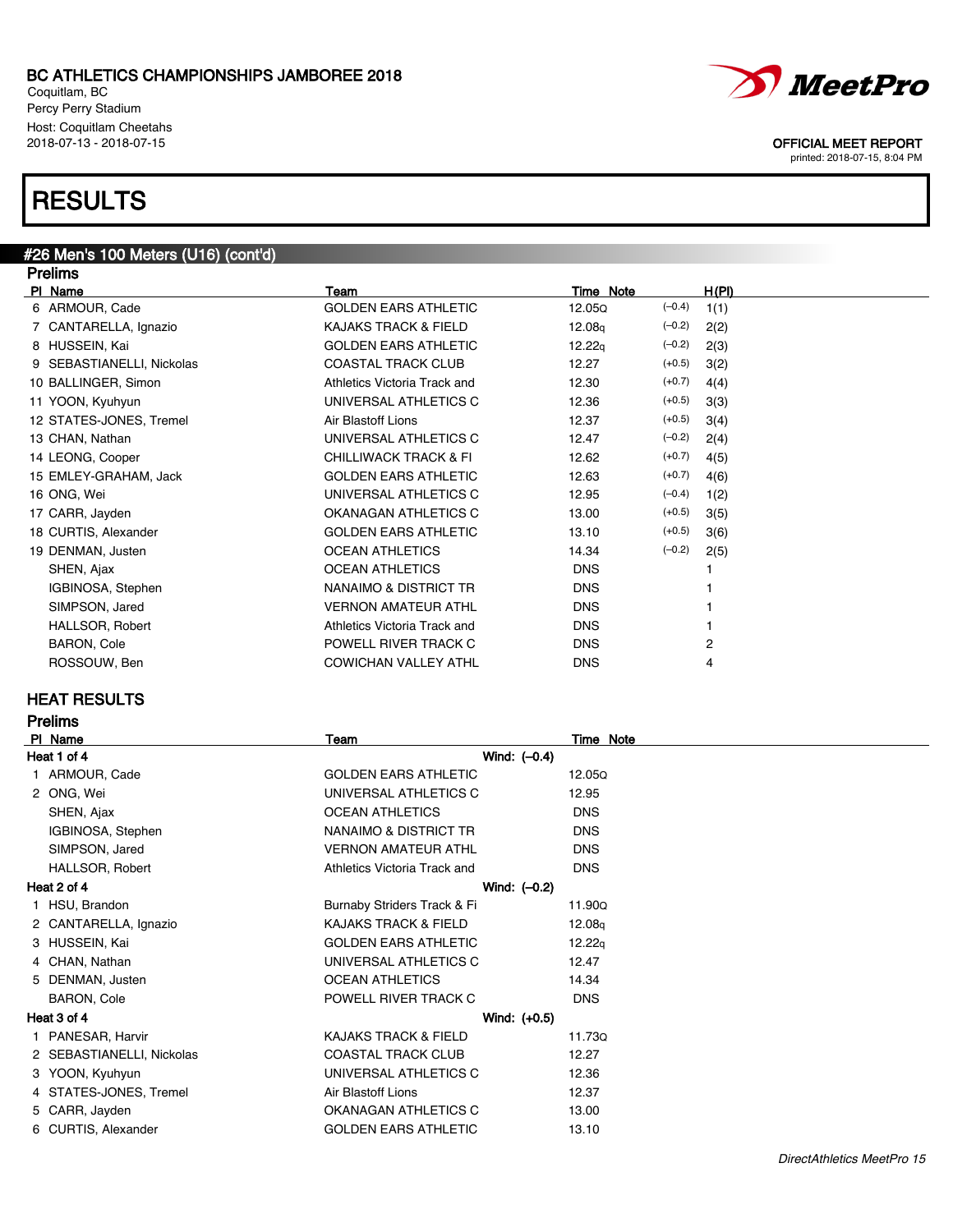Coquitlam, BC Percy Perry Stadium Host: Coquitlam Cheetahs<br>2018-07-13 - 2018-07-15



### OFFICIAL MEET REPORT

printed: 2018-07-15, 8:04 PM

## **RESULTS**

## #26 Men's 100 Meters (U16) (cont'd)

|   | <b>Prelims</b>               |                                  |                  |  |  |
|---|------------------------------|----------------------------------|------------------|--|--|
|   | PI Name                      | <b>Team</b>                      | <b>Time Note</b> |  |  |
|   | Heat 4 of 4                  | Wind: (+0.7)                     |                  |  |  |
|   | JIANG, Roy                   | <b>OCEAN ATHLETICS</b>           | 11.53Q           |  |  |
|   | 2 GIBBS, Mitchell            | UNIVERSAL ATHLETICS C            | 11.60g           |  |  |
| 3 | LAMYIN, Alexander            | <b>OCEAN ATHLETICS</b>           | 11.91q           |  |  |
|   | 4 BALLINGER, Simon           | Athletics Victoria Track and     | 12.30            |  |  |
|   | 5 LEONG, Cooper              | <b>CHILLIWACK TRACK &amp; FI</b> | 12.62            |  |  |
|   | 6 EMLEY-GRAHAM, Jack         | <b>GOLDEN EARS ATHLETIC</b>      | 12.63            |  |  |
|   | ROSSOUW, Ben                 | <b>COWICHAN VALLEY ATHL</b>      | <b>DNS</b>       |  |  |
|   | #27 Women's 100 Meters (U18) |                                  |                  |  |  |
|   | <b>Finals</b>                | Wind: (+0.3)                     |                  |  |  |
|   | PI Name                      | Team                             | <b>Time Note</b> |  |  |
|   | NIJJAR, Jasneet              | UNIVERSAL ATHLETICS C            | 12.19            |  |  |
|   | 2 JACOBS, Jordan             | <b>LANGLEY MUSTANGS</b>          | 12.67            |  |  |
| з | DESVAUX, Juliette            | UNATTACHED BRITISH C             | 12.76 12.752     |  |  |
|   | 4 RONSE, Dominique           | <b>LANGLEY MUSTANGS</b>          | 12.76 12.755     |  |  |
| 5 | TAYLOR, Jesse                | <b>KAJAKS TRACK &amp; FIELD</b>  | 13.02            |  |  |
| 6 | OSTOFOROFF, Jaeda            | <b>VERNON AMATEUR ATHL</b>       | 13.16            |  |  |
|   | DUNCAN, Amara                | <b>COQUITLAM CHEETAHS</b>        | 13.25            |  |  |
|   | 8 PETERS, Angela             | <b>OCEAN ATHLETICS</b>           | 13.45            |  |  |
|   | Prelims                      |                                  |                  |  |  |

| PI Name |                          | Team                            | Time Note          |          | H(PI) |
|---------|--------------------------|---------------------------------|--------------------|----------|-------|
|         | 1 NIJJAR, Jasneet        | UNIVERSAL ATHLETICS C           | 12.35Q             | $(-0.1)$ | 3(1)  |
|         | 2 JACOBS, Jordan         | LANGLEY MUSTANGS                | 12.82Q             | $(+0.0)$ | 2(1)  |
|         | 3 RONSE, Dominique       | LANGLEY MUSTANGS                | 12.85Q             | $(-0.1)$ | 3(2)  |
|         | 4 DESVAUX, Juliette      | UNATTACHED BRITISH C            | 12.89Q             | $(-0.9)$ | 1(1)  |
|         | 5 TAYLOR, Jesse          | <b>KAJAKS TRACK &amp; FIELD</b> | 12.91Q             | $(-0.9)$ | 1(2)  |
|         | 6 OSTOFOROFF, Jaeda      | <b>VERNON AMATEUR ATHL</b>      | 13.12Q             | $(+0.0)$ | 2(2)  |
|         | 7 DUNCAN, Amara          | COQUITLAM CHEETAHS              | 13.21q             | $(+0.0)$ | 2(3)  |
|         | 8 PETERS, Angela         | <b>OCEAN ATHLETICS</b>          | 13.32 <sub>g</sub> | $(-0.1)$ | 3(3)  |
|         | 9 MARGISON, Renessa      | <b>PRINCE GEORGE TRACK</b>      | 13.44              | $(-0.1)$ | 3(4)  |
|         | 10 STATES-JONES, Trinaya | Air Blastoff Lions              | 13.58 13.574       | $(+0.0)$ | 2(4)  |
|         | 11 RICHARDSON, Teagan    | LANGLEY MUSTANGS                | 13.58 13.580       | $(+0.0)$ | 2(5)  |
|         | 12 CUNHA, Alanna         | <b>OCEAN ATHLETICS</b>          | 13.59              | $(+0.0)$ | 2(6)  |
|         | 13 MARKIN, Jessie        | <b>VERNON AMATEUR ATHL</b>      | 13.61 13.602       | $(-0.9)$ | 1(3)  |
|         | 14 SIMMONS-SAMPSON, Jade | <b>WEST VANCOUVER TRA</b>       | 13.61 13.610       | $(-0.9)$ | 1(4)  |
|         | 15 LIANG, Rachael        | Burnaby Striders Track & Fi     | 13.85              | $(-0.1)$ | 3(5)  |
|         | 16 CHIRKOOTSINGH, Avni   | COQUITLAM CHEETAHS              | 13.90              | $(-0.9)$ | 1(5)  |
|         | WILEY, Sheleena          | LANGLEY MUSTANGS                | <b>DNS</b>         |          |       |

### HEAT RESULTS

| <b>Prelims</b>    |                      |              |
|-------------------|----------------------|--------------|
| PI Name           | Team                 | Note<br>Time |
| Heat 1 of 3       | Wind: $(-0.9)$       |              |
| DESVAUX, Juliette | UNATTACHED BRITISH C | 12.89Q       |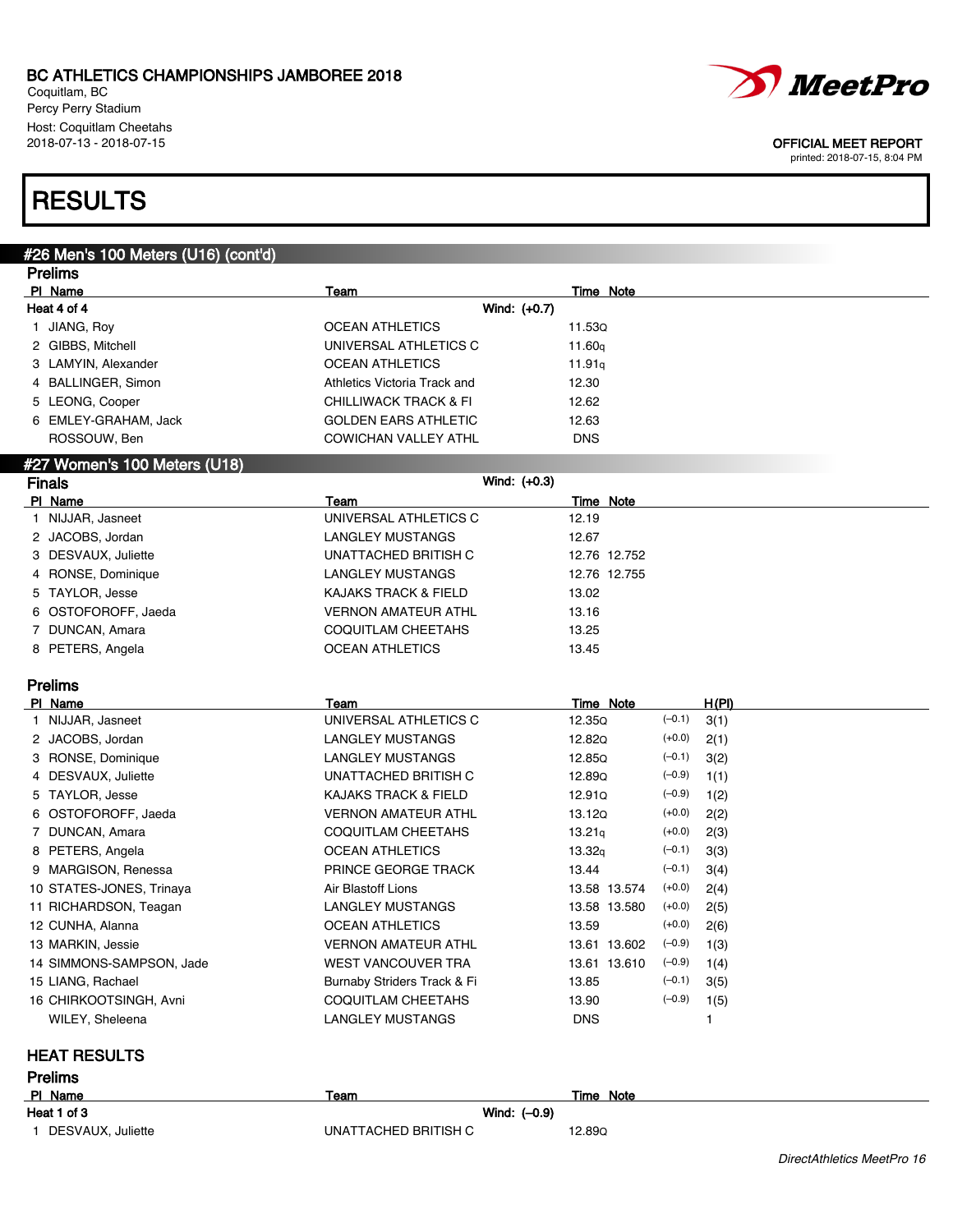Coquitlam, BC Percy Perry Stadium Host: Coquitlam Cheetahs

## **RESULTS**

#27 Women's 100 Meters (U18) (cont'd)

### Prelims **Pl Name** Team Team Team Team Team Time Note 2 TAYLOR, Jesse The Case CAJAKS TRACK & FIELD 12.91Q 3 MARKIN, Jessie 2012 - VERNON AMATEUR ATHL 13.61 13.602 4 SIMMONS-SAMPSON, Jade WEST VANCOUVER TRA 13.61 13.61 13.610 5 CHIRKOOTSINGH, Avni COQUITLAM CHEETAHS 13.90 WILEY, Sheleena **LANGLEY MUSTANGS** DNS Heat 2 of 3 Wind: (+0.0) 1 JACOBS, Jordan **LANGLEY MUSTANGS** 12.82Q 2 OSTOFOROFF, Jaeda VERNON AMATEUR ATHL 13.12Q 3 DUNCAN, Amara **COQUITLAM CHEETAHS** 13.21<sub>q</sub> 4 STATES-JONES, Trinaya **Air Blastoff Lions** 13.58 13.574 5 RICHARDSON, Teagan **LANGLEY MUSTANGS** 13.58 13.580 6 CUNHA, Alanna **13.59** OCEAN ATHLETICS 13.59 Heat 3 of 3 Wind: (–0.1) 1 NIJJAR, Jasneet 12.35Q 2 RONSE, Dominique LANGLEY MUSTANGS 12.85Q 3 PETERS, Angela OCEAN ATHLETICS 13.32q 4 MARGISON, Renessa **PRINCE GEORGE TRACK** 13.44 5 LIANG, Rachael **Burnaby Striders Track & Fi** 13.85

### #28 Men's 100 Meters (U18)

Finals

| PI Name                 | Team                              | Time Note                | H(PI) |
|-------------------------|-----------------------------------|--------------------------|-------|
| 1 PENSON-MCCOY, Jesaiah | <b>SOUTH FRASER TRACK &amp;</b>   | $(+0.2)$<br>10.97        | 2(1)  |
| 2 MCLEOD, Liam          | KAJAKS TRACK & FIELD              | $(+0.2)$<br>11.08        | 2(2)  |
| 3 PEDERSON, Ryan        | <b>OCEAN ATHLETICS</b>            | $(+0.2)$<br>11.26        | 2(3)  |
| 4 GILL, Jagmeet         | UNIVERSAL ATHLETICS C             | $(+0.2)$<br>11.34        | 2(4)  |
| 5 HAAGENSEN, Chase      | Victoria Speed Project            | $(+0.2)$<br>11.44        | 2(5)  |
| 6 BELCHER, Jeremy       | ROYAL CITY TRACK & FIE            | $(+0.2)$<br>11.46        | 2(6)  |
| 7 GEORGAS, Constantine  | ROYAL CITY TRACK & FIE            | $(-1.0)$<br>11.56 11.554 | 1(1)  |
| 8 TOEWS, Jonathan       | <b>COASTAL TRACK CLUB</b>         | $(-1.0)$<br>11.56 11.560 | 1(2)  |
| 9 PARSONS, Tyler        | <b>CHILLIWACK TRACK &amp; FI</b>  | $(-1.0)$<br>11.59        | 1(3)  |
| 10 GUERTLER, Owen       | <b>OCEAN ATHLETICS</b>            | $(-1.0)$<br>11.64        | 1(4)  |
| 11 VANDERGUGTEN, Ian    | <b>LANGLEY MUSTANGS</b>           | $(+0.2)$<br>11.70        | 2(7)  |
| 12 FAN, Gavin           | ROYAL CITY TRACK & FIE            | $(-1.0)$<br>11.75        | 1(5)  |
| 13 SANDHU, Mansukh      | UNIVERSAL ATHLETICS C             | $(-1.0)$<br>11.84        | 1(6)  |
| 14 IYUMVA, Cedric       | UNIVERSAL ATHLETICS C             | $(+0.2)$<br>11.97        | 2(8)  |
| PEACOCK, Lucas          | COQUITLAM CHEETAHS                | DNS.                     |       |
| DORNER, Kai             | <b>TRAIL TRACK &amp; FIELD CL</b> | <b>DNS</b>               |       |

### SECTION RESULTS

| <b>Finals</b>          |                                  |              |
|------------------------|----------------------------------|--------------|
| PI Name                | Team                             | Time Note    |
| Section 1 of 2         | Wind: $(-1.0)$                   |              |
| 1 GEORGAS, Constantine | ROYAL CITY TRACK & FIE           | 11.56 11.554 |
| 2 TOEWS, Jonathan      | <b>COASTAL TRACK CLUB</b>        | 11.56 11.560 |
| 3 PARSONS, Tyler       | <b>CHILLIWACK TRACK &amp; FI</b> | 11.59        |



### 2018-07-13 - 2018-07-15 OFFICIAL MEET REPORT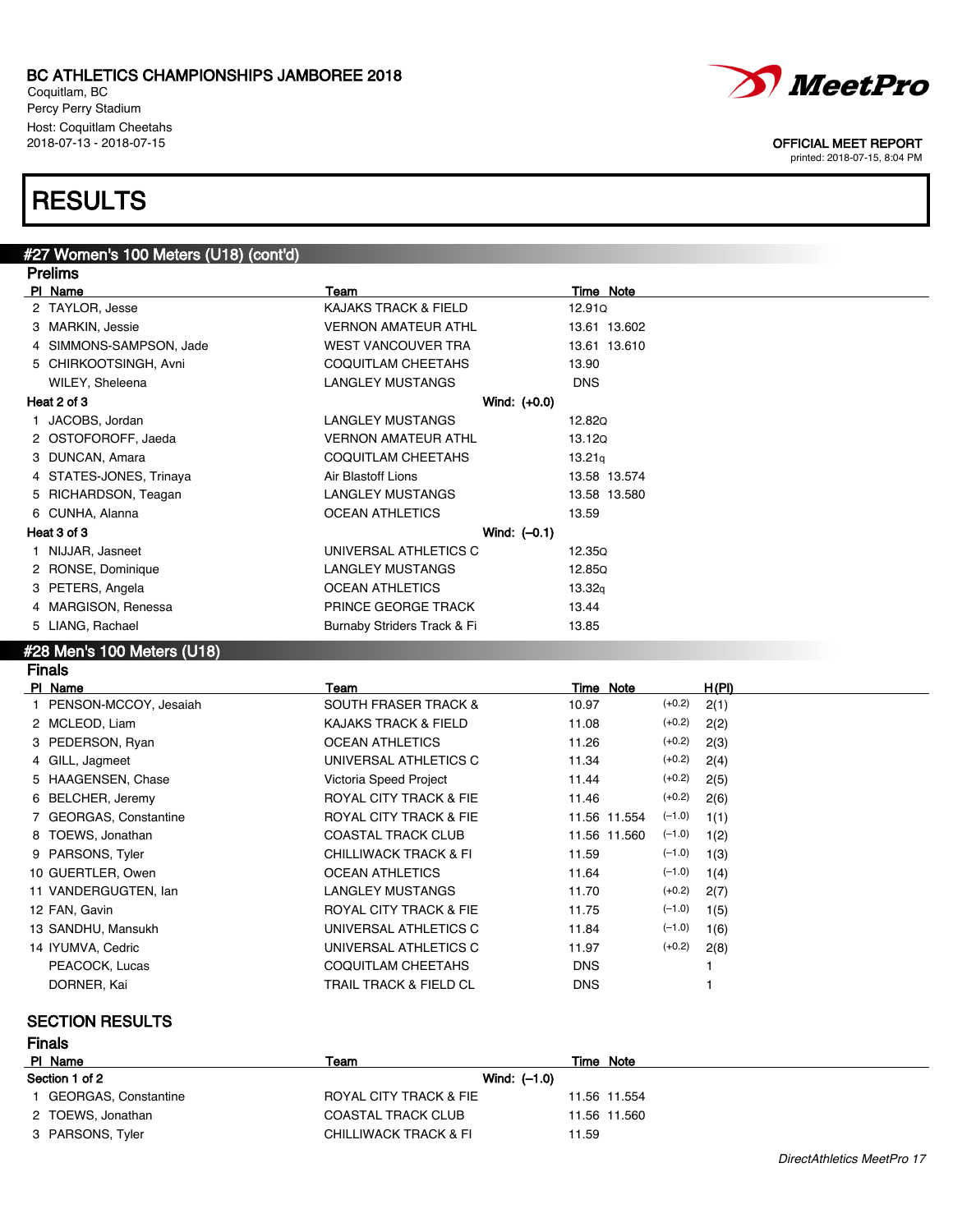Coquitlam, BC Percy Perry Stadium Host: Coquitlam Cheetahs<br>2018-07-13 - 2018-07-15

# **RESULTS**

#28 Men's 100 Meters (U18) (cont'd)

| <b>Finals</b>           |                                   |                           |               |       |  |  |
|-------------------------|-----------------------------------|---------------------------|---------------|-------|--|--|
| PI Name                 | Team                              | <b>Time Note</b>          |               |       |  |  |
| 4 GUERTLER, Owen        | <b>OCEAN ATHLETICS</b>            | 11.64                     |               |       |  |  |
| 5 FAN, Gavin            | ROYAL CITY TRACK & FIE            | 11.75                     |               |       |  |  |
| 6 SANDHU, Mansukh       | UNIVERSAL ATHLETICS C             | 11.84                     |               |       |  |  |
| PEACOCK, Lucas          | <b>COQUITLAM CHEETAHS</b>         | <b>DNS</b>                |               |       |  |  |
| DORNER, Kai             | TRAIL TRACK & FIELD CL            | <b>DNS</b>                |               |       |  |  |
| Section 2 of 2          | Wind: $(+0.2)$                    |                           |               |       |  |  |
| 1 PENSON-MCCOY, Jesaiah | <b>SOUTH FRASER TRACK &amp;</b>   | 10.97                     |               |       |  |  |
| 2 MCLEOD, Liam          | <b>KAJAKS TRACK &amp; FIELD</b>   | 11.08                     |               |       |  |  |
| 3 PEDERSON, Ryan        | <b>OCEAN ATHLETICS</b>            | 11.26                     |               |       |  |  |
| 4 GILL, Jagmeet         | UNIVERSAL ATHLETICS C             | 11.34                     |               |       |  |  |
| 5 HAAGENSEN, Chase      | Victoria Speed Project            | 11.44                     |               |       |  |  |
| 6 BELCHER, Jeremy       | ROYAL CITY TRACK & FIE            | 11.46                     |               |       |  |  |
| 7 VANDERGUGTEN, Ian     | LANGLEY MUSTANGS                  | 11.70                     |               |       |  |  |
| 8 IYUMVA, Cedric        | UNIVERSAL ATHLETICS C             | 11.97                     |               |       |  |  |
| <b>Prelims</b>          |                                   |                           |               |       |  |  |
| PI Name                 | Team                              | Time Note                 |               | H(PI) |  |  |
| 1 MCLEOD, Liam          | <b>KAJAKS TRACK &amp; FIELD</b>   | 11.02Q                    | $(-1.0)$      | 2(1)  |  |  |
| 2 PENSON-MCCOY, Jesaiah | <b>SOUTH FRASER TRACK &amp;</b>   | 11.08Q                    | $(-0.6)$      | 4(1)  |  |  |
| 3 PEDERSON, Ryan        | <b>OCEAN ATHLETICS</b>            | 11.23Q                    | $(+1.0)$      | 3(1)  |  |  |
| 4 HAAGENSEN, Chase      | Victoria Speed Project            | 11.42Q                    | $(+0.3)$      | 1(1)  |  |  |
| 5 GILL, Jagmeet         | UNIVERSAL ATHLETICS C             | 11.46 <sub>q</sub> 11.457 | $(-1.0)$      | 2(2)  |  |  |
| 5 VANDERGUGTEN, lan     | LANGLEY MUSTANGS                  | 11.46 <sub>q</sub> 11.457 | $(+1.0)$      | 3(2)  |  |  |
| 7 IYUMVA, Cedric        | UNIVERSAL ATHLETICS C             | 11.49q                    | $(+0.3)$      | 1(2)  |  |  |
| 8 BELCHER, Jeremy       | ROYAL CITY TRACK & FIE            | 11.50 <sub>q</sub>        | $(-0.6)$      | 4(2)  |  |  |
| 9 TOEWS, Jonathan       | <b>COASTAL TRACK CLUB</b>         | 11.53q                    | $(+1.0)$      | 3(3)  |  |  |
| 10 GEORGAS, Constantine | ROYAL CITY TRACK & FIE            | 11.65g                    | $(-1.0)$      | 2(3)  |  |  |
| 11 PARSONS, Tyler       | <b>CHILLIWACK TRACK &amp; FI</b>  | 11.69 <sub>q</sub>        | $(-0.6)$      | 4(3)  |  |  |
| 12 GUERTLER, Owen       | <b>OCEAN ATHLETICS</b>            | 11.74g                    | $(-1.0)$      | 2(4)  |  |  |
| 13 SANDHU, Mansukh      | UNIVERSAL ATHLETICS C             | 11.86g                    | $(+1.0)$      | 3(4)  |  |  |
| 14 FAN, Gavin           | ROYAL CITY TRACK & FIE            | 11.88g                    | $(+1.0)$      | 3(5)  |  |  |
| 15 DORNER, Kai          | <b>TRAIL TRACK &amp; FIELD CL</b> | 11.96 <sub>q</sub>        | $(-1.0)$      | 2(5)  |  |  |
| 16 PEACOCK, Lucas       | COQUITLAM CHEETAHS                | 12.07 <sub>q</sub>        | $(+0.3)$      | 1(3)  |  |  |
| 17 BOECHLER, Braiden    | <b>VANCOUVER THUNDERBI</b>        | 12.10                     | $(-0.6)$      | 4(4)  |  |  |
| 18 HOEY, Caleb          | NorWesters Track & Field C        | 12.18                     | $(+0.3)$      | 1(4)  |  |  |
| 19 OSBORNE, Keiran      | <b>KAJAKS TRACK &amp; FIELD</b>   | 12.23                     | $(+0.3)$      | 1(5)  |  |  |
| 20 FURTADO, Blake       | Victoria Speed Project            | 12.26                     | $(-0.6)$ 4(5) |       |  |  |
| 21 SEITZ, Lewis         | <b>VANCOUVER THUNDERBI</b>        | 12.35                     | $(-1.0)$      | 2(6)  |  |  |
| 22 CIARNIELLO, Dean     | Athletics Victoria Track and      | 12.36                     | $(+0.3)$      | 1(6)  |  |  |
| 23 FLYNN, Owen          | COMOX VALLEY COUGA                | 12.41                     | $(-1.0)$      | 2(7)  |  |  |
| 24 LI, Jed              | VANCOUVER THUNDERBI               | 12.43                     | $(+0.3)$      | 1(7)  |  |  |
| 25 ZHOU, Victor         | <b>KAJAKS TRACK &amp; FIELD</b>   | 12.45                     | $(+1.0)$      | 3(6)  |  |  |
| 26 KAILEY, Preetkamal   | <b>COASTAL TRACK CLUB</b>         | 12.70                     | $(+0.3)$      | 1(8)  |  |  |
| 27 NG, Matthew          | Victoria Speed Project            | 13.10                     | $(+1.0)$      | 3(7)  |  |  |
| 28 DE JAGER, Darin      | TRAIL TRACK & FIELD CL            | 13.29                     | $(-0.6)$      | 4(6)  |  |  |
| 29 GILL, Manmeet        | <b>OCEAN ATHLETICS</b>            | 13.89                     | $(-0.6)$      | 4(7)  |  |  |



OFFICIAL MEET REPORT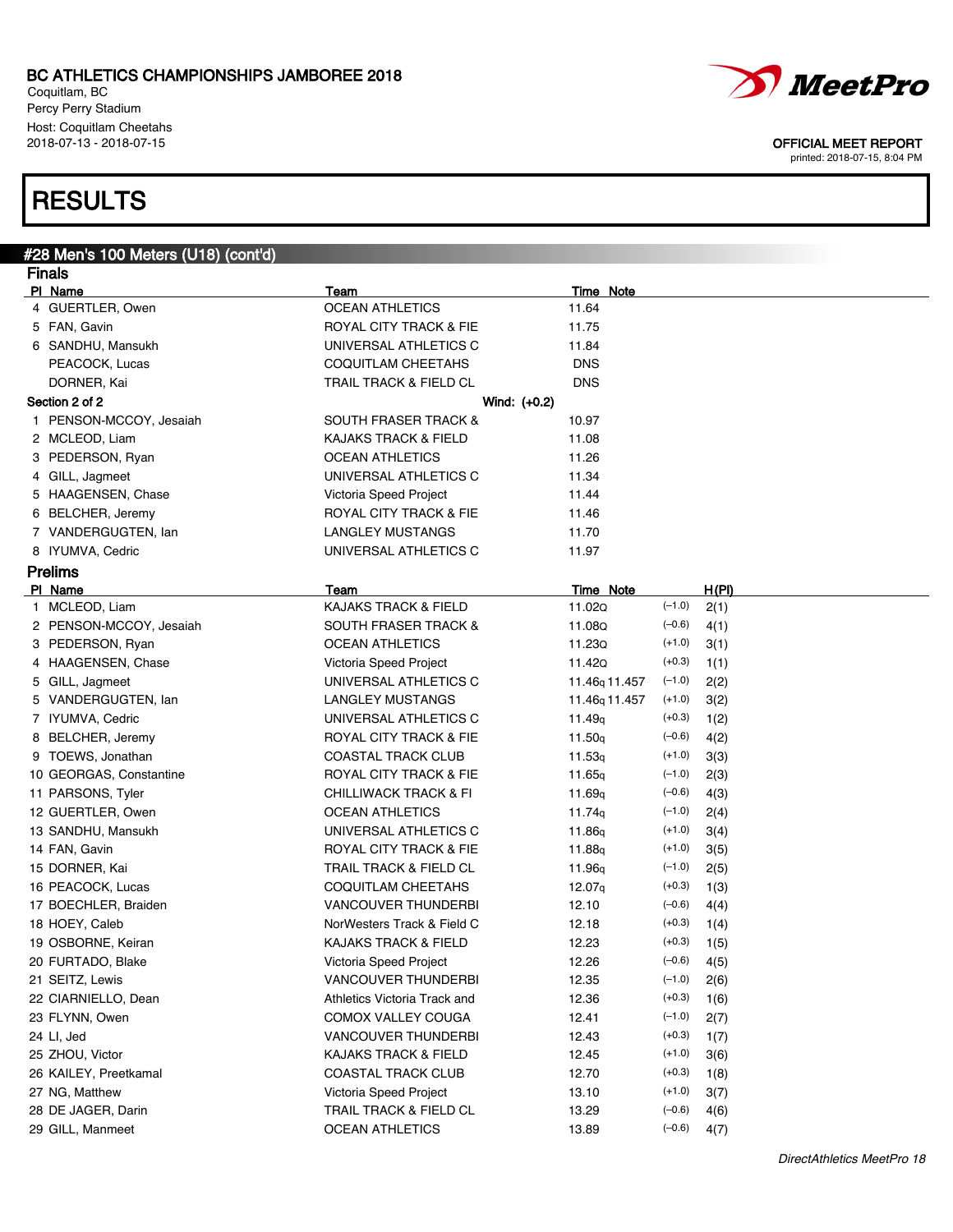Coquitlam, BC Percy Perry Stadium Host: Coquitlam Cheetahs<br>2018-07-13 - 2018-07-15

# **RESULTS**

| #28 Men's 100 Meters (U18) (cont'd) |                                  |                |                    |                           |          |       |
|-------------------------------------|----------------------------------|----------------|--------------------|---------------------------|----------|-------|
| <b>Prelims</b>                      |                                  |                |                    |                           |          |       |
| PI Name                             | Team                             |                | <b>Time Note</b>   |                           |          | H(PI) |
| 30 MCKAY, Fraser                    | <b>OCEAN ATHLETICS</b>           |                | 13.92              |                           | $(-1.0)$ | 2(8)  |
| <b>HEAT RESULTS</b>                 |                                  |                |                    |                           |          |       |
| <b>Prelims</b>                      |                                  |                |                    |                           |          |       |
| PI Name                             | <b>Team</b>                      |                | <b>Time Note</b>   |                           |          |       |
| Heat 1 of 4                         |                                  | Wind: (+0.3)   |                    |                           |          |       |
| 1 HAAGENSEN, Chase                  | Victoria Speed Project           |                | 11.42Q             |                           |          |       |
| 2 IYUMVA, Cedric                    | UNIVERSAL ATHLETICS C            |                | 11.49 <sub>q</sub> |                           |          |       |
| 3 PEACOCK, Lucas                    | COQUITLAM CHEETAHS               |                | 12.07 <sub>q</sub> |                           |          |       |
| 4 HOEY, Caleb                       | NorWesters Track & Field C       |                | 12.18              |                           |          |       |
| 5 OSBORNE, Keiran                   | KAJAKS TRACK & FIELD             |                | 12.23              |                           |          |       |
| 6 CIARNIELLO, Dean                  | Athletics Victoria Track and     |                | 12.36              |                           |          |       |
| 7 LI, Jed                           | <b>VANCOUVER THUNDERBI</b>       |                | 12.43              |                           |          |       |
| 8 KAILEY, Preetkamal                | <b>COASTAL TRACK CLUB</b>        |                | 12.70              |                           |          |       |
| Heat 2 of 4                         |                                  | Wind: $(-1.0)$ |                    |                           |          |       |
| 1 MCLEOD, Liam                      | KAJAKS TRACK & FIELD             |                | 11.02Q             |                           |          |       |
| 2 GILL, Jagmeet                     | UNIVERSAL ATHLETICS C            |                |                    | 11.46 <sub>q</sub> 11.457 |          |       |
| 3 GEORGAS, Constantine              | ROYAL CITY TRACK & FIE           |                | 11.65g             |                           |          |       |
| 4 GUERTLER, Owen                    | <b>OCEAN ATHLETICS</b>           |                | 11.74g             |                           |          |       |
| 5 DORNER, Kai                       | TRAIL TRACK & FIELD CL           |                | 11.96q             |                           |          |       |
| 6 SEITZ, Lewis                      | <b>VANCOUVER THUNDERBI</b>       |                | 12.35              |                           |          |       |
| 7 FLYNN, Owen                       | COMOX VALLEY COUGA               |                | 12.41              |                           |          |       |
| 8 MCKAY, Fraser                     | <b>OCEAN ATHLETICS</b>           |                | 13.92              |                           |          |       |
| Heat 3 of 4                         |                                  | Wind: (+1.0)   |                    |                           |          |       |
| 1 PEDERSON, Ryan                    | <b>OCEAN ATHLETICS</b>           |                | 11.23Q             |                           |          |       |
| 2 VANDERGUGTEN, lan                 | LANGLEY MUSTANGS                 |                |                    | 11.46 <sub>g</sub> 11.457 |          |       |
| 3 TOEWS, Jonathan                   | COASTAL TRACK CLUB               |                | 11.53 <sub>q</sub> |                           |          |       |
| 4 SANDHU, Mansukh                   | UNIVERSAL ATHLETICS C            |                | 11.86g             |                           |          |       |
| 5 FAN, Gavin                        | ROYAL CITY TRACK & FIE           |                | 11.88g             |                           |          |       |
| 6 ZHOU, Victor                      | KAJAKS TRACK & FIELD             |                | 12.45              |                           |          |       |
| 7 NG, Matthew                       | Victoria Speed Project           |                | 13.10              |                           |          |       |
| Heat 4 of 4                         |                                  | Wind: $(-0.6)$ |                    |                           |          |       |
| 1 PENSON-MCCOY, Jesaiah             | <b>SOUTH FRASER TRACK &amp;</b>  |                | 11.08Q             |                           |          |       |
| 2 BELCHER, Jeremy                   | ROYAL CITY TRACK & FIE           |                | 11.50 <sub>q</sub> |                           |          |       |
| 3 PARSONS, Tyler                    | <b>CHILLIWACK TRACK &amp; FI</b> |                | 11.69 <sub>q</sub> |                           |          |       |
| 4 BOECHLER, Braiden                 | <b>VANCOUVER THUNDERBI</b>       |                | 12.10              |                           |          |       |
| 5 FURTADO, Blake                    | Victoria Speed Project           |                | 12.26              |                           |          |       |
| 6 DE JAGER, Darin                   | TRAIL TRACK & FIELD CL           |                | 13.29              |                           |          |       |
| 7 GILL, Manmeet                     | <b>OCEAN ATHLETICS</b>           |                | 13.89              |                           |          |       |

## #29 Women's 100 Meters (U20)

|                    | Wind: $(-0.1)$        |           |  |
|--------------------|-----------------------|-----------|--|
| PI Name            | Team                  | Time Note |  |
| VLAHOVIC, Katarina | UNIVERSAL ATHLETICS C | 12.40     |  |
| 2 KURUCZ, Aaryanna | UNIVERSAL ATHLETICS C | 12.57     |  |
| 3 URBAN, Jessica   | VANCOUVER OLYMPIC C   | 13.19     |  |



#### OFFICIAL MEET REPORT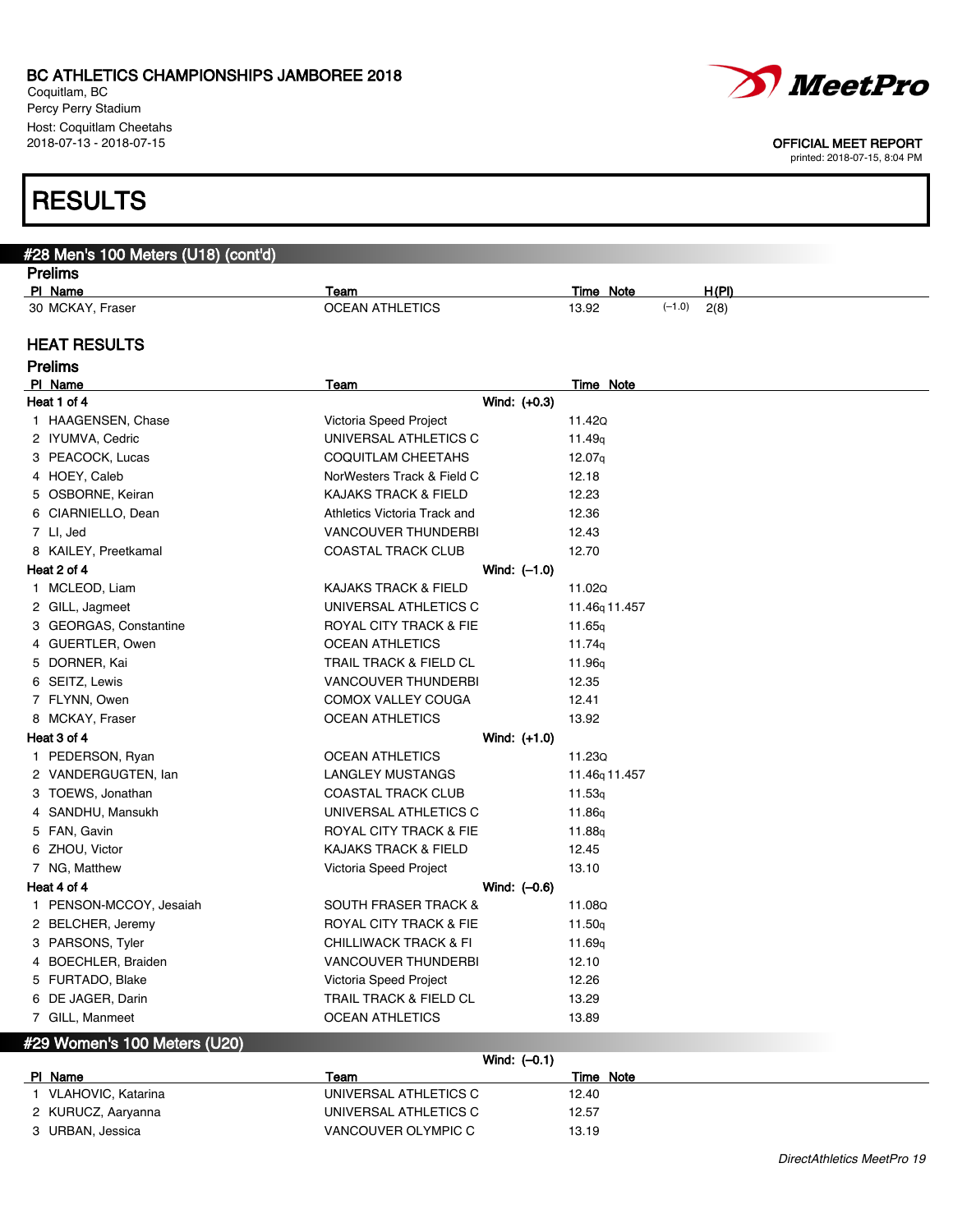Coquitlam, BC Percy Perry Stadium Host: Coquitlam Cheetahs<br>2018-07-13 - 2018-07-15

# **RESULTS**

| #29 Women's 100 Meters (U20) (cont'd) |                       |                |            |
|---------------------------------------|-----------------------|----------------|------------|
|                                       |                       | Wind: $(-0.1)$ |            |
| LONGE, Temi                           | CHILLIWACK TRACK & FI |                | <b>DNS</b> |
| YUEN, Camryn                          | UNATTACHED BRITISH C  |                | <b>DNS</b> |

### #30 Men's 100 Meters (U20)

| <b>Finals</b>         | Wind: $(-0.4)$             |           |
|-----------------------|----------------------------|-----------|
| PI Name               | Team                       | Time Note |
| 1 BLACKMAN, Kenny     | UNIVERSAL ATHLETICS C      | 10.98     |
| 2 TJERNAGEL, Benjamin | COQUITLAM CHEETAHS         | 11.02     |
| 3 GATENSBY, Liam      | Victoria Speed Project     | 11.12     |
| 4 GILL, Landon        | <b>OCEAN ATHLETICS</b>     | 11.13     |
| 5 GROSS, Alexander    | UNATTACHED BRITISH C       | 11.33     |
| 6 DAVIS, Jose         | <b>VANCOUVER THUNDERBI</b> | 11.42     |
| 7 CHALK, Luke         | <b>COASTAL TRACK CLUB</b>  | 11.56     |
| 8 MANTALABA, John     | UNATTACHED BRITISH C       | 11.59     |

## Prelims

| Team                             | Time Note          | H(PI)                                                                                                                                                    |
|----------------------------------|--------------------|----------------------------------------------------------------------------------------------------------------------------------------------------------|
| UNIVERSAL ATHLETICS C            | 11.190             | 1(1)                                                                                                                                                     |
| COQUITLAM CHEETAHS               | 11.28Q             | 2(1)                                                                                                                                                     |
| <b>OCEAN ATHLETICS</b>           | 11.35Q             | 1(2)                                                                                                                                                     |
| Victoria Speed Project           | 11.37Q             | 2(2)                                                                                                                                                     |
| UNATTACHED BRITISH C             | 11.44Q             | 2(3)                                                                                                                                                     |
| <b>VANCOUVER THUNDERBI</b>       | 11.53 <sub>q</sub> | 2(4)                                                                                                                                                     |
| <b>COASTAL TRACK CLUB</b>        | 11.690             | 1(3)                                                                                                                                                     |
| UNATTACHED BRITISH C             | 11.75a             | 1(4)                                                                                                                                                     |
| <b>GOLDEN EARS ATHLETIC</b>      | 11.88              | 1(5)                                                                                                                                                     |
| NANAIMO & DISTRICT TR            | 11.91              | 2(5)                                                                                                                                                     |
| <b>CHILLIWACK TRACK &amp; FI</b> | 11.95              | 2(6)                                                                                                                                                     |
| Air Blastoff Lions               | 12.01              | 2(7)                                                                                                                                                     |
| VANCOUVER OLYMPIC C              | 12.25              | 1(6)                                                                                                                                                     |
|                                  |                    | $(-1.5)$<br>$(-1.5)$<br>$(-1.5)$<br>$(-1.5)$<br>$(-1.5)$<br>$(-1.5)$<br>$(-1.5)$<br>$(-1.5)$<br>$(-1.5)$<br>$(-1.5)$<br>$(-1.5)$<br>$(-1.5)$<br>$(-1.5)$ |

### HEAT RESULTS

Prelims

| PI Name               | Team                        | Time Note          |
|-----------------------|-----------------------------|--------------------|
| Heat 1 of 2           | Wind: $(-1.5)$              |                    |
| 1 BLACKMAN, Kenny     | UNIVERSAL ATHLETICS C       | 11.19Q             |
| 2 GILL, Landon        | <b>OCEAN ATHLETICS</b>      | <b>11.35Q</b>      |
| 3 CHALK, Luke         | <b>COASTAL TRACK CLUB</b>   | 11.69Q             |
| 4 MANTALABA, John     | UNATTACHED BRITISH C        | 11.75g             |
| 5 MACKENZIE, Bryce    | <b>GOLDEN EARS ATHLETIC</b> | 11.88              |
| 6 CORREA, Oleg        | VANCOUVER OLYMPIC C         | 12.25              |
| Heat 2 of 2           | Wind: $(-1.5)$              |                    |
| 1 TJERNAGEL, Benjamin | <b>COQUITLAM CHEETAHS</b>   | 11.28Q             |
| 2 GATENSBY, Liam      | Victoria Speed Project      | 11.37Q             |
| 3 GROSS, Alexander    | UNATTACHED BRITISH C        | 11.44Q             |
| 4 DAVIS, Jose         | <b>VANCOUVER THUNDERBI</b>  | 11.53 <sub>q</sub> |
|                       |                             |                    |



#### OFFICIAL MEET REPORT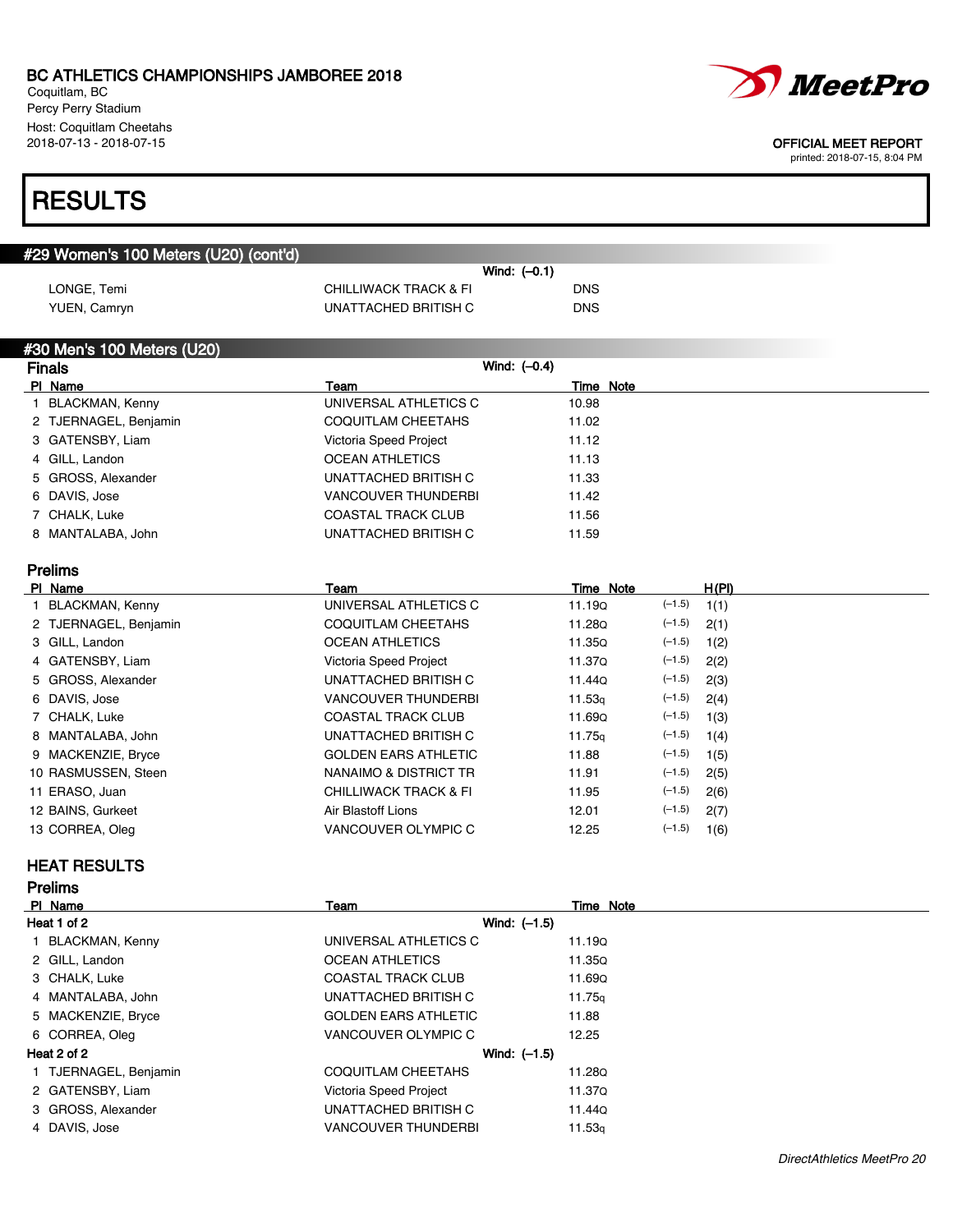Coquitlam, BC Percy Perry Stadium Host: Coquitlam Cheetahs<br>2018-07-13 - 2018-07-15



#### OFFICIAL MEET REPORT

printed: 2018-07-15, 8:04 PM

## **RESULTS**

### #30 Men's 100 Meters (U20) (cont'd)

| <b>Prelims</b>     |                       |           |  |
|--------------------|-----------------------|-----------|--|
| PI Name            | Team                  | Time Note |  |
| 5 RASMUSSEN, Steen | NANAIMO & DISTRICT TR | 11.91     |  |
| 6 ERASO, Juan      | CHILLIWACK TRACK & FI | 11.95     |  |
| BAINS, Gurkeet     | Air Blastoff Lions    | 12.01     |  |
|                    |                       |           |  |

### #31 Women's 100 Meters (Open)

| Wind: $(+0.2)$        |                            |            |
|-----------------------|----------------------------|------------|
| PI Name               | Team                       | Time Note  |
| ROWE, Whitney         | UNATTACHED BRITISH C       | 11.79      |
| 2 KABIA, Valda Kaydee | <b>OCEAN ATHLETICS</b>     | 12.08      |
| 3 ABBOTT, Calli-Ann   | POWELL RIVER TRACK C       | 12.98      |
| 4 ADANDE, Karin       | NorWesters Track & Field C | 13.47      |
| 5 BUNBURY, Shauna     | NorWesters Track & Field C | 14.20      |
| VOLOSHIN, Diana       | NorWesters Track & Field C | <b>DNS</b> |
| QUAYNOR, Meyer        | UNATTACHED BRITISH C       | <b>DNS</b> |
|                       |                            |            |

### #32 Men's 100 Meters (Open)

| <b>Finals</b>      | Wind: (+1.6)               |            |
|--------------------|----------------------------|------------|
| PI Name            | Team                       | Time Note  |
| 1 BLAKE, Jerome    | COQUITLAM CHEETAHS         | 10.42      |
| 2 LINDE, James     | COQUITLAM CHEETAHS         | 10.45      |
| 3 AYIN, Nicholas   | COQUITLAM CHEETAHS         | 10.79      |
| 4 SANDHU, Amarveer | UNIVERSAL ATHLETICS C      | 10.90      |
| 5 ZAMAN, Saif      | <b>VANCOUVER THUNDERBI</b> | 11.18      |
| 6 CHOU, Bryce      | <b>VANCOUVER THUNDERBI</b> | 11.49      |
| 7 PELESHATY, Chase | COQUITLAM CHEETAHS         | 11.75      |
| MAH, Nathan        | COQUITLAM CHEETAHS         | <b>DNS</b> |

### Prelims

| PI Name            | Team                       | Time Note          |          | H(PI) |
|--------------------|----------------------------|--------------------|----------|-------|
| 1 LINDE, James     | COQUITLAM CHEETAHS         | 10.48Q             | $(+0.9)$ | 1(1)  |
| 2 BLAKE, Jerome    | <b>COQUITLAM CHEETAHS</b>  | 10.59Q             | $(-1.7)$ | 2(1)  |
| 3 AYIN, Nicholas   | COQUITLAM CHEETAHS         | 10.75Q             | $(+0.9)$ | 1(2)  |
| 4 SANDHU, Amarveer | UNIVERSAL ATHLETICS C      | 10.920             | $(+0.9)$ | 1(3)  |
| 5 MAH, Nathan      | COQUITLAM CHEETAHS         | 11.20Q             | $(-1.7)$ | 2(2)  |
| 6 ZAMAN, Saif      | <b>VANCOUVER THUNDERBI</b> | 11.25Q             | $(-1.7)$ | 2(3)  |
| 7 CHOU, Bryce      | <b>VANCOUVER THUNDERBI</b> | 11.50 <sub>g</sub> | $(+0.9)$ | 1(4)  |
| 8 PELESHATY, Chase | <b>COQUITLAM CHEETAHS</b>  | 11.64 <sub>a</sub> | $(+0.9)$ | 1(5)  |
| 9 MCCANN, Sancho   | <b>VANCOUVER THUNDERBI</b> | 12.07              | $(-1.7)$ | 2(4)  |
| 10 GILL, Sunny     | <b>VALLEY ROYALS TRACK</b> | 12.26              | $(-1.7)$ | 2(5)  |
| WANG, Luke Xinxiao | <b>GREYHOUNDS MASTERS</b>  | <b>DNS</b>         |          |       |
| DAVIDESCU, Paul    | <b>VANCOUVER THUNDERBI</b> | <b>DNS</b>         |          |       |
| PINSKY, David      | <b>COQUITLAM CHEETAHS</b>  | <b>DNS</b>         |          | 2     |
| SINGH, Ramandeep   | UNIVERSAL ATHLETICS C      | <b>DNS</b>         |          | 2     |

### HEAT RESULTS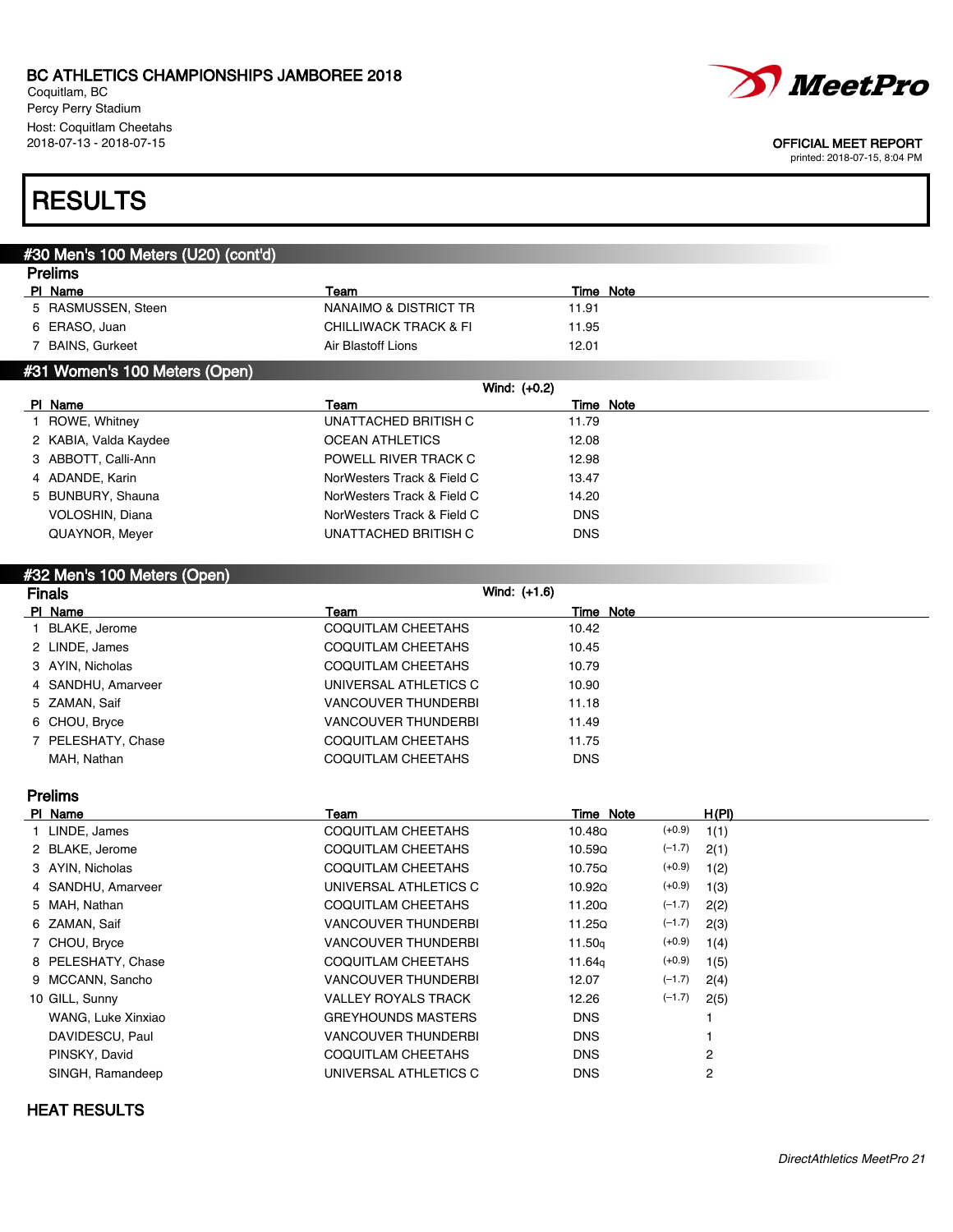Coquitlam, BC Percy Perry Stadium Host: Coquitlam Cheetahs<br>2018-07-13 - 2018-07-15

# **RESULTS**

#### #32 Men's 100 Meters (Open) (cont'd) Prelims

| PI Name<br>Team<br><b>Time Note</b><br>Wind: (+0.9)<br>Heat 1 of 2    |
|-----------------------------------------------------------------------|
|                                                                       |
|                                                                       |
| COQUITLAM CHEETAHS<br>1 LINDE, James<br>10.48Q                        |
| COQUITLAM CHEETAHS<br>2 AYIN, Nicholas<br>10.750                      |
| UNIVERSAL ATHLETICS C<br>3 SANDHU, Amarveer<br>10.920                 |
| 4 CHOU, Bryce<br><b>VANCOUVER THUNDERBI</b><br>11.50q                 |
| 5 PELESHATY, Chase<br><b>COQUITLAM CHEETAHS</b><br>11.64 <sub>g</sub> |
| WANG, Luke Xinxiao<br><b>GREYHOUNDS MASTERS</b><br><b>DNS</b>         |
| DAVIDESCU, Paul<br><b>VANCOUVER THUNDERBI</b><br><b>DNS</b>           |
| Heat 2 of 2<br>Wind: $(-1.7)$                                         |
| 1 BLAKE, Jerome<br><b>COQUITLAM CHEETAHS</b><br>10.59Q                |
| COQUITLAM CHEETAHS<br>2 MAH, Nathan<br>11.200                         |
| 3 ZAMAN, Saif<br><b>VANCOUVER THUNDERBI</b><br>11.250                 |
| 4 MCCANN, Sancho<br><b>VANCOUVER THUNDERBI</b><br>12.07               |
| 5 GILL, Sunny<br><b>VALLEY ROYALS TRACK</b><br>12.26                  |
| COQUITLAM CHEETAHS<br>PINSKY, David<br><b>DNS</b>                     |
| SINGH, Ramandeep<br>UNIVERSAL ATHLETICS C<br><b>DNS</b>               |
| #33 Women's 400 Meters (Para)                                         |
| Time Note<br>Team<br>PI Name                                          |
| 1 DIALLO, Djami<br><b>WC Race Series Society</b><br>1:16.11           |
|                                                                       |
| #34 Men's 400 Meters (Para)                                           |

## PI Name Team Team Team Team Time Note 1 DEWITT, Nathan 1:02.85

| #35 Women's 1200 Meters (U16) |                                  |            |
|-------------------------------|----------------------------------|------------|
| PI Name                       | Team                             | Time Note  |
| STEWART-BARNETT, Katelyn      | ROYAL CITY TRACK & FIE           | 3:39.16    |
| 2 BONIKOWSKY, Madelyn         | <b>OCEAN ATHLETICS</b>           | 3:41.07    |
| 3 KLAUS, Juané                | <b>CHILLIWACK TRACK &amp; FI</b> | 3:41.69    |
| 4 KALISCH, Milena             | <b>OCEAN ATHLETICS</b>           | 3:47.01    |
| 5 HUNT, Emily                 | Mid Island Distance              | 3:50.30    |
| 6 HIGGINS, Skye               | <b>VANCOUVER THUNDERBI</b>       | 3:55.86    |
| YAKEMCHUK, Abigail            | <b>OCEAN ATHLETICS</b>           | 4:05.78    |
| 8 HOPKINS, Olivia             | <b>PRAIRIE INN HARRIERS R</b>    | 4:13.06    |
| GRAYDON, Emma                 | <b>COASTAL TRACK CLUB</b>        | 4:13.86    |
| 10 ROY, Adrienne              | <b>HERSHEY HARRIERS AT</b>       | 4:19.63    |
| 11 KAWAMURA, Kezia            | KAJAKS TRACK & FIELD             | 4:20.32    |
| 12 WATKINS, Rachael           | <b>HERSHEY HARRIERS AT</b>       | 4:28.39    |
| 13 VILLAMIZAR, Manuela        | COQUITLAM CHEETAHS               | 4:29.58    |
| 14 HESLOP, Kaitlyn            | ROYAL CITY TRACK & FIE           | 4:33.58    |
| 15 SCHULZ, Sophia             | <b>LANGLEY MUSTANGS</b>          | 4:37.01    |
| GILL, Maddie                  | <b>COASTAL TRACK CLUB</b>        | <b>DNS</b> |
| COBBAN, Emma                  | <b>OCEAN ATHLETICS</b>           | <b>DNS</b> |
| MACKIE, Julia                 | <b>OCEAN ATHLETICS</b>           | <b>DNS</b> |
| CAMERON, Kate                 | NANAIMO & DISTRICT TR            | <b>DNS</b> |

OFFICIAL MEET REPORT printed: 2018-07-15, 8:04 PM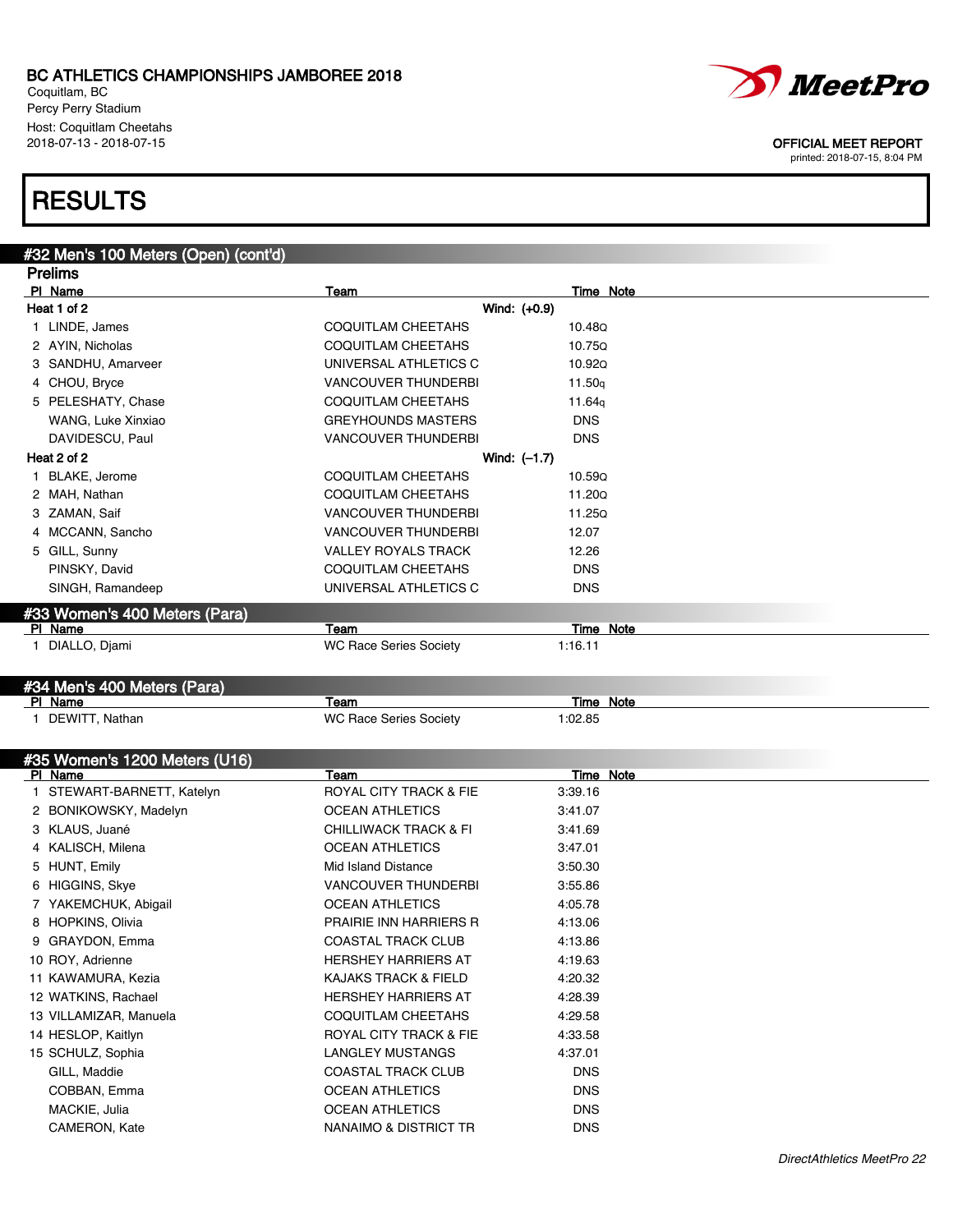Coquitlam, BC Percy Perry Stadium Host: Coquitlam Cheetahs<br>2018-07-13 - 2018-07-15

# **RESULTS**

| #36 Men's 1200 Meters (U16) |                                  |            |  |
|-----------------------------|----------------------------------|------------|--|
| PI Name                     | Team                             | Time Note  |  |
| 1 ERICKSON, Matti           | Kootenay Chaos Track Clu         | 3:13.79    |  |
| 2 BONIKOWSKY, Jacob         | <b>OCEAN ATHLETICS</b>           | 3:16.68    |  |
| 3 SCHRIEMER, Michael        | OKANAGAN ATHLETICS C             | 3:18.04    |  |
| 4 MAWJI, Darius             | <b>COQUITLAM CHEETAHS</b>        | 3:24.35    |  |
| 5 MCLEISH, Tion             | Victoria Speed Project           | 3:27.15    |  |
| 6 CURTIS, Joseph            | <b>COQUITLAM CHEETAHS</b>        | 3:32.67    |  |
| 7 STEVENSON, Carter         | <b>GOLDEN EARS ATHLETIC</b>      | 3:33.78    |  |
| 8 ROBERTSON, Lucas          | <b>HERSHEY HARRIERS AT</b>       | 3:34.86    |  |
| 9 CREVIER, Connor           | <b>CHILLIWACK TRACK &amp; FI</b> | 3:37.96    |  |
| 10 PAETZEL, Paul            | VANCOUVER OLYMPIC C              | 3:43.95    |  |
| 11 DUMONT, Kaelem           | <b>OCEAN ATHLETICS</b>           | 3:46.18    |  |
| 12 GYR, Dylan               | Kootenay Chaos Track Clu         | 3:47.01    |  |
| 13 HARRIS, Eli              | OKANAGAN ATHLETICS C             | 3:57.53    |  |
| MIYA, Renaldo               | <b>VANCOUVER THUNDERBI</b>       | <b>DNS</b> |  |
| LOGIE, Micah                | <b>COASTAL TRACK CLUB</b>        | <b>DNS</b> |  |
| POTASHOV, Paul              | <b>COASTAL TRACK CLUB</b>        | <b>DNS</b> |  |
| MEADOWS, Devon              | <b>COQUITLAM CHEETAHS</b>        | <b>DNS</b> |  |
| GOUDRON, Ryan               | ROYAL CITY TRACK & FIE           | <b>DNS</b> |  |
|                             |                                  |            |  |

## #38 Men's 1500 Meters (Para)

| PI Name        | ⊺eam                   | Time Note  |  |
|----------------|------------------------|------------|--|
| DEWITT, Nathan | WC Race Series Society | 4:15.72    |  |
| SMYTH, Tristan | WC Race Series Society | <b>DNS</b> |  |

### #39 Women's 1500 Meters (U18)

| $\sim$<br>PI Name       | Team                             | Time Note  |
|-------------------------|----------------------------------|------------|
| 1 LEWIS, Kendra         | VANCOUVER OLYMPIC C              | 4:32.85    |
| 2 BAINS, Baneet         | <b>COASTAL TRACK CLUB</b>        | 4:38.88    |
| 3 ARIANO, Annika        | <b>VERNON AMATEUR ATHL</b>       | 4:42.96    |
| 4 LYESINA, Alisa        | <b>PRAIRIE INN HARRIERS R</b>    | 5:04.55    |
| 5 CHAN, Delaney         | <b>PRAIRIE INN HARRIERS R</b>    | 5:04.98    |
| 6 DICKENSON, Karly      | NANAIMO & DISTRICT TR            | 5:06.41    |
| 7 GRAYDON, Maggie       | <b>COASTAL TRACK CLUB</b>        | 5:08.99    |
| 8 EDGELL, Ericka        | <b>HERSHEY HARRIERS AT</b>       | 5:12.55    |
| 9 CHALK, Grace          | <b>COASTAL TRACK CLUB</b>        | 5:16.67    |
| 10 TERPSTRA, Rhiannon   | Mid Island Distance              | 5:19.19    |
| 11 WARING, Arshdeep     | <b>VALLEY ROYALS TRACK</b>       | 5:20.70    |
| 12 RANAHAN, Alicia      | <b>HERSHEY HARRIERS AT</b>       | 5:21.41    |
| 13 JOHNSON, Andrena     | <b>CHILLIWACK TRACK &amp; FI</b> | 5:21.91    |
| 14 HEFFRING, Kylie      | <b>HERSHEY HARRIERS AT</b>       | 5:23.20    |
| 15 CHAN, Dora           | <b>OCEAN ATHLETICS</b>           | 5:29.63    |
| 16 HESLOP, Christina    | ROYAL CITY TRACK & FIE           | 5:29.78    |
| 17 FERGUSON, Daylana    | <b>LANGLEY MUSTANGS</b>          | 5:48.99    |
| FRIESEN, Emily          | Mid Island Distance              | <b>DNF</b> |
| <b>MCDONELL, Olivia</b> | <b>COQUITLAM CHEETAHS</b>        | <b>DNS</b> |



### OFFICIAL MEET REPORT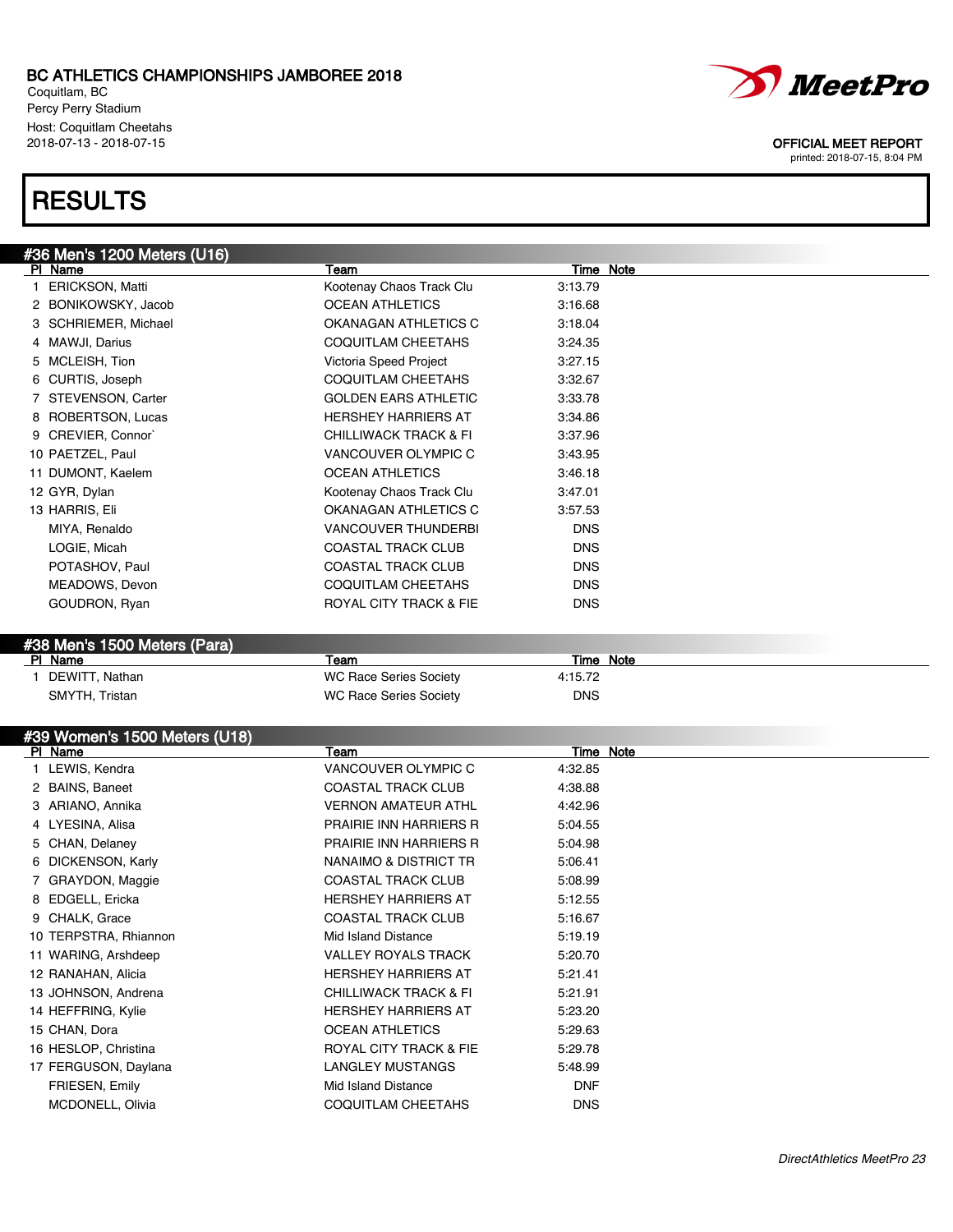Coquitlam, BC Percy Perry Stadium Host: Coquitlam Cheetahs<br>2018-07-13 - 2018-07-15

## **RESULTS**



OFFICIAL MEET REPORT

| <u>#40 Men's 150</u> 0 Meters (U18) |                                  |                  |       |
|-------------------------------------|----------------------------------|------------------|-------|
| PI Name                             | Team                             | Time Note        | H(PI) |
| VAN ALLEN, Fraser                   | Mid Island Distance              | 4:01.39          | 2(1)  |
| AMOS, Jack                          | <b>ATHLETICS YUKON</b>           | 4:03.21          | 2(2)  |
| FARLINGER, Alexander                | <b>HERSHEY HARRIERS AT</b>       | 4:03.77          | 2(3)  |
| MINFRAY, Antoine                    | UNATTACHED BRITISH C             | 4:03.91          | 2(4)  |
| HWANG, Logan                        | KAMLOOPS TRACK & FIE             | 4:05.85          | 2(5)  |
| DWYER, Liam                         | <b>PRAIRIE INN HARRIERS R</b>    | 4:06.46          | 2(6)  |
| BODEN, Jack                         | PRAIRIE INN HARRIERS R           | 4:06.64          | 2(7)  |
| WOOLGAR, Joshua                     | <b>COASTAL TRACK CLUB</b>        | 4:07.61          | 2(8)  |
| MCLAUGHLIN, Brendan                 | COQUITLAM CHEETAHS               | 4:11.50          | 2(9)  |
| LANGARD, Cooper                     | <b>PRAIRIE INN HARRIERS R</b>    | 4:17.58          | 2(10) |
| MANN, Amardeep                      | <b>CHILLIWACK TRACK &amp; FI</b> | 4:19.90          | 1(1)  |
| KWON, Hyeokmin                      | <b>HERSHEY HARRIERS AT</b>       | 4:21.15          | 2(11) |
| DANNATT, Jack                       | <b>HERSHEY HARRIERS AT</b>       | 4:22.55          | 1(2)  |
| BAX, Jordan                         | PRINCE GEORGE TRACK              | 4:22.68          | 1(3)  |
| SCHERBAN, Jason                     | OKANAGAN ATHLETICS C             | 4:25.84          | 2(12) |
| URBANOWICZ, Cyrus                   | NANAIMO & DISTRICT TR            | 4:25.95          | 1(4)  |
| HART, Ethan                         | NANAIMO & DISTRICT TR            | 4:27.59          | 2(13) |
| <b>HEISTERMAN, Keaton</b>           | NANAIMO & DISTRICT TR            | 4:27.71          | 2(14) |
| MIYA, Riordan                       | VANCOUVER OLYMPIC C              | 4:29.73          | 1(5)  |
| MANKE, Sam                          | <b>COASTAL TRACK CLUB</b>        | 4:30.43          | 1(6)  |
| ZIMMERMAN, Joshua                   | <b>HERSHEY HARRIERS AT</b>       | 4:42.14          | 1(7)  |
| MANN, Taranpreet                    | <b>CHILLIWACK TRACK &amp; FI</b> | 4:47.40          | 1(8)  |
| JOHNSTON, Reid                      | <b>VALLEY ROYALS TRACK</b>       | 5:02.06          | 1(9)  |
| PONSFORD, Tyler                     | Mid Island Distance              | 5:09.65          | 1(10) |
| MCKAY, Fraser                       | <b>OCEAN ATHLETICS</b>           | 5:22.45          | 1(11) |
| MILLER, Michael                     | <b>COASTAL TRACK CLUB</b>        | <b>DNF</b>       | 2     |
| JANKE, Shea                         | ROYAL CITY TRACK & FIE           | <b>DNS</b>       | 1     |
| BAKER, Tyson                        | <b>COASTAL TRACK CLUB</b>        | <b>DNS</b>       | 1     |
| HOOGEWERF, Liam                     | <b>PRAIRIE INN HARRIERS R</b>    | <b>DNS</b>       | 1     |
| BIZZOTTO, Gianluca                  | <b>HERSHEY HARRIERS AT</b>       | <b>DNS</b>       | 1     |
| <b>SECTION RESULTS</b>              |                                  |                  |       |
| PI Name                             | <u>Team</u>                      | <b>Time Note</b> |       |
| Section 1 of 2                      |                                  |                  |       |
| 1 MANN, Amardeep                    | <b>CHILLIWACK TRACK &amp; FI</b> | 4:19.90          |       |
| 2 DANNATT, Jack                     | <b>HERSHEY HARRIERS AT</b>       | 4:22.55          |       |
| 3 BAX, Jordan                       | PRINCE GEORGE TRACK              | 4:22.68          |       |
| 4 URBANOWICZ, Cyrus                 | NANAIMO & DISTRICT TR            | 4:25.95          |       |
| 5 MIYA, Riordan                     | VANCOUVER OLYMPIC C              | 4:29.73          |       |
| 6 MANKE, Sam                        | <b>COASTAL TRACK CLUB</b>        | 4:30.43          |       |
| ZIMMERMAN, Joshua<br>7              | HERSHEY HARRIERS AT              | 4:42.14          |       |
| 8 MANN, Taranpreet                  | CHILLIWACK TRACK & FI            | 4:47.40          |       |
| JOHNSTON, Reid<br>9                 | <b>VALLEY ROYALS TRACK</b>       | 5:02.06          |       |
| 10 PONSFORD, Tyler                  | Mid Island Distance              | 5:09.65          |       |
| 11 MCKAY, Fraser                    | <b>OCEAN ATHLETICS</b>           | 5:22.45          |       |
| JANKE, Shea                         | ROYAL CITY TRACK & FIE           | <b>DNS</b>       |       |
|                                     |                                  |                  |       |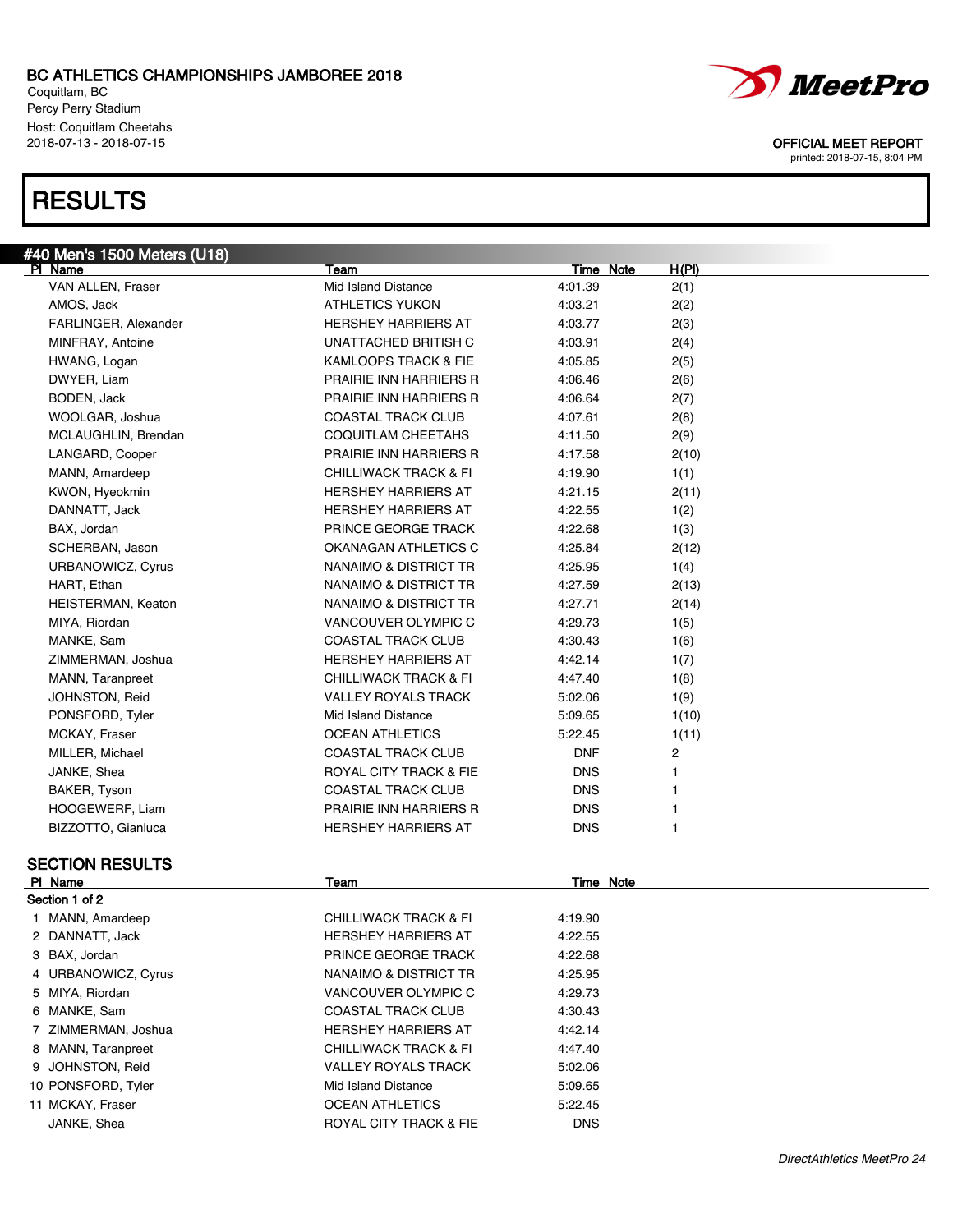Coquitlam, BC Percy Perry Stadium Host: Coquitlam Cheetahs<br>2018-07-13 - 2018-07-15

## **RESULTS**



### OFFICIAL MEET REPORT

|   | #40 Men's 1500 Meters (U18) (cont'd) |                               |                  |
|---|--------------------------------------|-------------------------------|------------------|
|   | PI Name                              | Team                          | Time Note        |
|   | BAKER, Tyson                         | <b>COASTAL TRACK CLUB</b>     | <b>DNS</b>       |
|   | HOOGEWERF, Liam                      | PRAIRIE INN HARRIERS R        | <b>DNS</b>       |
|   | BIZZOTTO, Gianluca                   | <b>HERSHEY HARRIERS AT</b>    | <b>DNS</b>       |
|   | Section 2 of 2                       |                               |                  |
|   | 1 VAN ALLEN, Fraser                  | Mid Island Distance           | 4:01.39          |
|   | 2 AMOS, Jack                         | <b>ATHLETICS YUKON</b>        | 4:03.21          |
|   | 3 FARLINGER, Alexander               | <b>HERSHEY HARRIERS AT</b>    | 4:03.77          |
|   | 4 MINFRAY, Antoine                   | UNATTACHED BRITISH C          | 4:03.91          |
|   | 5 HWANG, Logan                       | KAMLOOPS TRACK & FIE          | 4:05.85          |
|   | 6 DWYER, Liam                        | PRAIRIE INN HARRIERS R        | 4:06.46          |
| 7 | BODEN, Jack                          | PRAIRIE INN HARRIERS R        | 4:06.64          |
|   | 8 WOOLGAR, Joshua                    | <b>COASTAL TRACK CLUB</b>     | 4:07.61          |
|   | 9 MCLAUGHLIN, Brendan                | COQUITLAM CHEETAHS            | 4:11.50          |
|   | 10 LANGARD, Cooper                   | PRAIRIE INN HARRIERS R        | 4:17.58          |
|   | 11 KWON, Hyeokmin                    | <b>HERSHEY HARRIERS AT</b>    | 4:21.15          |
|   | 12 SCHERBAN, Jason                   | OKANAGAN ATHLETICS C          | 4:25.84          |
|   | 13 HART, Ethan                       | NANAIMO & DISTRICT TR         | 4:27.59          |
|   | 14 HEISTERMAN, Keaton                | NANAIMO & DISTRICT TR         | 4:27.71          |
|   | MILLER, Michael                      | <b>COASTAL TRACK CLUB</b>     | <b>DNF</b>       |
|   | #41 Women's 1500 Meters (U20)        |                               |                  |
|   | PI Name                              | Team                          | <b>Time Note</b> |
|   | 1 HENNESSEY, Jamie                   | <b>GOLDEN EARS ATHLETIC</b>   | 4:38.37          |
|   | 2 ROXBY, Megan                       | <b>HERSHEY HARRIERS AT</b>    | 4:47.16          |
|   | 3 BRAWDY, Eliyah                     | <b>BULKLEY VALLEY ATHLE</b>   | 4:48.08          |
|   | 4 PATERSON, Rhian                    | HERSHEY HARRIERS AT           | 4:53.42          |
|   | 5 PLOUVIER, Manon                    | <b>VANCOUVER THUNDERBI</b>    | 4:55.40          |
|   | 6 RIBEIRO, Haley                     | <b>COASTAL TRACK CLUB</b>     | 4:55.92          |
|   | 7 LAVALLEE, Sarah                    | HERSHEY HARRIERS AT           | 5:10.49          |
|   | 8 CAMERON, Bridget                   | <b>PRAIRIE INN HARRIERS R</b> | 5:16.70          |
|   | 9 CURIEL, Ariona                     | COQUITLAM CHEETAHS            | 6:18.62          |
|   | GINTHER, Georgia                     | <b>COASTAL TRACK CLUB</b>     | <b>DNS</b>       |
|   |                                      |                               |                  |
|   | #42 Men's 1500 Meters (U20)          |                               |                  |
|   | PI Name                              | Team                          | Time Note        |
|   | 1 WYATT, Tate                        | <b>LANGLEY MUSTANGS</b>       | 3:58.80          |
|   | 2 MILLER, Aiden                      | <b>COASTAL TRACK CLUB</b>     | 3:59.97          |
|   | 3 WYATT, Zachary                     | <b>LANGLEY MUSTANGS</b>       | 4:00.46          |
|   | 4 MILLER, Riley                      | <b>COASTAL TRACK CLUB</b>     | 4:02.21          |
|   | 5 MACKIE, Jaxon                      | COASTAL TRACK CLUB            | 4:02.25          |
|   | 6 VAN HEZEWIJK, Gabe                 | PRAIRIE INN HARRIERS R        | 4:02.99          |
|   | 7 DELANEY, Kalum                     | PRAIRIE INN HARRIERS R        | 4:03.23          |
|   | 8 GAUCHER, Nathan                    | COQUITLAM CHEETAHS            | 4:03.59          |
|   | 9 ROBERTS, Graeme                    | <b>GOLDEN EARS ATHLETIC</b>   | 4:04.38          |
|   | 10 CARRIGAN, Calum                   | KAMLOOPS TRACK & FIE          | 4:07.20          |
|   | 11 PAETZEL, Benjamin                 | VANCOUVER OLYMPIC C           | 4:08.04          |
|   | 12 MEKONNEN, Ephrem                  | NEW WEST SPARTANS T           | 4:10.85          |
|   |                                      |                               |                  |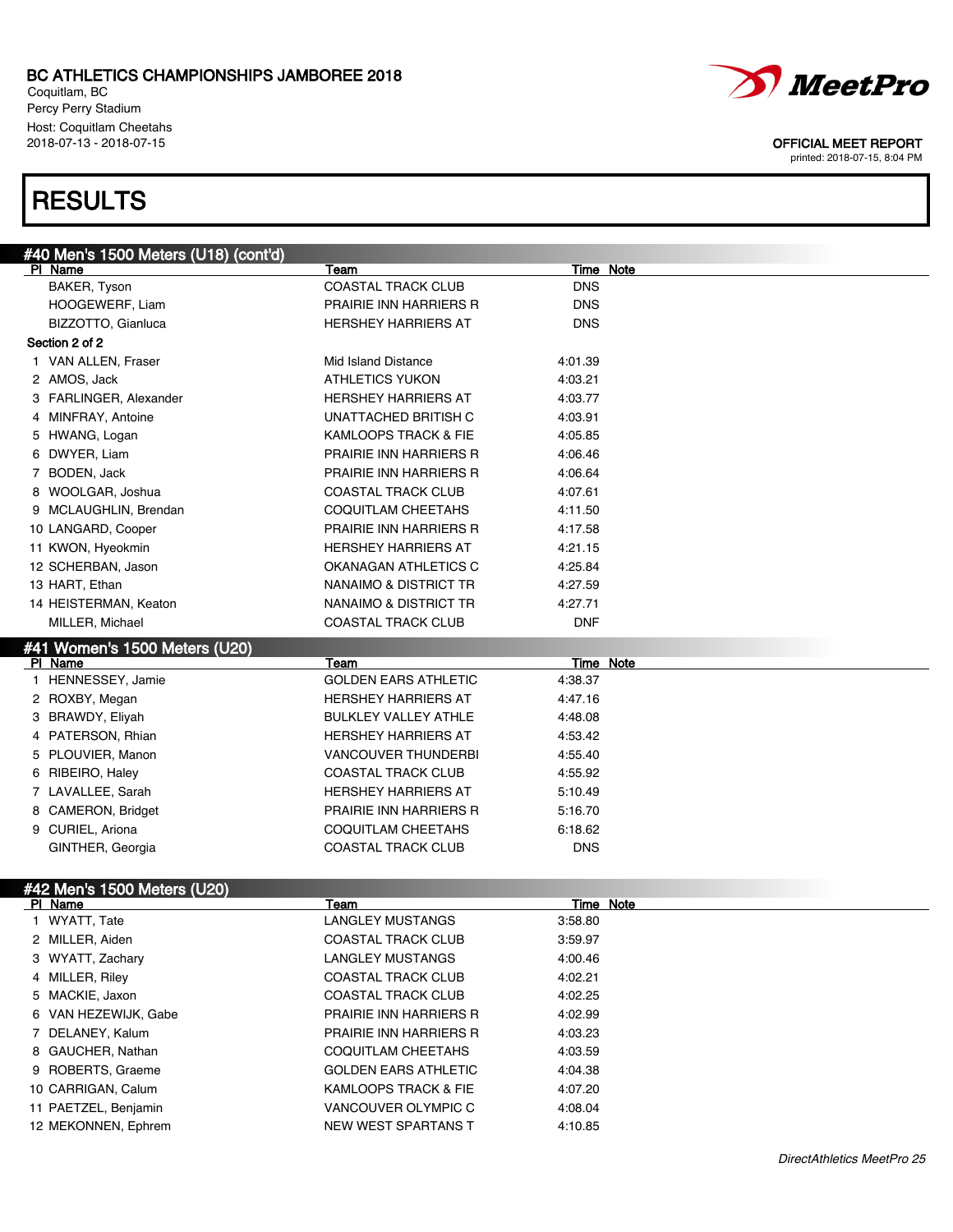Coquitlam, BC Percy Perry Stadium Host: Coquitlam Cheetahs<br>2018-07-13 - 2018-07-15

# **RESULTS**

| #42 Men's 1500 Meters (U20) (cont'd) |                                  |                  |  |
|--------------------------------------|----------------------------------|------------------|--|
| PI Name                              | Team                             | <b>Time Note</b> |  |
| 13 HEROUX, Ryan                      | <b>COASTAL TRACK CLUB</b>        | 4:16.21          |  |
| 14 HENDERSON, Ross                   | <b>HERSHEY HARRIERS AT</b>       | 4:17.95          |  |
| 15 RILEY, Will                       | UNATTACHED BRITISH C             | 4:18.20          |  |
| 16 WRIGHT, Owen                      | <b>CHILLIWACK TRACK &amp; FI</b> | 4:18.63          |  |
| 17 HARRIS, Jacob                     | OKANAGAN ATHLETICS C             | 4:21.95          |  |
| 18 ISNOR, Jackson                    | Mid Island Distance              | 4:24.17          |  |
| 19 CHAPMAN, Tomas                    | <b>UNATTACHED BRITISH C</b>      | 4:30.24          |  |
| 20 BARBER, Michael                   | <b>PRAIRIE INN HARRIERS R</b>    | 4:31.14          |  |
| 21 BATH, Dayton                      | <b>UBC Okanagan</b>              | 4:33.86          |  |
| COOPER, Jack                         | PRAIRIE INN HARRIERS R           | <b>DNS</b>       |  |
|                                      |                                  |                  |  |
| #43 Women's 1500 Meters (Open)       |                                  |                  |  |
| PI_Name                              | Team                             | Time Note        |  |
| 1 CARSON, Lindsay                    | UNATTACHED BRITISH C             | 4:27.10          |  |
| 2 WALMSLEY, Honor                    | <b>VANCOUVER THUNDERBI</b>       | 4:32.49          |  |
| 3 FAGAN, Veronika                    | <b>UBC Okanagan</b>              | 4:34.09          |  |
| 4 BASSETT, Miryam                    | UNATTACHED BRITISH C             | 4:34.69          |  |
| 5 HEWITT, Chloe                      | <b>UVIC TRACK CLUB</b>           | 4:35.40          |  |
| 6 TINKHAM, Mikayla                   | <b>GOLDEN EARS ATHLETIC</b>      | 4:36.40          |  |
| 7 MOUSSEAU, Alyssa                   | <b>UVIC TRACK CLUB</b>           | 4:36.68          |  |
| 8 CAIRNS, Brianna                    | <b>UNATTACHED BRITISH C</b>      | 4:43.51          |  |
| 9 MANOR, Meghan                      | <b>Calgary Dinos</b>             | 4:51.01          |  |
| 10 LEBLANC, Caitlin                  | UNATTACHED BRITISH C             | 5:02.74          |  |
| 11 EVERTON, Nicola                   | Kootenay Chaos Track Clu         | 5:42.80          |  |
| 12 DELANE, Jill                      | LIONS GATE ROAD RUNN             | 6:03.26          |  |
|                                      | <b>VANCOUVER THUNDERBI</b>       | <b>DNS</b>       |  |
| HAWTHORN, Natalia                    |                                  |                  |  |
| FURLAN, Jessica                      | <b>EXCEL ATHLETIKA</b>           | <b>DNS</b>       |  |

### #44 Men's 1500 Meters (Open)

| PI Name               | Team                       | Time Note |  |
|-----------------------|----------------------------|-----------|--|
| 1 MARSHALL, Adam      | UNATTACHED BRITISH C       | 3:55.06   |  |
| 2 TAYLOR, Christopher | <b>VANCOUVER THUNDERBI</b> | 3:55.68   |  |
| 3 LUTZ, Eric          | U OF C ATHLETICS CLUB      | 3:56.08   |  |
| 4 PAUL-MORRIS, Adam   | Vic City Elite             | 3:56.52   |  |
| 5 LAM, James          | UNATTACHED BRITISH C       | 3:56.65   |  |
| 6 BROATCH, Thomas     | UNATTACHED BRITISH C       | 3:57.08   |  |
| 7 DREVER, Callum      | U OF C ATHLETICS CLUB      | 4:01.30   |  |
| 8 BASHER, Mitchell    | UVIC TRACK CLUB            | 4:02.85   |  |
| 9 GRIECO, Ryan        | U OF C ATHLETICS CLUB      | 4:05.60   |  |
| 10 DINSDALE, Cole     | <b>PRINCE GEORGE TRACK</b> | 4:09.77   |  |
| 11 PENNER, Isaac      | UVIC TRACK CLUB            | 4:11.85   |  |
| 12 BIRO, Stefan       | <b>HERSHEY HARRIERS AT</b> | 4:11.97   |  |
| 13 WINKLER, Matthew   | UNATTACHED BRITISH C       | 4:12.24   |  |
| 14 WARD, Santiago     | ELITE TRACK & FIELD AC     | 4:12.89   |  |
| 15 PINCKARD, Mark     | <b>OCEAN ATHLETICS</b>     | 4:33.45   |  |

DirectAthletics MeetPro 26



### OFFICIAL MEET REPORT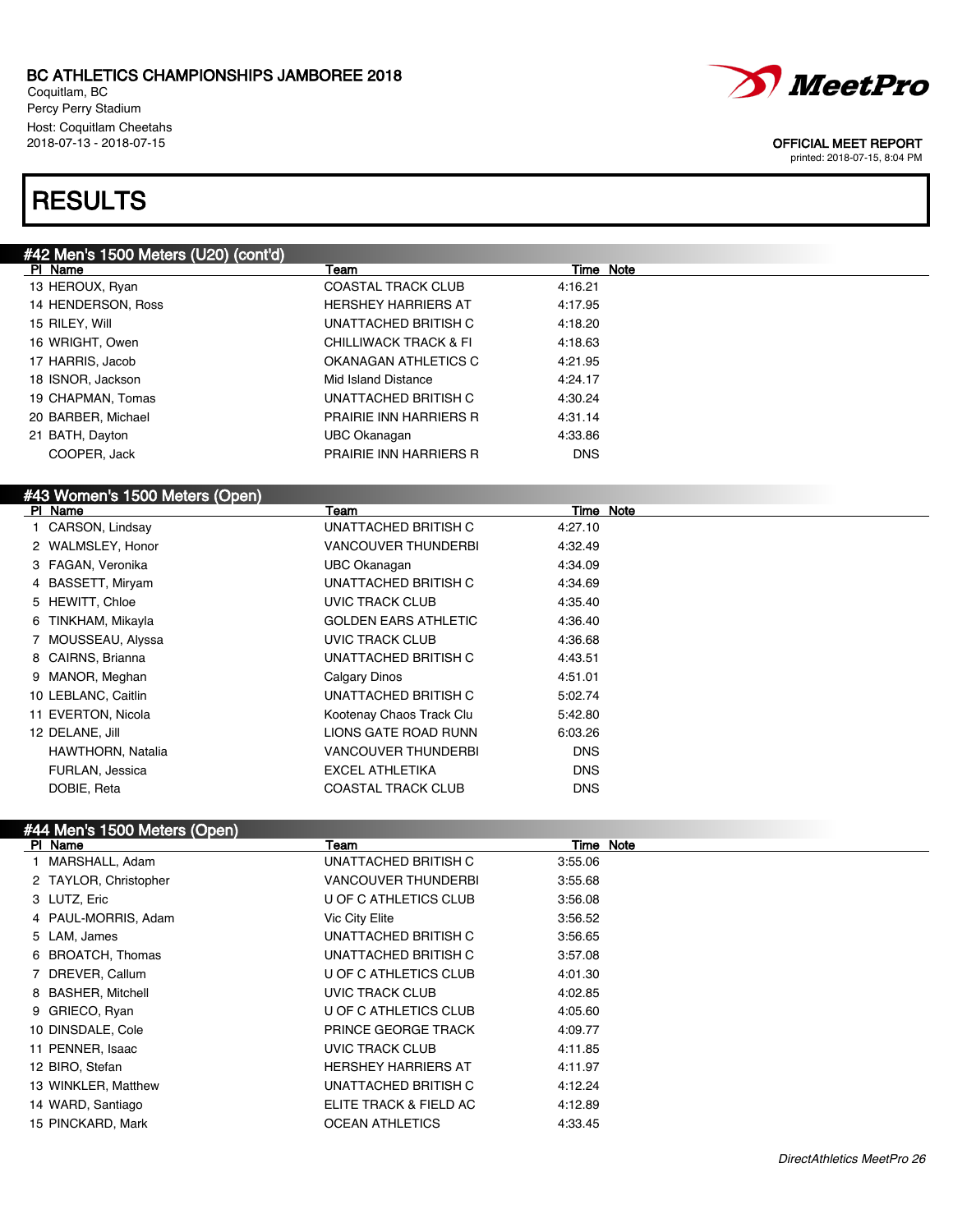Coquitlam, BC Percy Perry Stadium Host: Coquitlam Cheetahs<br>2018-07-13 - 2018-07-15



#### OFFICIAL MEET REPORT

printed: 2018-07-15, 8:04 PM

# **RESULTS**

| #44 Men's 1500 Meters (Open) (cont'd)    |                                   |                  |                  |
|------------------------------------------|-----------------------------------|------------------|------------------|
| PI Name                                  | Team                              |                  | Time Note        |
| GAY, John                                | <b>VANCOUVER THUNDERBI</b>        | <b>DNS</b>       |                  |
| <b>TORRES, Richard</b>                   | <b>COASTAL TRACK CLUB</b>         | <b>DNS</b>       |                  |
| JUSTINEN, Roman                          | U OF C ATHLETICS CLUB             | <b>DNS</b>       |                  |
| JARRON, Lukas                            | <b>VANCOUVER THUNDERBI</b>        | <b>DNS</b>       |                  |
|                                          |                                   |                  |                  |
| #48 Men's 10000m Walk (Open)<br>PI Name  | <b>Team</b>                       | <b>Time Note</b> |                  |
| 1 DUNFEE, Evan                           | Unattached                        | 42:17.86         |                  |
| 2 BABENKO, Dmitry                        | UNATTACHED BRITISH C              | 49:32.67         |                  |
|                                          | UNATTACHED BRITISH C              |                  |                  |
| 3 LARIN, Mihail                          |                                   | 57:27.83         |                  |
| #49 Women's 5000m Walk (U20)             |                                   |                  |                  |
| PI Name                                  | Team                              | <b>Time Note</b> |                  |
| 1 LU, Joean                              | RACEWALK WEST                     | 26:18.70         |                  |
| 2 DANIELSON, Kyra                        | RACEWALK WEST                     | 27:06.62         |                  |
|                                          |                                   |                  |                  |
| #51 Women's 5000m Walk (U18)<br>PI Name  | <b>Team</b>                       | Time Note        |                  |
| 1 CARDLE, Cassidy                        | <b>RACEWALK WEST</b>              | 27:07.94         |                  |
| 2 YU, Joanna                             | <b>RACEWALK WEST</b>              | 28:12.43         |                  |
|                                          |                                   |                  |                  |
| 3 VU, Charlene                           | RACEWALK WEST                     | 30:47.86         |                  |
| 4 FANG, Erica                            | RACEWALK WEST                     | 33:55.20         |                  |
| #52 Men's 5000m Walk (U18)               |                                   |                  |                  |
| PI Name                                  | Team                              | <b>Time Note</b> |                  |
| 1 WILSON, Tyler                          | <b>OCEAN ATHLETICS</b>            | 25:23.73         |                  |
|                                          |                                   |                  |                  |
| 2 SOLIVEN, Daniel                        | RACEWALK WEST                     | 25:26.08         |                  |
| 3 HIRANI, Nikhil                         | RACEWALK WEST                     | 29:00.01         |                  |
| TSE, Johnny                              | RACEWALK WEST                     |                  | DQ 230.7a        |
|                                          |                                   |                  |                  |
| #53 Women's 1500m Walk (U16)<br>PI Name  | Team                              |                  | Time Note        |
| 1 LUNDMAN, Olivia                        | NANAIMO & DISTRICT TR             | 7:27.57          |                  |
| 2 HAINTZ, Kaia                           | RACEWALK WEST                     | 8:34.57          |                  |
|                                          | RACEWALK WEST                     | 8:47.36          |                  |
| 3 LY, Dionna<br>4 CABATO, Cheza          | RACEWALK WEST                     | 9:56.03          |                  |
|                                          |                                   |                  |                  |
| #54 Men's 1500m Walk (U16)               |                                   |                  |                  |
| PI Name                                  | Team                              |                  | Time Note        |
| 1 NAUMENKO, Isaac                        | <b>RACEWALK WEST</b>              | 7:27.95          |                  |
| 2 VUONG, Thomas                          | <b>RACEWALK WEST</b>              | 8:34.65          |                  |
|                                          |                                   |                  |                  |
| #55 Women's 2000 Meters (U16)<br>PI Name | Team                              |                  | <b>Time Note</b> |
| 1 STEWART-BARNETT, Katelyn               | <b>ROYAL CITY TRACK &amp; FIE</b> | 6:44.94          |                  |
| 2 BRUNORO, Isabella                      | <b>ROYAL CITY TRACK &amp; FIE</b> | 6:48.42          |                  |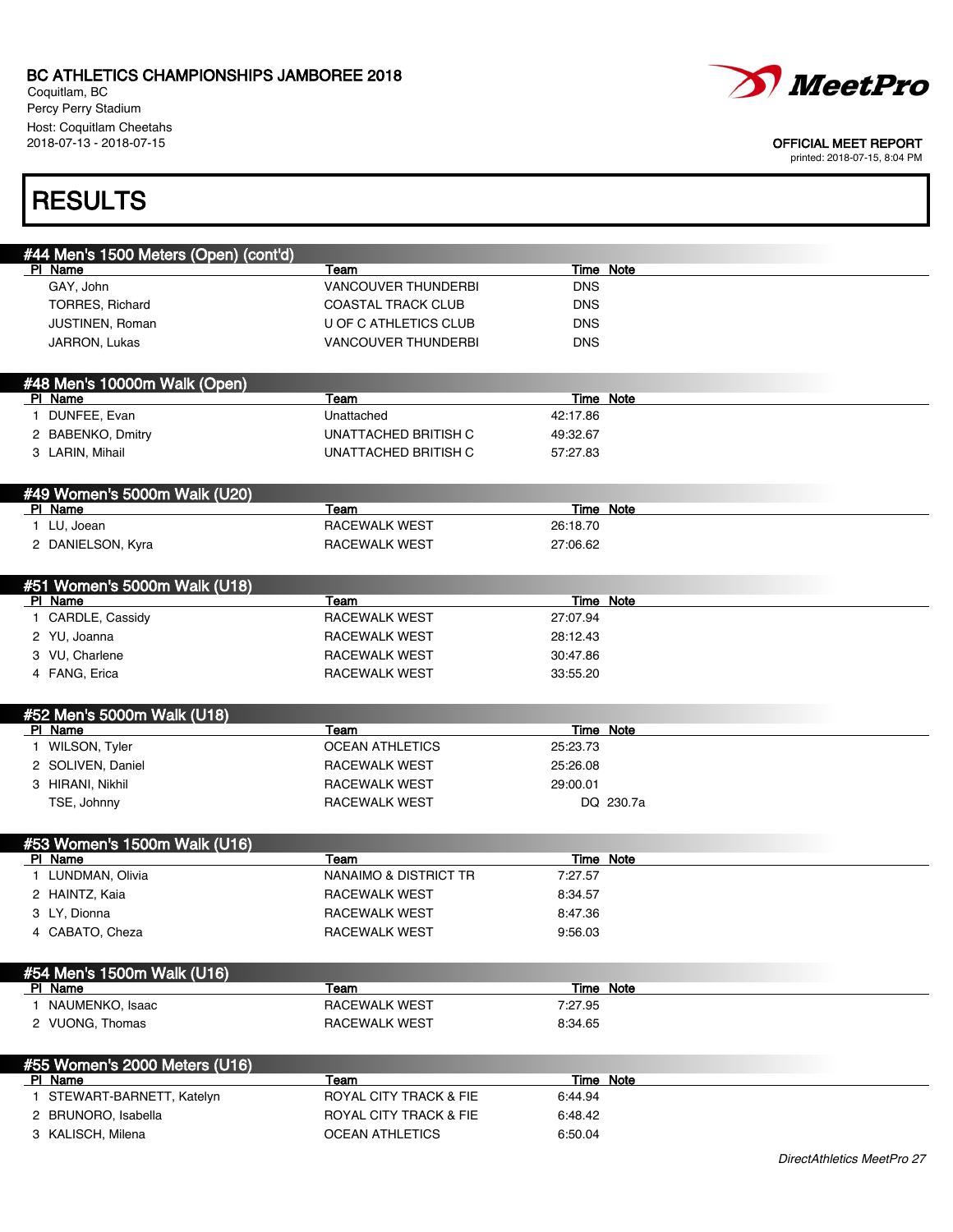Coquitlam, BC Percy Perry Stadium Host: Coquitlam Cheetahs<br>2018-07-13 - 2018-07-15

## **RESULTS**

| #55 Women's 2000 Meters (U16) (cont'd)<br>PI Name |                                   |                  |
|---------------------------------------------------|-----------------------------------|------------------|
|                                                   | Team                              | Time Note        |
| 4 HUNT, Emily                                     | <b>Mid Island Distance</b>        | 6:59.08          |
| 5 SYMON, Ella                                     | <b>VANCOUVER THUNDERBI</b>        | 7:00.27          |
| 6 SANGHA, Nanaki                                  | <b>COASTAL TRACK CLUB</b>         | 7:11.77          |
| 7 HOPKINS, Olivia                                 | <b>PRAIRIE INN HARRIERS R</b>     | 7:37.66          |
| 8 GRAYDON, Emma                                   | <b>COASTAL TRACK CLUB</b>         | 7:40.06          |
| 9 KAWAMURA, Kezia                                 | <b>KAJAKS TRACK &amp; FIELD</b>   | 7:53.10          |
| 10 HESLOP, Kaitlyn                                | <b>ROYAL CITY TRACK &amp; FIE</b> | 8:12.82          |
| 11 SCHULZ, Sophia                                 | <b>LANGLEY MUSTANGS</b>           | 8:13.51          |
| <b>WATKINS, Rachael</b>                           | <b>HERSHEY HARRIERS AT</b>        | <b>DNS</b>       |
| STOOCHNOFF, Chelsea                               | <b>COASTAL TRACK CLUB</b>         | <b>DNS</b>       |
|                                                   |                                   |                  |
|                                                   |                                   |                  |
| PI Name                                           | Team                              | <b>Time Note</b> |
| 1 SCHRIEMER, Michael                              | OKANAGAN ATHLETICS C              | 5:53.84          |
| 2 WADHWANI, Jacob                                 | UNATTACHED BRITISH C              | 6:09.85          |
| 3 GOUDRON, Ryan                                   | ROYAL CITY TRACK & FIE            | 6:12.58          |
| 4 RUCKMAN-UTTING, Henry                           | <b>ROYAL CITY TRACK &amp; FIE</b> | 6:29.40          |
| 5 PUTZ, Jake                                      | NANAIMO & DISTRICT TR             | 6:30.68          |
| 6 VAN RAAMSDONK, Paul                             | <b>VANCOUVER THUNDERBI</b>        | 6:35.29          |
| 7 JOHNSTON, Jack                                  | <b>CHILLIWACK TRACK &amp; FI</b>  | 6:38.97          |
| 8 GYR, Dylan                                      | Kootenay Chaos Track Clu          | 6:52.34          |
| 9 HARRIS, Eli                                     | OKANAGAN ATHLETICS C              | 6:57.05          |
| 10 DHATT, Arjun Singh                             | <b>COASTAL TRACK CLUB</b>         | 7:21.71          |
| DUMONT, Kaelem                                    | <b>OCEAN ATHLETICS</b>            | <b>DNS</b>       |
| MEADOWS, Devon                                    | <b>COQUITLAM CHEETAHS</b>         | <b>DNS</b>       |
| MAWJI, Darius                                     | <b>COQUITLAM CHEETAHS</b>         | <b>DNS</b>       |
| POTASHOV, Paul                                    | <b>COASTAL TRACK CLUB</b>         | <b>DNS</b>       |
| LOGIE, Micah                                      | <b>COASTAL TRACK CLUB</b>         | <b>DNS</b>       |
|                                                   | #56 Men's 2000 Meters (U16)       |                  |

## #57 Women's 3000 Meters (U18)

| PI Name               | Team                              |            | Time Note |
|-----------------------|-----------------------------------|------------|-----------|
| 1 LEWIS, Kendra       | VANCOUVER OLYMPIC C               | 9:54.52    |           |
| 2 ARIANO, Annika      | <b>VERNON AMATEUR ATHL</b>        | 10:13.20   |           |
| 3 ARIANO, Natalya     | <b>VERNON AMATEUR ATHL</b>        | 10:39.20   |           |
| 4 KOBYLANSKI, Maya    | <b>OCEAN ATHLETICS</b>            | 10:46.87   |           |
| 5 STOOCHNOFF, Madison | <b>COASTAL TRACK CLUB</b>         | 11:20.14   |           |
| 6 HEFFRING, Kylie     | <b>HERSHEY HARRIERS AT</b>        | 12:04.33   |           |
| 7 HESLOP, Christina   | <b>ROYAL CITY TRACK &amp; FIE</b> | 12:19.48   |           |
| 8 FERGUSON, Daylana   | <b>LANGLEY MUSTANGS</b>           | 12:44.68   |           |
| DICKENSON, Karly      | NANAIMO & DISTRICT TR             | <b>DNS</b> |           |
| CHALK, Grace          | <b>COASTAL TRACK CLUB</b>         | <b>DNS</b> |           |
| JOHNSON, Andrena      | <b>CHILLIWACK TRACK &amp; FI</b>  | <b>DNS</b> |           |
| <b>BAINS, Baneet</b>  | <b>COASTAL TRACK CLUB</b>         | <b>DNS</b> |           |
|                       |                                   |            |           |



### OFFICIAL MEET REPORT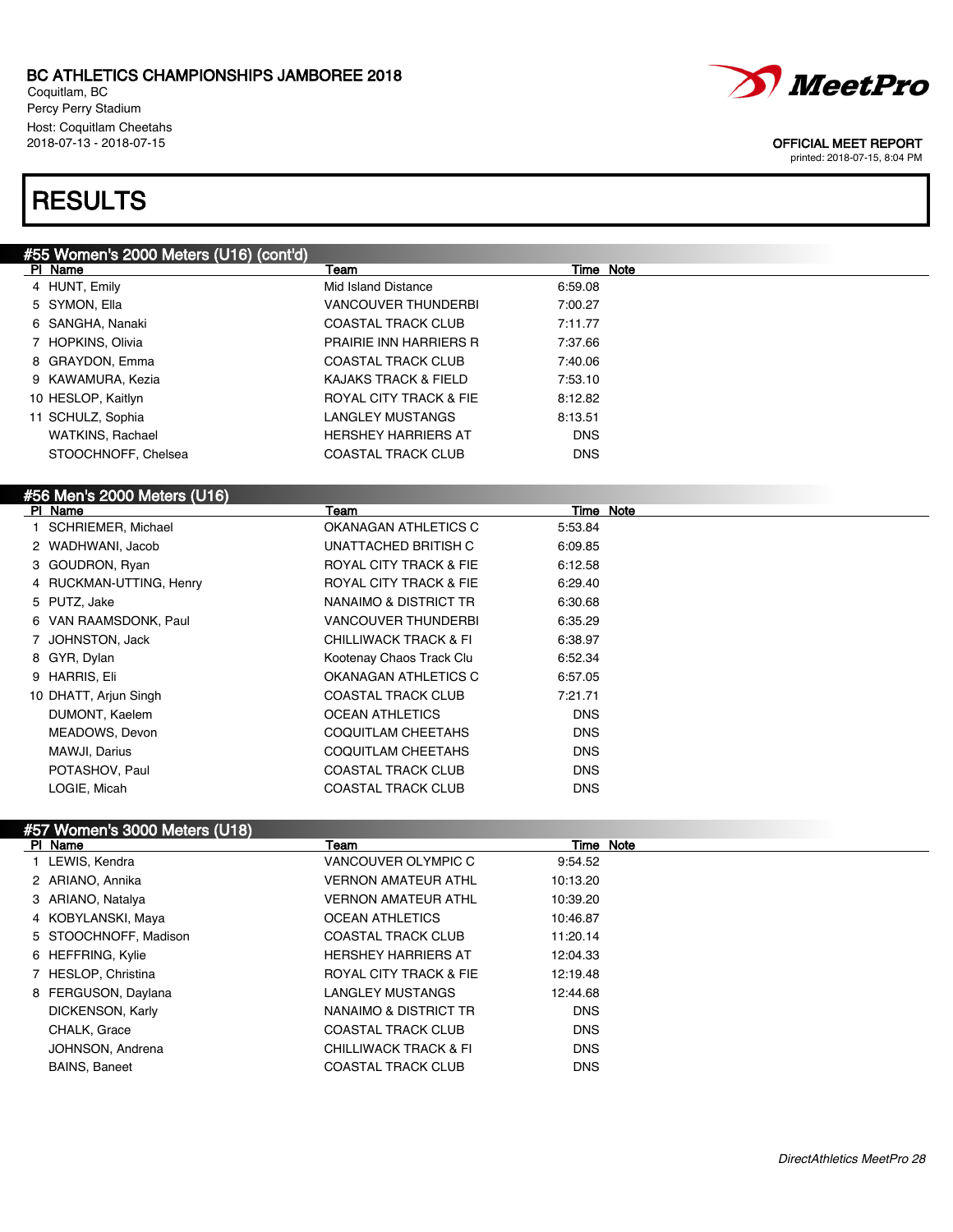Coquitlam, BC Percy Perry Stadium Host: Coquitlam Cheetahs

## **RESULTS**





### 2018-07-13 - 2018-07-15 OFFICIAL MEET REPORT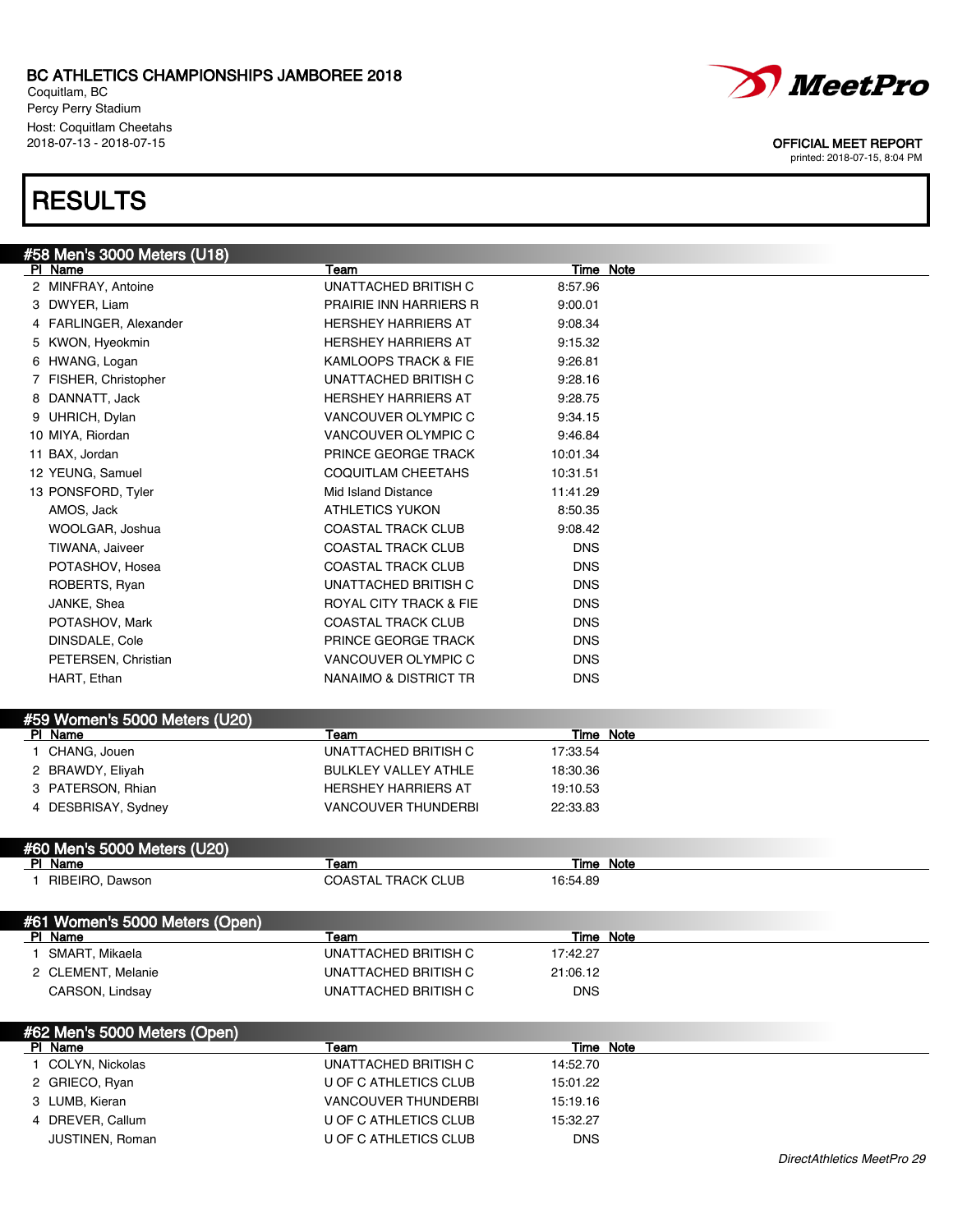Coquitlam, BC Percy Perry Stadium Host: Coquitlam Cheetahs<br>2018-07-13 - 2018-07-15

# **RESULTS**

| #63 Women's 200 Meters (U16) |                                   |                    |                |
|------------------------------|-----------------------------------|--------------------|----------------|
| Finals                       | Wind: $(-0.1)$                    |                    |                |
| PI Name                      | Team                              | <b>Time Note</b>   |                |
| 1 CANNAN, Emma               | OKANAGAN ATHLETICS C              | 26.01              |                |
| 2 CUMMINGS, Jaeland          | UNATTACHED BRITISH C              | 26.18              |                |
| 3 AITKEN, Sophia             | <b>VANCOUVER THUNDERBI</b>        | 26.77              |                |
| 4 MAINELLA, Estella          | UNIVERSAL ATHLETICS C             | 27.06              |                |
| 5 BANNISTER, Katia           | NANAIMO & DISTRICT TR             | 27.35              |                |
| 6 HAMNETT, Amelia            | COQUITLAM CHEETAHS                | 27.51              |                |
| 7 SHEEHAN, Meghan            | COMOX VALLEY COUGA                | 27.54              |                |
| 8 HOREL (BIGGS), Kailey      | <b>COMOX VALLEY COUGA</b>         | 27.73              |                |
| Prelims                      |                                   |                    |                |
| PI Name                      | Team                              | Time Note          | H(PI)          |
| 1 CANNAN, Emma               | OKANAGAN ATHLETICS C              | 25.93Q<br>$(-0.3)$ | 4(1)           |
| 2 CUMMINGS, Jaeland          | UNATTACHED BRITISH C              | 26.12Q<br>$(-1.6)$ | 3(1)           |
| 3 MAINELLA, Estella          | UNIVERSAL ATHLETICS C             | $(+0.2)$<br>26.57Q | 2(1)           |
| 4 AITKEN, Sophia             | <b>VANCOUVER THUNDERBI</b>        | $(-0.7)$<br>26.88Q | 1(1)           |
| 5 SHEEHAN, Meghan            | <b>COMOX VALLEY COUGA</b>         | $(+0.2)$<br>27.14q | 2(2)           |
| 6 BANNISTER, Katia           | NANAIMO & DISTRICT TR             | $(-0.7)$<br>27.15q | 1(2)           |
| 7 HAMNETT, Amelia            | COQUITLAM CHEETAHS                | $(-1.6)$<br>27.18q | 3(2)           |
| 8 HOREL (BIGGS), Kailey      | COMOX VALLEY COUGA                | $(-0.7)$<br>27.37q | 1(3)           |
| 9 JOYCE, Sadie               | <b>TRAIL TRACK &amp; FIELD CL</b> | $(-0.3)$<br>27.57  | 4(2)           |
| 10 ROBERTSON, Veronica       | <b>LANGLEY MUSTANGS</b>           | $(-0.3)$<br>28.06  | 4(3)           |
| 11 PORCHER, Victoria         | COMOX VALLEY COUGA                | $(-1.6)$<br>28.13  | 3(3)           |
| 12 KANYAMUNA, Kelsey         | Burnaby Striders Track & Fi       | $(-0.3)$<br>28.62  | 4(4)           |
| 13 MOSTRENKO, Michaela       | COQUITLAM CHEETAHS                | $(-0.3)$<br>28.78  | 4(5)           |
| 14 BATH, Yasmin              | <b>LANGLEY MUSTANGS</b>           | $(-1.6)$<br>28.98  | 3(4)           |
| 15 KENG, Katherine           | <b>VANCOUVER THUNDERBI</b>        | $(-0.3)$<br>29.62  | 4(6)           |
| 16 PEACOCK, Anika            | COQUITLAM CHEETAHS                | $(+0.2)$<br>30.88  | 2(3)           |
| CHIANG-TSUI, Madison         | COQUITLAM CHEETAHS                | <b>DNS</b>         | 1              |
| BLAKER, Jordan               | <b>LANGLEY MUSTANGS</b>           | <b>DNS</b>         | 1              |
| BHULLAR, Jasman              | UNIVERSAL ATHLETICS C             | <b>DNS</b>         | 1              |
| BANNISTER, Logan             | <b>VANCOUVER THUNDERBI</b>        | <b>DNS</b>         | 2              |
| URBANOWICZ, Sonya            | NANAIMO & DISTRICT TR             | <b>DNS</b>         | 2              |
| WYLIE, Morgan                | <b>LANGLEY MUSTANGS</b>           | <b>DNS</b>         | 2              |
| CHUNG, Vanessa               | COQUITLAM CHEETAHS                | <b>DNS</b>         | 3              |
| GEHERAN, Amelia              | <b>VANCOUVER THUNDERBI</b>        | <b>DNS</b>         | 3              |
| CLEMENS, Erin                | <b>COQUITLAM CHEETAHS</b>         | <b>DNS</b>         | $\overline{4}$ |

### HEAT RESULTS

| <b>Prelims</b> |                         |                            |                    |  |
|----------------|-------------------------|----------------------------|--------------------|--|
| PI Name        |                         | Team                       | Time Note          |  |
| Heat 1 of 4    |                         | Wind: $(-0.7)$             |                    |  |
|                | 1 AITKEN, Sophia        | <b>VANCOUVER THUNDERBI</b> | 26.88Q             |  |
|                | 2 BANNISTER, Katia      | NANAIMO & DISTRICT TR      | 27.15q             |  |
|                | 3 HOREL (BIGGS), Kailey | <b>COMOX VALLEY COUGA</b>  | 27.37 <sub>q</sub> |  |
|                | CHIANG-TSUI, Madison    | COQUITLAM CHEETAHS         | <b>DNS</b>         |  |



*MeetPro*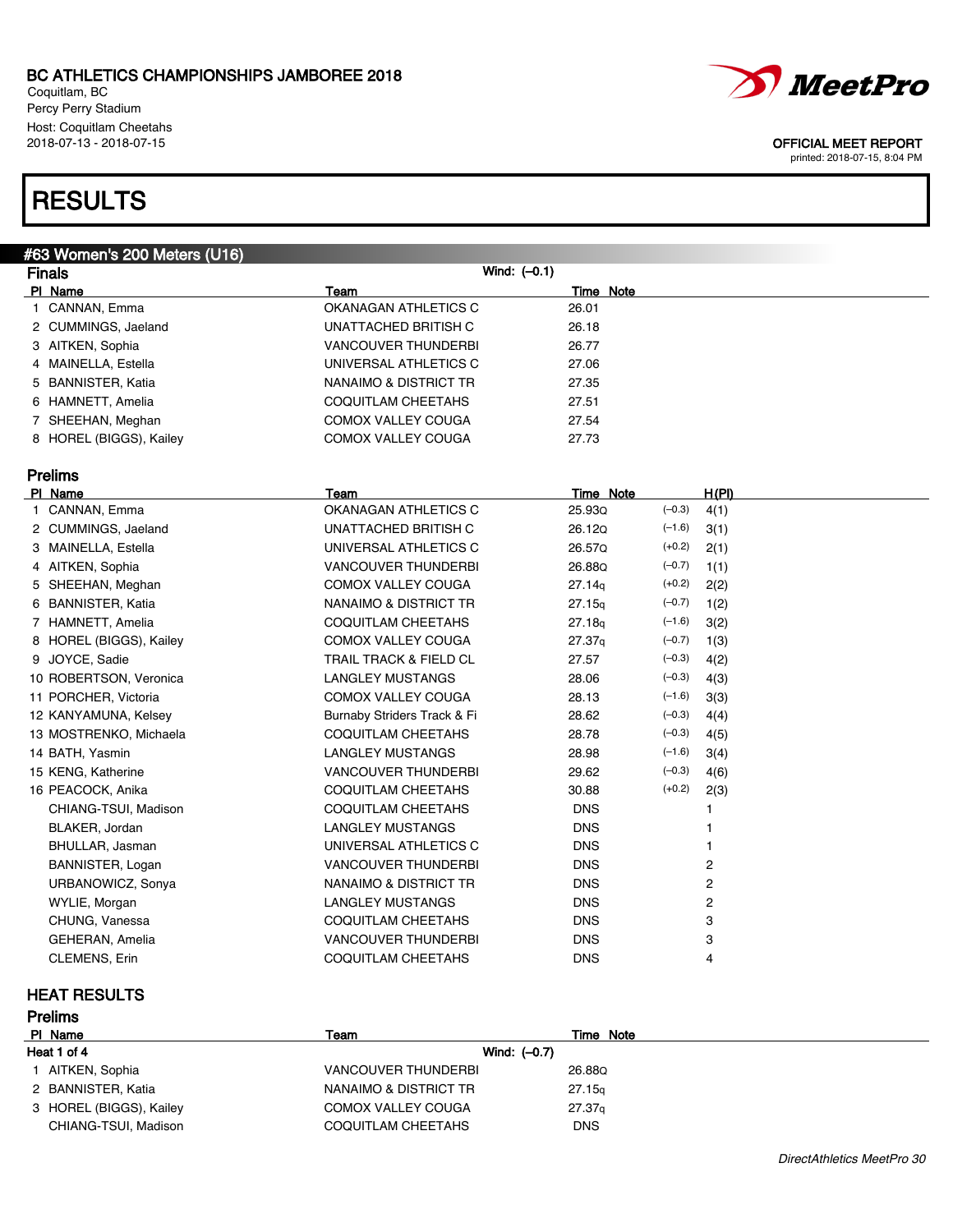Coquitlam, BC Percy Perry Stadium Host: Coquitlam Cheetahs



### 2018-07-13 - 2018-07-15 OFFICIAL MEET REPORT

printed: 2018-07-15, 8:04 PM

## **RESULTS**

### #63 Women's 200 Meters (U16) (cont'd) Prelims **Pl Name** Team Team Team Team Team Time Note BLAKER, Jordan **DISCOTE CONSTRUCTS OF A LANGLEY MUSTANGS** DISCONSING BHULLAR, Jasman UNIVERSAL ATHLETICS C DNS Heat 2 of 4 Wind: (+0.2) 1 MAINELLA, Estella UNIVERSAL ATHLETICS C 26.57Q 2 SHEEHAN, Meghan COMOX VALLEY COUGA 27.14q 3 PEACOCK, Anika COQUITLAM CHEETAHS 30.88 BANNISTER, Logan **DISCOUVER THUNDERBI** DNS URBANOWICZ, Sonya **NANAIMO & DISTRICT TR** DNS WYLIE, Morgan **DISCOTE:** MOSTANG LANGLEY MUSTANGS DISCONSING Heat 3 of 4 Wind: (–1.6) 1 CUMMINGS, Jaeland CUMMINGS, Jaeland UNATTACHED BRITISH C 2 HAMNETT, Amelia COQUITLAM CHEETAHS 27.18q 3 PORCHER, Victoria COMOX VALLEY COUGA 28.13 4 BATH, Yasmin LANGLEY MUSTANGS 28.98 CHUNG, Vanessa COQUITLAM CHEETAHS DNS GEHERAN, Amelia **VANCOUVER THUNDERBI** DNS Heat 4 of 4 Wind: (–0.3) 1 CANNAN, Emma CKANAGAN ATHLETICS C 25.93Q 2 JOYCE, Sadie **TRAIL TRACK & FIELD CL** 27.57 3 ROBERTSON, Veronica LANGLEY MUSTANGS 28.06 4 KANYAMUNA, Kelsey **Burnaby Striders Track & Fi** 28.62 5 MOSTRENKO, Michaela COQUITLAM CHEETAHS 28.78 6 KENG, Katherine VANCOUVER THUNDERBI 29.62 CLEMENS, Erin **DISCULLEMENT COQUITLAM CHEETAHS** #64 Men's 200 Meters (U16)

### Finals Wind: (+0.5) **Pl Name** Team Team Team Team Time Note MONRO, Nicholas **LANGLEY MUSTANGS** 23.14 GIBBS, Mitchell **CONINGITY CONSIDERS** UNIVERSAL ATHLETICS C 23.61 PANESAR, Harvir **Canadian Communist CALIC METAL CAULE 188**.74 LAMYIN, Alexander and COEAN ATHLETICS 24.25 24.241 HSU, Brandon Burnaby Striders Track & Fi 24.25 24.249 HUSSEIN, Kai GOLDEN EARS ATHLETIC 24.64 YOON, Kyuhyun UNIVERSAL ATHLETICS C 25.31 STATES-JONES, Tremel 25.83

Prelims

| PI Name             | Team                        | Time Note          |          | H(PI) |
|---------------------|-----------------------------|--------------------|----------|-------|
| MONRO, Nicholas     | LANGLEY MUSTANGS            | 23.18Q             | $(-0.1)$ | 3(1)  |
| 2 GIBBS, Mitchell   | UNIVERSAL ATHLETICS C       | 23.69Q             | $(+0.9)$ | 2(1)  |
| 3 LAMYIN, Alexander | <b>OCEAN ATHLETICS</b>      | 24.14 <sub>q</sub> | $(+0.9)$ | 2(2)  |
| 4 PANESAR, Harvir   | KAJAKS TRACK & FIELD        | 24.15Q             | $(+0.3)$ | 1(1)  |
| 5 HSU, Brandon      | Burnaby Striders Track & Fi | 24.41 <sub>q</sub> | $(+0.3)$ | 1(2)  |
| 6 HUSSEIN, Kai      | <b>GOLDEN EARS ATHLETIC</b> | 24.56 <sub>q</sub> | $(+0.9)$ | 2(3)  |
| 7 YOON, Kyuhyun     | UNIVERSAL ATHLETICS C       | 24.64g             | $(-0.1)$ | 3(2)  |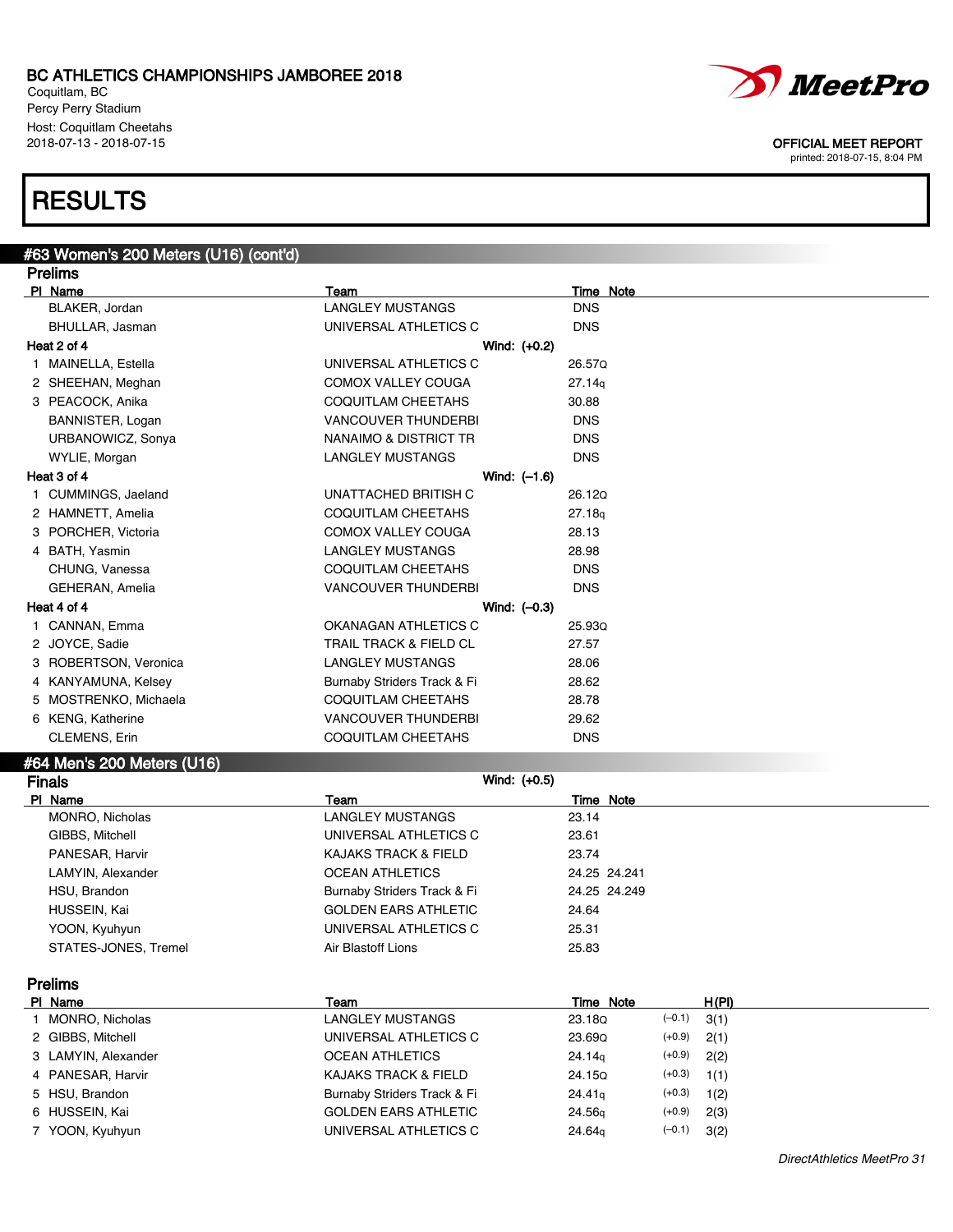Coquitlam, BC Percy Perry Stadium Host: Coquitlam Cheetahs<br>2018-07-13 - 2018-07-15

## **RESULTS**

### #64 Men's 200 Meters (U16) (cont'd) **Dralime**

| טוווסו ו                   |                                   |            |          |                |
|----------------------------|-----------------------------------|------------|----------|----------------|
| PI Name                    | Team                              | Time Note  |          | H(PI)          |
| 8 ARMOUR, Cade             | <b>GOLDEN EARS ATHLETIC</b>       | 24.68      | $(+0.3)$ | 1(3)           |
| 9 PAVLOVIC, Nicholas       | <b>OCEAN ATHLETICS</b>            | 24.69      | $(-0.1)$ | 3(3)           |
| 10 SIMPSON, Jared          | <b>VERNON AMATEUR ATHL</b>        | 24.88      | $(+0.9)$ | 2(4)           |
| 11 SEBASTIANELLI, Nickolas | <b>COASTAL TRACK CLUB</b>         | 25.01      | $(-0.1)$ | 3(4)           |
| 12 CHAN, Nathan            | UNIVERSAL ATHLETICS C             | 25.02      | $(+0.3)$ | 1(4)           |
| 13 IGBINOSA, Stephen       | NANAIMO & DISTRICT TR             | 25.06      | $(+0.9)$ | 2(5)           |
| 14 STATES-JONES, Tremel    | Air Blastoff Lions                | 25.10Q     | $(-1.1)$ | 4(1)           |
| 15 LEONG, Cooper           | <b>CHILLIWACK TRACK &amp; FI</b>  | 25.63      | $(-1.1)$ | 4(2)           |
| 16 EMLEY-GRAHAM, Jack      | <b>GOLDEN EARS ATHLETIC</b>       | 25.72      | $(-1.1)$ | 4(3)           |
| 17 ONG, Wei                | UNIVERSAL ATHLETICS C             | 26.68      | $(-1.1)$ | 4(4)           |
| 18 KARULETWA, Nigel        | UNATTACHED BRITISH C              | 26.74      | $(+0.9)$ | 2(6)           |
| 19 CURTIS, Alexander       | <b>GOLDEN EARS ATHLETIC</b>       | 27.33      | $(-0.1)$ | 3(5)           |
| WANNIARACHCHI, Kiran       | <b>ROYAL CITY TRACK &amp; FIE</b> | <b>DNS</b> |          |                |
| SHEN, Ajax                 | <b>OCEAN ATHLETICS</b>            | <b>DNS</b> |          |                |
| <b>BALLINGER, Simon</b>    | Athletics Victoria Track and      | <b>DNS</b> |          | 3              |
| DENMAN, Justen             | <b>OCEAN ATHLETICS</b>            | <b>DNS</b> |          | 3              |
| CANTARELLA, Ignazio        | KAJAKS TRACK & FIELD              | <b>DNS</b> |          | 4              |
| JIANG, Roy                 | <b>OCEAN ATHLETICS</b>            | <b>DNS</b> |          | $\overline{4}$ |
| HALLSOR, Robert            | Athletics Victoria Track and      | <b>DNS</b> |          | 4              |
|                            |                                   |            |          |                |

### HEAT RESULTS

| relıms |
|--------|
|        |

| <b>PI</b>   | Name                      | <b>Team</b>                     | Time Note  |
|-------------|---------------------------|---------------------------------|------------|
| Heat 1 of 4 |                           | Wind: (+0.3)                    |            |
|             | 1 PANESAR, Harvir         | <b>KAJAKS TRACK &amp; FIELD</b> | 24.15Q     |
|             | 2 HSU, Brandon            | Burnaby Striders Track & Fi     | 24.41q     |
|             | 3 ARMOUR, Cade            | <b>GOLDEN EARS ATHLETIC</b>     | 24.68      |
|             | 4 CHAN, Nathan            | UNIVERSAL ATHLETICS C           | 25.02      |
|             | WANNIARACHCHI, Kiran      | ROYAL CITY TRACK & FIE          | <b>DNS</b> |
|             | SHEN, Ajax                | <b>OCEAN ATHLETICS</b>          | <b>DNS</b> |
|             | Heat 2 of 4               | Wind: (+0.9)                    |            |
|             | GIBBS, Mitchell           | UNIVERSAL ATHLETICS C           | 23.69Q     |
|             | 2 LAMYIN, Alexander       | <b>OCEAN ATHLETICS</b>          | 24.14g     |
|             | 3 HUSSEIN, Kai            | <b>GOLDEN EARS ATHLETIC</b>     | 24.56g     |
|             | 4 SIMPSON, Jared          | <b>VERNON AMATEUR ATHL</b>      | 24.88      |
|             | 5 IGBINOSA, Stephen       | NANAIMO & DISTRICT TR           | 25.06      |
|             | 6 KARULETWA, Nigel        | UNATTACHED BRITISH C            | 26.74      |
|             | Heat 3 of 4               | Wind: $(-0.1)$                  |            |
|             | MONRO, Nicholas           | <b>LANGLEY MUSTANGS</b>         | 23.18Q     |
|             | 2 YOON, Kyuhyun           | UNIVERSAL ATHLETICS C           | 24.64g     |
|             | 3 PAVLOVIC, Nicholas      | <b>OCEAN ATHLETICS</b>          | 24.69      |
|             | 4 SEBASTIANELLI, Nickolas | <b>COASTAL TRACK CLUB</b>       | 25.01      |
|             | 5 CURTIS, Alexander       | <b>GOLDEN EARS ATHLETIC</b>     | 27.33      |
|             | <b>BALLINGER, Simon</b>   | Athletics Victoria Track and    | <b>DNS</b> |
|             | DENMAN, Justen            | <b>OCEAN ATHLETICS</b>          | <b>DNS</b> |



OFFICIAL MEET REPORT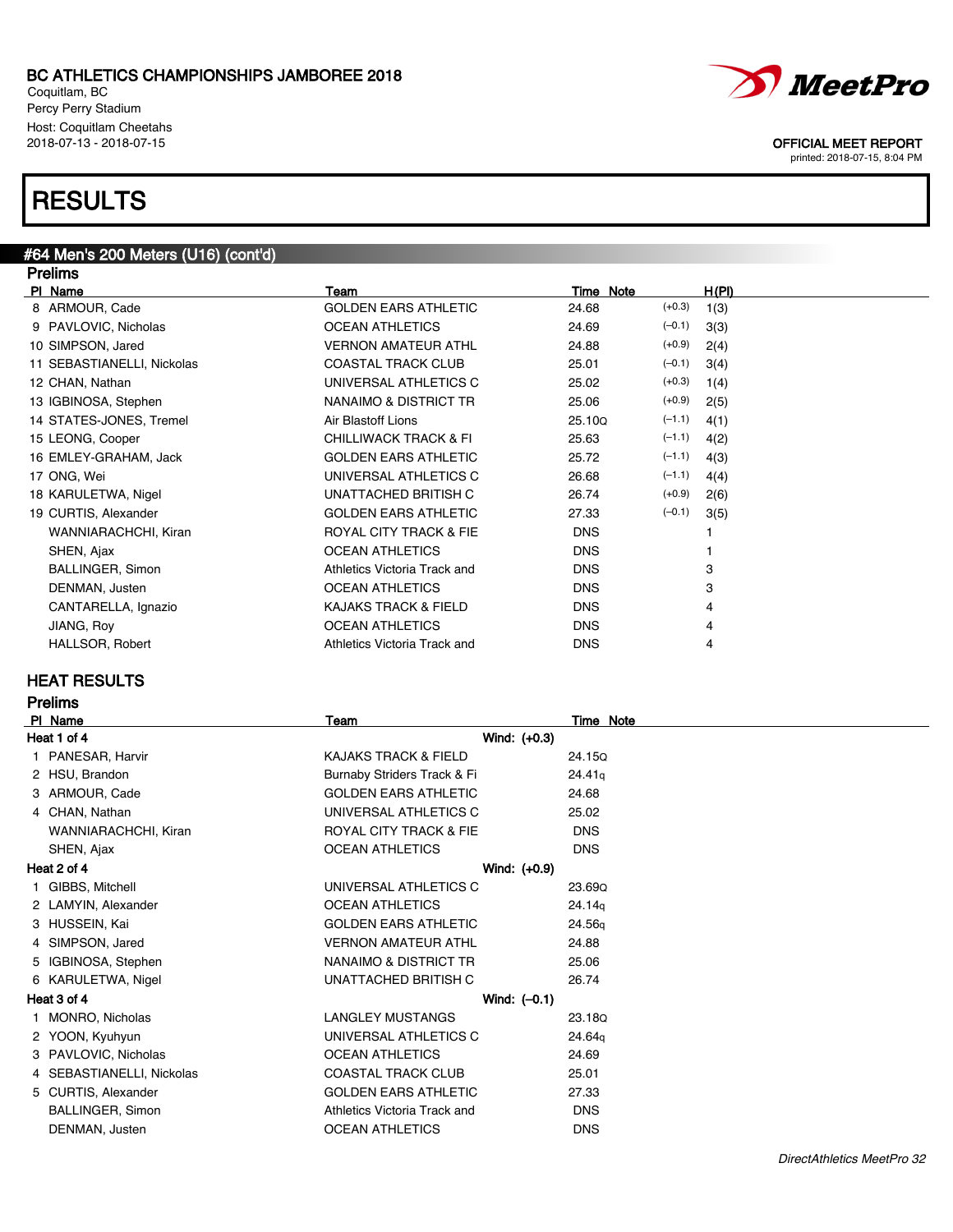Coquitlam, BC Percy Perry Stadium Host: Coquitlam Cheetahs<br>2018-07-13 - 2018-07-15



#### OFFICIAL MEET REPORT

printed: 2018-07-15, 8:04 PM

## **RESULTS**

## #64 Men's 200 Meters (U16) (cont'd)

| <b>Prelims</b>               |                                  |            |  |  |
|------------------------------|----------------------------------|------------|--|--|
| PI Name                      | Team                             | Time Note  |  |  |
| Heat 4 of 4                  | Wind: $(-1.1)$                   |            |  |  |
| STATES-JONES, Tremel         | Air Blastoff Lions               | 25.100     |  |  |
| 2 LEONG, Cooper              | <b>CHILLIWACK TRACK &amp; FI</b> | 25.63      |  |  |
| 3 EMLEY-GRAHAM, Jack         | <b>GOLDEN EARS ATHLETIC</b>      | 25.72      |  |  |
| 4 ONG, Wei                   | UNIVERSAL ATHLETICS C            | 26.68      |  |  |
| CANTARELLA, Ignazio          | <b>KAJAKS TRACK &amp; FIELD</b>  | <b>DNS</b> |  |  |
| JIANG, Roy                   | <b>OCEAN ATHLETICS</b>           | <b>DNS</b> |  |  |
| <b>HALLSOR, Robert</b>       | Athletics Victoria Track and     | <b>DNS</b> |  |  |
| #65 Women's 200 Meters (U18) |                                  |            |  |  |
| <b>Finals</b>                | Wind: (+0.9)                     |            |  |  |
| PI Name                      | Team                             | Time Note  |  |  |
| NIJJAR, Jasneet              | UNIVERSAL ATHLETICS C            | 24.86      |  |  |
| SHANDRO, Angelina            | Victoria Speed Project           | 25.44      |  |  |
| DESVAUX, Juliette            | UNATTACHED BRITISH C             | 26.31      |  |  |
| JACOBS, Jordan               | <b>LANGLEY MUSTANGS</b>          | 26.38      |  |  |
| SANGHA, Manreet              | UNIVERSAL ATHLETICS C            | 27.22      |  |  |
| MALMQUIST, Katelyn           | Burnaby Striders Track & Fi      | 27.37      |  |  |
| OSTOFOROFF, Jaeda            | <b>VERNON AMATEUR ATHL</b>       | 27.40      |  |  |
| WILEY, Sheleena              | <b>LANGLEY MUSTANGS</b>          | <b>DNS</b> |  |  |

### Prelims

| PI_Name                  | Team                            | Time Note    |          | H(PI) |
|--------------------------|---------------------------------|--------------|----------|-------|
| NIJJAR, Jasneet          | UNIVERSAL ATHLETICS C           | 24.89Q       | $(-1.4)$ | 3(1)  |
| 2 SHANDRO, Angelina      | Victoria Speed Project          | 25.54Q       | $(+0.6)$ | 2(1)  |
| 3 DESVAUX, Juliette      | UNATTACHED BRITISH C            | 26.01Q       | $(+0.6)$ | 2(2)  |
| 4 JACOBS, Jordan         | <b>LANGLEY MUSTANGS</b>         | 26.26Q       | $(-0.2)$ | 1(1)  |
| 5 WILEY, Sheleena        | LANGLEY MUSTANGS                | 26.44g       | $(+0.6)$ | 2(3)  |
| 6 SANGHA, Manreet        | UNIVERSAL ATHLETICS C           | 26.72Q       | $(-0.2)$ | 1(2)  |
| 7 OSTOFOROFF, Jaeda      | <b>VERNON AMATEUR ATHL</b>      | 26.90q       | $(-0.2)$ | 1(3)  |
| 8 DICKINSON, Makayla     | Athletics Victoria Track and    | 26.91        | $(-0.2)$ | 1(4)  |
| 9 MALMQUIST, Katelyn     | Burnaby Striders Track & Fi     | 26.98Q       | $(-1.4)$ | 3(2)  |
| 10 RONSE, Dominique      | <b>LANGLEY MUSTANGS</b>         | 26.99        | $(-1.4)$ | 3(3)  |
| 11 PETERS, Angela        | <b>OCEAN ATHLETICS</b>          | 27.32        | $(-1.4)$ | 3(4)  |
| 12 DUNCAN, Amara         | <b>COQUITLAM CHEETAHS</b>       | 27.49        | $(+0.6)$ | 2(4)  |
| 13 TAYLOR, Jesse         | <b>KAJAKS TRACK &amp; FIELD</b> | 27.97        | $(-1.4)$ | 3(5)  |
| 14 MARKIN, Jessie        | <b>VERNON AMATEUR ATHL</b>      | 28.18        | $(+0.6)$ | 2(5)  |
| 15 LIANG, Rachael        | Burnaby Striders Track & Fi     | 28.31        | $(-0.2)$ | 1(5)  |
| 16 SIMMONS-SAMPSON, Jade | WEST VANCOUVER TRA              | 28.50 28.493 | $(+0.6)$ | 2(6)  |
| 17 COLE, Elise           | <b>Ballenas Secondary</b>       | 28.50 28.496 | $(-0.2)$ | 1(6)  |
| 18 RICHARDSON, Teagan    | <b>LANGLEY MUSTANGS</b>         | 28.51        | $(-1.4)$ | 3(6)  |
| 19 CUNHA, Alanna         | <b>OCEAN ATHLETICS</b>          | 28.52        | $(+0.6)$ | 2(7)  |
| 20 CHIRKOOTSINGH, Avni   | <b>COQUITLAM CHEETAHS</b>       | 28.88        | $(-0.2)$ | 1(7)  |
| 21 STATES-JONES, Trinaya | Air Blastoff Lions              | 28.96        | $(+0.6)$ | 2(8)  |
| 22 MARKIN, Emma          | <b>VERNON AMATEUR ATHL</b>      | 29.85        | $(-1.4)$ | 3(7)  |
| ARTHUR, Abby             | <b>VANCOUVER THUNDERBI</b>      | DQ 163.3     |          | 1     |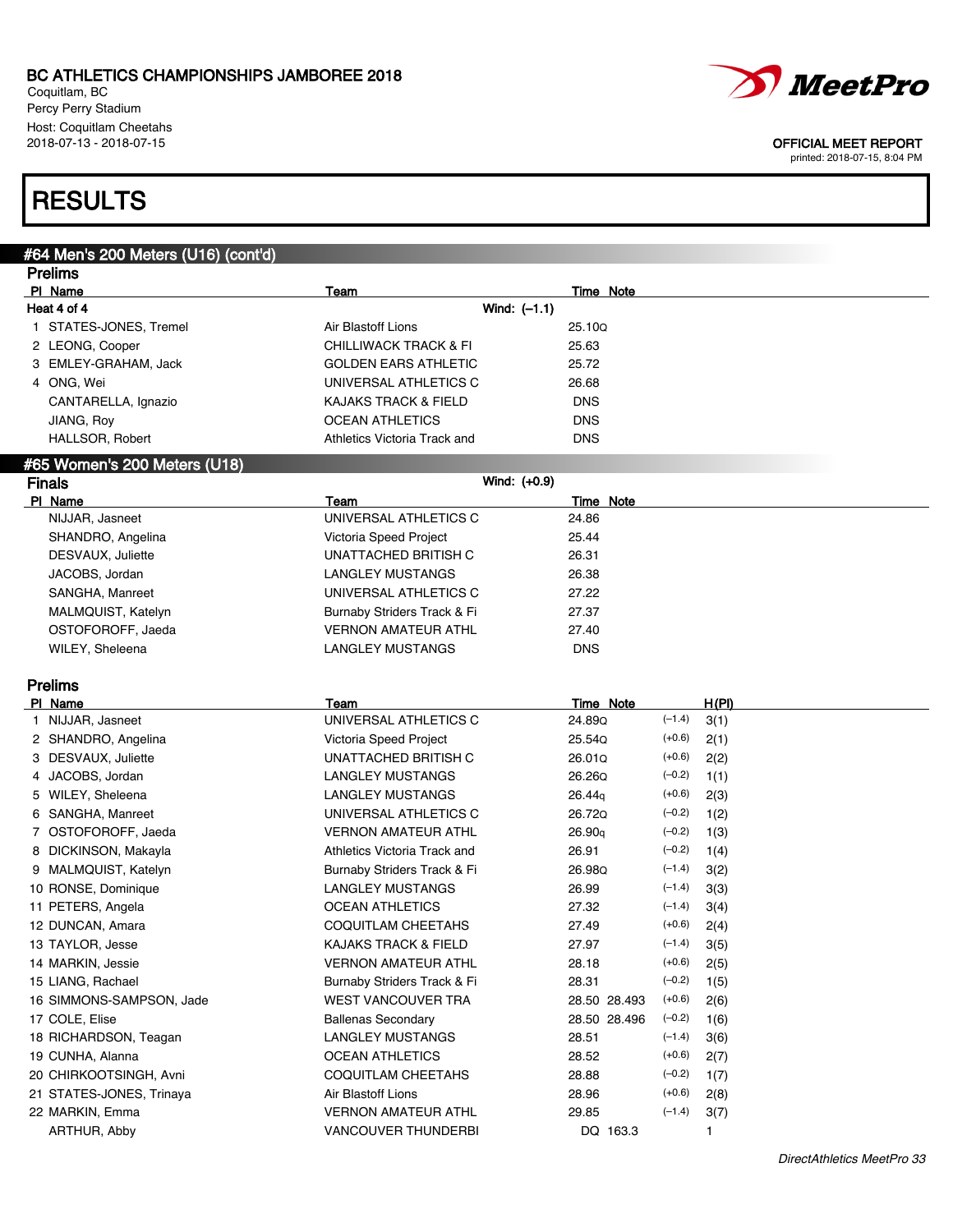Coquitlam, BC Percy Perry Stadium Host: Coquitlam Cheetahs 2018-07-13 - 2018-07-15 OFFICIAL MEET REPORT

## RESL

| <b>RESULTS</b>                        |                                 |                                              |
|---------------------------------------|---------------------------------|----------------------------------------------|
|                                       |                                 |                                              |
| #65 Women's 200 Meters (U18) (cont'd) |                                 |                                              |
| <b>Prelims</b>                        |                                 |                                              |
| PI Name<br>PILLER, Ashton             | Team<br>VANCOUVER THUNDERBI     | H(PI)<br><b>Time Note</b><br><b>DNS</b><br>3 |
|                                       |                                 |                                              |
| <b>HEAT RESULTS</b>                   |                                 |                                              |
| <b>Prelims</b>                        |                                 |                                              |
| PI Name                               | Team                            | <b>Time Note</b>                             |
| Heat 1 of 3                           | Wind: $(-0.2)$                  |                                              |
| 1 JACOBS, Jordan                      | <b>LANGLEY MUSTANGS</b>         | 26.26Q                                       |
| 2 SANGHA, Manreet                     | UNIVERSAL ATHLETICS C           | 26.72Q                                       |
| 3 OSTOFOROFF, Jaeda                   | <b>VERNON AMATEUR ATHL</b>      | 26.90q                                       |
| 4 DICKINSON, Makayla                  | Athletics Victoria Track and    | 26.91<br>28.31                               |
| 5 LIANG, Rachael                      | Burnaby Striders Track & Fi     | 28.50 28.496                                 |
| 6 COLE, Elise                         | <b>Ballenas Secondary</b>       |                                              |
| 7 CHIRKOOTSINGH, Avni                 | COQUITLAM CHEETAHS              | 28.88                                        |
| ARTHUR, Abby                          | <b>VANCOUVER THUNDERBI</b>      | DQ 163.3                                     |
| Heat 2 of 3                           | Wind: (+0.6)                    |                                              |
| 1 SHANDRO, Angelina                   | Victoria Speed Project          | 25.54Q                                       |
| 2 DESVAUX, Juliette                   | UNATTACHED BRITISH C            | 26.01Q                                       |
| 3 WILEY, Sheleena                     | <b>LANGLEY MUSTANGS</b>         | 26.44g                                       |
| 4 DUNCAN, Amara                       | COQUITLAM CHEETAHS              | 27.49                                        |
| 5 MARKIN, Jessie                      | <b>VERNON AMATEUR ATHL</b>      | 28.18                                        |
| 6 SIMMONS-SAMPSON, Jade               | WEST VANCOUVER TRA              | 28.50 28.493                                 |
| 7 CUNHA, Alanna                       | <b>OCEAN ATHLETICS</b>          | 28.52                                        |
| 8 STATES-JONES, Trinaya               | Air Blastoff Lions              | 28.96                                        |
| Heat 3 of 3                           | Wind: $(-1.4)$                  |                                              |
| 1 NIJJAR, Jasneet                     | UNIVERSAL ATHLETICS C           | 24.89Q                                       |
| 2 MALMQUIST, Katelyn                  | Burnaby Striders Track & Fi     | 26.98Q                                       |
| 3 RONSE, Dominique                    | <b>LANGLEY MUSTANGS</b>         | 26.99                                        |
| 4 PETERS, Angela                      | <b>OCEAN ATHLETICS</b>          | 27.32                                        |
| 5 TAYLOR, Jesse                       | <b>KAJAKS TRACK &amp; FIELD</b> | 27.97                                        |
| 6 RICHARDSON, Teagan                  | <b>LANGLEY MUSTANGS</b>         | 28.51                                        |
| 7 MARKIN, Emma                        | <b>VERNON AMATEUR ATHL</b>      | 29.85                                        |
| PILLER, Ashton                        | <b>VANCOUVER THUNDERBI</b>      | <b>DNS</b>                                   |
| #66 Men's 200 Meters (U18)            |                                 |                                              |
| <b>Finals</b>                         |                                 |                                              |
| PI Name                               | Team                            | <b>Time Note</b><br>H(PI)                    |
| 1 PENSON-MCCOY, Jesaiah               | <b>SOUTH FRASER TRACK &amp;</b> | $(+0.3)$<br>22.37<br>2(1)                    |

| <b>Finals</b>           |                                   |           |          |       |  |
|-------------------------|-----------------------------------|-----------|----------|-------|--|
| PI Name                 | Team                              | Time Note |          | H(PI) |  |
| 1 PENSON-MCCOY, Jesaiah | <b>SOUTH FRASER TRACK &amp;</b>   | 22.37     | $(+0.3)$ | 2(1)  |  |
| 2 BRADLEY, Carson       | KAJAKS TRACK & FIELD              | 22.66     | $(+0.3)$ | 2(2)  |  |
| 3 PEDERSON, Ryan        | <b>OCEAN ATHLETICS</b>            | 23.29     | $(+0.3)$ | 2(3)  |  |
| 4 SWEATMAN, Sascha      | <b>HERSHEY HARRIERS AT</b>        | 23.51     | $(+0.3)$ | 2(4)  |  |
| 5 PARSONS, Tyler        | CHILLIWACK TRACK & FI             | 23.65     | $(+0.5)$ | 1(1)  |  |
| 6 LOUGHNANE, Conor      | Victoria Speed Project            | 23.78     | $(+0.5)$ | 1(2)  |  |
| 7 GEORGAS, Constantine  | <b>ROYAL CITY TRACK &amp; FIE</b> | 23.86     | $(+0.3)$ | 2(5)  |  |
| 8 LAUGHLIN, Joshua      | COQUITLAM CHEETAHS                | 23.99     | $(+0.5)$ | 1(3)  |  |
| 9 NICOL. Bob            | LANGLEY MUSTANGS                  | 24.20     | $(+0.5)$ | 1(4)  |  |
| 10 GUERTLER, Owen       | <b>OCEAN ATHLETICS</b>            | 24.24     | $(+0.3)$ | 2(6)  |  |



DirectAthletics MeetPro 34

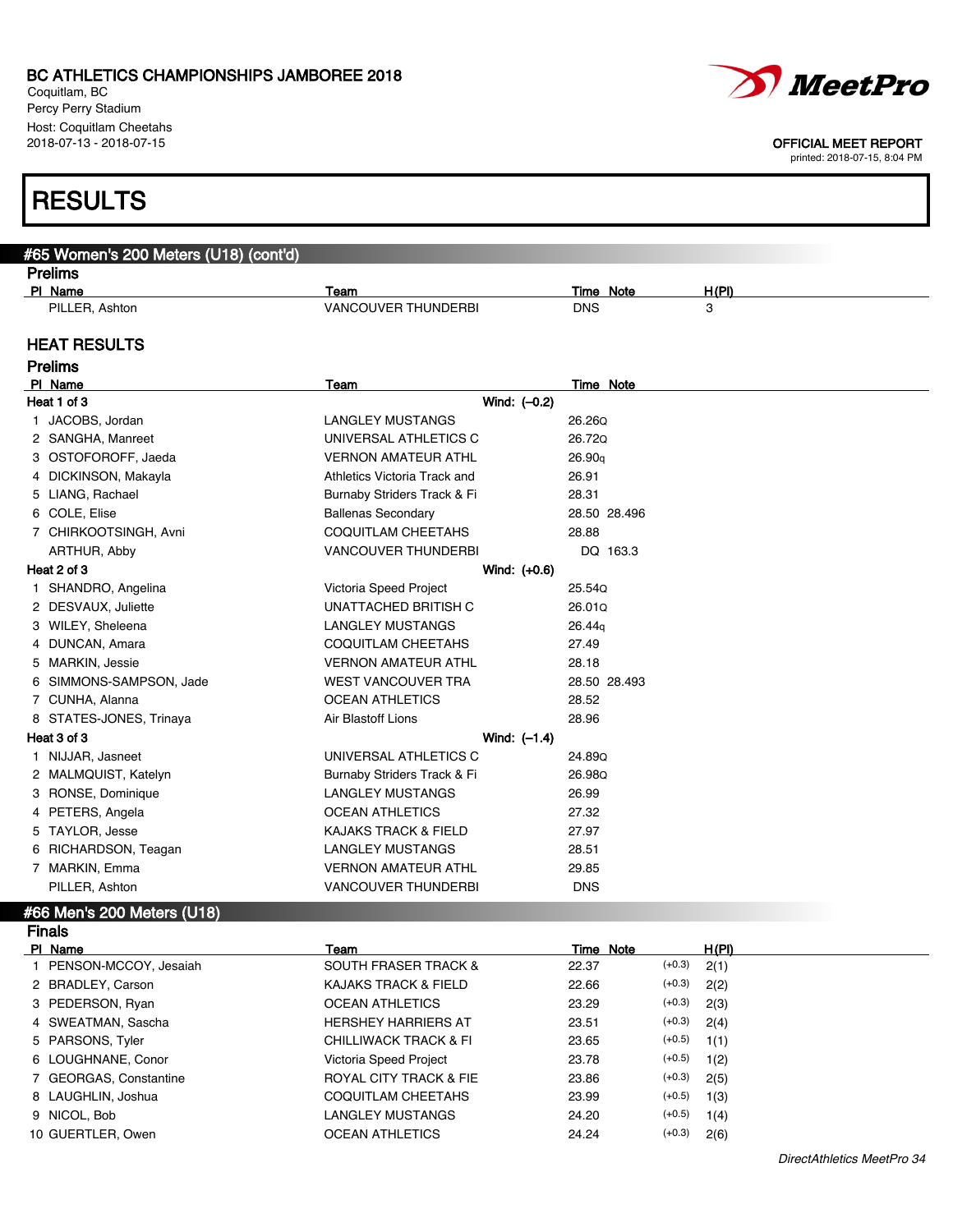Coquitlam, BC Percy Perry Stadium Host: Coquitlam Cheetahs

# *MeetPro*

2018-07-13 - 2018-07-15 OFFICIAL MEET REPORT

printed: 2018-07-15, 8:04 PM

## **RESULTS**

#### #66 Men's 200 Meters (U18) (cont'd) Finals

| סוסו ור            |                                   |                   |       |  |
|--------------------|-----------------------------------|-------------------|-------|--|
| PI Name            | Team                              | Time Note         | H(PI) |  |
| 11 FAN, Gavin      | ROYAL CITY TRACK & FIE            | $(+0.5)$<br>24.81 | 1(5)  |  |
| 12 TOEWS, Jonathan | <b>COASTAL TRACK CLUB</b>         | $(+0.5)$<br>24.99 | 1(6)  |  |
| PEACOCK, Lucas     | <b>COQUITLAM CHEETAHS</b>         | <b>DNS</b>        |       |  |
| DORNER, Kai        | <b>TRAIL TRACK &amp; FIELD CL</b> | <b>DNS</b>        |       |  |
| HAAGENSEN, Chase   | Victoria Speed Project            | N1                | 2     |  |
| IYUMVA, Cedric     | UNIVERSAL ATHLETICS C             | NT.               | っ     |  |
|                    |                                   |                   |       |  |

### SECTION RESULTS

Finals

| PI Name                 | Team                              | Time Note  |
|-------------------------|-----------------------------------|------------|
| Section 1 of 2          | Wind: (+0.5)                      |            |
| 1 PARSONS, Tyler        | <b>CHILLIWACK TRACK &amp; FI</b>  | 23.65      |
| 2 LOUGHNANE, Conor      | Victoria Speed Project            | 23.78      |
| 3 LAUGHLIN, Joshua      | <b>COQUITLAM CHEETAHS</b>         | 23.99      |
| 4 NICOL, Bob            | <b>LANGLEY MUSTANGS</b>           | 24.20      |
| 5 FAN, Gavin            | ROYAL CITY TRACK & FIE            | 24.81      |
| 6 TOEWS, Jonathan       | <b>COASTAL TRACK CLUB</b>         | 24.99      |
| PEACOCK, Lucas          | COQUITLAM CHEETAHS                | <b>DNS</b> |
| DORNER, Kai             | <b>TRAIL TRACK &amp; FIELD CL</b> | <b>DNS</b> |
| Section 2 of 2          | Wind: $(+0.3)$                    |            |
| 1 PENSON-MCCOY, Jesaiah | <b>SOUTH FRASER TRACK &amp;</b>   | 22.37      |
| 2 BRADLEY, Carson       | <b>KAJAKS TRACK &amp; FIELD</b>   | 22.66      |
| 3 PEDERSON, Ryan        | <b>OCEAN ATHLETICS</b>            | 23.29      |
| 4 SWEATMAN, Sascha      | <b>HERSHEY HARRIERS AT</b>        | 23.51      |
| 5 GEORGAS, Constantine  | ROYAL CITY TRACK & FIE            | 23.86      |
| 6 GUERTLER, Owen        | <b>OCEAN ATHLETICS</b>            | 24.24      |
| <b>HAAGENSEN, Chase</b> | Victoria Speed Project            | <b>NT</b>  |
| IYUMVA, Cedric          | UNIVERSAL ATHLETICS C             | <b>NT</b>  |
| <b>Prelims</b>          |                                   |            |

### Pl Name Team Time Note H(Pl) 1 BRADLEY, Carson **Carson Carson CALCACC ACCESS TRACK & FIELD** 22.81Q (+0.9) 3(1) 2 PEDERSON, Ryan OCEAN ATHLETICS 22.99Q (+0.1) 1(1) 3 PENSON-MCCOY, Jesaiah SOUTH FRASER TRACK & 23.07Q (+0.9) 4(1) 4 HAAGENSEN, Chase Victoria Speed Project 23.42q (+0.1) 1(2) 5 SWEATMAN, Sascha **HERSHEY HARRIERS AT** 23.54Q (+0.7) 2(1) 6 GEORGAS, Constantine ROYAL CITY TRACK & FIE 23.56q (+0.9) 4(2) 7 GUERTLER, Owen **OCEAN ATHLETICS** 23.57q (+0.9) 4(3) 8 IYUMVA, Cedric CHA CONSERVERSAL ATHLETICS C 23.60q (+0.9) 3(2) 9 LOUGHNANE, Conor Victoria Speed Project 23.65q (+0.9) 4(4) 10 PARSONS, Tyler CHILLIWACK TRACK & FI 23.69q (+0.9) 3(3) 11 LAUGHLIN, Joshua COQUITLAM CHEETAHS 23.88q (+0.9) 3(4) 12 NICOL, Bob **LANGLEY MUSTANGS** 24.09q (+0.1) 1(3) 13 TOEWS, Jonathan COASTAL TRACK CLUB 24.30q (+0.7) 2(2) 14 FAN, Gavin **Example 24.39q** (+0.9) 3(5) 15 PEACOCK, Lucas **COQUITLAM CHEETAHS** 24.46q (+0.1) 1(4)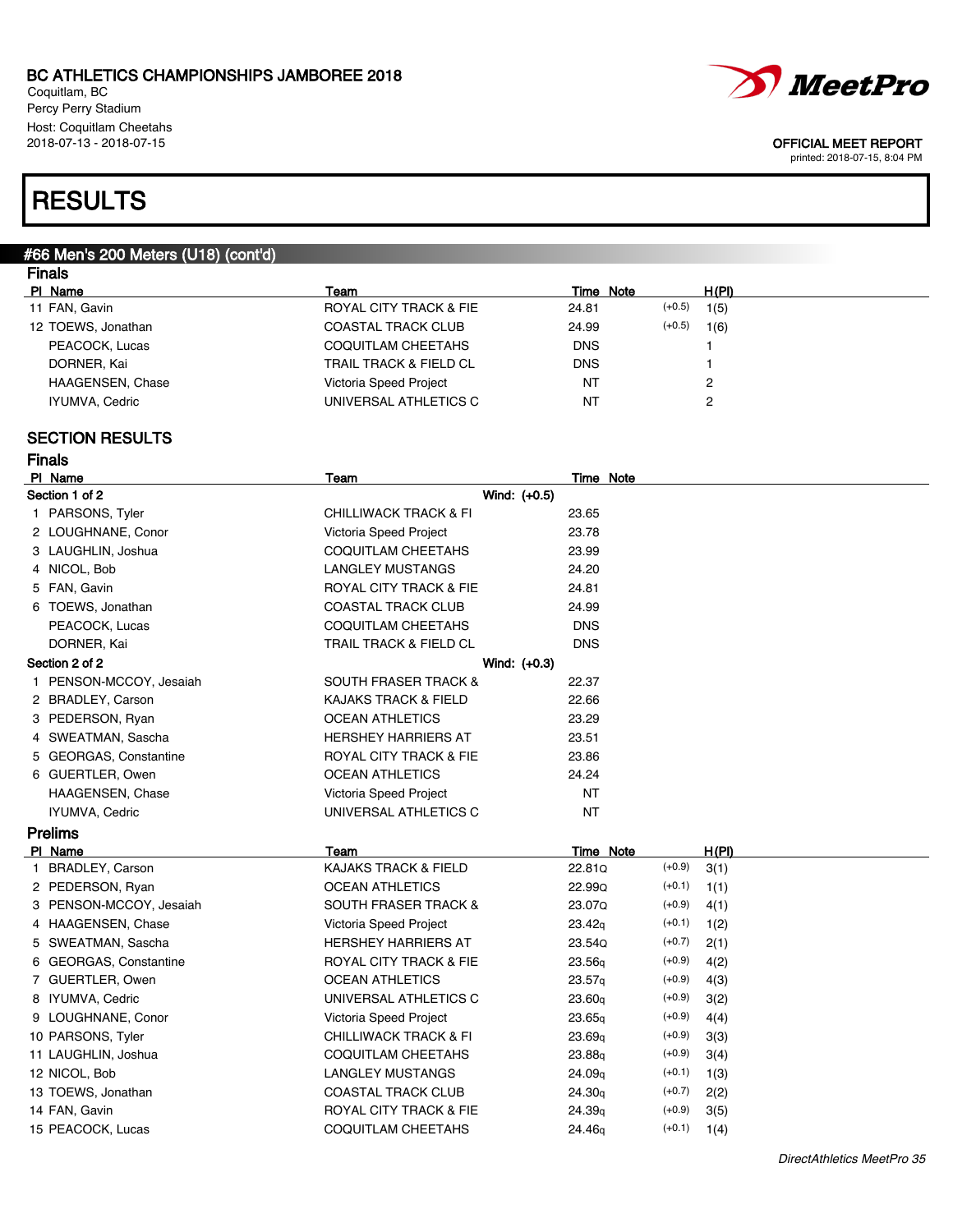Coquitlam, BC Percy Perry Stadium Host: Coquitlam Cheetahs<br>2018-07-13 - 2018-07-15

## **RESULTS**

### #66 Men's 200 Meters (U18) (cont'd) **Dralime**

| гтешнэ             |                             |                    |                  |
|--------------------|-----------------------------|--------------------|------------------|
| PI Name            | Team                        | Time Note          | H(PI)            |
| 16 DORNER, Kai     | TRAIL TRACK & FIELD CL      | 24.50 <sub>q</sub> | $(+0.7)$<br>2(3) |
| 17 SANDHU, Mansukh | UNIVERSAL ATHLETICS C       | 24.71              | $(+0.9)$<br>4(5) |
| 18 OSBORNE, Keiran | KAJAKS TRACK & FIELD        | 25.01              | $(+0.9)$<br>4(6) |
| 19 SEITZ, Lewis    | <b>VANCOUVER THUNDERBI</b>  | 25.24              | $(+0.7)$<br>2(4) |
| 20 LI, Jed         | <b>VANCOUVER THUNDERBI</b>  | 25.45              | $(+0.9)$<br>4(7) |
| 21 FLYNN, Owen     | <b>COMOX VALLEY COUGA</b>   | 25.60 25.595       | $(+0.9)$<br>3(6) |
| 22 HOEY, Caleb     | NorWesters Track & Field C  | 25.60 25.597       | $(+0.1)$<br>1(5) |
| 23 ZHOU, Victor    | KAJAKS TRACK & FIELD        | 25.76              | $(+0.9)$<br>3(7) |
| 24 COOPER, Corin   | Mid Island Distance         | 26.00              | $(+0.1)$<br>1(6) |
| 25 NG, Matthew     | Victoria Speed Project      | 27.20              | $(+0.7)$<br>2(5) |
| 26 GILL, Manmeet   | <b>OCEAN ATHLETICS</b>      | 28.18              | $(+0.9)$<br>3(8) |
| SERBINENKO, Serge  | KAJAKS TRACK & FIELD        | <b>DNS</b>         |                  |
| GILL, Jagmeet      | UNIVERSAL ATHLETICS C       | <b>DNS</b>         |                  |
| DENMAN, Ryan       | <b>OCEAN ATHLETICS</b>      | <b>DNS</b>         | 2                |
| MCLEOD, Liam       | KAJAKS TRACK & FIELD        | <b>DNS</b>         | 2                |
| THUDI, Anvith      | <b>GOLDEN EARS ATHLETIC</b> | <b>DNS</b>         | 2                |
|                    |                             |                    |                  |

### HEAT RESULTS

| relims |  |
|--------|--|
|--------|--|

| PI Name                | Team                              | <b>Time Note</b>   |
|------------------------|-----------------------------------|--------------------|
| Heat 1 of 4            | Wind: $(+0.1)$                    |                    |
| 1 PEDERSON, Ryan       | <b>OCEAN ATHLETICS</b>            | 22.99Q             |
| 2 HAAGENSEN, Chase     | Victoria Speed Project            | 23.42q             |
| 3 NICOL, Bob           | <b>LANGLEY MUSTANGS</b>           | 24.09g             |
| 4 PEACOCK, Lucas       | COQUITLAM CHEETAHS                | 24.46g             |
| 5 HOEY, Caleb          | NorWesters Track & Field C        | 25.60 25.597       |
| 6 COOPER, Corin        | Mid Island Distance               | 26.00              |
| SERBINENKO, Serge      | <b>KAJAKS TRACK &amp; FIELD</b>   | <b>DNS</b>         |
| GILL, Jagmeet          | UNIVERSAL ATHLETICS C             | <b>DNS</b>         |
| Heat 2 of 4            | Wind: (+0.7)                      |                    |
| SWEATMAN, Sascha       | <b>HERSHEY HARRIERS AT</b>        | 23.54Q             |
| 2 TOEWS, Jonathan      | <b>COASTAL TRACK CLUB</b>         | 24.30 <sub>q</sub> |
| 3 DORNER, Kai          | <b>TRAIL TRACK &amp; FIELD CL</b> | 24.50 <sub>q</sub> |
| 4 SEITZ, Lewis         | <b>VANCOUVER THUNDERBI</b>        | 25.24              |
| 5 NG, Matthew          | Victoria Speed Project            | 27.20              |
| DENMAN, Ryan           | <b>OCEAN ATHLETICS</b>            | <b>DNS</b>         |
| MCLEOD, Liam           | <b>KAJAKS TRACK &amp; FIELD</b>   | <b>DNS</b>         |
| THUDI, Anvith          | <b>GOLDEN EARS ATHLETIC</b>       | <b>DNS</b>         |
| Heat 3 of 4            | Wind: $(+0.9)$                    |                    |
| <b>BRADLEY, Carson</b> | KAJAKS TRACK & FIELD              | 22.81Q             |
| 2 IYUMVA, Cedric       | UNIVERSAL ATHLETICS C             | 23.60q             |
| 3 PARSONS, Tyler       | <b>CHILLIWACK TRACK &amp; FI</b>  | 23.69 <sub>q</sub> |
| 4 LAUGHLIN, Joshua     | <b>COQUITLAM CHEETAHS</b>         | 23.88 <sub>q</sub> |
| 5 FAN, Gavin           | <b>ROYAL CITY TRACK &amp; FIE</b> | 24.39q             |
| 6 FLYNN, Owen          | COMOX VALLEY COUGA                | 25.60 25.595       |



OFFICIAL MEET REPORT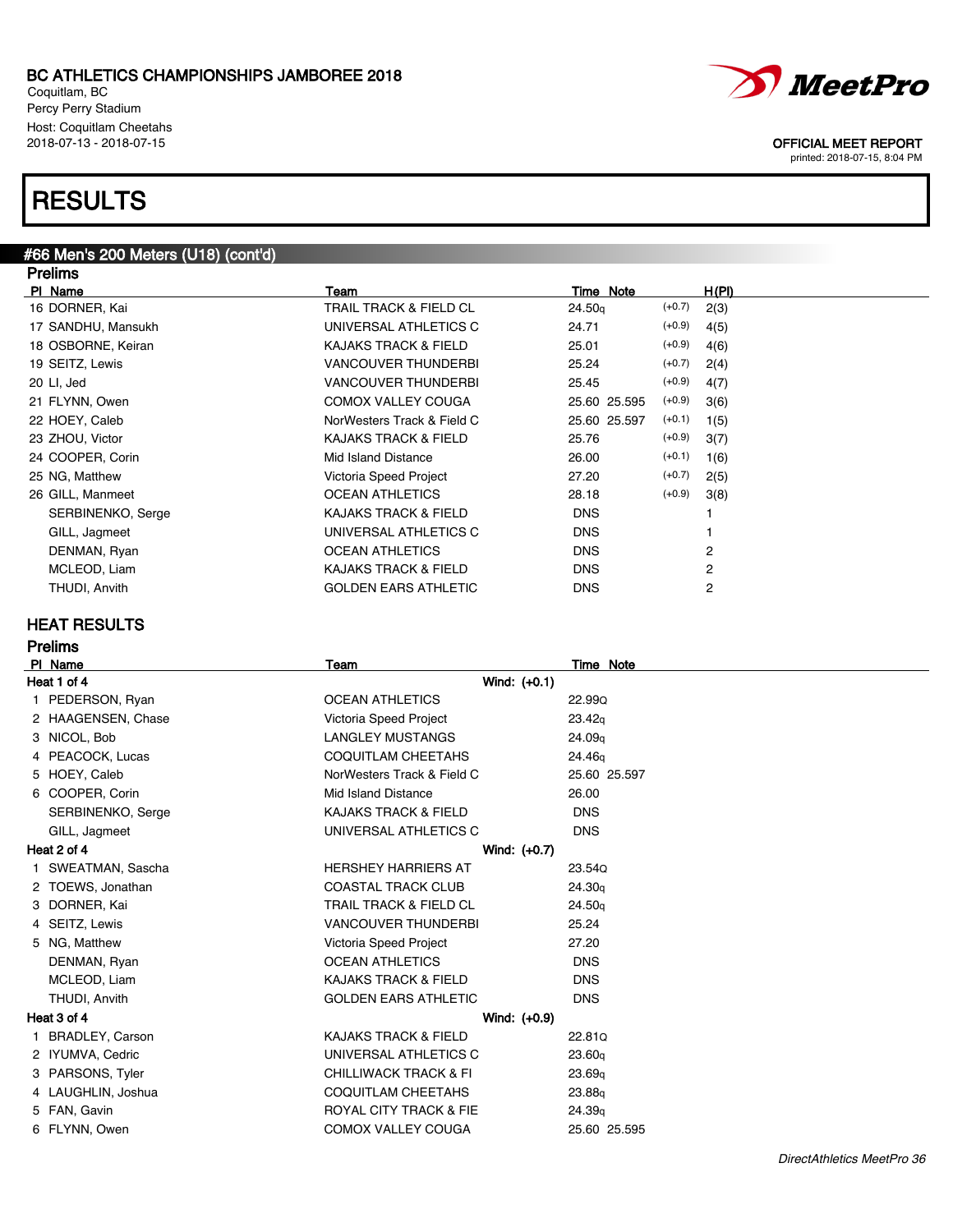Coquitlam, BC Percy Perry Stadium Host: Coquitlam Cheetahs<br>2018-07-13 - 2018-07-15



### OFFICIAL MEET REPORT

printed: 2018-07-15, 8:04 PM

## **RESULTS**

## #66 Men's 200 Meters (U18) (cont'd)

|                              | <b>Prelims</b>          |                                 |                    |  |  |
|------------------------------|-------------------------|---------------------------------|--------------------|--|--|
|                              | PI Name                 | Team                            | Time Note          |  |  |
|                              | 7 ZHOU, Victor          | <b>KAJAKS TRACK &amp; FIELD</b> | 25.76              |  |  |
|                              | 8 GILL, Manmeet         | <b>OCEAN ATHLETICS</b>          | 28.18              |  |  |
|                              | Heat 4 of 4             | Wind: $(+0.9)$                  |                    |  |  |
|                              | 1 PENSON-MCCOY, Jesaiah | <b>SOUTH FRASER TRACK &amp;</b> | 23.07Q             |  |  |
|                              | 2 GEORGAS, Constantine  | ROYAL CITY TRACK & FIE          | 23.56 <sub>q</sub> |  |  |
|                              | 3 GUERTLER, Owen        | <b>OCEAN ATHLETICS</b>          | 23.57 <sub>q</sub> |  |  |
|                              | 4 LOUGHNANE, Conor      | Victoria Speed Project          | 23.65q             |  |  |
|                              | 5 SANDHU, Mansukh       | UNIVERSAL ATHLETICS C           | 24.71              |  |  |
|                              | 6 OSBORNE, Keiran       | KAJAKS TRACK & FIELD            | 25.01              |  |  |
|                              | 7 LI, Jed               | <b>VANCOUVER THUNDERBI</b>      | 25.45              |  |  |
| #67 Women's 200 Meters (U20) |                         |                                 |                    |  |  |
|                              |                         | Wind: $(-0.6)$                  |                    |  |  |
|                              | PI Name                 | Team                            | Time Note          |  |  |
|                              |                         |                                 |                    |  |  |

| г мате           | ı əam                 |            | Time Note |
|------------------|-----------------------|------------|-----------|
| WALSH, Bryn      | KAMLOOPS TRACK & FIE  | 25.81      |           |
| 2 MOORE, Amanda  | UNIVERSAL ATHLETICS C | 26.06      |           |
| 3 URBAN, Jessica | VANCOUVER OLYMPIC C   | 27.06      |           |
| TYNDALL, Hana    | COQUITLAM CHEETAHS    | <b>DNS</b> |           |
|                  |                       |            |           |

### #68 Men's 200 Meters (U20)

| <b>Finals</b> |                     | Wind: $(+0.0)$                   |            |
|---------------|---------------------|----------------------------------|------------|
|               | PI Name             | Team                             | Time Note  |
|               | 1 HUGHES, Kevin     | LANGLEY MUSTANGS                 | 22.46      |
|               | 2 DAVIS, Jose       | <b>VANCOUVER THUNDERBI</b>       | 22.69      |
|               | 3 GATENSBY, Liam    | Victoria Speed Project           | 22.77      |
|               | 4 GROSS, Alexander  | UNATTACHED BRITISH C             | 23.02      |
|               | 5 SAMMONS, Benjamin | Victoria Speed Project           | 23.50      |
|               | 6 ERASO, Juan       | <b>CHILLIWACK TRACK &amp; FI</b> | 23.54      |
|               | 7 BAINS, Gurkeet    | Air Blastoff Lions               | 24.32      |
|               | CHALK, Luke         | <b>COASTAL TRACK CLUB</b>        | <b>DNS</b> |

Prelims

| PI Name                 | Team                             | Time Note          |          | H(PI) |
|-------------------------|----------------------------------|--------------------|----------|-------|
| 1 HUGHES, Kevin         | LANGLEY MUSTANGS                 | 22.57Q             | $(+0.3)$ | 1(1)  |
| 2 DAVIS, Jose           | <b>VANCOUVER THUNDERBI</b>       | 22.70Q             | $(+0.3)$ | 1(2)  |
| 3 GATENSBY, Liam        | Victoria Speed Project           | 22.78Q             | $(-0.3)$ | 2(1)  |
| 4 GROSS, Alexander      | UNATTACHED BRITISH C             | 23.13Q             | $(-0.3)$ | 2(2)  |
| 5 SAMMONS, Benjamin     | Victoria Speed Project           | 23.19Q             | $(+0.3)$ | 1(3)  |
| 6 CHALK, Luke           | <b>COASTAL TRACK CLUB</b>        | 23.56Q             | $(-0.3)$ | 2(3)  |
| 7 ERASO, Juan           | <b>CHILLIWACK TRACK &amp; FI</b> | 23.58 <sub>q</sub> | $(+0.3)$ | 1(4)  |
| 8 BAINS, Gurkeet        | Air Blastoff Lions               | 23.74 <sub>q</sub> | $(-0.3)$ | 2(4)  |
| 9 DAVIS, Shemar         | UNIVERSAL ATHLETICS C            | 24.03              | $(-0.3)$ | 2(5)  |
| 10 CORREA, Oleg         | VANCOUVER OLYMPIC C              | 24.34              | $(-0.3)$ | 2(6)  |
| RUNKEL, Joel            | Victoria Speed Project           | DQ 162.7           |          |       |
| WEZEMAN, Benjamin (ben) | COQUITLAM CHEETAHS               | <b>DNS</b>         |          |       |
| MANTALABA, John         | UNATTACHED BRITISH C             | <b>DNS</b>         |          |       |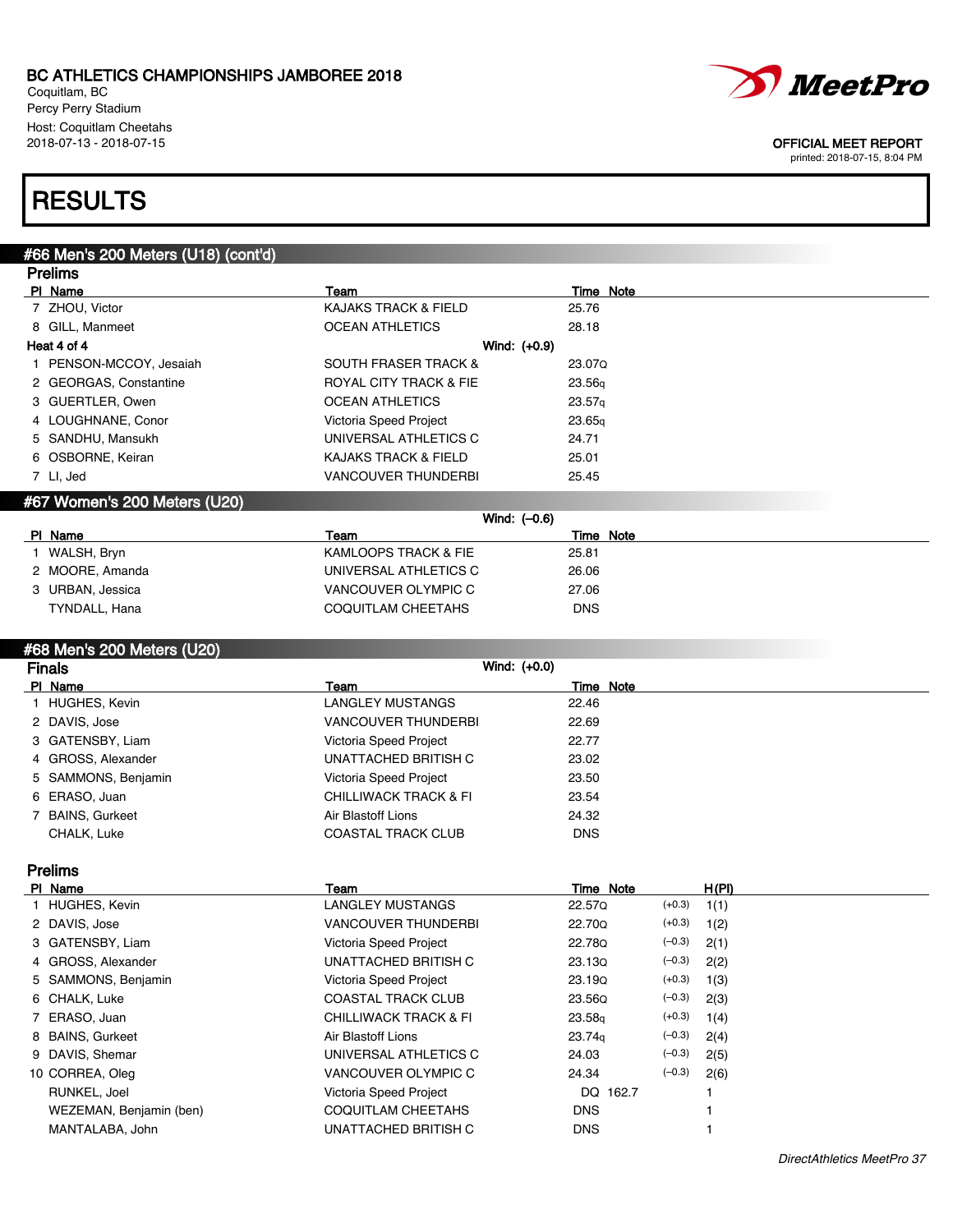Coquitlam, BC Percy Perry Stadium Host: Coquitlam Cheetahs<br>2018-07-13 - 2018-07-15



### OFFICIAL MEET REPORT

printed: 2018-07-15, 8:04 PM

## **RESULTS**

## #68 Men's 200 Meters (U20) (cont'd)

| PI Name             | Геаm                       | <b>Note</b><br>Time | H(PI) |
|---------------------|----------------------------|---------------------|-------|
| PREVOST, Sam        | <b>VANCOUVER THUNDERBI</b> | DNS                 |       |
| TJERNAGEL, Benjamin | COQUITLAM CHEETAHS         | DNS                 |       |

### HEAT RESULTS

| <b>Prelims</b>          |                                  |            |  |
|-------------------------|----------------------------------|------------|--|
| PI Name                 | Team                             | Time Note  |  |
| Heat 1 of 2             | Wind: (+0.3)                     |            |  |
| 1 HUGHES, Kevin         | LANGLEY MUSTANGS                 | 22.57Q     |  |
| 2 DAVIS, Jose           | <b>VANCOUVER THUNDERBI</b>       | 22.70Q     |  |
| 3 SAMMONS, Benjamin     | Victoria Speed Project           | 23.19Q     |  |
| 4 ERASO, Juan           | <b>CHILLIWACK TRACK &amp; FI</b> | 23.58q     |  |
| RUNKEL, Joel            | Victoria Speed Project           | DQ 162.7   |  |
| WEZEMAN, Benjamin (ben) | <b>COQUITLAM CHEETAHS</b>        | <b>DNS</b> |  |
| MANTALABA, John         | UNATTACHED BRITISH C             | <b>DNS</b> |  |
| Heat 2 of 2             | Wind: $(-0.3)$                   |            |  |
| 1 GATENSBY, Liam        | Victoria Speed Project           | 22.78Q     |  |
| 2 GROSS, Alexander      | UNATTACHED BRITISH C             | 23.13Q     |  |
| 3 CHALK, Luke           | <b>COASTAL TRACK CLUB</b>        | 23.56Q     |  |
| 4 BAINS, Gurkeet        | Air Blastoff Lions               | 23.74g     |  |
| 5 DAVIS, Shemar         | UNIVERSAL ATHLETICS C            | 24.03      |  |
| 6 CORREA, Oleg          | VANCOUVER OLYMPIC C              | 24.34      |  |
| PREVOST, Sam            | <b>VANCOUVER THUNDERBI</b>       | <b>DNS</b> |  |
| TJERNAGEL, Benjamin     | <b>COQUITLAM CHEETAHS</b>        | <b>DNS</b> |  |
|                         |                                  |            |  |

## #69 Women's 200 Meters (Open)

|                      | Wind: $(+0.8)$               |            |
|----------------------|------------------------------|------------|
| PI Name              | Team                         | Time Note  |
| KABIA, Valda Kaydee  | <b>OCEAN ATHLETICS</b>       | 25.22      |
| 2 FRIEDMANN, Natasha | UNIVERSAL ATHLETICS C        | 26.05      |
| 3 ADANDE, Karin      | NorWesters Track & Field C   | 28.04      |
| 4 IRWIN, Lara        | Athletics Victoria Track and | 28.65      |
| 5 BUNBURY, Shauna    | NorWesters Track & Field C   | 29.43      |
| ABBOTT, Calli-Ann    | POWELL RIVER TRACK C         | <b>DNS</b> |
| VOLOSHIN, Diana      | NorWesters Track & Field C   | <b>DNS</b> |

| #70 Men's 200 Meters (Open), |                            |            |
|------------------------------|----------------------------|------------|
| <b>Finals</b>                | Wind: $(-0.4)$             |            |
| PI Name                      | Team                       | Time Note  |
| LINDE, James                 | <b>COQUITLAM CHEETAHS</b>  | 21.32      |
| 2 GEORGE, Nathan             | COQUITLAM CHEETAHS         | 21.37      |
| 3 AONO, Michael              | COQUITLAM CHEETAHS         | 21.73      |
| 4 SANDHU, Amarveer           | UNIVERSAL ATHLETICS C      | 21.83      |
| 5 AYIN, Nicholas             | COQUITLAM CHEETAHS         | 22.32      |
| 6 ZAMAN, Saif                | <b>VANCOUVER THUNDERBI</b> | 22.76      |
| 7 CHOU, Bryce                | <b>VANCOUVER THUNDERBI</b> | 23.64      |
| PINSKY, David                | COQUITLAM CHEETAHS         | <b>DNS</b> |
|                              |                            |            |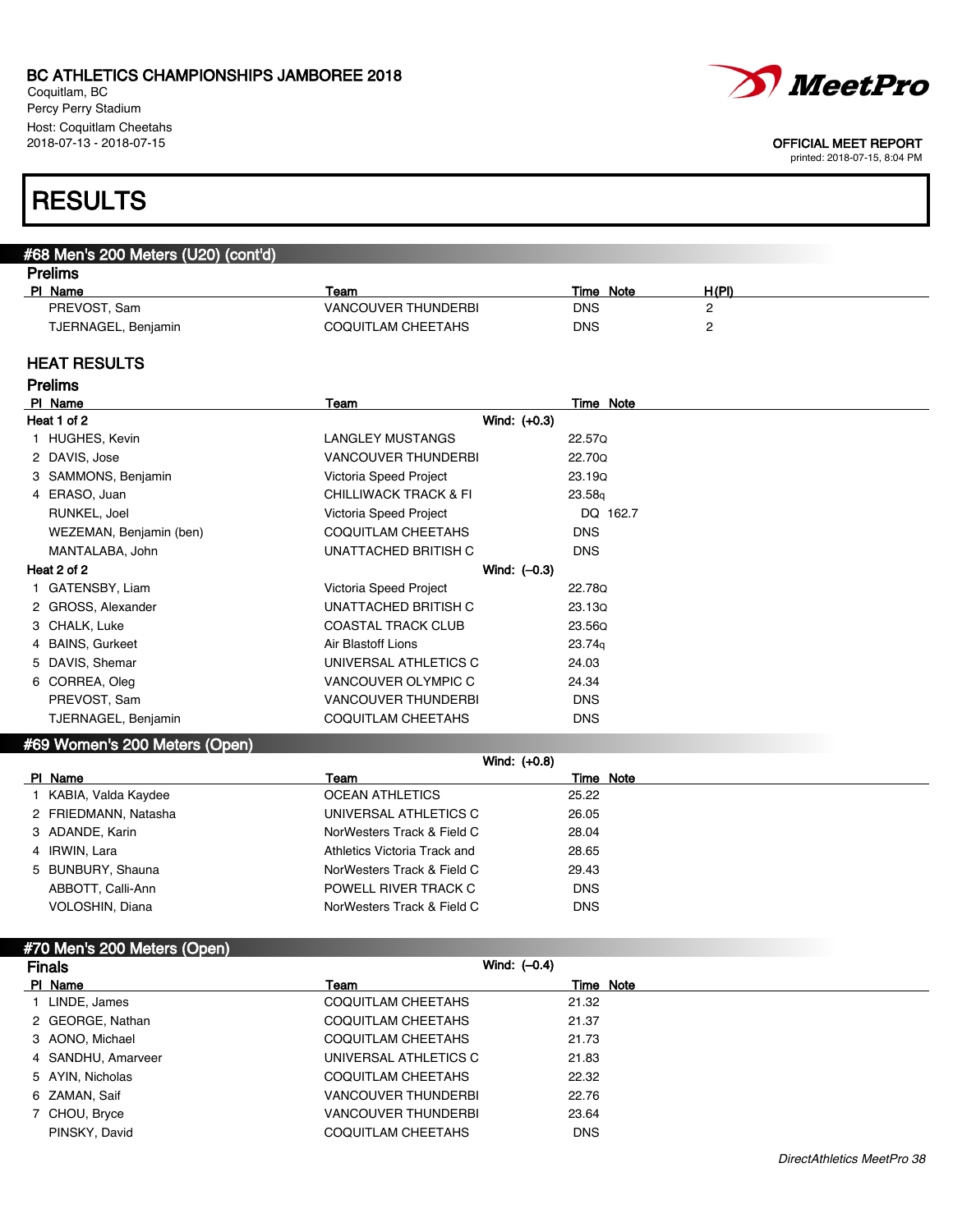Coquitlam, BC Percy Perry Stadium Host: Coquitlam Cheetahs<br>2018-07-13 - 2018-07-15

## **RESULTS**

#### #70 Men's 200 Meters (Open) (cont'd) **Dralime**

| гісшір                 |                            |                    |          |                |
|------------------------|----------------------------|--------------------|----------|----------------|
| PI Name                | Team                       | Time Note          |          | H(PI)          |
| LINDE, James           | COQUITLAM CHEETAHS         | 21.49Q             | $(+0.3)$ | 3(1)           |
| 2 GEORGE, Nathan       | COQUITLAM CHEETAHS         | 21.60Q             | $(+0.9)$ | 1(1)           |
| 3 AONO, Michael        | COQUITLAM CHEETAHS         | 22.17Q             | $(+0.9)$ | 1(2)           |
| 4 AYIN, Nicholas       | <b>COQUITLAM CHEETAHS</b>  | 22.25Q             | $(+0.3)$ | 3(2)           |
| 5 ZAMAN, Saif          | <b>VANCOUVER THUNDERBI</b> | 22.59 <sub>q</sub> | $(+0.9)$ | 1(3)           |
| 6 SANDHU, Amarveer     | UNIVERSAL ATHLETICS C      | 22.88Q             | $(+0.1)$ | 2(1)           |
| 7 PINSKY, David        | <b>COQUITLAM CHEETAHS</b>  | 23.26q             | $(+0.9)$ | 1(4)           |
| 8 OTT, Andrew          | <b>VALLEY ROYALS TRACK</b> | 23.38              | $(+0.3)$ | 3(3)           |
| 9 CHOU, Bryce          | <b>VANCOUVER THUNDERBI</b> | 23.57Q             | $(+0.1)$ | 2(2)           |
| 10 PELESHATY, Chase    | COQUITLAM CHEETAHS         | 24.08 24.074       | $(+0.1)$ | 2(3)           |
| 11 GILL, Holden        | UNATTACHED BRITISH C       | 24.08 24.078       | $(+0.9)$ | 1(5)           |
| 12 MCCANN, Sancho      | <b>VANCOUVER THUNDERBI</b> | 24.45              | $(+0.1)$ | 2(4)           |
| 13 BELLEFONTAINE, Matt | <b>COQUITLAM CHEETAHS</b>  | 24.70              | $(+0.9)$ | 1(6)           |
| MAH, Nathan            | COQUITLAM CHEETAHS         | <b>DNS</b>         |          | 2              |
| CONRAD, Ben            | UNATTACHED NOVA SCO        | <b>DNS</b>         |          | $\overline{2}$ |
| GRONEVELDT, Raphael    | <b>COQUITLAM CHEETAHS</b>  | <b>DNS</b>         |          | 3              |
| DAVIDESCU, Paul        | <b>VANCOUVER THUNDERBI</b> | <b>DNS</b>         |          | 3              |
| SINGH, Ramandeep       | UNIVERSAL ATHLETICS C      | <b>DNS</b>         |          | 3              |
|                        |                            |                    |          |                |

### HEAT RESULTS

## Prelims

| PI Name               | Team                       | Time Note     |
|-----------------------|----------------------------|---------------|
| Heat 1 of 3           | Wind: (+0.9)               |               |
| 1 GEORGE, Nathan      | COQUITLAM CHEETAHS         | 21.60Q        |
| 2 AONO, Michael       | <b>COQUITLAM CHEETAHS</b>  | <b>22.17Q</b> |
| 3 ZAMAN, Saif         | <b>VANCOUVER THUNDERBI</b> | 22.59q        |
| 4 PINSKY, David       | <b>COQUITLAM CHEETAHS</b>  | 23.26q        |
| 5 GILL, Holden        | UNATTACHED BRITISH C       | 24.08 24.078  |
| 6 BELLEFONTAINE, Matt | COQUITLAM CHEETAHS         | 24.70         |
| Heat 2 of 3           | Wind: $(+0.1)$             |               |
| 1 SANDHU, Amarveer    | UNIVERSAL ATHLETICS C      | 22.88Q        |
| 2 CHOU, Bryce         | <b>VANCOUVER THUNDERBI</b> | 23.57Q        |
| 3 PELESHATY, Chase    | <b>COQUITLAM CHEETAHS</b>  | 24.08 24.074  |
| 4 MCCANN, Sancho      | <b>VANCOUVER THUNDERBI</b> | 24.45         |
| MAH, Nathan           | <b>COQUITLAM CHEETAHS</b>  | <b>DNS</b>    |
| CONRAD, Ben           | UNATTACHED NOVA SCO        | <b>DNS</b>    |
| Heat 3 of 3           | Wind: $(+0.3)$             |               |
| 1 LINDE, James        | <b>COQUITLAM CHEETAHS</b>  | 21.49Q        |
| 2 AYIN, Nicholas      | COQUITLAM CHEETAHS         | 22.25Q        |
| 3 OTT, Andrew         | <b>VALLEY ROYALS TRACK</b> | 23.38         |
| GRONEVELDT, Raphael   | COQUITLAM CHEETAHS         | <b>DNS</b>    |
| DAVIDESCU, Paul       | <b>VANCOUVER THUNDERBI</b> | <b>DNS</b>    |
| SINGH, Ramandeep      | UNIVERSAL ATHLETICS C      | <b>DNS</b>    |
|                       |                            |               |



OFFICIAL MEET REPORT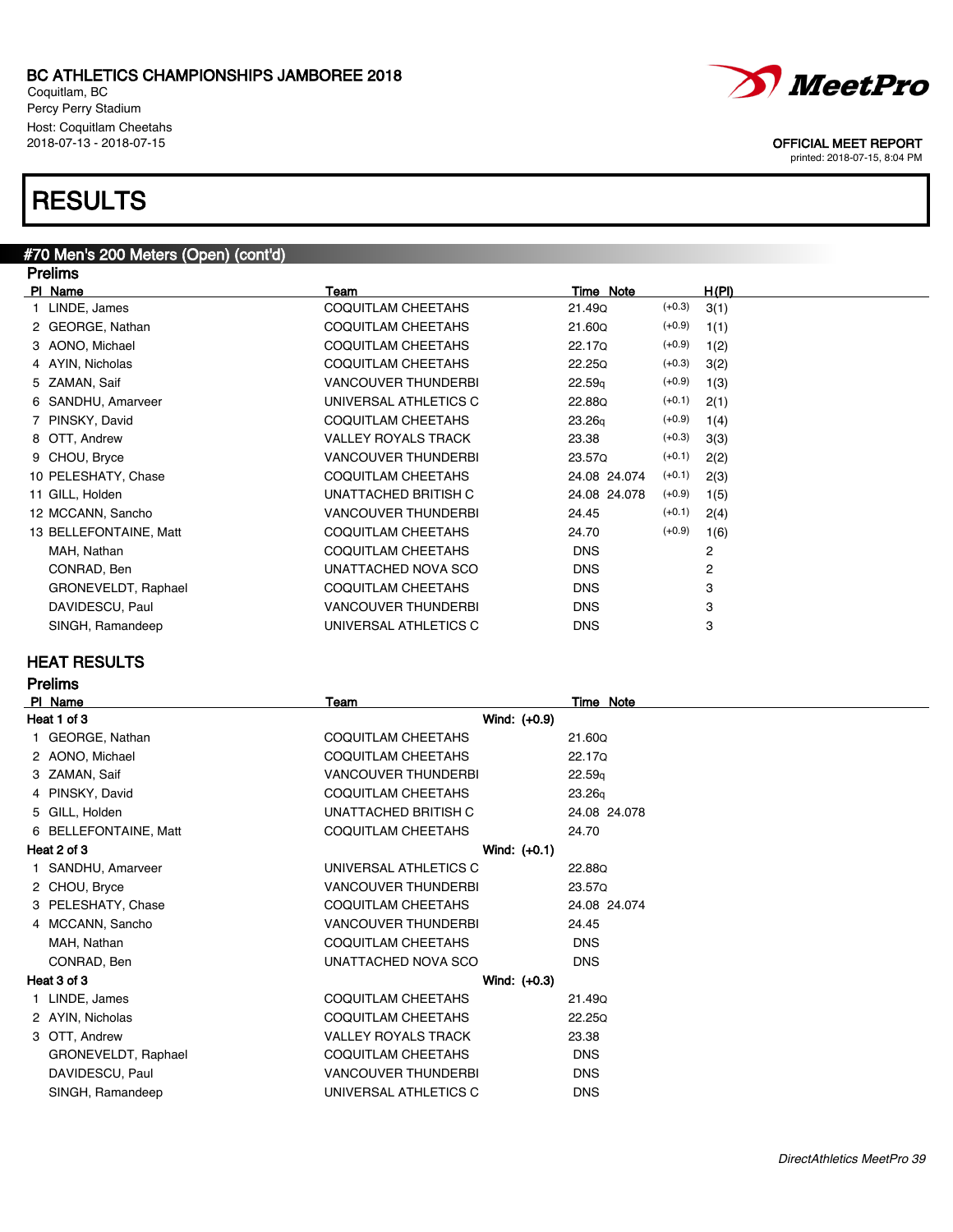Coquitlam, BC Percy Perry Stadium Host: Coquitlam Cheetahs<br>2018-07-13 - 2018-07-15

## **RESULTS**

#71 Women's 300m Hurdles (U16)

| 30" |                                   |                             |                           |              |
|-----|-----------------------------------|-----------------------------|---------------------------|--------------|
|     | PI Name                           | Team                        | <b>Time Note</b>          | <u>H(PI)</u> |
|     | 1 AITKEN, Sophia                  | <b>VANCOUVER THUNDERBI</b>  | 48.54                     | 1(1)         |
|     | 2 BREMER, Alicia                  | COQUITLAM CHEETAHS          | 48.84                     | 2(1)         |
|     | 3 SELLERS, Adria                  | VANCOUVER OLYMPIC C         | 49.35                     | 1(2)         |
|     | 4 VLAHOVIC, Krysthina             | UNIVERSAL ATHLETICS C       | 49.51                     | 2(2)         |
|     | 5 KANG, Karman                    | UNIVERSAL ATHLETICS C       | 50.54                     | 2(3)         |
|     | 6 WHITE, Pyper                    | NEW WEST SPARTANS T         | 50.86                     | 2(4)         |
|     | 7 SYMON, Ella                     | VANCOUVER THUNDERBI         | 50.99                     | 2(5)         |
|     | 8 PIRANI, Vanessa                 | <b>VALLEY ROYALS TRACK</b>  | 51.47                     | 1(3)         |
|     | 9 MOHTADI, Jasmine                | COMOX VALLEY COUGA          | 54.04                     | 1(4)         |
|     |                                   |                             |                           |              |
|     | <b>SECTION RESULTS</b>            |                             |                           |              |
|     | PI Name                           | Team                        | Time Note                 |              |
|     | Section 1 of 2                    |                             |                           |              |
|     | 1 AITKEN, Sophia                  | <b>VANCOUVER THUNDERBI</b>  | 48.54                     |              |
|     | 2 SELLERS, Adria                  | VANCOUVER OLYMPIC C         | 49.35                     |              |
|     | 3 PIRANI, Vanessa                 | <b>VALLEY ROYALS TRACK</b>  | 51.47                     |              |
|     | 4 MOHTADI, Jasmine                | <b>COMOX VALLEY COUGA</b>   | 54.04                     |              |
|     | Section 2 of 2                    |                             |                           |              |
|     | 1 BREMER, Alicia                  | COQUITLAM CHEETAHS          | 48.84                     |              |
|     | 2 VLAHOVIC, Krysthina             | UNIVERSAL ATHLETICS C       | 49.51                     |              |
|     | 3 KANG, Karman                    | UNIVERSAL ATHLETICS C       | 50.54                     |              |
|     | 4 WHITE, Pyper                    | NEW WEST SPARTANS T         | 50.86                     |              |
|     | 5 SYMON, Ella                     | VANCOUVER THUNDERBI         | 50.99                     |              |
|     |                                   |                             |                           |              |
|     | #72 Men's 300m Hurdles (U16)      |                             |                           |              |
| 30" |                                   |                             |                           |              |
|     | PI Name<br>1 MA, Quan Ting Thomas | Team<br>VANCOUVER OLYMPIC C | <b>Time Note</b><br>39.62 | H(PI)        |
|     |                                   |                             |                           | 1(1)         |
|     | 2 ANIAMAKA, Praise                | UNIVERSAL ATHLETICS C       | 40.14                     | 2(1)         |
|     | 3 CHEUNG, Terence                 | <b>VANCOUVER THUNDERBI</b>  | 40.57                     | 2(2)         |
|     | 4 PEDERSON, Adam                  | <b>OCEAN ATHLETICS</b>      | 43.84                     | 2(3)         |
|     | 5 MANSELL, Elichai                | UNIVERSAL ATHLETICS C       | 44.24                     | 2(4)         |
|     | 6 MEIER, Andrew                   | LANGLEY MUSTANGS            | 44.96                     | 1(2)         |
|     | 7 HEER, Lucas                     | KAMLOOPS TRACK & FIE        | 55.01                     | 1(3)         |
|     | SILLARS, Taylor                   | UNIVERSAL ATHLETICS C       | DQ 168.7a                 | 2            |
|     | LUCCOCK, Nicholas                 | <b>OCEAN ATHLETICS</b>      | <b>DNS</b>                | 1            |
|     | WERGELAND, Benjamin               | <b>LANGLEY MUSTANGS</b>     | <b>DNS</b>                | 1            |
|     |                                   |                             |                           |              |
|     | <b>SECTION RESULTS</b>            |                             |                           |              |
|     | PI Name                           | Team                        | Time Note                 |              |
|     | Section 1 of 2                    |                             |                           |              |
|     | 1 MA, Quan Ting Thomas            | VANCOUVER OLYMPIC C         | 39.62                     |              |
|     | 2 MEIER, Andrew                   | <b>LANGLEY MUSTANGS</b>     | 44.96                     |              |
|     | 3 HEER, Lucas                     | KAMLOOPS TRACK & FIE        | 55.01                     |              |
|     | LUCCOCK, Nicholas                 | <b>OCEAN ATHLETICS</b>      | <b>DNS</b>                |              |
|     | WERGELAND, Benjamin               | LANGLEY MUSTANGS            | <b>DNS</b>                |              |

### Section 2 of 2



### OFFICIAL MEET REPORT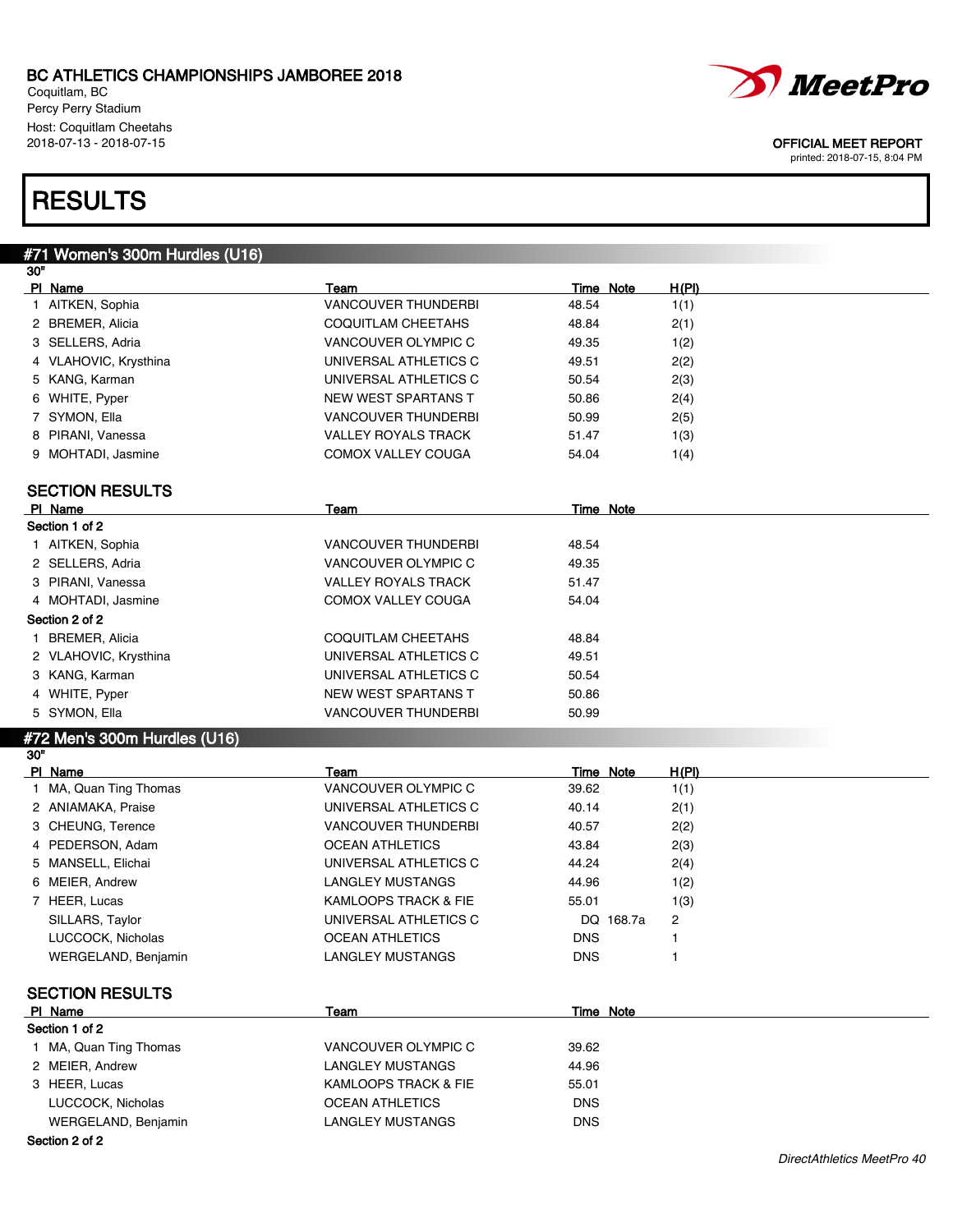Coquitlam, BC Percy Perry Stadium Host: Coquitlam Cheetahs<br>2018-07-13 - 2018-07-15



#### OFFICIAL MEET REPORT

printed: 2018-07-15, 8:04 PM

## **RESULTS**

|     | #72 Men's 300m Hurdles (U16) (cont'd) |                             |                  |           |
|-----|---------------------------------------|-----------------------------|------------------|-----------|
|     | PI Name                               | Team                        | Time Note        |           |
|     | 1 ANIAMAKA, Praise                    | UNIVERSAL ATHLETICS C       | 40.14            |           |
|     | 2 CHEUNG, Terence                     | <b>VANCOUVER THUNDERBI</b>  | 40.57            |           |
|     | 3 PEDERSON, Adam                      | <b>OCEAN ATHLETICS</b>      | 43.84            |           |
|     | 4 MANSELL, Elichai                    | UNIVERSAL ATHLETICS C       | 44.24            |           |
|     | SILLARS, Taylor                       | UNIVERSAL ATHLETICS C       |                  | DQ 168.7a |
|     | #73 Women's 400m Hurdles (U18)        |                             |                  |           |
| 30" |                                       |                             |                  |           |
|     | PI Name                               | Team                        | <b>Time Note</b> |           |
|     | 1 SMITH, Cayla                        | <b>OCEAN ATHLETICS</b>      | 1:05.35          |           |
|     | 2 MATTHEWMAN, Samantha                | <b>LANGLEY MUSTANGS</b>     | 1:07.21          |           |
|     | 3 DOLMAN, Emma                        | ROYAL CITY TRACK & FIE      | 1:07.60          |           |
|     | 4 BARON, Samantha                     | POWELL RIVER TRACK C        | 1:07.75          |           |
|     | MARKIN, Mollie                        | <b>VERNON AMATEUR ATHL</b>  |                  | DQ 168.7a |
|     | O'FLAHERTY, Caleigh                   | NEW WEST SPARTANS T         | <b>DNS</b>       |           |
|     |                                       |                             |                  |           |
|     | #74 Men's 400m Hurdles (U18)          |                             |                  |           |
| 33" |                                       |                             |                  |           |
|     | PI Name                               | Team                        | Time Note        |           |
|     | 1 ALLEN, Felix                        | <b>LANGLEY MUSTANGS</b>     | 56.95            |           |
|     | 2 VILIO, Adam                         | <b>OCEAN ATHLETICS</b>      | 58.54            |           |
|     | 3 LUCCOCK, Brendan                    | <b>OCEAN ATHLETICS</b>      | 58.82            |           |
|     | 4 TRUSTHAM, Harrison                  | <b>VALLEY ROYALS TRACK</b>  | 59.84            |           |
|     | 5 BRADBURY, Spencer                   | Mid Island Distance         | 1:00.80          |           |
|     | 6 YU, Daniel                          | Burnaby Striders Track & Fi | 1:02.29          |           |
|     | 7 HARRISON, Oliver                    | <b>LANGLEY MUSTANGS</b>     | 1:03.72          |           |
|     | BELCHER, Jeremy                       | ROYAL CITY TRACK & FIE      | <b>DNS</b>       |           |
|     |                                       |                             |                  |           |
|     | #75 Women's 400m Hurdles (U20)        |                             |                  |           |
| 30" |                                       |                             |                  |           |
|     | PI Name                               | Team                        | <b>Time Note</b> |           |
|     | 1 KURUCZ, Aaryanna                    | UNIVERSAL ATHLETICS C       | 1:02.70          |           |
|     |                                       |                             |                  |           |
| 36" | #76 Men's 400m Hurdles (U20)          |                             |                  |           |
|     | PI Name                               | Team                        | <b>Time Note</b> |           |
|     | 1 LUDWAR, Colton                      | UNIVERSAL ATHLETICS C       | 1:03.80          |           |
|     | FISHER, Paul                          | VANCOUVER THUNDERBI         | <b>DNS</b>       |           |
|     | LUCCOCK, Dominic                      | <b>OCEAN ATHLETICS</b>      | <b>DNS</b>       |           |
|     |                                       |                             |                  |           |
|     | #77 Women's 400m Hurdles (Open)       |                             |                  |           |
| 30" |                                       |                             |                  |           |
|     | PI Name                               | Team                        | Time Note        |           |
|     | 1 DODD, Sophie                        | UNATTACHED BRITISH C        | 1:01.31          |           |
|     | 2 ABBOTT, Calli-Ann                   | POWELL RIVER TRACK C        | 1:08.62          |           |
|     | MADDEN, Hayley                        | <b>VANCOUVER THUNDERBI</b>  | <b>DNF</b>       |           |
|     |                                       |                             |                  |           |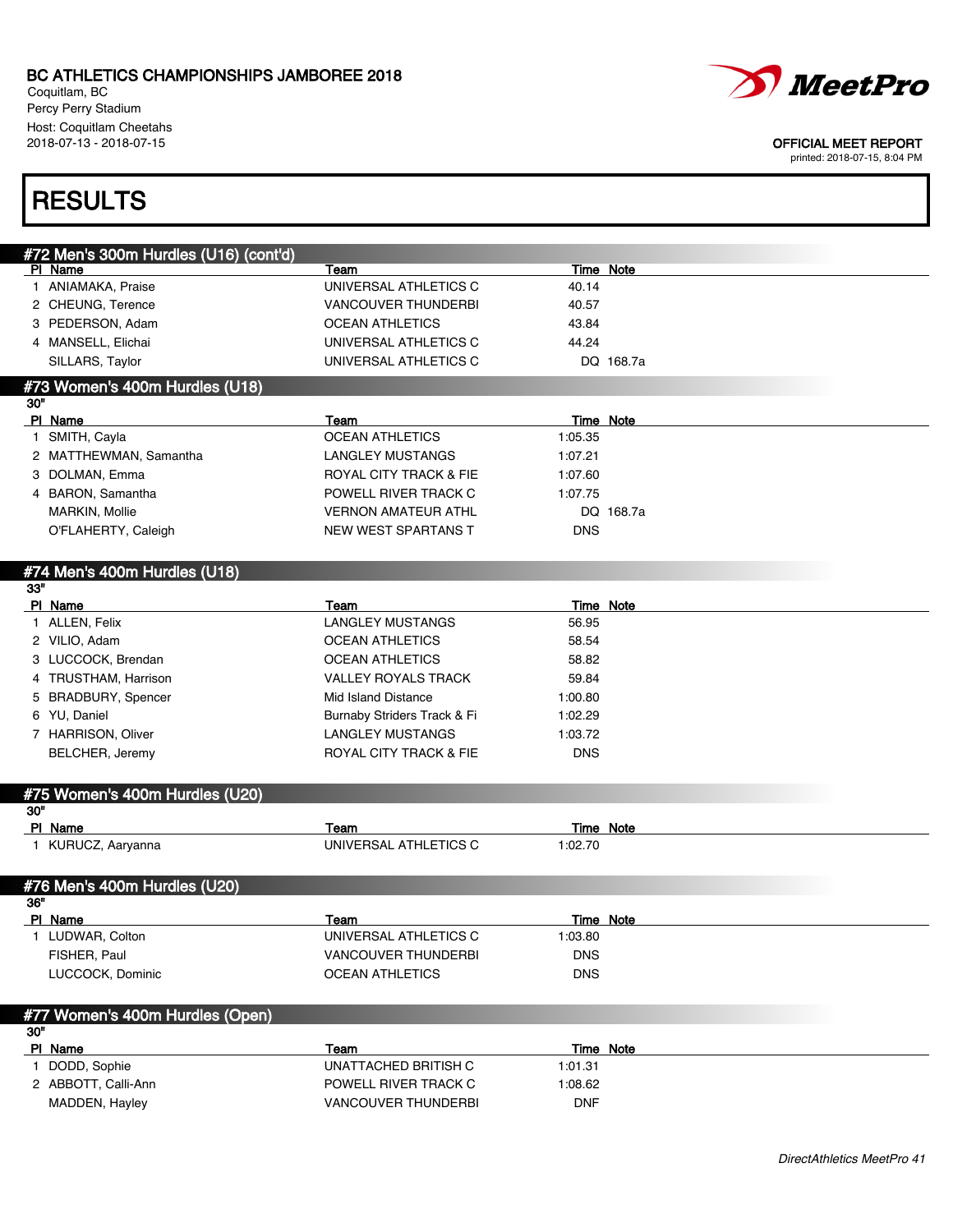Coquitlam, BC Percy Perry Stadium Host: Coquitlam Cheetahs<br>2018-07-13 - 2018-07-15



### OFFICIAL MEET REPORT

| <b>RESULTS</b>                        |                                                      |                          |                              |                            |
|---------------------------------------|------------------------------------------------------|--------------------------|------------------------------|----------------------------|
| #78 Men's 400m Hurdles (Open)         |                                                      |                          |                              |                            |
| 36"                                   |                                                      |                          |                              |                            |
| PI Name                               | Team                                                 |                          | Time Note                    |                            |
| 1 PRATT, Spencer                      | VANCOUVER OLYMPIC C                                  | 56.20                    |                              |                            |
| #79 Women's 200 Meters (Para)         |                                                      |                          |                              |                            |
|                                       |                                                      | Wind: (+0.8)             |                              |                            |
| PI Name                               | Team                                                 |                          | <b>Time Note</b>             |                            |
| 1 DIALLO, Djami                       | <b>WC Race Series Society</b>                        | 42.42                    |                              |                            |
| #80 Men's 200 Meters (Para)           |                                                      |                          |                              |                            |
|                                       |                                                      | Wind: (+0.8)             |                              |                            |
| PI Name                               | Team                                                 |                          | <b>Time Note</b>             |                            |
| 1 DEWITT, Nathan                      | <b>WC Race Series Society</b>                        | 31.98                    |                              |                            |
| #82 Men's 800 Meters (Para)           |                                                      |                          |                              |                            |
| PI Name                               | Team                                                 |                          | Time Note                    |                            |
| 1 DEWITT, Nathan                      | <b>WC Race Series Society</b>                        | 2:09.77                  |                              |                            |
| #83 Women's 800 Meters (U16)          |                                                      |                          |                              |                            |
| PI Name                               | Team                                                 |                          | Time Note<br>H(PI)           |                            |
| BONIKOWSKY, Madelyn<br>1.             | <b>OCEAN ATHLETICS</b>                               | 2:16.27                  | 2(1)                         |                            |
| 2 KLAUS, Juané                        | <b>CHILLIWACK TRACK &amp; FI</b>                     | 2:17.55                  | 2(2)                         |                            |
| 3 KINNIS, Gabi                        | Victoria Speed Project                               | 2:21.00                  | 2(3)                         |                            |
| 4 BOSMA, Claire                       | <b>KAJAKS TRACK &amp; FIELD</b>                      | 2:21.38                  | 2(4)                         |                            |
| 5 KALISCH, Milena                     | <b>OCEAN ATHLETICS</b>                               | 2:21.93                  | 2(5)                         |                            |
| 6 HIGGINS, Skye                       | <b>VANCOUVER THUNDERBI</b>                           | 2:22.29                  | 2(6)                         |                            |
| 7 SANGHA, Nanaki                      | <b>COASTAL TRACK CLUB</b>                            | 2:23.48                  | 2(7)                         |                            |
| 8 BRUNORO, Isabella                   | ROYAL CITY TRACK & FIE                               | 2:27.05                  | 1(1)                         |                            |
| 9 WARAICH, Muskaan                    | UNIVERSAL ATHLETICS C                                | 2:29.38                  | 1(2)                         |                            |
| 10 YAKEMCHUK, Abigail                 | <b>OCEAN ATHLETICS</b>                               | 2:32.03                  | 1(3)                         |                            |
| 11 GREWAL, Jasleen                    | UNIVERSAL ATHLETICS C                                | 2:32.35                  | 1(4)                         |                            |
| 12 HUTCHISON, Allyssa                 | <b>VALLEY ROYALS TRACK</b>                           | 2:35.53                  | 1(5)                         |                            |
| 13 ARCADI, Monika                     | ROYAL CITY TRACK & FIE                               | 2:36.18                  | 1(6)                         |                            |
| 14 REDDIN, Jenaya                     | COQUITLAM CHEETAHS                                   | 2:38.40                  | 1(7)                         |                            |
| SADA, Daniela                         | <b>LANGLEY MUSTANGS</b>                              | <b>DNS</b>               | 1                            |                            |
| <b>BARTON, Faith</b><br>MITCHELL, Ava | <b>CAMPBELL RIVER COME</b><br><b>OCEAN ATHLETICS</b> | <b>DNS</b><br><b>DNS</b> | 1<br>$\overline{\mathbf{c}}$ |                            |
|                                       |                                                      |                          |                              |                            |
| <b>SECTION RESULTS</b><br>PI Name     | <b>Team</b>                                          |                          | Time Note                    |                            |
| Section 1 of 2                        |                                                      |                          |                              |                            |
| 1 BRUNORO, Isabella                   | ROYAL CITY TRACK & FIE                               | 2:27.05                  |                              |                            |
| 2 WARAICH, Muskaan                    | UNIVERSAL ATHLETICS C                                | 2:29.38                  |                              |                            |
| 3 YAKEMCHUK, Abigail                  | <b>OCEAN ATHLETICS</b>                               | 2:32.03                  |                              |                            |
| 4 GREWAL, Jasleen                     | UNIVERSAL ATHLETICS C                                | 2:32.35                  |                              |                            |
| 5 HUTCHISON, Allyssa                  | <b>VALLEY ROYALS TRACK</b>                           | 2:35.53                  |                              |                            |
| 6 ARCADI, Monika                      | ROYAL CITY TRACK & FIE                               | 2:36.18                  |                              |                            |
| 7 REDDIN, Jenaya                      | COQUITLAM CHEETAHS                                   | 2:38.40                  |                              |                            |
|                                       |                                                      |                          |                              | DirectAthletics MeetPro 42 |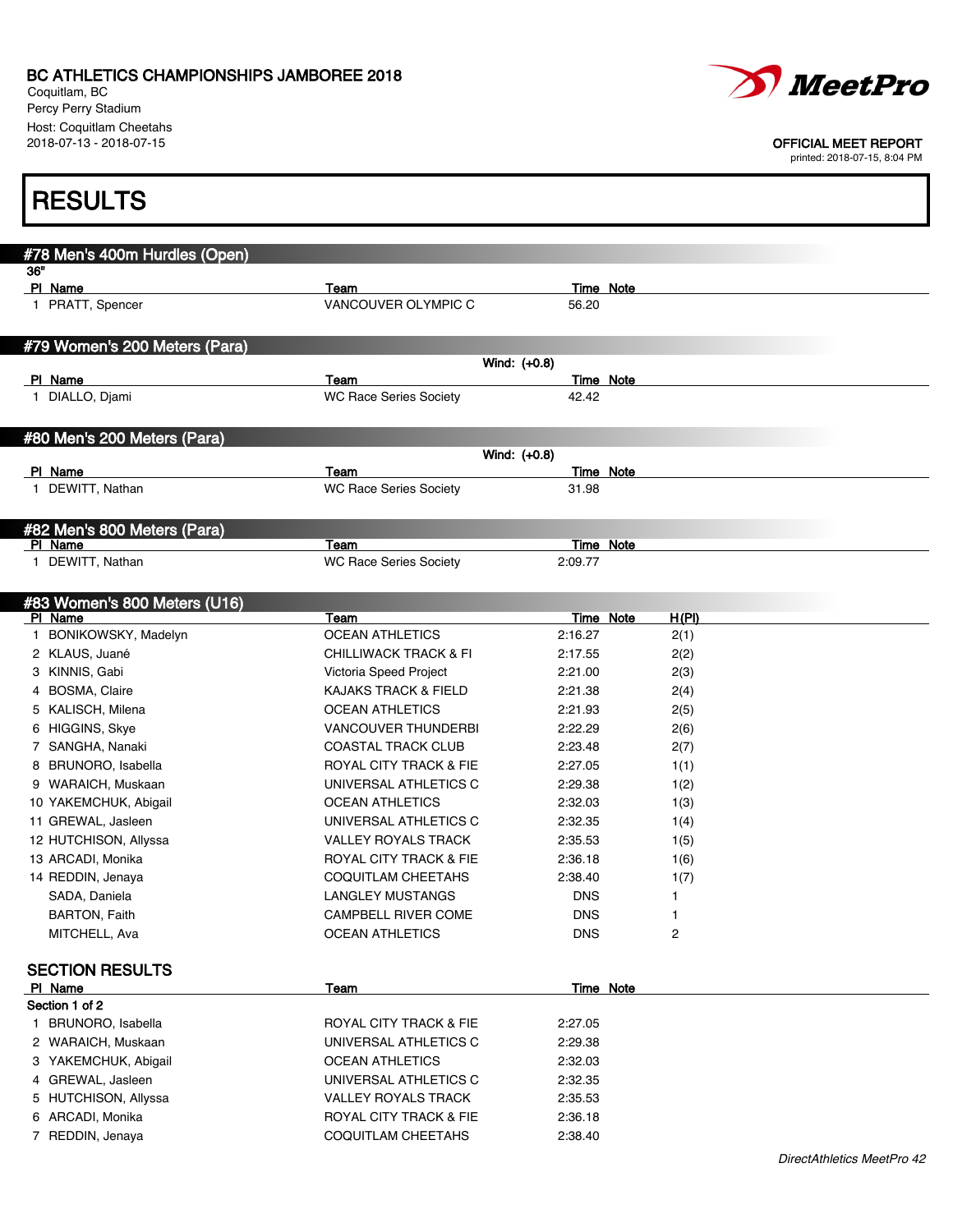Coquitlam, BC Percy Perry Stadium Host: Coquitlam Cheetahs<br>2018-07-13 - 2018-07-15

## **RESULTS**



#### OFFICIAL MEET REPORT

| #83 Women's 800 Meters (U16) (cont'd) |                                               |                       |       |  |
|---------------------------------------|-----------------------------------------------|-----------------------|-------|--|
| PI Name                               | Team                                          | Time Note             |       |  |
| SADA, Daniela                         | <b>LANGLEY MUSTANGS</b>                       | <b>DNS</b>            |       |  |
| <b>BARTON, Faith</b>                  | <b>CAMPBELL RIVER COME</b>                    | <b>DNS</b>            |       |  |
| Section 2 of 2                        |                                               |                       |       |  |
| 1 BONIKOWSKY, Madelyn                 | <b>OCEAN ATHLETICS</b>                        | 2:16.27               |       |  |
| 2 KLAUS, Juané                        | <b>CHILLIWACK TRACK &amp; FI</b>              | 2:17.55               |       |  |
| 3 KINNIS, Gabi                        | Victoria Speed Project                        | 2:21.00               |       |  |
| 4 BOSMA, Claire                       | KAJAKS TRACK & FIELD                          | 2:21.38               |       |  |
| 5 KALISCH, Milena                     | <b>OCEAN ATHLETICS</b>                        | 2:21.93               |       |  |
| 6 HIGGINS, Skye                       | <b>VANCOUVER THUNDERBI</b>                    | 2:22.29               |       |  |
| 7 SANGHA, Nanaki                      | <b>COASTAL TRACK CLUB</b>                     | 2:23.48               |       |  |
| MITCHELL, Ava                         | <b>OCEAN ATHLETICS</b>                        | <b>DNS</b>            |       |  |
| #84 Men's 800 Meters (U16)            |                                               |                       |       |  |
| PI Name                               | Team                                          | <b>Time Note</b>      | H(PI) |  |
| 1 CURTIS, Joseph                      | <b>COQUITLAM CHEETAHS</b>                     | 2:02.92               | 2(1)  |  |
| 2 BONIKOWSKY, Jacob                   | <b>OCEAN ATHLETICS</b>                        | 2:03.34               | 2(2)  |  |
| 3 GOUDRON, Ryan                       | <b>ROYAL CITY TRACK &amp; FIE</b>             | 2:04.02               | 2(3)  |  |
| 4 SCHRIEMER, Michael                  | OKANAGAN ATHLETICS C                          | 2:06.63               | 2(4)  |  |
| 5 RAYMOND, Cash                       | <b>COASTAL TRACK CLUB</b>                     | 2:07.66               | 2(5)  |  |
| 6 STEVENSON, Carter                   | <b>GOLDEN EARS ATHLETIC</b>                   | 2:07.69               | 2(6)  |  |
| 7 CREVIER, Connor`                    | <b>CHILLIWACK TRACK &amp; FI</b>              | 2:10.13               | 1(1)  |  |
| 8 PAETZEL, Paul                       | VANCOUVER OLYMPIC C                           | 2:10.65               | 1(2)  |  |
| 9 MCLEISH, Tion                       | Victoria Speed Project                        | 2:10.85               | 1(3)  |  |
| 10 ROBERTSON, Lucas                   | <b>HERSHEY HARRIERS AT</b>                    | 2:12.00               | 1(4)  |  |
| 11 IFTI, Pirro                        | VANCOUVER OLYMPIC C                           | 2:13.81               | 1(5)  |  |
| 12 PUTZ, Jake                         | NANAIMO & DISTRICT TR                         | 2:15.82               | 1(6)  |  |
| 13 GHUMAN, Gurmun                     | <b>COASTAL TRACK CLUB</b>                     | 2:16.21               | 1(7)  |  |
| MEADOWS, Devon                        | COQUITLAM CHEETAHS                            | <b>DNS</b>            | 1     |  |
| MEIER, Andrew                         | <b>LANGLEY MUSTANGS</b>                       | <b>DNS</b>            | 1     |  |
| KARULETWA, Nigel                      | UNATTACHED BRITISH C                          | <b>DNS</b>            | 1     |  |
| PINTO, Owen                           | <b>OCEAN ATHLETICS</b>                        | <b>DNS</b>            | 2     |  |
| ERICKSON, Matti                       | Kootenay Chaos Track Clu                      | <b>DNS</b>            | 2     |  |
|                                       |                                               |                       |       |  |
| <b>SECTION RESULTS</b><br>PI Name     | Team                                          | Time Note             |       |  |
| Section 1 of 2                        |                                               |                       |       |  |
| 1 CREVIER, Connor                     | <b>CHILLIWACK TRACK &amp; FI</b>              | 2:10.13               |       |  |
| 2 PAETZEL, Paul                       | VANCOUVER OLYMPIC C                           | 2:10.65               |       |  |
| 3 MCLEISH, Tion                       | Victoria Speed Project                        | 2:10.85               |       |  |
| 4 ROBERTSON, Lucas                    | <b>HERSHEY HARRIERS AT</b>                    | 2:12.00               |       |  |
| 5 IFTI, Pirro                         | VANCOUVER OLYMPIC C                           | 2:13.81               |       |  |
| 6 PUTZ, Jake                          | NANAIMO & DISTRICT TR                         | 2:15.82               |       |  |
| 7 GHUMAN, Gurmun                      | <b>COASTAL TRACK CLUB</b>                     |                       |       |  |
| MEADOWS, Devon                        |                                               | 2:16.21<br><b>DNS</b> |       |  |
|                                       | COQUITLAM CHEETAHS<br><b>LANGLEY MUSTANGS</b> | <b>DNS</b>            |       |  |
| MEIER, Andrew                         |                                               |                       |       |  |
| KARULETWA, Nigel                      | UNATTACHED BRITISH C                          | <b>DNS</b>            |       |  |
| Section 2 of 2                        |                                               |                       |       |  |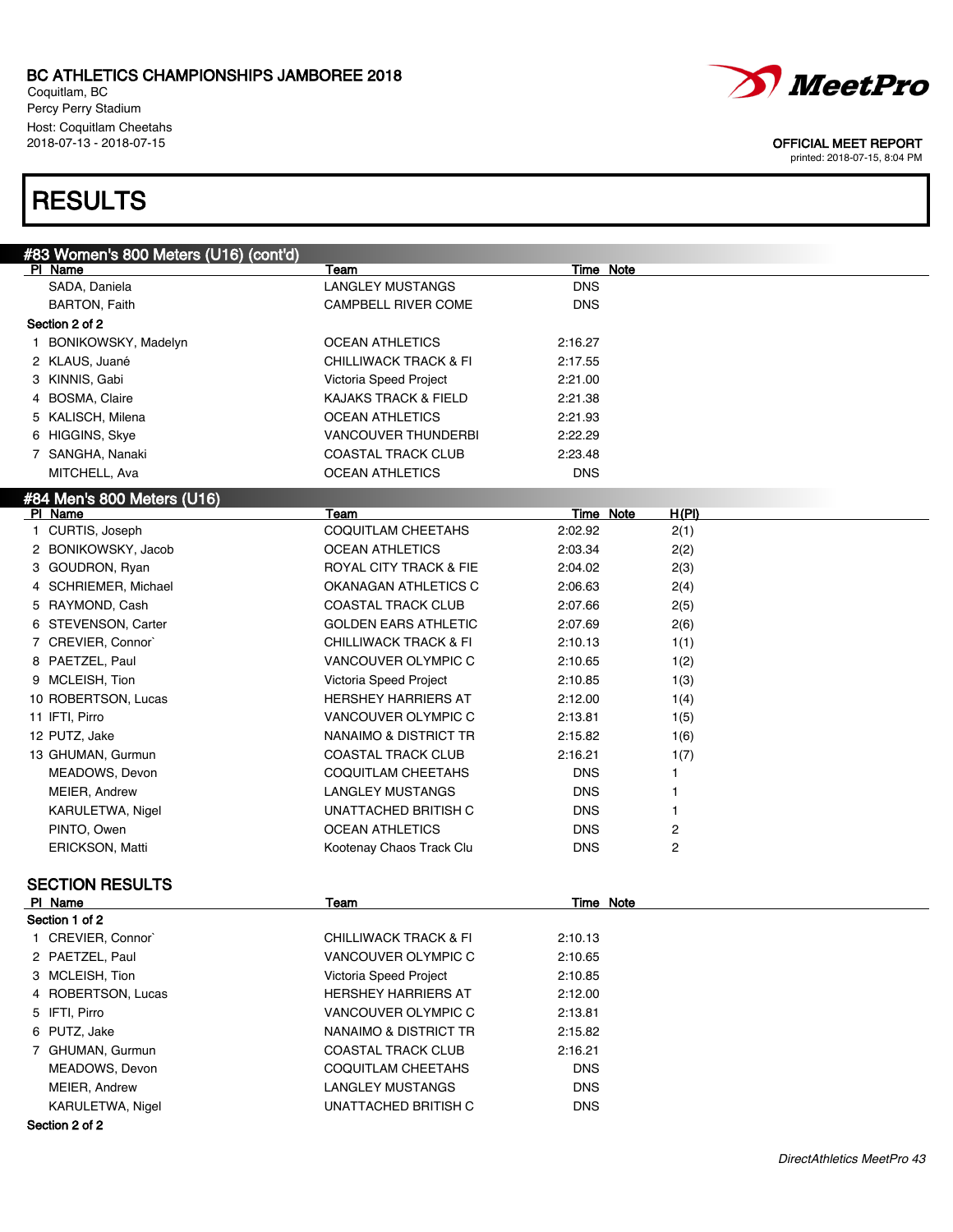Coquitlam, BC Percy Perry Stadium Host: Coquitlam Cheetahs<br>2018-07-13 - 2018-07-15

# **RESULTS**

| #84 Men's 800 Meters (U16) (cont'd) |                                   |                  |       |
|-------------------------------------|-----------------------------------|------------------|-------|
| PI Name                             | Team                              | Time Note        |       |
| 1 CURTIS, Joseph                    | <b>COQUITLAM CHEETAHS</b>         | 2:02.92          |       |
| 2 BONIKOWSKY, Jacob                 | <b>OCEAN ATHLETICS</b>            | 2:03.34          |       |
| 3 GOUDRON, Ryan                     | <b>ROYAL CITY TRACK &amp; FIE</b> | 2:04.02          |       |
| 4 SCHRIEMER, Michael                | OKANAGAN ATHLETICS C              | 2:06.63          |       |
| 5 RAYMOND, Cash                     | <b>COASTAL TRACK CLUB</b>         | 2:07.66          |       |
| 6 STEVENSON, Carter                 | <b>GOLDEN EARS ATHLETIC</b>       | 2:07.69          |       |
| PINTO, Owen                         | <b>OCEAN ATHLETICS</b>            | <b>DNS</b>       |       |
| ERICKSON, Matti                     | Kootenay Chaos Track Clu          | <b>DNS</b>       |       |
| #85 Women's 800 Meters (U18)        |                                   |                  |       |
| PI Name                             | Team                              | Time Note        | H(PI) |
| MCCABE, Ceili                       | VANCOUVER OLYMPIC C               | 2:14.02          | 2(1)  |
| <b>BAINS, Baneet</b>                | <b>COASTAL TRACK CLUB</b>         | 2:15.09          | 2(2)  |
| MUSSCHE, Brooke                     | LANGLEY MUSTANGS                  | 2:15.56          | 2(3)  |
| MORTIMER, Rachel                    | UNATTACHED BRITISH C              | 2:16.48          | 2(4)  |
| SMIGELSKI, Natasha                  | COQUITLAM CHEETAHS                | 2:21.76          | 2(5)  |
| CHAN, Delaney                       | <b>PRAIRIE INN HARRIERS R</b>     | 2:24.82          | 1(1)  |
| EDGELL, Ericka                      | <b>HERSHEY HARRIERS AT</b>        | 2:25.66          | 1(2)  |
| BRYAN, Sarah                        | UNATTACHED BRITISH C              | 2:25.92          | 1(3)  |
| BAKKER, Leah                        | <b>LANGLEY MUSTANGS</b>           | 2:28.32          | 2(6)  |
| RANAHAN, Alicia                     | <b>HERSHEY HARRIERS AT</b>        | 2:29.39          | 1(4)  |
| BATH, Serena                        | <b>LANGLEY MUSTANGS</b>           | 2:30.39          | 1(5)  |
| TERPSTRA, Rhiannon                  | Mid Island Distance               | 2:32.61          | 1(6)  |
| <b>FRIESEN, Emily</b>               | Mid Island Distance               | 2:34.17          |       |
| WARING, Arshdeep                    | <b>VALLEY ROYALS TRACK</b>        | 2:37.10          | 1(7)  |
|                                     |                                   |                  | 1(8)  |
| BAZIW, Bridgett                     | VANCOUVER OLYMPIC C               | <b>DNS</b>       | 2     |
| MCDONELL, Olivia                    | COQUITLAM CHEETAHS                | <b>DNS</b>       | 1     |
| HUTCHISON, Cassidy                  | <b>VALLEY ROYALS TRACK</b>        | <b>DNS</b>       | 2     |
| LYESINA, Alisa                      | PRAIRIE INN HARRIERS R            | <b>DNS</b>       | 2     |
| ZURKOVIC, Mia                       | UNATTACHED BRITISH C              | <b>DNS</b>       | 1     |
| RAI, Ivran                          | <b>COASTAL TRACK CLUB</b>         | <b>DNS</b>       | 1     |
| <b>SECTION RESULTS</b>              |                                   |                  |       |
| PI Name                             | Team                              | <b>Time Note</b> |       |
| Section 1 of 2                      |                                   |                  |       |
| 1 CHAN, Delaney                     | PRAIRIE INN HARRIERS R            | 2:24.82          |       |
| 2 EDGELL, Ericka                    | <b>HERSHEY HARRIERS AT</b>        | 2:25.66          |       |
| 3 BRYAN, Sarah                      | UNATTACHED BRITISH C              | 2:25.92          |       |
| 4 RANAHAN, Alicia                   | HERSHEY HARRIERS AT               | 2:29.39          |       |
| 5 BATH, Serena                      | LANGLEY MUSTANGS                  | 2:30.39          |       |
|                                     |                                   |                  |       |
| 6 TERPSTRA, Rhiannon                | Mid Island Distance               | 2:32.61          |       |
| 7 FRIESEN, Emily                    | Mid Island Distance               | 2:34.17          |       |
| 8 WARING, Arshdeep                  | <b>VALLEY ROYALS TRACK</b>        | 2:37.10          |       |
| MCDONELL, Olivia                    | COQUITLAM CHEETAHS                | <b>DNS</b>       |       |
| ZURKOVIC, Mia                       | UNATTACHED BRITISH C              | <b>DNS</b>       |       |
| RAI, Ivran                          | COASTAL TRACK CLUB                | <b>DNS</b>       |       |
| Section 2 of 2                      |                                   |                  |       |



DirectAthletics MeetPro 44

#### OFFICIAL MEET REPORT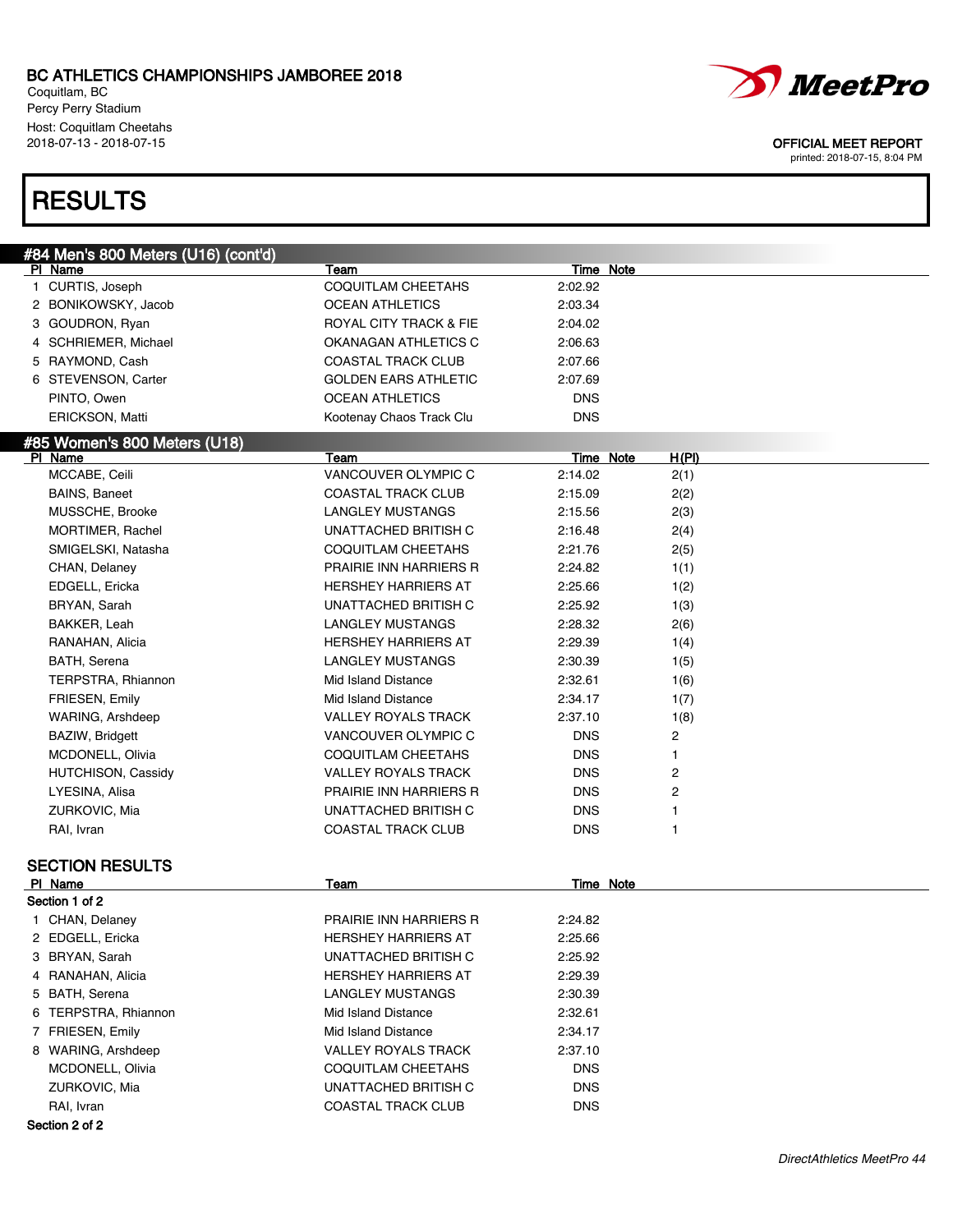Coquitlam, BC Percy Perry Stadium Host: Coquitlam Cheetahs<br>2018-07-13 - 2018-07-15

## **RESULTS**

| #85 Women's 800 Meters (U18) (cont'd) |                                  |            |                                  |
|---------------------------------------|----------------------------------|------------|----------------------------------|
| PI Name                               | Team                             |            | Time Note                        |
| 1 MCCABE, Ceili                       | VANCOUVER OLYMPIC C              | 2:14.02    |                                  |
| 2 BAINS, Baneet                       | COASTAL TRACK CLUB               | 2:15.09    |                                  |
| 3 MUSSCHE, Brooke                     | LANGLEY MUSTANGS                 | 2:15.56    |                                  |
| 4 MORTIMER, Rachel                    | UNATTACHED BRITISH C             | 2:16.48    |                                  |
| 5 SMIGELSKI, Natasha                  | COQUITLAM CHEETAHS               | 2:21.76    |                                  |
| 6 BAKKER, Leah                        | LANGLEY MUSTANGS                 | 2:28.32    |                                  |
| BAZIW, Bridgett                       | VANCOUVER OLYMPIC C              | <b>DNS</b> |                                  |
| HUTCHISON, Cassidy                    | <b>VALLEY ROYALS TRACK</b>       | <b>DNS</b> |                                  |
| LYESINA, Alisa                        | PRAIRIE INN HARRIERS R           | <b>DNS</b> |                                  |
| #86 Men's 800 Meters (U18)            |                                  |            |                                  |
| PI Name                               | Team                             |            | <b>Time Note</b><br><u>H(PI)</u> |
| 1 ARON, Nicholas                      | <b>COASTAL TRACK CLUB</b>        | 1:56.03    | 3(1)                             |
| 2 VAN ALLEN, Fraser                   | Mid Island Distance              | 1:56.06    | 3(2)                             |
| 3 KEANE, Michael                      | UNATTACHED BRITISH C             | 1:57.69    | 3(3)                             |
| 4 MCLAUGHLIN, Brendan                 | COQUITLAM CHEETAHS               | 1:58.31    | 3(4)                             |
| 5 SCHERBAN, Jason                     | OKANAGAN ATHLETICS C             | 1:58.80    | 3(5)                             |
| 6 CALBICK, Cameron                    | LANGLEY MUSTANGS                 | 1:59.70    | 3(6)                             |
| 7 COX, Josh                           | HERSHEY HARRIERS AT              | 2:00.73    | 2(1)                             |
| 8 LANGARD, Cooper                     | PRAIRIE INN HARRIERS R           | 2:01.08    | 2(2)                             |
| 9 MANN, Amardeep                      | <b>CHILLIWACK TRACK &amp; FI</b> | 2:01.64    | 2(3)                             |
| 10 BODEN, Jack                        | PRAIRIE INN HARRIERS R           | 2:02.74    | 1(1)                             |
| 11 HEISTERMAN, Keaton                 | NANAIMO & DISTRICT TR            | 2:05.59    | 3(7)                             |
| 12 ROBINSON, Ian                      | VANCOUVER THUNDERBI              | 2:06.21    | 2(4)                             |
| 13 URBANOWICZ, Cyrus                  | NANAIMO & DISTRICT TR            | 2:07.41    | 1(2)                             |
| 14 SMITH, Lucas                       | UNATTACHED BRITISH C             | 2:07.84    | 2(5)                             |
| 15 ARCADI, Karl                       | ROYAL CITY TRACK & FIE           | 2:08.37    | 2(6)                             |
| 16 WILSON, Tyler                      | <b>OCEAN ATHLETICS</b>           | 2:09.04    | 2(7)                             |
| 17 MANKE, Sam                         | COASTAL TRACK CLUB               | 2:09.68    | 1(3)                             |
| 18 ZIMMERMAN, Joshua                  | <b>HERSHEY HARRIERS AT</b>       | 2:12.12    | 1(4)                             |
| 19 JOHNSTON, Reid                     | <b>VALLEY ROYALS TRACK</b>       | 2:14.87    | 1(5)                             |
| 20 CARSIENCE, Joshua                  | <b>VALLEY ROYALS TRACK</b>       | 2:21.41    | 1(6)                             |
| 21 MCKAY, Fraser                      | <b>OCEAN ATHLETICS</b>           | 2:30.32    | 1(7)                             |
| VILIO, Adam                           | <b>OCEAN ATHLETICS</b>           | <b>DNS</b> | 2                                |
| HOOGEWERF, Liam                       | PRAIRIE INN HARRIERS R           | <b>DNS</b> | 2                                |
| GOLDMAN, Evan                         | UNATTACHED BRITISH C             | <b>DNS</b> | 1                                |
| HOUSE, Kaelan                         | <b>COASTAL TRACK CLUB</b>        | <b>DNS</b> | 3                                |
| MILLER, Michael                       | <b>COASTAL TRACK CLUB</b>        | <b>DNS</b> | 3                                |
|                                       |                                  |            |                                  |
| <b>SECTION RESULTS</b>                |                                  |            |                                  |
| PI Name                               | Team                             |            | Time Note                        |
| Section 1 of 3                        |                                  |            |                                  |
| 1 BODEN, Jack                         | PRAIRIE INN HARRIERS R           | 2:02.74    |                                  |
| 2 URBANOWICZ, Cyrus                   | NANAIMO & DISTRICT TR            | 2:07.41    |                                  |
| 3 MANKE, Sam                          | <b>COASTAL TRACK CLUB</b>        | 2:09.68    |                                  |
| 4 ZIMMERMAN, Joshua                   | HERSHEY HARRIERS AT              | 2:12.12    |                                  |

5 JOHNSTON, Reid VALLEY ROYALS TRACK 2:14.87



#### OFFICIAL MEET REPORT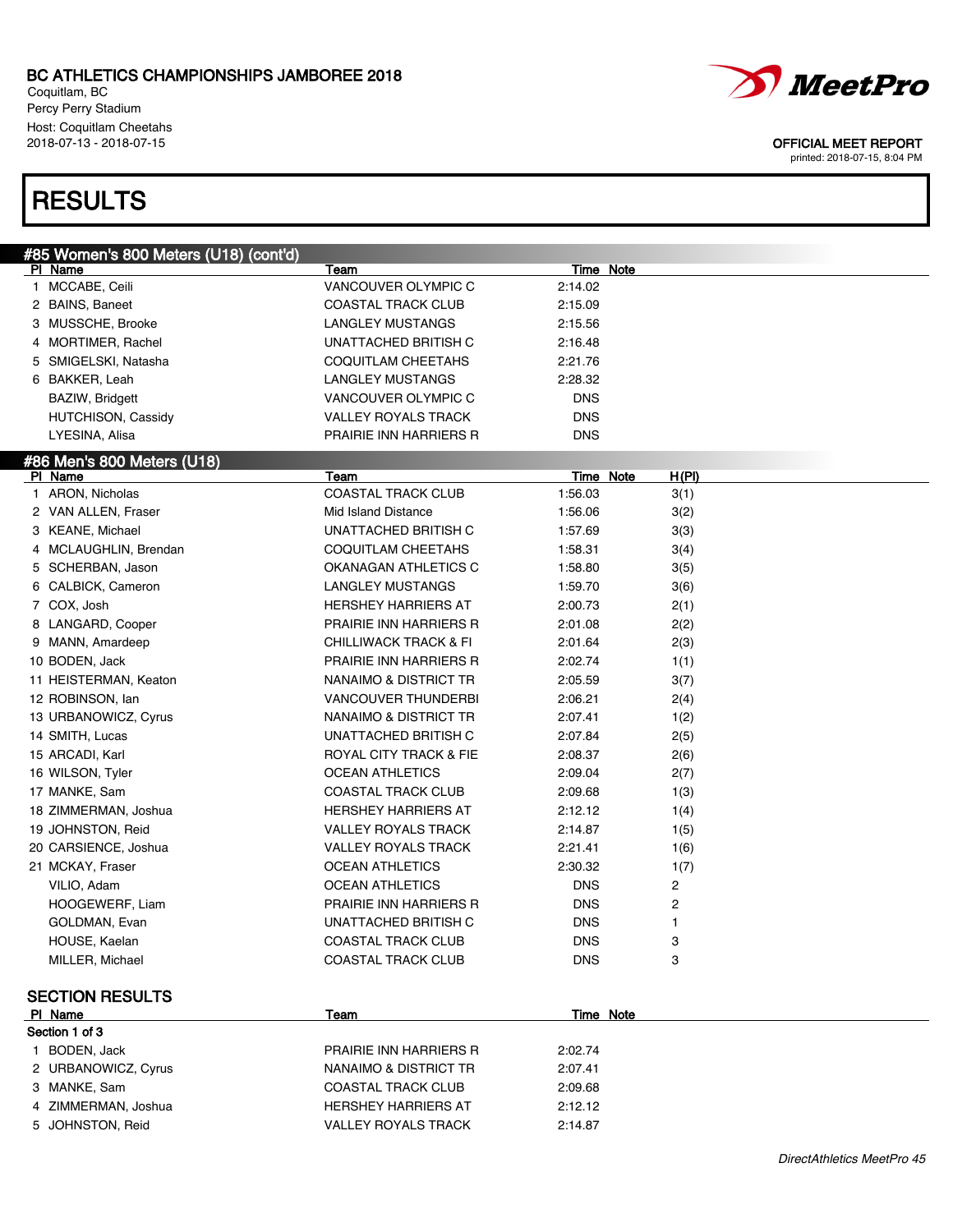Coquitlam, BC Percy Perry Stadium Host: Coquitlam Cheetahs

## **RESULTS**



```
MeetPro
```
2018-07-13 - 2018-07-15 OFFICIAL MEET REPORT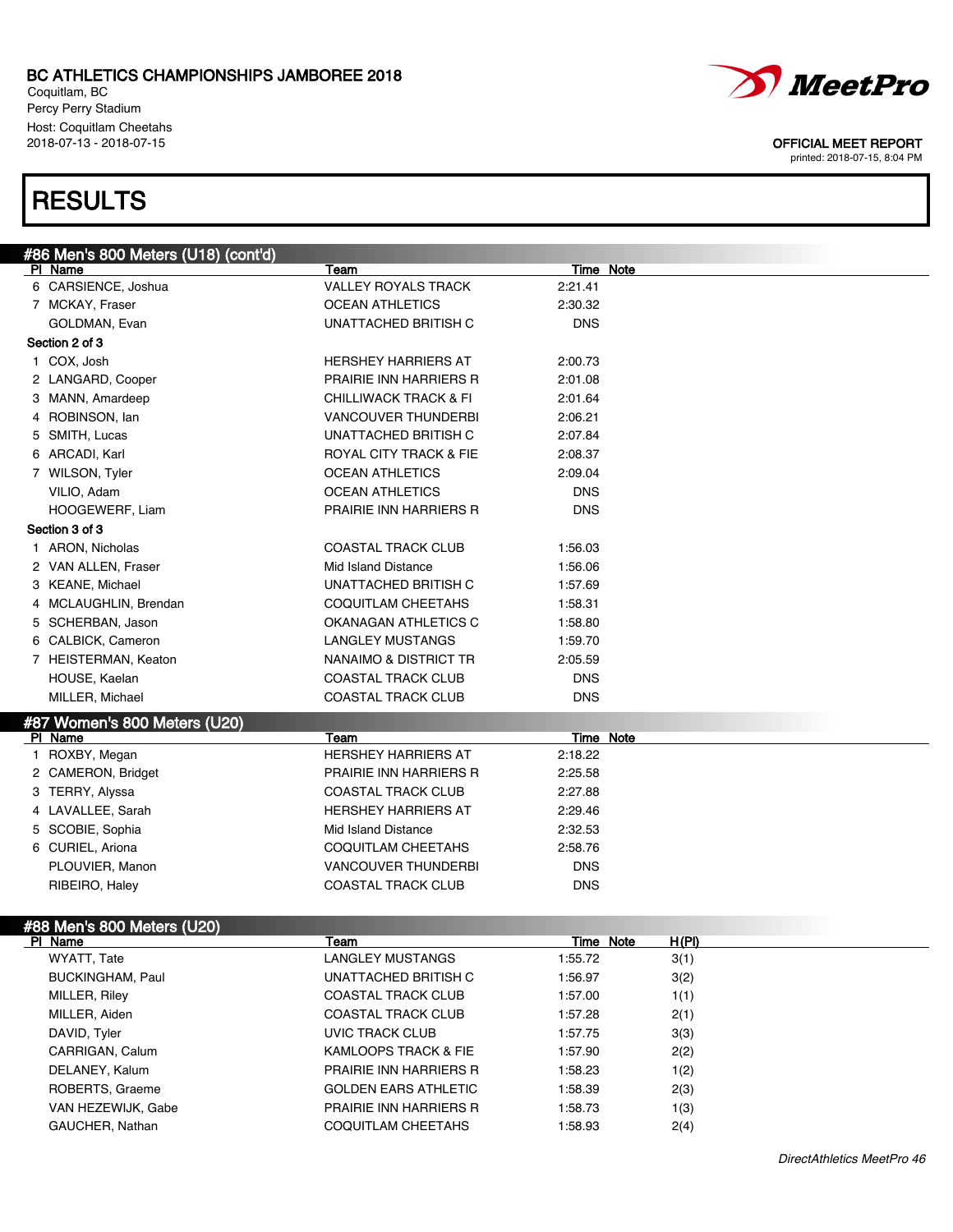Coquitlam, BC Percy Perry Stadium Host: Coquitlam Cheetahs<br>2018-07-13 - 2018-07-15

## **RESULTS**



### OFFICIAL MEET REPORT

| #88 Men's 800 Meters (U20) (cont'd) |                               |            |                           |
|-------------------------------------|-------------------------------|------------|---------------------------|
| PI Name                             | Team                          |            | <u>H(PI)</u><br>Time Note |
| MEKONNEN, Ephrem                    | <b>NEW WEST SPARTANS T</b>    | 1:58.94    | 1(4)                      |
| WRIGHT, Owen                        | CHILLIWACK TRACK & FI         | 1:59.06    | 2(5)                      |
| PAETZEL, Benjamin                   | VANCOUVER OLYMPIC C           | 2:00.20    | 1(5)                      |
| HARRIS, Luke                        | <b>HERSHEY HARRIERS AT</b>    | 2:00.21    | 3(4)                      |
| HEROUX, Ryan                        | <b>COASTAL TRACK CLUB</b>     | 2:00.73    | 2(6)                      |
| ISNOR, Jackson                      | Mid Island Distance           | 2:01.86    | 2(7)                      |
| KAPS, Linden                        | Mid Island Distance           | 2:03.11    | 3(5)                      |
| <b>HENDERSON, Ross</b>              | <b>HERSHEY HARRIERS AT</b>    | 2:06.87    | 1(6)                      |
| CHAPMAN, Tomas                      | UNATTACHED BRITISH C          | 2:12.42    | 1(7)                      |
| SARAI, Sajjan                       | <b>COASTAL TRACK CLUB</b>     | <b>DNS</b> | 3                         |
| WYATT, Zachary                      | <b>LANGLEY MUSTANGS</b>       | <b>DNS</b> | 3                         |
| COOPER, Jack                        | PRAIRIE INN HARRIERS R        | <b>DNS</b> | 2                         |
| LYESIN, Vladyslav                   | <b>UVIC TRACK CLUB</b>        | <b>DNS</b> | 3                         |
| RILEY, Will                         | UNATTACHED BRITISH C          | <b>DNS</b> | 3                         |
| <b>SECTION RESULTS</b>              |                               |            |                           |
| PI Name                             | Team                          |            | <b>Time Note</b>          |
| Section 1 of 3                      |                               |            |                           |
| 1 MILLER, Riley                     | <b>COASTAL TRACK CLUB</b>     | 1:57.00    |                           |
| 2 DELANEY, Kalum                    | PRAIRIE INN HARRIERS R        | 1:58.23    |                           |
| 3 VAN HEZEWIJK, Gabe                | <b>PRAIRIE INN HARRIERS R</b> | 1:58.73    |                           |
| 4 MEKONNEN, Ephrem                  | <b>NEW WEST SPARTANS T</b>    | 1:58.94    |                           |
| 5 PAETZEL, Benjamin                 | VANCOUVER OLYMPIC C           | 2:00.20    |                           |
| 6 HENDERSON, Ross                   | <b>HERSHEY HARRIERS AT</b>    | 2:06.87    |                           |
| 7 CHAPMAN, Tomas                    | UNATTACHED BRITISH C          | 2:12.42    |                           |
| Section 2 of 3                      |                               |            |                           |
| 1 MILLER, Aiden                     | <b>COASTAL TRACK CLUB</b>     | 1:57.28    |                           |
| 2 CARRIGAN, Calum                   | KAMLOOPS TRACK & FIE          | 1:57.90    |                           |
| 3 ROBERTS, Graeme                   | <b>GOLDEN EARS ATHLETIC</b>   | 1:58.39    |                           |
| 4 GAUCHER, Nathan                   | COQUITLAM CHEETAHS            | 1:58.93    |                           |
| 5 WRIGHT, Owen                      | CHILLIWACK TRACK & FI         | 1:59.06    |                           |
| 6 HEROUX, Ryan                      | <b>COASTAL TRACK CLUB</b>     | 2:00.73    |                           |
| 7 ISNOR, Jackson                    | Mid Island Distance           | 2:01.86    |                           |
| COOPER, Jack                        | PRAIRIE INN HARRIERS R        | <b>DNS</b> |                           |
| Section 3 of 3                      |                               |            |                           |
| 1 WYATT, Tate                       | <b>LANGLEY MUSTANGS</b>       | 1:55.72    |                           |
| 2 BUCKINGHAM, Paul                  | UNATTACHED BRITISH C          | 1:56.97    |                           |
| 3 DAVID, Tyler                      | <b>UVIC TRACK CLUB</b>        | 1:57.75    |                           |
| 4 HARRIS, Luke                      | <b>HERSHEY HARRIERS AT</b>    | 2:00.21    |                           |
| 5 KAPS, Linden                      | Mid Island Distance           | 2:03.11    |                           |
|                                     | <b>UVIC TRACK CLUB</b>        | <b>DNS</b> |                           |
| LYESIN, Vladyslav                   | <b>LANGLEY MUSTANGS</b>       | <b>DNS</b> |                           |
| WYATT, Zachary                      |                               |            |                           |
| SARAI, Sajjan                       | <b>COASTAL TRACK CLUB</b>     | <b>DNS</b> |                           |
| RILEY, Will                         | UNATTACHED BRITISH C          | <b>DNS</b> |                           |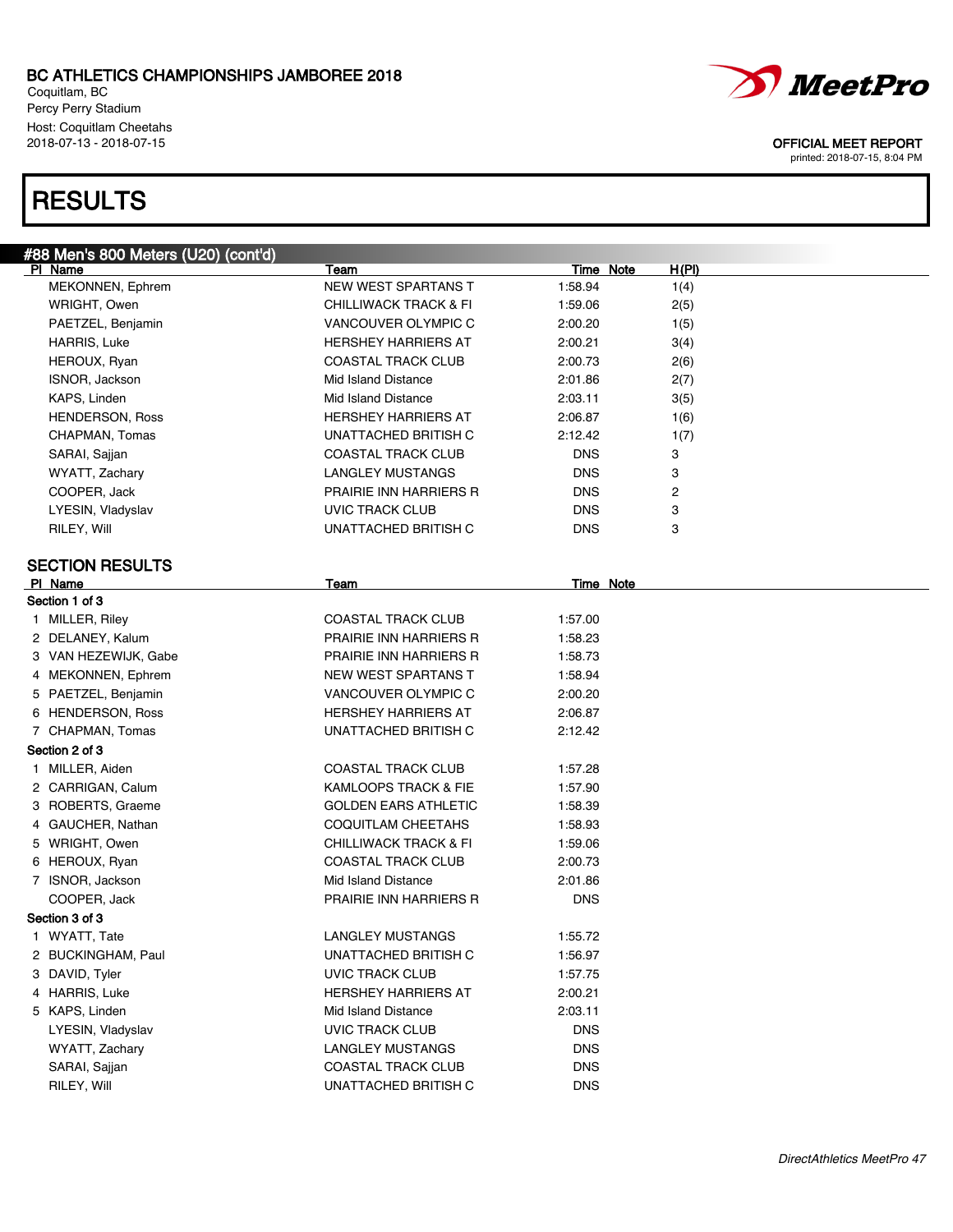Coquitlam, BC Percy Perry Stadium Host: Coquitlam Cheetahs

## RESULTS

| <u>#89 Wo</u> men's 800 Meters (Open)       |                             |                  |       |  |
|---------------------------------------------|-----------------------------|------------------|-------|--|
| PI Name                                     | Team                        | Time Note        |       |  |
| 1 YEE, Regan                                | <b>LANGLEY MUSTANGS</b>     | 2:06.99          |       |  |
| 2 HAWTHORN, Natalia                         | <b>VANCOUVER THUNDERBI</b>  | 2:07.49          |       |  |
| 3 WALMSLEY, Honor                           | <b>VANCOUVER THUNDERBI</b>  | 2:11.76          |       |  |
| 4 SHANNON, Jennifer                         | UNATTACHED BRITISH C        | 2:22.09          |       |  |
| GUSTIN, Isabella                            | <b>HERSHEY HARRIERS AT</b>  | <b>DNS</b>       |       |  |
| TINKHAM, Mikayla                            | <b>GOLDEN EARS ATHLETIC</b> | <b>DNS</b>       |       |  |
| DODD, Sophie                                | UNATTACHED BRITISH C        | <b>DNS</b>       |       |  |
|                                             |                             |                  |       |  |
| <u>#90 Men's 800 Meters (Open)</u>          |                             |                  |       |  |
| PI Name                                     | Team                        | <b>Time Note</b> | H(PI) |  |
| 1 WINKLER, Matthew                          | UNATTACHED BRITISH C        | 1:52.84          | 2(1)  |  |
| 2 LUTZ, Eric                                | U OF C ATHLETICS CLUB       | 1:53.35          | 2(2)  |  |
| 3 HUGHES-GEEKIE, Davis                      | OKANAGAN ATHLETICS C        | 1:54.57          | 2(3)  |  |
| 4 PAUL-MORRIS, Adam                         | Vic City Elite              | 1:55.00          | 2(4)  |  |
| 5 PENNER, Isaac                             | <b>UVIC TRACK CLUB</b>      | 1:55.25          | 2(5)  |  |
| 6 JOBSON STIER, Shea                        | ELITE TRACK & FIELD AC      | 1:55.78          | 2(6)  |  |
| 7 TORRES, Richard                           | COASTAL TRACK CLUB          | 1:56.28          | 2(7)  |  |
| 8 BROATCH, Thomas                           | UNATTACHED BRITISH C        | 1:56.34          | 1(1)  |  |
| 9 BIRO, Stefan                              | <b>HERSHEY HARRIERS AT</b>  | 1:56.44          | 1(2)  |  |
| 10 KITS, Aidan                              | UNATTACHED BRITISH C        | 1:56.76          | 1(3)  |  |
| 11 BASHER, Mitchell                         | <b>UVIC TRACK CLUB</b>      | 1:56.93          | 1(4)  |  |
| 12 KELLOWAY, Daniel                         | PEARLGATE TRACK AND         | 1:58.23          | 1(5)  |  |
| 13 TAYLOR, Christopher                      | <b>VANCOUVER THUNDERBI</b>  | 2:01.13          | 2(8)  |  |
| 14 DINSDALE, Cole                           | PRINCE GEORGE TRACK         | 2:01.89          | 1(6)  |  |
| 15 STANLEY, Liam                            | PRAIRIE INN HARRIERS R      | 2:02.44          | 1(7)  |  |
| 16 TITOV, Mikhail                           | <b>OCEAN ATHLETICS</b>      | 2:21.02          | 1(8)  |  |
| JARRON, Lukas                               | <b>VANCOUVER THUNDERBI</b>  | <b>DNS</b>       | 2     |  |
|                                             |                             |                  |       |  |
| <b>SECTION RESULTS</b>                      |                             |                  |       |  |
| <b>PI Name</b>                              | Team                        | <b>Time Note</b> |       |  |
| Section 1 of 2                              |                             |                  |       |  |
| 1 BROATCH, Thomas                           | UNATTACHED BRITISH C        | 1:56.34          |       |  |
| 2 BIRO, Stefan                              | <b>HERSHEY HARRIERS AT</b>  | 1:56.44          |       |  |
| 3 KITS, Aidan                               | UNATTACHED BRITISH C        | 1:56.76          |       |  |
| 4 BASHER, Mitchell                          | UVIC TRACK CLUB             | 1:56.93          |       |  |
| 5 KELLOWAY, Daniel                          | PEARLGATE TRACK AND         | 1:58.23          |       |  |
| 6 DINSDALE, Cole                            | PRINCE GEORGE TRACK         | 2:01.89          |       |  |
| 7 STANLEY, Liam                             | PRAIRIE INN HARRIERS R      | 2:02.44          |       |  |
| 8 TITOV, Mikhail                            | <b>OCEAN ATHLETICS</b>      | 2:21.02          |       |  |
| Section 2 of 2                              |                             |                  |       |  |
| $\overline{1}$ MINIZE $\overline{1}$ Manier | 11111TTAO1IPDDITIO1O        | $+$ . $   +$     |       |  |

1 WINKLER, Matthew **International Contract Contract Contract Contract Properties** 1:52.84 2 LUTZ, Eric **1:53.35** U OF C ATHLETICS CLUB 1:53.35 3 HUGHES-GEEKIE, Davis **OKANAGAN ATHLETICS C** 1:54.57 4 PAUL-MORRIS, Adam Vic City Elite 1:55.00 5 PENNER, Isaac UVIC TRACK CLUB 1:55.25 6 JOBSON-STIER, Shea ELITE TRACK & FIELD AC 1:55.78

7 TORRES, Richard COASTAL TRACK CLUB 1:56.28





### 2018-07-13 - 2018-07-15 OFFICIAL MEET REPORT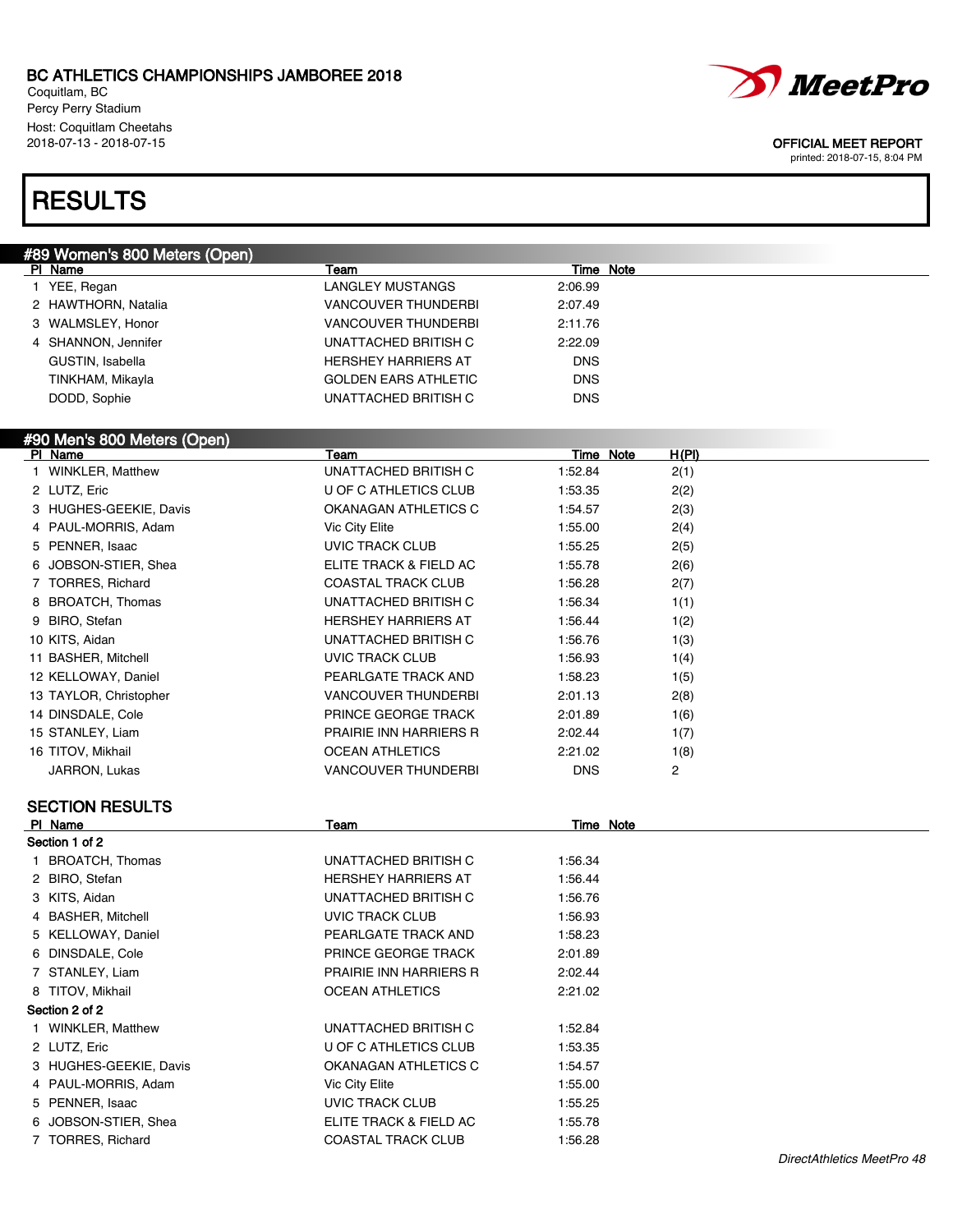Coquitlam, BC Percy Perry Stadium Host: Coquitlam Cheetahs<br>2018-07-13 - 2018-07-15



#### OFFICIAL MEET REPORT

printed: 2018-07-15, 8:04 PM

## **RESULTS**

| #90 Men's 800 Meters (Open) (cont'd)                   |                               |                |                       |  |
|--------------------------------------------------------|-------------------------------|----------------|-----------------------|--|
| PI Name                                                | Team                          |                | Time Note             |  |
| 8 TAYLOR, Christopher                                  | <b>VANCOUVER THUNDERBI</b>    |                | 2:01.13               |  |
| JARRON, Lukas                                          | <b>VANCOUVER THUNDERBI</b>    |                | <b>DNS</b>            |  |
| #91 Women's 4 x 100m Relay                             |                               |                |                       |  |
| PI Team                                                |                               |                | <b>Time Note</b>      |  |
| 1 UNIVERSAL ATHLETICS CLUB (A)                         |                               |                | 50.45                 |  |
| 2 COQUITLAM CHEETAHS (A)                               |                               |                | 51.06                 |  |
| 3 COMOX VALLEY COUGARS (A)                             |                               |                | 51.66                 |  |
| 4 OCEAN ATHLETICS (A)                                  |                               |                | 51.95                 |  |
| 5 VANCOUVER THUNDERBIRDS (A)                           |                               |                | 53.87                 |  |
|                                                        |                               |                |                       |  |
| #92 Men's 4 x 100m Relay                               |                               |                |                       |  |
| PI Team                                                |                               |                | Time Note             |  |
| 1 OCEAN ATHLETICS (A)                                  |                               |                | 45.17                 |  |
| 2 ROYAL CITY TRACK & FIELD CLUB (A)                    |                               |                | 45.73                 |  |
| 3 UNIVERSAL ATHLETICS CLUB (A)                         |                               |                | 45.77                 |  |
| 4 VANCOUVER THUNDERBIRDS (A)                           |                               |                | 46.60                 |  |
| 5 OCEAN ATHLETICS (B)                                  |                               |                | 52.12                 |  |
| <b>COASTAL TRACK CLUB (A)</b>                          |                               |                | <b>DNS</b>            |  |
|                                                        |                               |                |                       |  |
| #93 Women's 4 x 400m Relay                             |                               |                |                       |  |
| PI Team                                                |                               |                | Time Note             |  |
| 1 COQUITLAM CHEETAHS (A)                               |                               |                | 4:12.31               |  |
| 2 VANCOUVER THUNDERBIRDS (A)                           |                               |                | 4:12.72               |  |
| 3 COASTAL TRACK CLUB (A)                               |                               |                | 4:16.23               |  |
| 4 OCEAN ATHLETICS (A)                                  |                               |                | 4:17.68               |  |
| 5 LANGLEY MUSTANGS (A)                                 |                               |                | 4:26.20               |  |
| 6 COASTAL TRACK CLUB (B)                               |                               |                | 4:30.40               |  |
|                                                        |                               |                |                       |  |
| #94 Men's 4 x 400m Relay<br>PI Team                    |                               |                | Time Note             |  |
| COASTAL TRACK CLUB (A)                                 |                               |                | 3:28.25               |  |
| <b>COASTAL TRACK CLUB (B)</b>                          |                               |                | 3:29.30               |  |
| Mid Island Distance (A)                                |                               |                | 3:33.61               |  |
| ROYAL CITY TRACK & FIELD CLUB (A)                      |                               |                | 3:48.78               |  |
| <b>OCEAN ATHLETICS (A)</b>                             |                               |                | 3:59.23               |  |
|                                                        |                               |                |                       |  |
| COASTAL TRACK CLUB (C)<br>UNIVERSAL ATHLETICS CLUB (A) |                               |                | 4:11.25<br><b>DNS</b> |  |
| <b>OCEAN ATHLETICS (B)</b>                             |                               |                | <b>DNS</b>            |  |
|                                                        |                               |                |                       |  |
|                                                        |                               |                |                       |  |
| #103 Women's 100 Meters (Para)                         |                               | Wind: $(-0.1)$ |                       |  |
| PI Name                                                | Team                          |                | Time Note             |  |
| 1 DIALLO, Djami                                        | <b>WC Race Series Society</b> |                | 20.73                 |  |
|                                                        |                               |                |                       |  |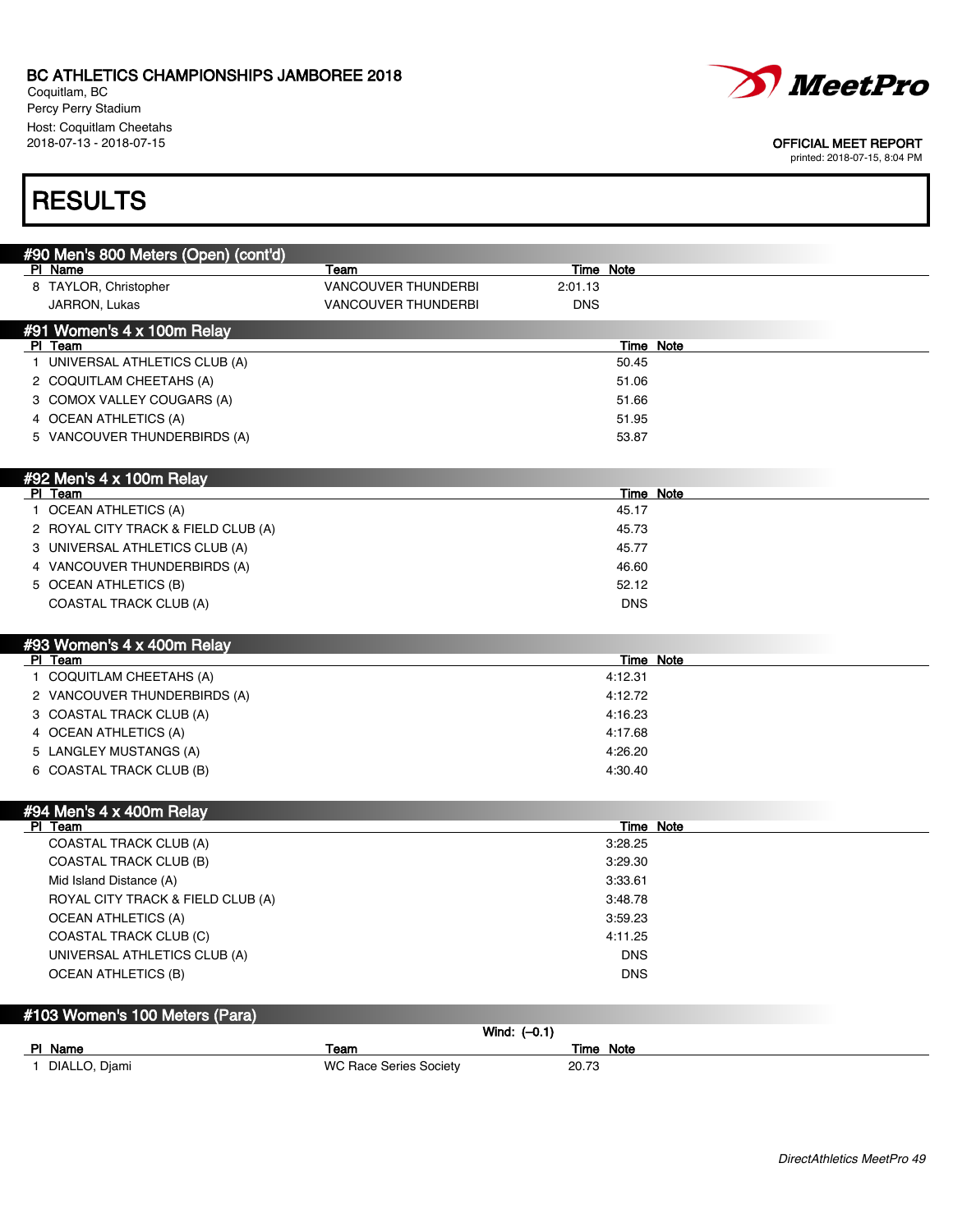Coquitlam, BC Percy Perry Stadium Host: Coquitlam Cheetahs<br>2018-07-13 - 2018-07-15



#### OFFICIAL MEET REPORT

printed: 2018-07-15, 8:04 PM

## **RESULTS**

### #104 Men's 100 Meters (Para)

|                |                               | Wind: $(-0.1)$ |
|----------------|-------------------------------|----------------|
| PI Name        | Team                          | Time Note      |
| DEWITT, Nathan | <b>WC Race Series Society</b> | 16.99          |
| 2 SOLLA, Eddy  | WC Race Series Society        | 19.96          |
| 3 YUEN, Daryl  | <b>WC Race Series Society</b> | 28.29          |
| SMYTH, Tristan | WC Race Series Society        | <b>DNS</b>     |
|                |                               |                |

### #105 Women's High Jump (U16)

| PI Name                    | Team                       | Mark              | 1.25         | 1.30    | 1.35    | 1.40       | 1.45       | ∣.50    | 1.55       | 1.60    | 1.65       | 1.67       |
|----------------------------|----------------------------|-------------------|--------------|---------|---------|------------|------------|---------|------------|---------|------------|------------|
| 1 STEWART-BARNETT, Katelyn | ROYAL CITY TRA             | 1.65m             | $\mathsf{P}$ | P       | P       | P          | O          | $\circ$ | XO         | XXO     | XO         | <b>XXX</b> |
| 2 DEBOER, Emma             | <b>OCEAN ATHLETI</b>       | 1.60m             | $\mathsf{P}$ | P       | P       | P          | P          | $\circ$ | XO         | XO      | <b>XXX</b> |            |
| 3 COTE, Larissa            | <b>CHILLIWACK TR</b>       | 1.55m             | P            | P       | P       | $\circ$    | $\circ$    | O       | XO.        | XXX     |            |            |
| 4 STEWART, Isla            | <b>OCEAN ATHLETI</b>       | 1.55m             | $\mathsf{P}$ | P       | P       | $\circ$    | $\circ$    | O       |            | XXO XXX |            |            |
| 5 JOYCE, Sadie             | <b>TRAIL TRACK &amp; F</b> | 1.50m             | $\mathsf{P}$ | P       | P       | P          | XO.        | $\circ$ | XXX        |         |            |            |
| 6 GRIBBON, Sophia          | <b>COQUITLAM CHE</b>       | 1.50 <sub>m</sub> | $\mathsf{P}$ | P       | O       | $\circ$    | $\circ$    | XO      | <b>XXX</b> |         |            |            |
| 6 FERNBACK, Sophie         | <b>OCEAN ATHLETI</b>       | 1.50m             | P            | P       | P       | $\circ$    | $\circ$    | XO.     | <b>XXX</b> |         |            |            |
| 8 SADA, Daniela            | <b>LANGLEY MUST</b>        | l.40m             | $\mathsf{P}$ | $\circ$ | XO      | $\Omega$   | <b>XXX</b> |         |            |         |            |            |
| 9 SYMON, Ella              | <b>VANCOUVER TH</b>        | 1.40m             | $\mathsf{P}$ | XO.     | XO      | XO         | <b>XXX</b> |         |            |         |            |            |
| 10 MCCALLUM, Olivia        | <b>OCEAN ATHLETI</b>       | 1.35m             | $\mathsf{P}$ | $\circ$ | $\circ$ | <b>XXX</b> |            |         |            |         |            |            |
| 11 WOODRUFF, Brielle       | NANAIMO & DIST             | 1.35m             | $\circ$      | XO.     | $\circ$ | <b>XXX</b> |            |         |            |         |            |            |
| PI Name                    | Team                       | <b>Mark 1.20</b>  |              |         |         |            |            |         |            |         |            |            |
| 11 WOODRUFF, Brielle       | NANAIMO & DIST             | $(cont'd)$ O      |              |         |         |            |            |         |            |         |            |            |

### #106 Men's High Jump (U16)

| PI Name                | Team                 | <b>Mark</b> |
|------------------------|----------------------|-------------|
| 1 MCEACHERN, Nolan     | <b>GOLDEN EARS A</b> | 1.85m       |
| 2 ROSSOUW, Ben         | <b>COWICHAN VALL</b> | 1.80m       |
| 3 WANNIARACHCHI, Kiran | ROYAL CITY TRA       | 1.80m       |
| 4 WERGELAND, Benjamin  | <b>LANGLEY MUST</b>  | 1.75m       |
| 5 HAMILTON, Isaac      | <b>LANGLEY MUST</b>  | 1.65m       |
| 6 BARON, Cole          | <b>POWELL RIVER</b>  | 1.60m       |
| 7 CARR, Jayden         | OKANAGAN ATH         | 1.55m       |
| 8 GILL, Gurshaan       | <b>VALLEY ROYALS</b> | 1.50m       |
| 8 CARR, Jon            | <b>OCEAN ATHLETI</b> | 1.50m       |
| 10 LUCCOCK, Nicholas   | <b>OCEAN ATHLETI</b> | 1.35m       |
| DENMAN, Justen         | <b>OCEAN ATHLETI</b> | <b>FOUL</b> |

| #107 Women's High Jump (U20) |                 |                      |      |
|------------------------------|-----------------|----------------------|------|
|                              | PI Name         | Team                 | Mark |
|                              | PORPACZY, Alexa | <b>VALLEY ROYALS</b> | .71m |
|                              | 2 KEDVES, Sarah | Athletics Victoria T | .46m |

### #108 Women's Pole Vault (U16)<br>Pl Name Team PI Name Team Team Mark 1 LUNDMAN, Olivia **NANAIMO & DIST** 2.85m 2 FOSTER, Ella ROYAL CITY TRA 2.75m 3 URBANOWICZ, Sonya NANAIMO & DIST 2.65m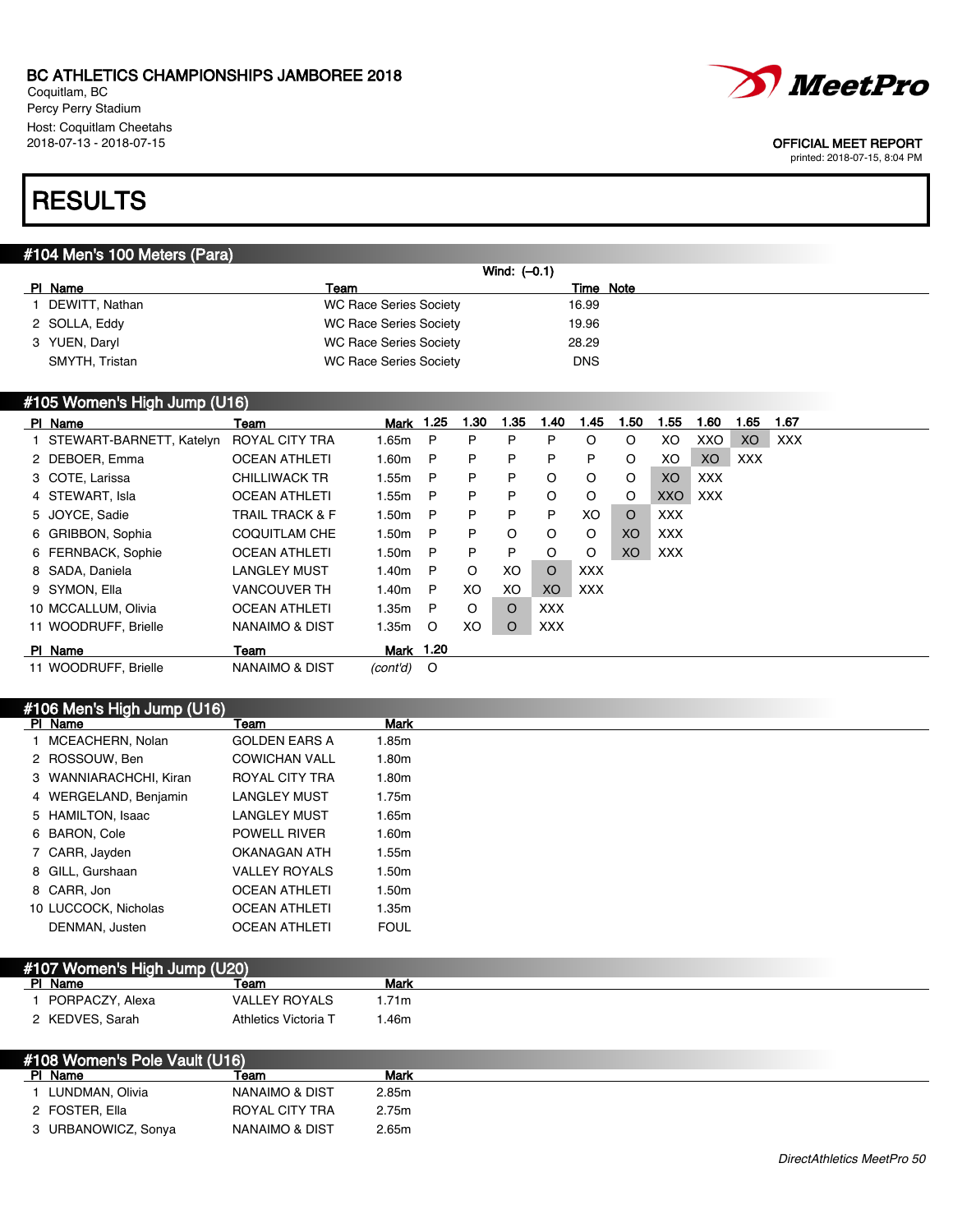Coquitlam, BC Percy Perry Stadium Host: Coquitlam Cheetahs<br>2018-07-13 - 2018-07-15

# **RESULTS**

| #108 Women's Pole Vault (U16) (cont'd) |      |      |
|----------------------------------------|------|------|
| PI Name                                | Team | Mark |
|                                        |      |      |

|                    | .                    |       |
|--------------------|----------------------|-------|
| 4 MCCALLUM, Olivia | <b>OCEAN ATHLETI</b> | 2.55m |
| 5 HO. Caroline     | <b>VANCOUVER TH</b>  | 2.40m |
| 6 SADA, Daniela    | <b>LANGLEY MUST</b>  | 1.65m |

### #109 Men's Pole Vault (U16)

| PI Name                 | Team                 |                   | Mark 2.40 | 2.60           | 2.75      | 2.90       | 3.05 | 3.20 | 3.25 | 3.30       | 3.35 | -3.40      |
|-------------------------|----------------------|-------------------|-----------|----------------|-----------|------------|------|------|------|------------|------|------------|
| 1 PRICE-ROBERTS, Adrian | OKANAGAN ATH         | 3.30m P           |           | P              | P         | O          | O    | XO   | XO.  | <b>XXO</b> | P    | <b>XXX</b> |
| 2 ARNOLD, Cayden        | <b>OCEAN ATHLETI</b> | 2.90m             | $\circ$   | $\circ$        | XO        | XXO XXX    |      |      |      |            |      |            |
| 3 HAMILTON, Isaac       | LANGLEY MUST         | 2.75m XXX         |           |                |           |            |      |      |      |            |      |            |
| 4 DIAOU, Issa           | <b>KAMLOOPS TRA</b>  | 2.75m O           |           | $\circ$        | <b>XO</b> | <b>XXX</b> |      |      |      |            |      |            |
| 5 WATSON, Jayden        | NANAIMO & DIST       | 2.40m XO          |           | <b>XXX</b>     |           |            |      |      |      |            |      |            |
| 6 HEER, Lucas           | <b>KAMLOOPS TRA</b>  | 2.20m XXX         |           |                |           |            |      |      |      |            |      |            |
| PI Name                 | Team                 |                   |           | Mark 2.00 2.20 |           |            |      |      |      |            |      |            |
| 3 HAMILTON, Isaac       | LANGLEY MUST         | 2.75m             | $\circ$   | XO             |           |            |      |      |      |            |      |            |
| 6 HEER, Lucas           | <b>KAMLOOPS TRA</b>  | 2.20 <sub>m</sub> | - 0       | XO             |           |            |      |      |      |            |      |            |

| #110 Women's Pole Vault (U18) |                      |       |  |  |  |  |
|-------------------------------|----------------------|-------|--|--|--|--|
| PI Name                       | leam                 | Mark  |  |  |  |  |
| 1 VAN RYSWYK, Olivia          | <b>OCEAN ATHLETI</b> | 3.15m |  |  |  |  |
| 2 MICHAUD, Macey              | <b>OCEAN ATHLETI</b> | 2.85m |  |  |  |  |
| 3 BENJAMIN, Julina            | NANAIMO & DIST       | 2.85m |  |  |  |  |
| 4 TRAN, Linh                  | Athletics Victoria T | 2.10m |  |  |  |  |
|                               |                      |       |  |  |  |  |

| #111 Men's High Jump (U20) |                  |                      |      |  |  |
|----------------------------|------------------|----------------------|------|--|--|
|                            | PI Name          | ⊺eam                 | Mark |  |  |
|                            | MACKENZIE, Bryce | <b>GOLDEN EARS A</b> | 70m  |  |  |
|                            | GILL, Landon     | OCEAN ATHLETI        | NΗ   |  |  |

| #112 Men's High Jump (U18) |                      |       |
|----------------------------|----------------------|-------|
| PI Name                    | Team                 | Mark  |
| SPENCER, Bazil             | <b>PRINCE GEORG</b>  | 2.00m |
| 2 GROUT, Aiden             | <b>LANGLEY MUST</b>  | 1.95m |
| 3 O'FLYNN, Michael         | NorWesters Track     | 1.85m |
| 4 GILL, Javed              | <b>KAJAKS TRACK</b>  | 1.70m |
| 5 ROEMER, Benjamin         | <b>LANGLEY MUST</b>  | .60m  |
| DENMAN, Ryan               | <b>OCEAN ATHLETI</b> | NΗ    |

| #113 Women's High Jump (U18) |                      |                   |  |  |
|------------------------------|----------------------|-------------------|--|--|
| PI Name                      | Team                 | Mark              |  |  |
| 1 TUNTI, Jaziel              | <b>COQUITLAM CHE</b> | 1.61 <sub>m</sub> |  |  |
| 2 SEEMANN, Carly             | <b>COQUITLAM CHE</b> | .56m              |  |  |
| 3 TAYLOR, Jesse              | <b>KAJAKS TRACK</b>  | 1.51m             |  |  |
| 4 SURIYA, Shaunika           | <b>LANGLEY MUST</b>  | .46m              |  |  |
| 5 HANGER, Kaitlyn            | ROYAL CITY TRA       | .36m              |  |  |
| FEENEY, Tatum                | <b>COMOX VALLEY</b>  | <b>FOUL</b>       |  |  |



### OFFICIAL MEET REPORT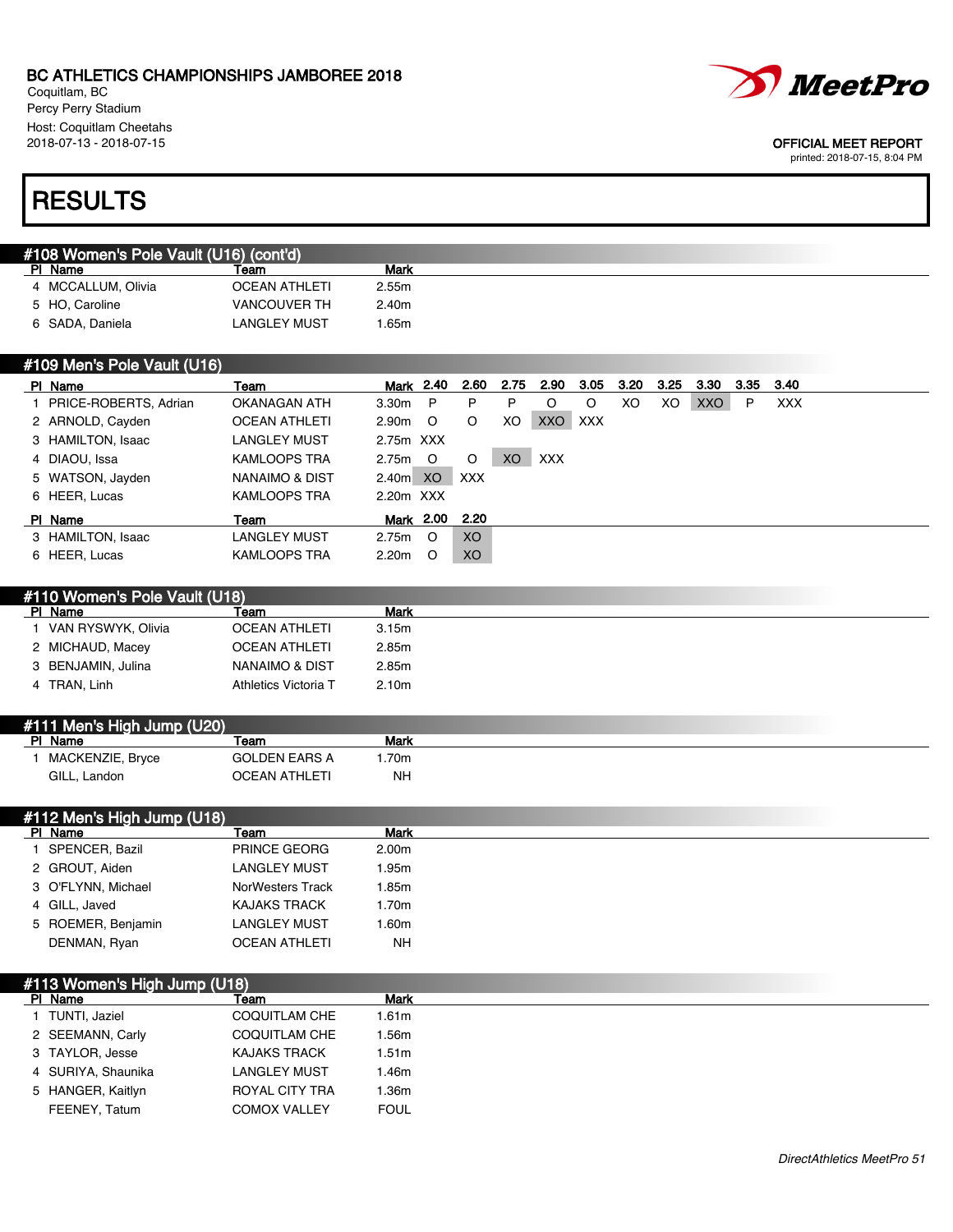4 PAUGH, Madison NANAIMO & DIST 4.86m (NW)

Coquitlam, BC Percy Perry Stadium Host: Coquitlam Cheetahs<br>2018-07-13 - 2018-07-15



### OFFICIAL MEET REPORT

| <b>RESULTS</b>                            |                                             |                          |       |       |       |       |       |       |  |
|-------------------------------------------|---------------------------------------------|--------------------------|-------|-------|-------|-------|-------|-------|--|
|                                           |                                             |                          |       |       |       |       |       |       |  |
| #114 Men's Pole Vault (U18)<br>PI Name    | Team                                        | Mark                     |       |       |       |       |       |       |  |
| 1 CLEMENTS, Isaac                         | Athletics Victoria T                        | 4.20m                    |       |       |       |       |       |       |  |
| 2 CARSIENCE, Joshua                       | <b>VALLEY ROYALS</b>                        | 3.60m                    |       |       |       |       |       |       |  |
| FOSTER, Jack                              | ROYAL CITY TRA                              | NΗ                       |       |       |       |       |       |       |  |
|                                           |                                             |                          |       |       |       |       |       |       |  |
| #115 Women's High Jump (Open)<br>PI Name  | Team                                        | <b>Mark</b>              |       |       |       |       |       |       |  |
| 1 KIMOTO, Emma                            | <b>VALLEY ROYALS</b>                        | 1.76m                    |       |       |       |       |       |       |  |
| 2 IRWIN, Lara                             | Athletics Victoria T                        | 1.46m                    |       |       |       |       |       |       |  |
|                                           |                                             |                          |       |       |       |       |       |       |  |
| #116 Men's High Jump (Open)               |                                             |                          |       |       |       |       |       |       |  |
| PI Name                                   | Team                                        | <b>Mark</b>              |       |       |       |       |       |       |  |
| 1 CHATTEN, Eric                           | <b>VALLEY ROYALS</b>                        | 2.10 <sub>m</sub>        |       |       |       |       |       |       |  |
| MASON, Michael                            | <b>NANAIMO &amp; DIST</b>                   | <b>NH</b>                |       |       |       |       |       |       |  |
|                                           |                                             |                          |       |       |       |       |       |       |  |
| #117 Women's Pole Vault (U20)             |                                             |                          |       |       |       |       |       |       |  |
| PI Name                                   | Team                                        | <b>Mark</b>              |       |       |       |       |       |       |  |
| 1 WALSH, Bryn                             | <b>KAMLOOPS TRA</b><br><b>BULKLEY VALLE</b> | 3.25m                    |       |       |       |       |       |       |  |
| 2 ALLEN, Grace<br>3 KEDVES, Sarah         | Athletics Victoria T                        | 2.75m<br>2.55m           |       |       |       |       |       |       |  |
| ROGERS, Kendel                            | <b>KAMLOOPS TRA</b>                         | <b>FOUL</b>              |       |       |       |       |       |       |  |
|                                           |                                             |                          |       |       |       |       |       |       |  |
| #118 Men's Pole Vault (U20)               |                                             |                          |       |       |       |       |       |       |  |
| PI Name                                   | Team                                        | <b>Mark</b>              |       |       |       |       |       |       |  |
| 1 SNASHALL, Kael                          | Athletics Victoria T                        | 3.90m                    |       |       |       |       |       |       |  |
| 2 RASMUSSEN, Steen                        | <b>NANAIMO &amp; DIST</b>                   | 3.60m                    |       |       |       |       |       |       |  |
| 3 GILL, Landon                            | <b>OCEAN ATHLETI</b>                        | 3.30m                    |       |       |       |       |       |       |  |
| FOSTER, Ethan                             | <b>BC Flyers Athletic</b>                   | NΗ                       |       |       |       |       |       |       |  |
|                                           |                                             |                          |       |       |       |       |       |       |  |
| #119 Women's Pole Vault (Open)<br>PI Name | Team                                        | <b>Mark</b>              |       |       |       |       |       |       |  |
| 1 RAHN, Maya                              | Athletics Victoria T                        | 3.45m                    |       |       |       |       |       |       |  |
| 2 IRWIN, Lara                             | Athletics Victoria T                        | 2.40m                    |       |       |       |       |       |       |  |
|                                           |                                             |                          |       |       |       |       |       |       |  |
| #120 Men's Pole Vault (Open)              |                                             |                          |       |       |       |       |       |       |  |
| PI Name                                   | Team                                        | <b>Mark</b>              |       |       |       |       |       |       |  |
| 1 CLARE, Jason                            | <b>UNATTACHED B</b>                         | 4.60m                    |       |       |       |       |       |       |  |
| 2 JOHNSTON, Glen                          | <b>UNATTACHED B</b>                         | 4.30m                    |       |       |       |       |       |       |  |
| 3 WEISS, Christopher                      | NorWesters Track                            | 4.30m                    |       |       |       |       |       |       |  |
| 4 ABRILL, Francis                         | Athletics Victoria T                        | 4.00m                    |       |       |       |       |       |       |  |
| 5 VAN RYSWYK, Len                         | <b>OCEAN ATHLETI</b>                        | 3.30m                    |       |       |       |       |       |       |  |
|                                           |                                             |                          |       |       |       |       |       |       |  |
| #121 Women's Long Jump (U16)<br>PI Name   | Team                                        | Mark                     | Rnd 1 | Rnd 2 | Rnd 3 | Rnd 4 | Rnd 5 | Rnd 6 |  |
|                                           |                                             |                          |       |       |       |       |       |       |  |
|                                           |                                             |                          |       |       |       |       |       |       |  |
| 1 TUNTI, Laysha<br>2 COTE, Larissa        | COQUITLAM CHE<br><b>CHILLIWACK TR</b>       | 5.10m (NW)<br>4.93m (NW) |       |       |       |       |       |       |  |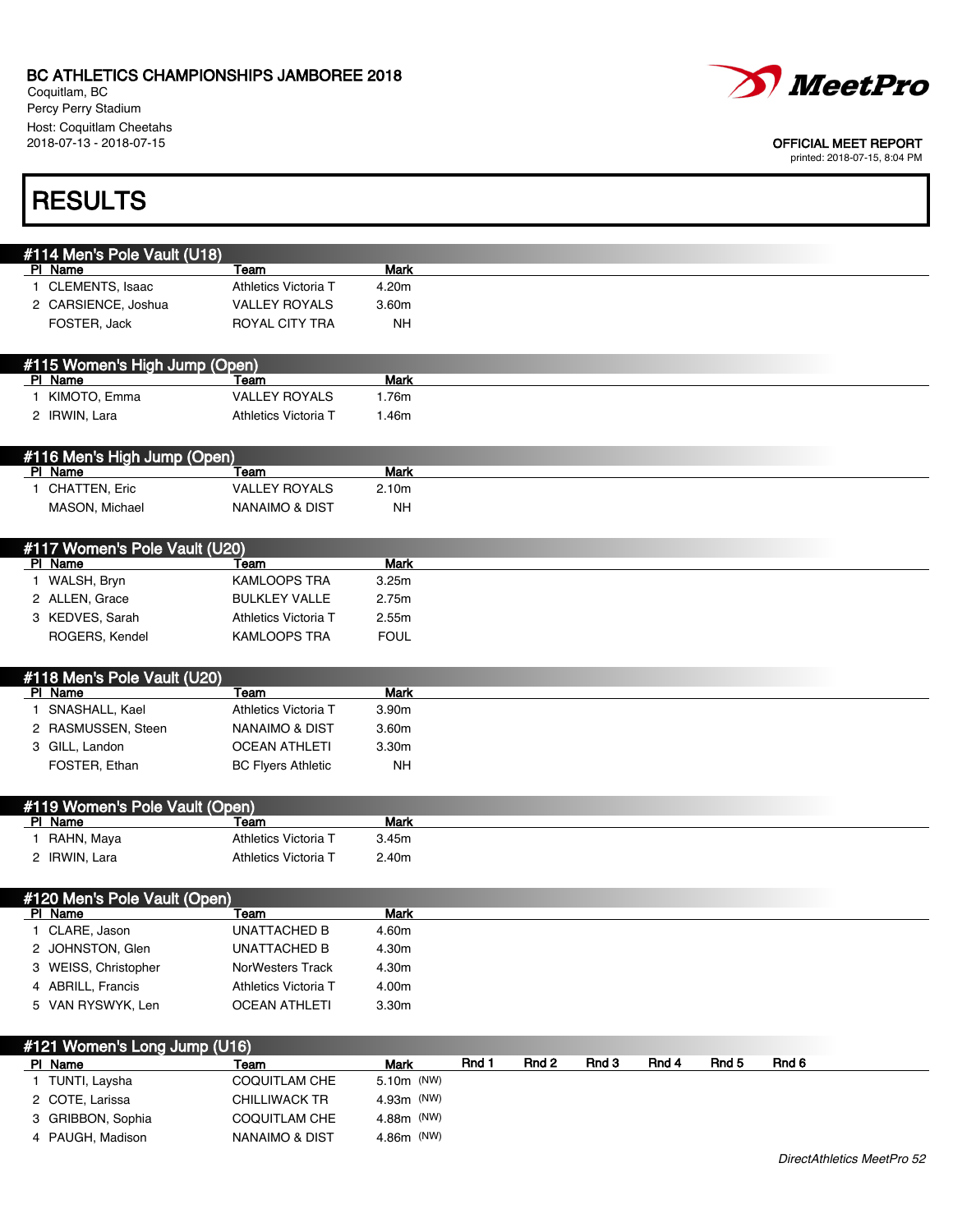Coquitlam, BC Percy Perry Stadium Host: Coquitlam Cheetahs<br>2018-07-13 - 2018-07-15

## **RESULTS**

| #121 Women's Long Jump (U16) (cont'd) |  |  |
|---------------------------------------|--|--|

| PI Name              | Team                       | Mark         | Rnd 1 | Rnd 2 | Rnd 3 | Rnd 4 | Rnd 5 | Rnd 6 |
|----------------------|----------------------------|--------------|-------|-------|-------|-------|-------|-------|
| 5 LOO, Kaitlyn       | <b>VANCOUVER OL</b>        | 4.80m (NW)   |       |       |       |       |       |       |
| 6 JOYCE, Sadie       | <b>TRAIL TRACK &amp; F</b> | 4.75m (NW)   |       |       |       |       |       |       |
| 7 HAMNETT, Amelia    | <b>COQUITLAM CHE</b>       | 4.72m (NW)   |       |       |       |       |       |       |
| 8 KENG, Katherine    | <b>VANCOUVER TH</b>        | 4.67m (NW)   |       |       |       |       |       |       |
| 9 PRIMROSE, Kennedy  | UNIVERSAL ATH              | $4.31m$ (NW) |       |       |       |       |       |       |
| 10 AULAKH, Anureet   | UNIVERSAL ATH              | 3.97m (NW)   |       |       |       |       |       |       |
| 11 REDDIN, Jenaya    | <b>COQUITLAM CHE</b>       | 3.90m (NW)   |       |       |       |       |       |       |
| 12 WOODRUFF, Brielle | NANAIMO & DIST             | 3.68m (NW)   |       |       |       |       |       |       |
| CHUNG, Vanessa       | <b>COQUITLAM CHE</b>       | NM           |       |       |       |       |       |       |
| HO, Caroline         | <b>VANCOUVER TH</b>        | NM           |       |       |       |       |       |       |
| BATH, Yasmin         | LANGLEY MUST               | NM           |       |       |       |       |       |       |
| CERNICA, Lisa        | <b>COQUITLAM CHE</b>       | NM           |       |       |       |       |       |       |
| BLAKER, Jordan       | <b>LANGLEY MUST</b>        | NM           |       |       |       |       |       |       |
| WYLIE, Morgan        | <b>LANGLEY MUST</b>        | <b>NM</b>    |       |       |       |       |       |       |

### #122 Men's Long Jump (U16)

| PI Name              | Team                 | Mark                                                            | Rnd 1       | Rnd 2                    | Rnd 3                                              | Rnd 4         | Rnd 5                     | Rnd 6         |
|----------------------|----------------------|-----------------------------------------------------------------|-------------|--------------------------|----------------------------------------------------|---------------|---------------------------|---------------|
| 1 MONRO, Nicholas    | LANGLEY MUST         | 6.51m $(+0.0)$                                                  |             |                          | $ 6.12(+0.0)  5.93(+2.6)  6.11(+0.0)  6.20(-1.0) $ |               | $6.29 (+0.0)$             | $6.51(+0.0)$  |
| 2 GIBBS, Mitchell    | UNIVERSAL ATH        | 6.27m $(+0.0)$                                                  |             |                          | $5.76 (+2.8)$ 6.24 (+0.0) 5.90 (+0.0)              | $5.89(+1.4)$  | <b>FOUL</b>               | $6.27 (+0.0)$ |
| 3 ROSSOUW, Ben       | <b>COWICHAN VALL</b> | $5.63\text{m}$ (+0.1) $5.61$ (+0.0) $5.55$ (+0.0) $5.63$ (+0.1) |             |                          |                                                    | <b>PASS</b>   | $5.40(+0.0)$              | $5.50(+0.0)$  |
| 4 PAVLOVIC, Nicholas | <b>OCEAN ATHLETI</b> | 5.60m (+0.0) $ 4.78$ (+0.9) $ 5.30$ (-0.6) 5.60 (+0.0)          |             |                          |                                                    | <b>FOUL</b>   | $5.40(+0.0)$              | <b>FOUL</b>   |
| 5 BALLINGER, Simon   | Athletics Victoria T | $5.47m$ (+0.0) 4.89 (-1.5) 5.31 (+0.0)                          |             |                          | <b>PASS</b>                                        | <b>FOUL</b>   | <b>FOUL</b>               | $5.47(+0.0)$  |
| 6 NIKOLAEV, Roman    | ROYAL CITY TRA       | $5.01$ m (+0.2) 4.91 (+2.4) 4.83 (+0.6)                         |             |                          | $4.99(+0.0)$                                       | $4.80 (+2.9)$ | $5.01 (+0.2)$ 4.78 (+0.0) |               |
| 7 CARR, Jayden       | OKANAGAN ATH         | 4.59m $(-0.4)$                                                  |             | $4.05(-0.6)$ 3.27 (-1.0) | <b>FOUL</b>                                        | <b>PASS</b>   | $4.13(+1.3)$              | $4.59(-0.4)$  |
| 8 LUCCOCK, Nicholas  | <b>OCEAN ATHLETI</b> | $4.45m (+0.5)$                                                  | <b>FOUL</b> | $4.04 (+0.0)$            | $4.05(-0.4)$                                       | <b>FOUL</b>   | <b>FOUL</b>               | $4.45 (+0.5)$ |
| DENMAN, Justen       | <b>OCEAN ATHLETI</b> | NM                                                              | <b>FOUL</b> | <b>PASS</b>              | <b>PASS</b>                                        | <b>PASS</b>   | <b>PASS</b>               | <b>PASS</b>   |
| SHEN, Ajax           | <b>OCEAN ATHLETI</b> | NM                                                              |             |                          |                                                    |               |                           |               |

## #123 Women's Long Jump (U18)

| PI Name              | Team                       | Mark                          | Rnd 1 | Rnd 2 | Rnd 3 | Rnd 4 | Rnd 5 | Rnd 6 |
|----------------------|----------------------------|-------------------------------|-------|-------|-------|-------|-------|-------|
| 1 OBIOHA, Chisom     | <b>GOLDEN EARS A</b>       | $5.65m (+0.0) 5.65 (+0.0)$    |       |       |       |       |       |       |
| 2 DUTCHAK, Rebecca   | Athletics Victoria T       | $5.44m (+0.0)$ $5.44 (+0.0)$  |       |       |       |       |       |       |
| 3 WILEY, Sheleena    | LANGLEY MUST               | $5.24m (+0.0)$ $5.24 (+0.0)$  |       |       |       |       |       |       |
| 3 RONSE, Dominique   | LANGLEY MUST               | $5.24$ m (+0.0) $5.24$ (+0.0) |       |       |       |       |       |       |
| 5 DICKINSON, Makayla | Athletics Victoria T       | 4.90m $(+0.0)$ 4.90 $(+0.0)$  |       |       |       |       |       |       |
| 6 BARON, Samantha    | <b>POWELL RIVER</b>        | 4.75m $(-0.7)$ 4.75 $(-0.7)$  |       |       |       |       |       |       |
| 7 SURIYA, Shaunika   | LANGLEY MUST               | 4.68m $(+0.5)$ 4.68 $(+0.5)$  |       |       |       |       |       |       |
| 8 MITCHELL, Makayla  | NANAIMO & DIST             | 4.49m $(+0.1)$ 4.49 $(+0.1)$  |       |       |       |       |       |       |
| 9 LAKEVOLD, Madison  | <b>TRAIL TRACK &amp; F</b> | 4.27m $(+0.0)$ 4.27 $(+0.0)$  |       |       |       |       |       |       |
| 10 ARTHUR, Abby      | <b>VANCOUVER TH</b>        | $3.65m (+0.0) 3.65 (+0.0)$    |       |       |       |       |       |       |

### #124 Men's Long Jump (U18)

| PI Name          | Team                 | Mark                                                             | Rnd 1 | Rnd 2                                             | Rnd 3  | Rnd 4                                                                  | Rnd 5 | Rnd 6                                             |
|------------------|----------------------|------------------------------------------------------------------|-------|---------------------------------------------------|--------|------------------------------------------------------------------------|-------|---------------------------------------------------|
| PEDERSON, Ryan   | <b>OCEAN ATHLETI</b> | 6.57m (-1.4) $ 6.34$ (+2.4) $ $                                  |       | FOUL                                              |        |                                                                        |       | $6.27 (+3.4) 6.57 (-1.4) 6.47 (+0.9) 6.53 (+0.9)$ |
| 2 DENMAN, Ryan   | <b>OCEAN ATHLETI</b> | 6.49m $(+1.9)$ FOUL                                              |       | $6.49 (+1.9) 6.08 (+1.9) 6.07 (+2.9) 6.12 (+3.4)$ |        |                                                                        |       | <b>FOUL</b>                                       |
| 3 FURTADO, Blake | Victoria Speed Pro   | $5.99$ m (+0.8) $\mid$ $5.89$ (+1.4) $\mid$ $5.73$ (+0.0) $\mid$ |       |                                                   | FOUL ' | $\vert 5.83 \, (+1.1) \vert 5.99 \, (+0.8) \vert 5.94 \, (+1.3) \vert$ |       |                                                   |



### OFFICIAL MEET REPORT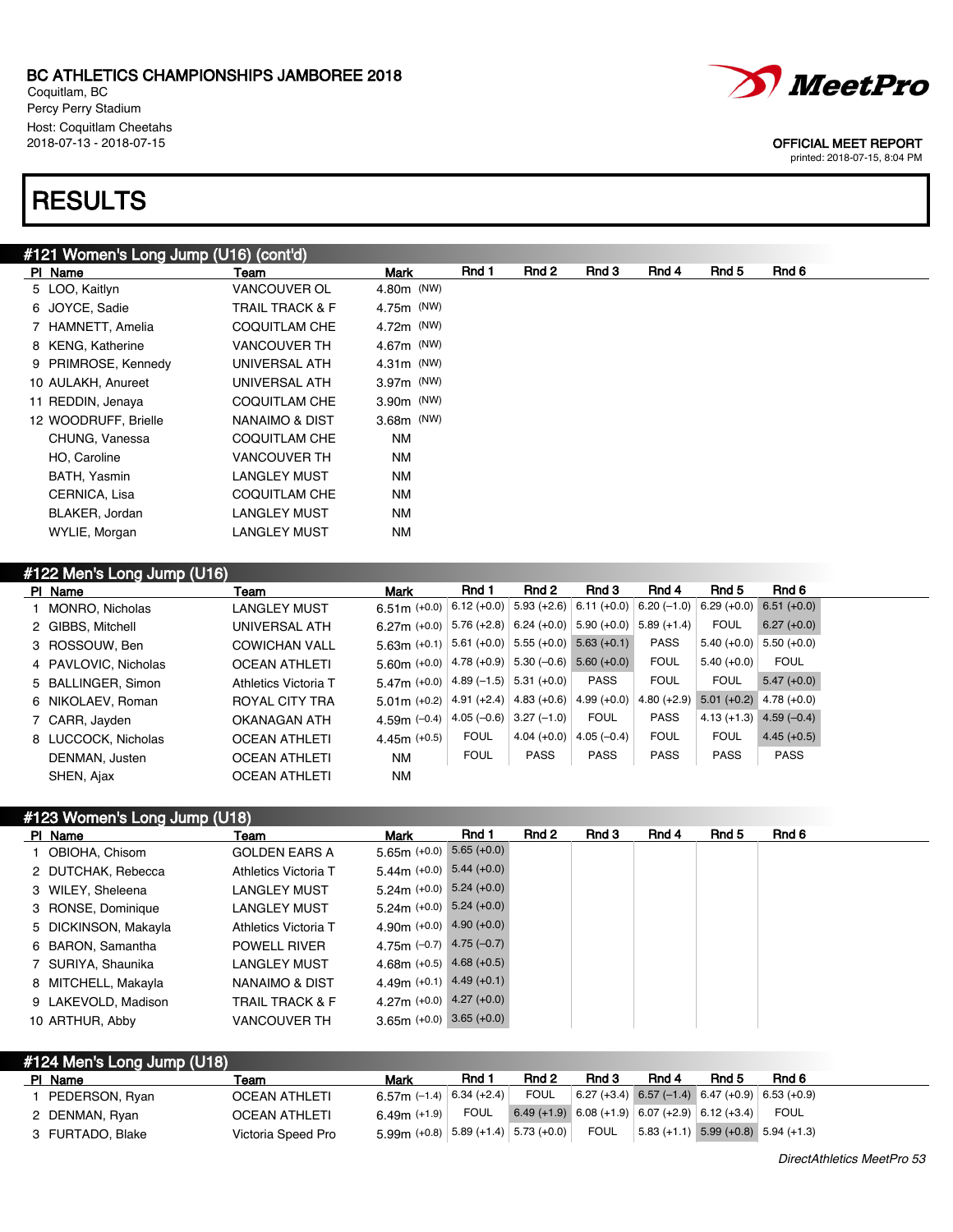Coquitlam, BC Percy Perry Stadium Host: Coquitlam Cheetahs<br>2018-07-13 - 2018-07-15

## **RESULTS**

## #124 Men's Long Jump (U18) (cont'd)

| PI Name             | Team                 | Mark                                                                                    | Rnd 1 | Rnd 2                     | Rnd 3        | Rnd 4                                 | Rnd 5                     | Rnd 6        |
|---------------------|----------------------|-----------------------------------------------------------------------------------------|-------|---------------------------|--------------|---------------------------------------|---------------------------|--------------|
| 4 NICOL, Bob        | <b>LANGLEY MUST</b>  | $5.87$ m (+1.3) $\mid 5.71$ (+0.0) $\mid 5.87$ (+1.3)                                   |       |                           | <b>FOUL</b>  | $5.78 (+0.0)$ 5.43 (+0.5) 5.83 (+0.0) |                           |              |
| 5 DORNER, Kai       | TRAIL TRACK & F      | $5.83m (+1.0)$                                                                          | FOUL  | $5.83 (+1.0) 5.03 (-0.5)$ |              | FOUL                                  | $5.64 (+2.7)$ 5.67 (+1.3) |              |
| 6 BOECHLER, Braiden | <b>VANCOUVER TH</b>  | $5.80$ m (+0.0) $ 5.06$ (+0.8) $5.80$ (+0.0) $5.00$ (+1.7) $ 4.55$ (+1.1)               |       |                           |              |                                       | <b>FOUL</b>               | $5.67(+2.2)$ |
| 7 CIARNIELLO, Dean  | Athletics Victoria T | $5.49$ m (+0.0) $5.40$ (+2.6) $5.49$ (+0.0) $5.32$ (+1.0) $5.12$ (+2.6) $5.26$ (+3.8)   |       |                           |              |                                       |                           | <b>FOUL</b>  |
| 8 HYGGEN, Christan  | Athletics Victoria T | $5.28$ m (+0.9) 4.90 (+0.0) 5.13 (+0.1) 5.28 (+0.9) 5.02 (+2.4) 5.19 (+0.7) 5.16 (+0.3) |       |                           |              |                                       |                           |              |
| 9 NG, Matthew       | Victoria Speed Pro   | $5.05m$ (+0.1) 4.91 (+0.8) 5.05 (+0.1) 4.96 (+0.9)                                      |       |                           |              |                                       |                           |              |
| 10 MCKAY, Fraser    | <b>OCEAN ATHLETI</b> | 4.49m (+1.9) $ 4.11$ (-0.8)                                                             |       | <b>PASS</b>               | $4.49(+1.9)$ |                                       |                           |              |
| HAN, Brendan        | NorWesters Track     | <b>NM</b>                                                                               |       |                           |              |                                       |                           |              |
|                     |                      |                                                                                         |       |                           |              |                                       |                           |              |

| #125 Women's Long Jump (U20) |                     |                                                                                                                                                                               |             |              |                                       |              |                             |              |  |
|------------------------------|---------------------|-------------------------------------------------------------------------------------------------------------------------------------------------------------------------------|-------------|--------------|---------------------------------------|--------------|-----------------------------|--------------|--|
| PI Name                      | Team                | <b>Mark</b>                                                                                                                                                                   | Rnd 1       | Rnd 2        | Rnd 3                                 | Rnd 4        | Rnd 5                       | Rnd 6        |  |
| LEW, Jasmine                 | Air Blastoff Lions  | $5.64$ m (+0.0) $  5.19 (-0.7)  $                                                                                                                                             |             | $5.39(-0.7)$ | <b>FOUL</b>                           | $5.30(-0.8)$ | $5.60 (+0.0)$ 5.64 $(+0.0)$ |              |  |
| 2 KAWAI, Julie               | UNATTACHED B        | $5.44$ m (+0.3) $\left  5.36 \right( +0.0) \left  5.39 \right( -1.6) \left  5.23 \right( +0.0) \left  5.06 \right( -1.8) \left  5.44 \right( +0.3) \left  5.43 \right( +0.6)$ |             |              |                                       |              |                             |              |  |
| 3 WONG, Jillian              | <b>VANCOUVER OL</b> | 4.74m (+2.1) 4.41 (-0.4) 4.52 (-1.4) 4.74 (+2.1) 4.31 (-1.4) 4.55 (+0.1)                                                                                                      |             |              |                                       |              |                             | <b>FOUL</b>  |  |
| 4 URBAN, Jessica             | <b>VANCOUVER OL</b> | 4 68m $(+0.0)$                                                                                                                                                                | <b>FOUL</b> |              | $4.49 (+0.0) 4.44 (+0.0) 4.55 (-2.0)$ |              | <b>FOUL</b>                 | $4.68(+0.0)$ |  |
| 5 HO, Julia                  | <b>VANCOUVER OL</b> | 4.41m (-1.2) $ 4.18$ (-1.3) $ $                                                                                                                                               |             | FOUL         | $ 3.55(+2.1) $ 4.04 (+0.0)            |              | $4.39 (+0.0)$ 4.41 (-1.2)   |              |  |

| #126 Men's Long Jump (U20) |                      |                              |       |       |       |       |       |       |
|----------------------------|----------------------|------------------------------|-------|-------|-------|-------|-------|-------|
| PI Name                    | Team                 | Mark                         | Rnd 1 | Rnd 2 | Rnd 3 | Rnd 4 | Rnd 5 | Rnd 6 |
| GILL. Landon               | <b>OCEAN ATHLETI</b> | $6.27$ m (+0.3) 6.27 (+0.3)  |       |       |       |       |       |       |
| 2 MACKENZIE, Bryce         | <b>GOLDEN EARS A</b> | 6.25m $(+0.0)$ 6.25 $(+0.0)$ |       |       |       |       |       |       |
| 3 LUCCOCK, Dominic         | <b>OCEAN ATHLETI</b> | 6.22m $(-0.1)$ 6.22 $(-0.1)$ |       |       |       |       |       |       |

| #127 Women's Long Jump (Open) |                         |                                                                                     |             |             |             |                          |             |                                                    |  |
|-------------------------------|-------------------------|-------------------------------------------------------------------------------------|-------------|-------------|-------------|--------------------------|-------------|----------------------------------------------------|--|
| PI Name                       | Team                    | <b>Mark</b>                                                                         | Rnd 1       | Rnd 2       | Rnd 3       | Rnd 4                    | Rnd 5       | Rnd 6                                              |  |
| ABBOTT, Calli-Ann             | <b>POWELL RIVER</b>     | $5.06m$ (-0.1)                                                                      | <b>PASS</b> | <b>PASS</b> | <b>PASS</b> | $3.89(+0.1)$             | <b>FOUL</b> | $5.06(-0.1)$                                       |  |
| <b>HUSER, Emily</b>           | <b>VANCOUVER TH</b>     | $5.01m (+0.0)$                                                                      | <b>FOUL</b> | <b>FOUL</b> |             |                          |             | $ 4.39(-0.3) $ 4.71 (-0.5) 4.74 (-1.0) 5.01 (+0.0) |  |
| <b>IRWIN, Lara</b>            | Athletics Victoria T    | 4.65 (+0.0) 4.65 (+0.0) 4.51 (-1.0) 4.51 (-1.5) 4.52 (-1.5) 4.48 (+0.7) 4.55 (+0.0) |             |             |             |                          |             |                                                    |  |
| BUNBURY, Shauna               | <b>NorWesters Track</b> | 4.15m (+0.1) $\mid$ 3.49 (+0.0) $\mid$ 3.99 (–1.3) $\mid$                           |             |             | <b>FOUL</b> | $3.79(-1.6)$ 4.15 (+0.1) |             | <b>FOUL</b>                                        |  |

### #128 Men's Long Jump (Open)

| PI Name           | Team                 | Mark                         | Rnd 1 | Rnd 2 | Rnd 3 | Rnd 4 | Rnd 5 | Rnd 6 |
|-------------------|----------------------|------------------------------|-------|-------|-------|-------|-------|-------|
| SWENDSEID, Dawson | OKANAGAN ATH         | $5.75m (+0.0)$ $5.75 (+0.0)$ |       |       |       |       |       |       |
| BROWN, Denzel     | <b>COQUITLAM CHE</b> | <b>NM</b>                    |       |       |       |       |       |       |

| #129 Women's Triple Jump (U16) |                     |                     |                                                                                             |              |             |                                                         |                                                         |             |                             |  |  |
|--------------------------------|---------------------|---------------------|---------------------------------------------------------------------------------------------|--------------|-------------|---------------------------------------------------------|---------------------------------------------------------|-------------|-----------------------------|--|--|
|                                | PI Name             | Team                | Mark                                                                                        | Rnd 1        | Rnd 2       | Rnd 3                                                   | Rnd 4                                                   | Rnd 5       | Rnd 6                       |  |  |
|                                | 1 PAUGH, Madison    | NANAIMO & DIST      | 10.70m (+0.0) 10.43 (+0.2) 10.70 (+0.0) 10.47 (+1.4) 10.17 (+0.0) 10.24 (-0.9) 10.22 (-0.2) |              |             |                                                         |                                                         |             |                             |  |  |
|                                | 2 PRIMROSE, Kennedy | UNIVERSAL ATH       | 10.54m (+0.0) $ 10.37(-1.0) $                                                               |              | <b>FOUL</b> | $10.41 (+1.9) 10.41 (+0.2) 10.26 (+0.0) 10.54 (+0.0)$   |                                                         |             |                             |  |  |
|                                | 3 FOSTER, Ella      | ROYAL CITY TRA      | 10.52m (+0.5) 10.23 (+0.0) 9.91 (+0.8) 10.52 (+0.5) 9.50 (-0.7) 10.21 (+0.0)                |              |             |                                                         |                                                         |             | <b>PASS</b>                 |  |  |
|                                | 4 LOO, Kaitlyn      | <b>VANCOUVER OL</b> | $10.35m$ (+0.0)                                                                             | $9.81(+0.0)$ | <b>FOUL</b> | $ 10.27(+0.0) $ 9.77 (+0.0) 10.35 (+0.0) 9.94 (+0.0)    |                                                         |             |                             |  |  |
|                                | 5 HO, Caroline      | <b>VANCOUVER TH</b> | 9.95m (+0.0) 9.95 (+0.0) 9.81 (+0.0) 9.66 (+0.0) 9.74 (+0.3) 9.52 (+0.0) 9.02 (+0.0)        |              |             |                                                         |                                                         |             |                             |  |  |
|                                | 6 CHEN, Jessica     | NorWesters Track    | $9.67m (+0.7)$                                                                              | <b>FOUL</b>  | <b>FOUL</b> |                                                         | $9.44 (+0.0)$ $9.67 (+0.7)$ $9.00 (+0.0)$ $9.51 (+0.0)$ |             |                             |  |  |
|                                | 7 KENG, Katherine   | <b>VANCOUVER TH</b> | $9.61m (+0.0)$                                                                              | <b>FOUL</b>  | <b>FOUL</b> | <b>FOUL</b>                                             | $9.55(+2.2)$                                            |             | $9.61 (+0.0)$ $9.61 (-0.7)$ |  |  |
|                                | 8 HACKMAN, Abigail  | <b>VERNON AMATE</b> | $914m (+0.6)$                                                                               |              |             | $8.89 (+0.0)$ $9.03 (+0.0)$ $9.14 (+0.6)$ $8.70 (+1.6)$ |                                                         | <b>FOUL</b> | $8.78(+0.0)$                |  |  |

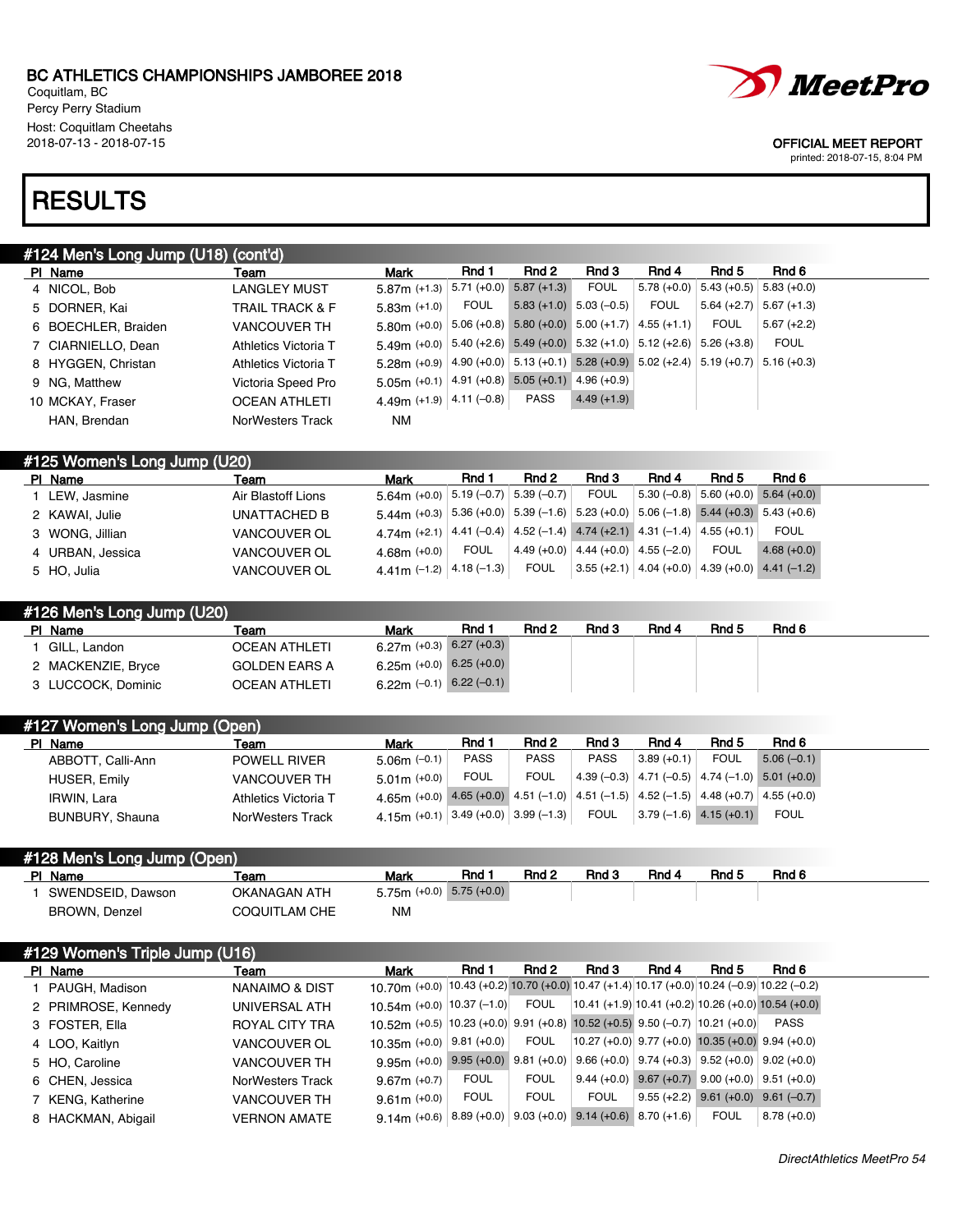Coquitlam, BC Percy Perry Stadium Host: Coquitlam Cheetahs<br>2018-07-13 - 2018-07-15



### OFFICIAL MEET REPORT

printed: 2018-07-15, 8:04 PM

## **RESULTS**

| #130 Men's Triple Jump (U16) |
|------------------------------|
|------------------------------|

|  | PI Name                        | Team                       | Mark                                                                                                                         | Rnd 1        | Rnd 2       | Rnd 3                                    | Rnd 4       | Rnd 5       | Rnd 6                                               |  |
|--|--------------------------------|----------------------------|------------------------------------------------------------------------------------------------------------------------------|--------------|-------------|------------------------------------------|-------------|-------------|-----------------------------------------------------|--|
|  | 1 ANIAMAKA, Praise             | UNIVERSAL ATH              | 12.92m (+0.8)   12.48 (-1.2)                                                                                                 |              | <b>FOUL</b> |                                          |             |             | 12.73 (+0.0) 12.59 (+0.7) 12.92 (+0.8) 12.18 (+0.9) |  |
|  | 2 SILLARS, Taylor              | UNIVERSAL ATH              | 11.19m (+1.0) $ 11.14$ (+0.8)                                                                                                |              | <b>FOUL</b> | 11.19 (+1.0) $9.83$ (+0.9) $9.95$ (+2.0) |             |             | <b>FOUL</b>                                         |  |
|  | 3 GATENSBY, Sean               | Athletics Victoria T       | 10.61 (+0.0) 10.61 (+0.0) 10.44 (+0.0) 10.43 (+2.0) 10.36 (+1.0) 9.54 (+1.2) 10.58 (+0.8)                                    |              |             |                                          |             |             |                                                     |  |
|  | 4 LOCKYER, Camron              | <b>LANGLEY MUST</b>        | 10.52m (+0.6) 10.26 (+0.0)                                                                                                   |              | FOUL        | $10.52 (+0.6) 10.31 (+0.0)$              |             | <b>FOUL</b> | <b>FOUL</b>                                         |  |
|  | 5 BARON, Cole                  | <b>POWELL RIVER</b>        | 10.45 (+1.5) 10.45 (+1.5) 10.01 (+0.0) 10.15 (+1.3) 9.74 (+0.0) 10.22 (+2.0) 10.07 (+1.2)                                    |              |             |                                          |             |             |                                                     |  |
|  | ROSSOUW, Ben                   | <b>COWICHAN VALL</b>       | NM                                                                                                                           |              |             |                                          |             |             |                                                     |  |
|  |                                |                            |                                                                                                                              |              |             |                                          |             |             |                                                     |  |
|  |                                |                            |                                                                                                                              |              |             |                                          |             |             |                                                     |  |
|  | #131 Women's Triple Jump (U18) |                            |                                                                                                                              |              |             |                                          |             |             |                                                     |  |
|  | PI Name                        | Team                       | Mark                                                                                                                         | Rnd 1        | Rnd 2       | Rnd 3                                    | Rnd 4       | Rnd 5       | Rnd 6                                               |  |
|  | 1 DUTCHAK, Rebecca             | Athletics Victoria T       | 11.24m (+0.8) 11.24 (+0.8) 10.97 (+0.0) 10.97 (+1.6) 11.18 (+0.5) 11.17 (+0.8) 10.97 (+0.0)                                  |              |             |                                          |             |             |                                                     |  |
|  | 2 MITCHELL, Makayla            | NANAIMO & DIST             | 10.24m $(+2.4)$                                                                                                              | $9.39(+1.0)$ | <b>FOUL</b> | $10.24 (+2.4)$                           | <b>FOUL</b> | <b>FOUL</b> | $9.58(+0.3)$                                        |  |
|  | 3 LAKEVOLD, Madison            | <b>TRAIL TRACK &amp; F</b> | 9.73m (+0.8) $\vert$ 9.40 (+0.7) $\vert$ 9.16 (+1.3) $\vert$ 9.50 (-0.2) $\vert$ 9.37 (+0.2) $\vert$ 8.92 (+1.4) 9.73 (+0.8) |              |             |                                          |             |             |                                                     |  |
|  | FEJER, Kailey                  | OKANAGAN ATH               | NM                                                                                                                           |              |             |                                          |             |             |                                                     |  |
|  |                                |                            |                                                                                                                              |              |             |                                          |             |             |                                                     |  |

| #132 Men's Triple Jump (U18) |                      |                                                                                              |             |       |                               |             |             |                             |
|------------------------------|----------------------|----------------------------------------------------------------------------------------------|-------------|-------|-------------------------------|-------------|-------------|-----------------------------|
| PI Name                      | Team                 | Mark                                                                                         | Rnd 1       | Rnd 2 | Rnd 3                         | Rnd 4       | Rnd 5       | Rnd 6                       |
| O'FLYNN, Michael             | NorWesters Track     | 12 01 m (+0.0) 11.99 (+0.0) 11.32 (+0.0) 12.01 (+0.0) 11.69 (+0.4) 11.14 (+0.0) 11.61 (-0.6) |             |       |                               |             |             |                             |
| 2 BELCHER, Jeremy            | ROYAL CITY TRA       | $12.01$ m (+0.0) $ 11.66$ (+0.0)                                                             |             | FOUL  | <b>FOUL</b>                   | <b>FOUL</b> |             | $11.80 (-0.5) 12.01 (+0.0)$ |
| 3 HYGGEN, Christan           | Athletics Victoria T | 11.60 $m$ (+1.0)                                                                             | <b>FOUL</b> |       | 11.60 $(+1.0)$ 11.30 $(+0.0)$ | 11.56       | <b>FOUL</b> | <b>FOUL</b>                 |

| Rnd 3<br>Rnd 4<br>Rnd 1<br>Rnd 2<br>Rnd 5<br>Rnd 6<br>PI Name<br>Mark<br>Team<br><b>FOUL</b><br><b>FOUL</b><br>$10.16 (+0.0) 10.20 (+1.0)$<br>10.20m (+1.0) 10.17 (+2.2) 10.06 (+0.0)<br>WONG, Jillian<br><b>VANCOUVER OL</b><br>FOUL<br>FOUL<br>$9.57(+0.0)$<br>FOUL<br>$\vert 9.85 (+1.0) \vert$<br>9.92<br>$9.92m$ (NW)<br><b>VANCOUVER OL</b><br>2 HO. Julia | #133 Women's Triple Jump (U20) |  |  |  |  |
|------------------------------------------------------------------------------------------------------------------------------------------------------------------------------------------------------------------------------------------------------------------------------------------------------------------------------------------------------------------|--------------------------------|--|--|--|--|
|                                                                                                                                                                                                                                                                                                                                                                  |                                |  |  |  |  |
|                                                                                                                                                                                                                                                                                                                                                                  |                                |  |  |  |  |
|                                                                                                                                                                                                                                                                                                                                                                  |                                |  |  |  |  |

| #134 Men's Triple Jump (U20) |               |                  |       |                                                            |       |       |       |       |  |  |
|------------------------------|---------------|------------------|-------|------------------------------------------------------------|-------|-------|-------|-------|--|--|
| PI Name                      | Team          | Mark             | Rnd 1 | Rnd 2                                                      | Rnd 3 | Rnd 4 | Rnd 5 | Rnd 6 |  |  |
| MACKENZIE, Bryce             | GOLDEN EARS A | 13.79 $m$ (+0.0) | FOUL  | $13.11$ (-0.1) 13.79 (+0.0) 13.25 (+2.1) 13.51 (+0.5) FOUL |       |       |       |       |  |  |

| #135 Women's Triple Jump (Open) |                      |                                                                         |             |             |       |                             |       |                |  |  |
|---------------------------------|----------------------|-------------------------------------------------------------------------|-------------|-------------|-------|-----------------------------|-------|----------------|--|--|
| PI Name                         | Team                 | Mark                                                                    | Rnd 1       | Rnd 2       | Rnd 3 | Rnd 4                       | Rnd 5 | Rnd 6          |  |  |
| HUSER, Emily                    | <b>VANCOUVER TH</b>  | $10.80m (+0.0)$                                                         | <b>FOUL</b> | <b>FOUL</b> |       | $10.50 (+0.0) 10.80 (+0.0)$ | FOUL  | $10.65 (+1.7)$ |  |  |
| 2 IRWIN, Lara                   | Athletics Victoria T | $9.89$ m (+0.0) $9.89$ (+0.0) $9.07$ (+2.9) $9.67$ (+0.5) $9.36$ (+0.2) |             |             |       |                             | FOUL  | FOUL           |  |  |

### #136 Men's Triple Jump (Open) PIName **Team Team Mark Rnd 1 Rnd 2 Rnd 3 Rnd 4** Rnd 5 Rnd 6 BROWN, Denzel COQUITLAM CHE NM

### #137 Women's Shot Put (U16)

| 3KG |                    |                      |        |       |       |       |       |       |       |
|-----|--------------------|----------------------|--------|-------|-------|-------|-------|-------|-------|
|     | PI Name            | Team                 | Mark   | Rnd 1 | Rnd 2 | Rnd 3 | Rnd 4 | Rnd 5 | Rnd 6 |
|     | BHANDAL, Jasmin    | KAJAKS TRACK         | 11.91m |       |       |       |       |       |       |
|     | 2 YAU, Noelle      | <b>VANCOUVER TH</b>  | 11.04m |       |       |       |       |       |       |
|     | 3 HETTINGA, Abby   | <b>VERNON AMATE</b>  | 10.64m |       |       |       |       |       |       |
|     | 4 FERNBACK, Sophie | <b>OCEAN ATHLETI</b> | 9.52m  |       |       |       |       |       |       |
|     | 5 BARTON, Faith    | <b>CAMPBELL RIVE</b> | 9.41m  |       |       |       |       |       |       |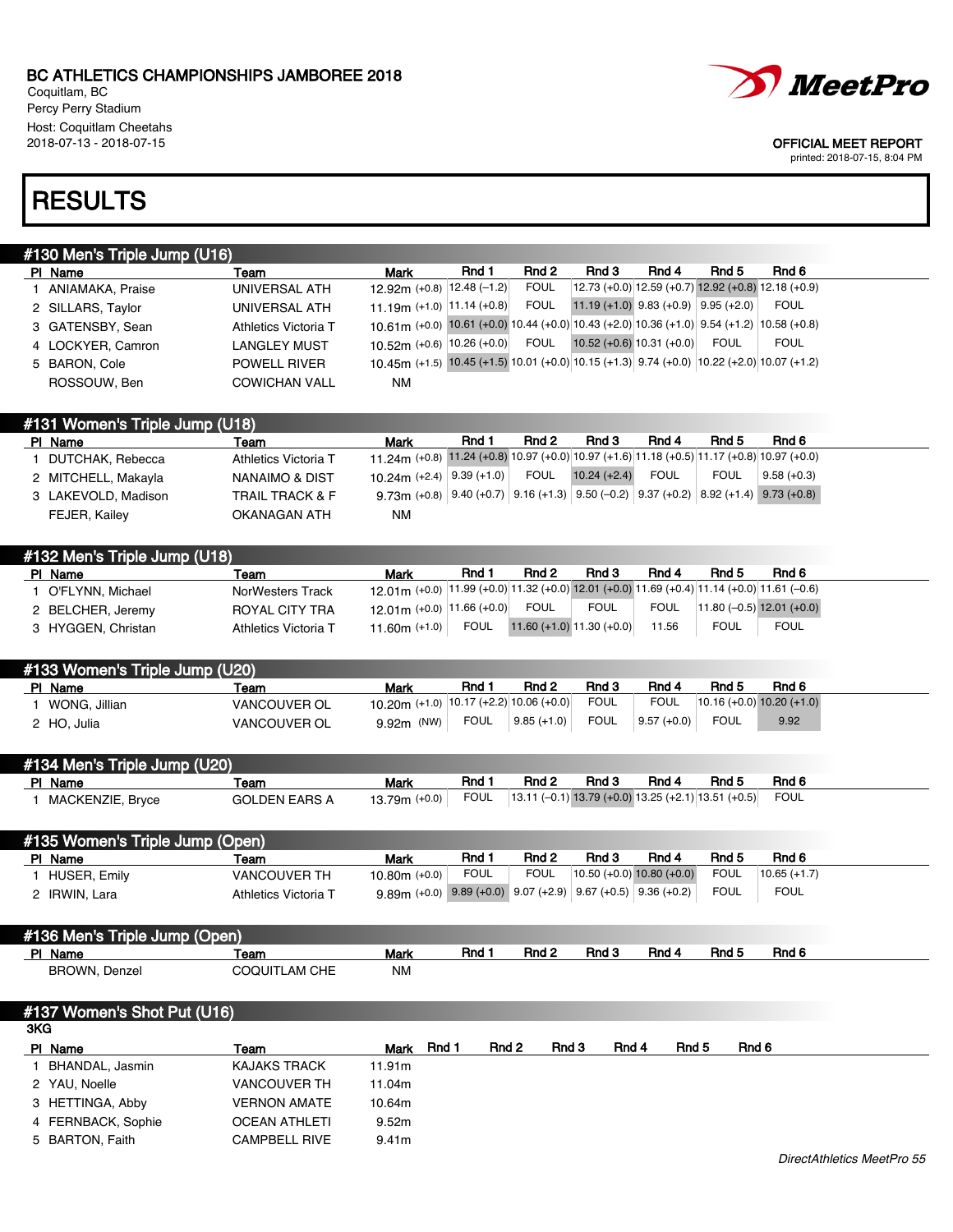8 MORFITT, Chantal **COMOX VALLEY** 7.70m

Coquitlam, BC Percy Perry Stadium Host: Coquitlam Cheetahs<br>2018-07-13 - 2018-07-15



| #137 Women's Shot Put (U16) (cont'd) |                       |               |       |       |       |       |       |
|--------------------------------------|-----------------------|---------------|-------|-------|-------|-------|-------|
| PI Name                              | Team                  | Rnd 1<br>Mark | Rnd 2 | Rnd 3 | Rnd 4 | Rnd 5 | Rnd 6 |
| LENTON, Jade                         | <b>GOLDEN EARS A</b>  | 8.36m         |       |       |       |       |       |
| HALL. Isabella                       | <b>ALBERNI VALLEY</b> | 8.16m         |       |       |       |       |       |

### #138 Men's Shot Put (U16)

| 4KG |                     |                      |        |       |       |       |       |       |       |
|-----|---------------------|----------------------|--------|-------|-------|-------|-------|-------|-------|
|     | PI Name             | Team                 | Mark   | Rnd 1 | Rnd 2 | Rnd 3 | Rnd 4 | Rnd 5 | Rnd 6 |
|     | 1 OGBEIWI, Michael  | South Surrey Athl    | 15.44m |       |       |       |       |       |       |
|     | 2 NIJJAR, Charanjit | UNIVERSAL ATH        | 14.70m |       |       |       |       |       |       |
|     | 3 ULIANA, Matthew   | <b>VANCOUVER TH</b>  | 13.63m |       |       |       |       |       |       |
|     | 4 HUSSEIN, Kai      | <b>GOLDEN EARS A</b> | 13.59m |       |       |       |       |       |       |
|     | 5 HEROLD, Lucas     | <b>KAJAKS TRACK</b>  | 12.48m |       |       |       |       |       |       |
|     | 6 DIROM, Luke       | <b>CAMPBELL RIVE</b> | 11.09m |       |       |       |       |       |       |
|     | 7 LONGLEY, Ethan    | South Surrey Athl    | 10.71m |       |       |       |       |       |       |
|     |                     |                      |        |       |       |       |       |       |       |

### #139 Women's Shot Put (U18)

| 3KG |                           |                           |        |       |       |       |       |       |       |
|-----|---------------------------|---------------------------|--------|-------|-------|-------|-------|-------|-------|
|     | PI Name                   | Team                      | Mark   | Rnd 1 | Rnd 2 | Rnd 3 | Rnd 4 | Rnd 5 | Rnd 6 |
|     | 1 GABRI, Dolly            | South Surrey Athl         | 14.46m |       |       |       |       |       |       |
|     | 2 DADSON, Michelle        | South Surrey Athl         | 13.92m |       |       |       |       |       |       |
|     | 3 PATRY-SMITH, Jv         | ROYAL CITY TRA            | 13.81m |       |       |       |       |       |       |
|     | 4 CORRALES NELSON, Shiloh | <b>Burnaby Striders T</b> | 12.96m |       |       |       |       |       |       |
|     | 5 BANGAR, Simran          | UNIVERSAL ATH             | 12.00m |       |       |       |       |       |       |
|     | 6 HAINTZ, Mateya          | UNATTACHED B              | 11.90m |       |       |       |       |       |       |
|     | 7 HETTINGA, Madelyn       | <b>VERNON AMATE</b>       | 11.66m |       |       |       |       |       |       |
|     | 8 PARSAKISH, Anna         | NorWesters Track          | 11.35m |       |       |       |       |       |       |
|     | 9 HANGER, Kaitlyn         | ROYAL CITY TRA            | 10.06m |       |       |       |       |       |       |
|     | 10 MCKEAN, Kamryn         | ALBERNI VALLEY            | 9.76m  |       |       |       |       |       |       |
|     |                           |                           |        |       |       |       |       |       |       |

#### #140 Men's Shot Put (U18) 5KG

| ---- |                    |                            |            |       |       |       |       |       |
|------|--------------------|----------------------------|------------|-------|-------|-------|-------|-------|
|      | PI Name            | Team                       | Mark Rnd 1 | Rnd 2 | Rnd 3 | Rnd 4 | Rnd 5 | Rnd 6 |
|      | SOBTI. Druv        | <b>KAJAKS TRACK</b>        | 16.97m     |       |       |       |       |       |
|      | 2 CHONG, Jarrett   | South Surrey Athl          | 16.69m     |       |       |       |       |       |
|      | 3 BHANDAL, Igam    | <b>KAJAKS TRACK</b>        | 13.66m     |       |       |       |       |       |
|      | 4 O'FLYNN, Michael | NorWesters Track           | 12.67m     |       |       |       |       |       |
|      | 5 DE JAGER, Darin  | <b>TRAIL TRACK &amp; F</b> | 12.07m     |       |       |       |       |       |
|      | 6 HOEY, Caleb      | NorWesters Track           | 11.57m     |       |       |       |       |       |
|      |                    |                            |            |       |       |       |       |       |

### #142 Men's Shot Put (U20) 6KG

| PI Name            | Team                 | Mark    | Rnd   | Rnd 2       | Rnd 3       | Rnd 4       | Rnd 5 | Rnd 6 |
|--------------------|----------------------|---------|-------|-------------|-------------|-------------|-------|-------|
| GILL. Landon       | <b>OCEAN ATHLETI</b> | 13.68m  | 13.68 | <b>FOUL</b> | <b>FOUL</b> | <b>FOUL</b> | 13.37 | 13.38 |
| 2 DAHL, Erik       | <b>KAJAKS TRACK</b>  | 12.81ml | 12.81 | <b>FOUL</b> | 12.70       | 12.56       | 12.53 | 12.76 |
| 3 LUCCOCK, Dominic | <b>OCEAN ATHLETI</b> | 11.31ml | 10.83 | 10.71       | 11.31       | 11.02       | 10.89 | 10.90 |



### OFFICIAL MEET REPORT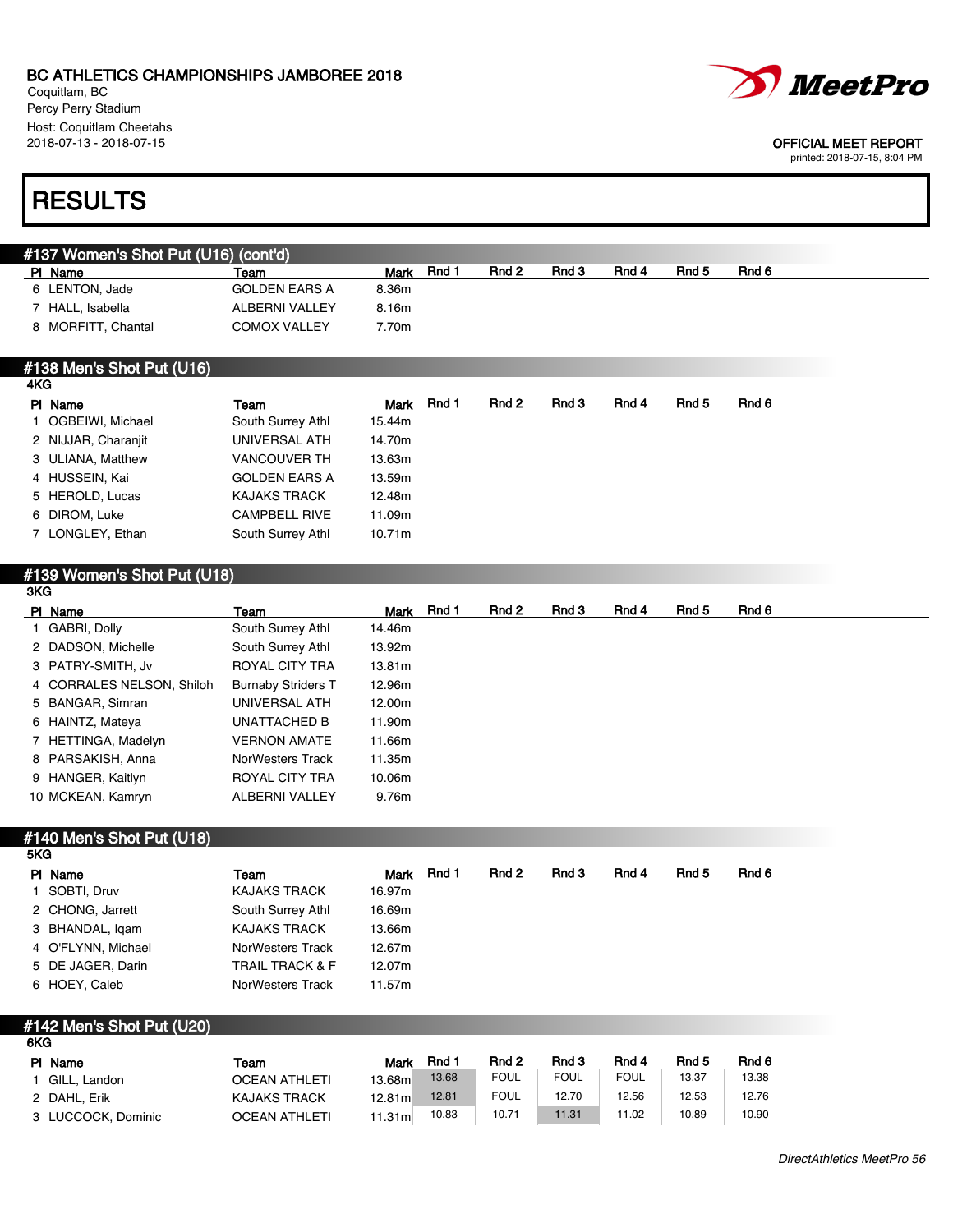Coquitlam, BC Percy Perry Stadium Host: Coquitlam Cheetahs



#### 2018-07-13 - 2018-07-15 OFFICIAL MEET REPORT

printed: 2018-07-15, 8:04 PM

## **RESULTS**

## #144 Men's Shot Put (Open) 7.26KG PIName **Team Team Mark Rnd 1 Rnd 2 Rnd 3 Rnd 4 Rnd 5** Rnd 6 Rnd 6 Rnd 5 Rnd 6 Rnd 5 Rnd 6 Rnd 5 Rnd 6 Rnd 6 Rnd 6 1 PARAHOO, Vikram VANCOUVER TH 10.54m 10.14 9.80 10.16 9.77 10.46 10.54 STEWART, Greg KAMLOOPS TRA NM DAVIDESCU, Paul VANCOUVER TH NM #145 Women's Shot Put (Para) 3KG PIName **Team Team Mark Rnd 1 Rnd 2 Rnd 3 Rnd 4 Rnd 5 Rnd 6** 1 BROCKWAY, Jessye WC Race Series S 6.43m 6.31 6.43 6.39 6.20 6.07 6.25 #146 Men's Shot Put (Para) 4KG PIName **Team Team Mark Rnd 1 Rnd 2 Rnd 3 Rnd 4 Rnd 5 Rnd 6** 1 DARLING, Dakoda WC Race Series S 8.58m 8.03 8.58 8.33 8.51 8.48 7.73 2 SOLLA, Eddy WC Race Series S 7.43m 7.23 7.19 7.29 7.43 7.20 7.20 3 DEWITT, Nathan WC Race Series S 6.62m 5.05 5.73 5.08 5.79 5.23 6.62 4 YUEN, Daryl WC Race Series S 5.63m 4.86 5.63 5.38 5.13 5.06 5.44 #147 Women's Discus (U16) 1KG PIName **Team Team Mark Rnd 1 Rnd 2 Rnd 3 Rnd 4 Rnd 5** Rnd 6 Rnd 6 Rnd 5 Rnd 6 Rnd 5 Rnd 6 Rnd 5 Rnd 6 Rnd 6 Rnd 6 1 YAU, Noelle VANCOUVER TH 32.68m 31.03 28.30 32.68 30.35 26.89 26.45 2 BHANDAL, Jasmin KAJAKS TRACK 31.55m 30.62 26.79 FOUL 31.55 FOUL FOUL 3 HETTINGA, Abby VERNON AMATE 28.83m 24.79 FOUL 28.83 28.01 25.83 FOUL 4 HALL, Isabella ALBERNI VALLEY 24.70m 21.85 FOUL 24.70 FOUL FOUL 23.02 5 WIDESKI, Victoria KAJAKS TRACK 24.65m FOUL 22.15 24.65 9.20 FOUL 20.96 6 BARTON, Faith CAMPBELL RIVE 21.04m FOUL FOUL 13.27 19.35 FOUL 21.04 7 MORFITT, Chantal COMOX VALLEY 19.02m 17.15 19.02 18.22 17.72 17.72 17.19 #148 Men's Discus (U16) 1KG PIName **Team Team Mark Rnd 1 Rnd 2 Rnd 3 Rnd 4 Rnd 5** Rnd 6 Rnd 6 Rnd 6 Rnd 6 Rnd 6 Rnd 6 Rnd 6 Rnd 6 Rnd 6 Rnd 6 1 OGBEIWI, Michael South Surrey Athl 50.81m 38.71 48.71 FOUL FOUL 50.81 45.64 2 NIJJAR, Charanjit UNIVERSAL ATH 45.85m 30.96 40.35 FOUL 45.85 41.96 44.19 3 ULIANA, Matthew VANCOUVER TH 42.77m 42.20 42.77 FOUL FOUL FOUL FOUL

| 3 ULIANA, Matthew    | <b>VANCOUVER TH</b>  | 42.77m             | 42.20 | 42.77       | <b>FOUL</b> | <b>FOUL</b> | <b>FOUL</b> | <b>FOUL</b> |
|----------------------|----------------------|--------------------|-------|-------------|-------------|-------------|-------------|-------------|
| 4 DIROM, Luke        | <b>CAMPBELL RIVE</b> | 39.74m             | 37.51 | 39.48       | 39.74       | 37.74       | <b>FOUL</b> | 37.24       |
| 5 PERRAS, Trent      | <b>CAMPBELL RIVE</b> | 39.48m             | 39.48 | <b>FOUL</b> | <b>FOUL</b> | <b>FOUL</b> | 38.94       | <b>FOUL</b> |
| 6 LONGLEY, Ethan     | South Surrey Athl    | 36.03m             | 35.37 | 28.91       | 32.24       | 36.03       | <b>FOUL</b> | 35.57       |
| 7 HEROLD, Lucas      | <b>KAJAKS TRACK</b>  | 35.65m             | 35.65 | 32.24       | 35.36       | <b>FOUL</b> | 25.86       | 34.35       |
| 8 KNIGHT, Jaden      | <b>KAMLOOPS TRA</b>  | 33.44m             | 31.74 | 33.44       | <b>FOUL</b> | <b>FOUL</b> | <b>FOUL</b> | 29.77       |
| 9 GATENSBY, Sean     | Athletics Victoria T | 30.37ml            | 26.25 | 30.18       | 30.37       |             |             |             |
| 10 TRUSTHAM, Jackson | <b>VALLEY ROYALS</b> | 27.81 <sub>m</sub> | 27.81 | 22.58       | 23.11       |             |             |             |
| ROSSOUW, Ben         | <b>COWICHAN VALL</b> | NM                 |       |             |             |             |             |             |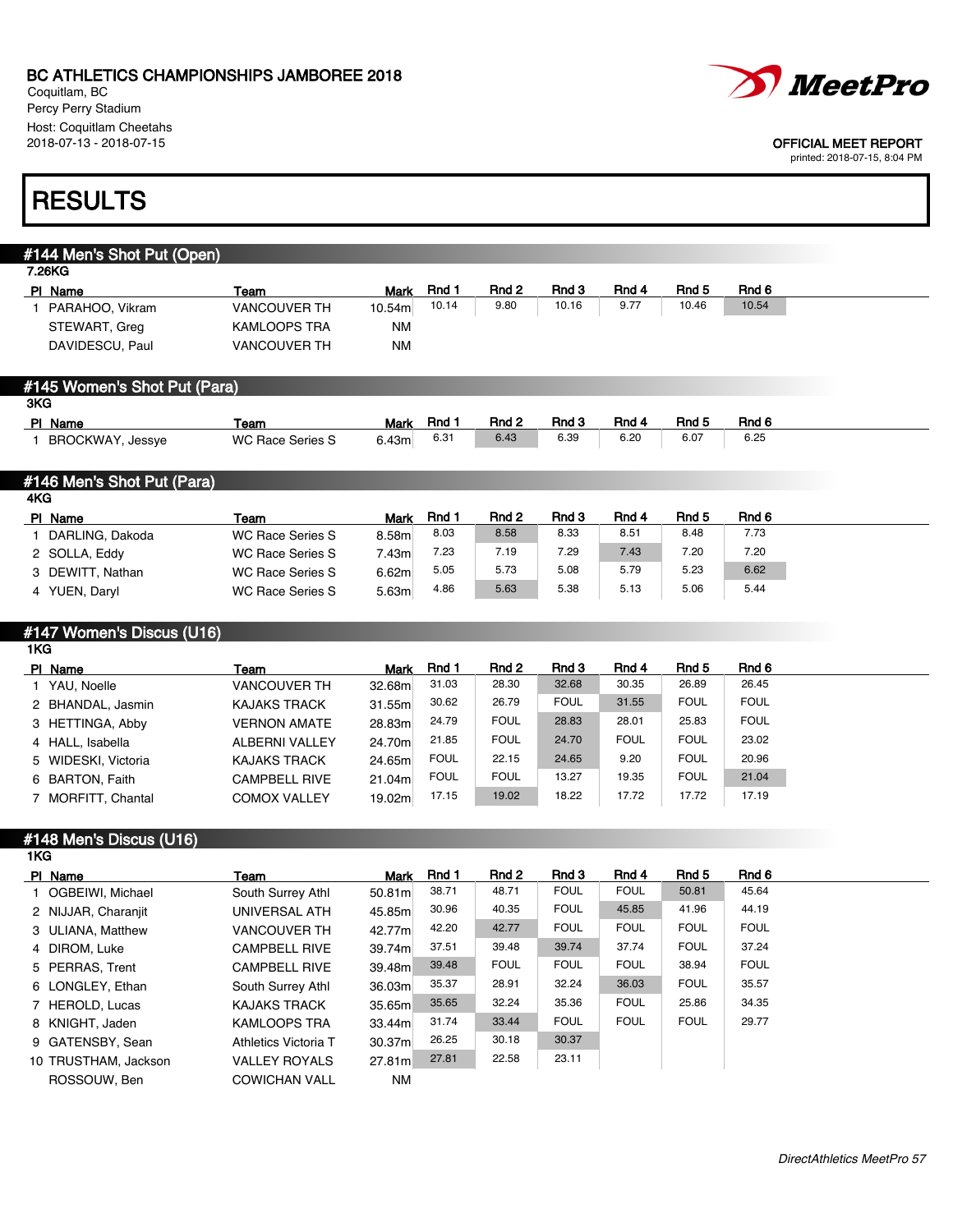Coquitlam, BC Percy Perry Stadium Host: Coquitlam Cheetahs<br>2018-07-13 - 2018-07-15



### OFFICIAL MEET REPORT

printed: 2018-07-15, 8:04 PM

## **RESULTS**

### #149 Women's Discus (U18)

| 1KG |                           |                           |        |            |       |       |       |       |       |
|-----|---------------------------|---------------------------|--------|------------|-------|-------|-------|-------|-------|
|     | PI Name                   | Team                      |        | Mark Rnd 1 | Rnd 2 | Rnd 3 | Rnd 4 | Rnd 5 | Rnd 6 |
|     | GABRI, Dolly              | South Surrey Athl         | 42.63m |            |       |       |       |       |       |
|     | 2 DADSON, Michelle        | South Surrey Athl         | 34.47m |            |       |       |       |       |       |
|     | 3 HAINTZ, Mateya          | <b>UNATTACHED B</b>       | 34.37m |            |       |       |       |       |       |
|     | 4 CORRALES NELSON, Shiloh | <b>Burnaby Striders T</b> | 33.78m |            |       |       |       |       |       |
|     | 5 BANGAR, Simran          | UNIVERSAL ATH             | 28.74m |            |       |       |       |       |       |
|     | 6 GILL, Tanisha           | <b>VALLEY ROYALS</b>      | 25.18m |            |       |       |       |       |       |
|     |                           |                           |        |            |       |       |       |       |       |

### #150 Men's Discus (U18) 1.5KG

| PI Name            | Team                       | Mark      | Rnd 1 | Rnd 2 | Rnd 3 | Rnd 4 | Rnd 5 | Rnd 6 |
|--------------------|----------------------------|-----------|-------|-------|-------|-------|-------|-------|
| 1 CHONG, Jarrett   | South Surrey Athl          | 45.50m    |       |       |       |       |       |       |
| 2 SOBTI, Druv      | KAJAKS TRACK               | 44.22m    |       |       |       |       |       |       |
| 3 O'FLYNN, Michael | NorWesters Track           | 41.30m    |       |       |       |       |       |       |
| 4 JULIEN, Alex     | <b>COMOX VALLEY</b>        | 35.07m    |       |       |       |       |       |       |
| 5 MCKAY, Fraser    | <b>OCEAN ATHLETI</b>       | 24.36m    |       |       |       |       |       |       |
| HOEY, Caleb        | NorWesters Track           | <b>NM</b> |       |       |       |       |       |       |
| DE JAGER, Darin    | <b>TRAIL TRACK &amp; F</b> | <b>NM</b> |       |       |       |       |       |       |

## #152 Men's Discus (U20)

| 1.75KG          |                      |             |       |       |       |       |       |       |
|-----------------|----------------------|-------------|-------|-------|-------|-------|-------|-------|
| PI Name         | Team                 | <b>Mark</b> | Rnd 1 | Rnd 2 | Rnd 3 | Rnd 4 | Rnd 5 | Rnd 6 |
| ILICIC, Luc     | <b>VANCOUVER TH</b>  | 44.27m      |       |       |       |       |       |       |
| 2 DAHL, Erik    | <b>KAJAKS TRACK</b>  | 36.03m      |       |       |       |       |       |       |
| HAMILTON, Rowan | <b>VALLEY ROYALS</b> | NM          |       |       |       |       |       |       |
|                 |                      |             |       |       |       |       |       |       |

## #153 Women's Discus (Open)

| 1KG |                  |                |             |       |       |       |       |       |       |
|-----|------------------|----------------|-------------|-------|-------|-------|-------|-------|-------|
|     | PI Name          | Team           | <b>Mark</b> | Rnd * | Rnd 2 | Rnd 3 | Rnd 4 | Rnd 5 | Rnd 6 |
|     | BHANDAL, Gurleen | KAJAKS TRACK   | 35.46m      |       |       |       |       |       |       |
|     | 2 MILLER, Hilary | ROYAL CITY TRA | 26.81m      |       |       |       |       |       |       |

### #154 Men's Discus (Open) 2KG PIName Team Team Mark Rnd 1 Rnd 2 Rnd 3 Rnd 4 Rnd 5 Rnd 6 1 MARA, Tyrell Unattached 51.04m 2 RUSSELL, Nicholas KAJAKS TRACK 47.93m 3 LI, Andrew **KAJAKS TRACK** 44.74m

| #155 Women's Discus (Para) |                  |        |            |                  |       |       |       |       |
|----------------------------|------------------|--------|------------|------------------|-------|-------|-------|-------|
| 1KG.                       |                  |        |            |                  |       |       |       |       |
| PI Name                    | Team             | Mark   | <b>Rnd</b> | Rnd <sub>2</sub> | Rnd 3 | Rnd 4 | Rnd 5 | Rnd 6 |
| BROCKWAY, Jessye           | WC Race Series S | 20.01m |            |                  |       |       |       |       |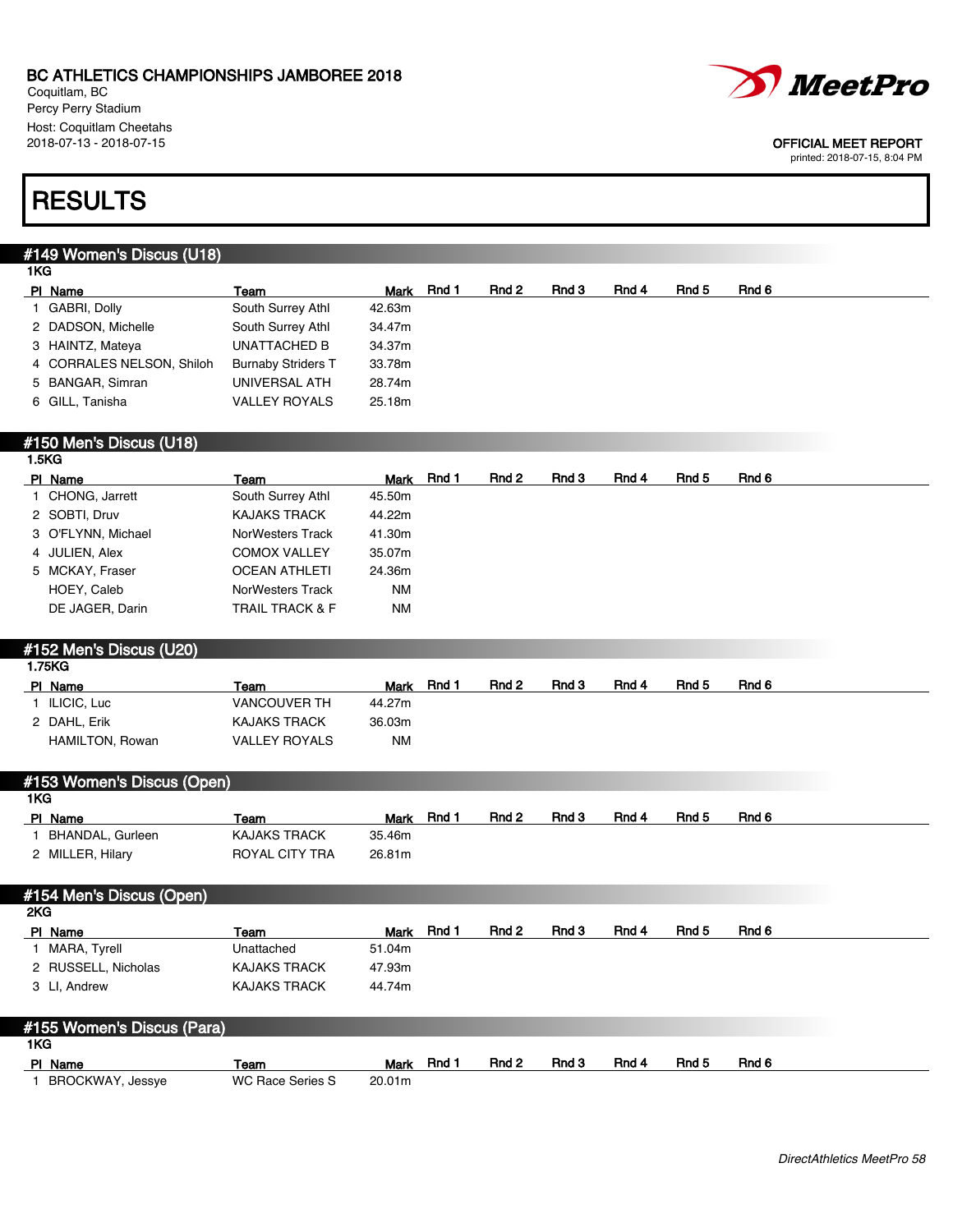Coquitlam, BC Percy Perry Stadium Host: Coquitlam Cheetahs<br>2018-07-13 - 2018-07-15

# **RESULTS**

#### #156 Men's Discus (Para)  $1KG$

| PI Name         | Team             | Mark   | Rnd | Rnd 2 | Rnd 3 | Rnd 4 | Rnd 5 | Rnd 6 |
|-----------------|------------------|--------|-----|-------|-------|-------|-------|-------|
| DARLING, Dakoda | WC Race Series S | 30.78m |     |       |       |       |       |       |
| 2 SOLLA, Eddy   | WC Race Series S | 24.05m |     |       |       |       |       |       |
| 3 YUEN, Daryl   | WC Race Series S | 17.21m |     |       |       |       |       |       |
|                 |                  |        |     |       |       |       |       |       |

#### #157 Women's Hammer (U16) 3KG

| PI Name              | Team                      | <b>Mark</b> | Rnd 1       | Rnd 2       | Rnd 3       | Rnd 4       | Rnd 5       | Rnd 6       |
|----------------------|---------------------------|-------------|-------------|-------------|-------------|-------------|-------------|-------------|
| 1 MORFITT, Chantal   | <b>COMOX VALLEY</b>       | 40.60m      | 40.60       | <b>FOUL</b> | 34.18       | <b>FOUL</b> | <b>FOUL</b> | 35.75       |
| 2 LUNDMAN, Olivia    | <b>NANAIMO &amp; DIST</b> | 38.89m      | <b>FOUL</b> | <b>FOUL</b> | 38.89       | <b>FOUL</b> | <b>FOUL</b> | <b>FOUL</b> |
| 3 WIDESKI, Victoria  | <b>KAJAKS TRACK</b>       | 37.04m      | 37.04       | 36.95       | <b>FOUL</b> | <b>FOUL</b> | 32.27       | <b>FOUL</b> |
| 4 BHANDAL, Jasmin    | <b>KAJAKS TRACK</b>       | 36.88m      | 36.88       | 34.70       | 34.92       | 34.28       | <b>FOUL</b> | 34.13       |
| 5 HALL, Isabella     | <b>ALBERNI VALLEY</b>     | 36.29m      | 33.99       | 32.17       | 36.29       | <b>FOUL</b> | <b>FOUL</b> | 30.60       |
| 6 KOLODKO, Sasha     | <b>UNATTACHED B</b>       | 35.59ml     | <b>FOUL</b> | <b>FOUL</b> | <b>FOUL</b> | 35.59       | 35.08       | 32.74       |
| 7 HUTCHISON, Allyssa | <b>VALLEY ROYALS</b>      | 21.21m      | 21.21       | 17.48       | <b>FOUL</b> | 19.15       | 15.40       | 18.94       |

#### #158 Men's Hammer (U16) 4KG

| PI Name                | Team                 | <b>Mark</b> | Rnd 1       | Rnd 2       | Rnd 3       | Rnd 4       | Rnd 5       | Rnd 6       |
|------------------------|----------------------|-------------|-------------|-------------|-------------|-------------|-------------|-------------|
| 1 OGBEIWI, Michael     | South Surrey Athl    | 46.42m      | 44.71       | 46.42       | 43.46       | <b>FOUL</b> | <b>FOUL</b> | 43.62       |
| 2 ULIANA, Matthew      | <b>VANCOUVER TH</b>  | 45.80m      | 42.77       | 45.40       | <b>FOUL</b> | <b>FOUL</b> | <b>FOUL</b> | 45.80       |
| 3 PERRAS, Trent        | <b>CAMPBELL RIVE</b> | 44.10ml     | 44.10       | <b>FOUL</b> | 42.62       | <b>FOUL</b> | 40.62       | 42.77       |
| 4 LONGLEY, Ethan       | South Surrey Athl    | 41.77m      | 38.60       | 34.89       | 41.77       | 40.38       | <b>FOUL</b> | 40.64       |
| 5 HEROLD, Lucas        | <b>KAJAKS TRACK</b>  | 34.81m      | 34.81       | 31.21       | 34.78       | <b>FOUL</b> | 32.48       | <b>FOUL</b> |
| 6 GATENSBY, Sean       | Athletics Victoria T | 31.11m      | 29.88       | 28.80       | 29.85       | 31.11       | <b>FOUL</b> | 29.03       |
| 7 DIROM, Luke          | <b>CAMPBELL RIVE</b> | 30.49m      | <b>FOUL</b> | <b>FOUL</b> | 30.02       | 30.49       | 29.78       | 29.43       |
| <b>WESNOSKI, Rocco</b> | <b>OCEAN ATHLETI</b> | <b>NM</b>   |             |             |             |             |             |             |
|                        |                      |             |             |             |             |             |             |             |

#### #159 Women's Hammer (U18) 3KG

| PI Name                   | Team                      | Mark    | Rnd 1       | Rnd 2       | Rnd 3       | Rnd 4       | Rnd 5       | Rnd 6       |
|---------------------------|---------------------------|---------|-------------|-------------|-------------|-------------|-------------|-------------|
| 1 HAINTZ, Mateya          | UNATTACHED B              | 57.53m  | <b>FOUL</b> | 57.53       | 54.88       | 55.32       | 56.32       | 56.92       |
| 2 PRICE-ROBERTS, Phoebe   | UNATTACHED B              | 57.20m  | 53.65       | 55.68       | 57.20       | 56.55       | <b>FOUL</b> | 56.60       |
| 3 CORRALES NELSON, Shiloh | <b>Burnaby Striders T</b> | 46.46m  | 45.02       | 46.46       | <b>FOUL</b> | <b>FOUL</b> | <b>FOUL</b> | 42.34       |
| 4 DADSON, Michelle        | South Surrey Athl         | 45.29ml | 45.29       | 45.06       | <b>FOUL</b> | <b>FOUL</b> | <b>FOUL</b> | 41.02       |
| 5 HANGER, Kaitlyn         | ROYAL CITY TRA            | 44.23m  | 43.96       | 42.50       | 42.21       | 43.95       | 44.23       |             |
| 6 LINIEWSKI, Zuzanna      | ROYAL CITY TRA            | 42.02m  | 39.06       | 39.80       | <b>FOUL</b> | 42.02       | 39.93       | 40.77       |
| 7 GILL, Tanisha           | <b>VALLEY ROYALS</b>      | 38.46m  | 32.99       | 34.93       | 36.67       | 38.46       | <b>FOUL</b> | <b>FOUL</b> |
| 8 YEP. Francesca          | <b>KAJAKS TRACK</b>       | 33.44m  | 33.44       | <b>FOUL</b> | 32.51       | 30.93       | 31.48       | 29.95       |
| 9 MCKEAN, Kamryn          | <b>ALBERNI VALLEY</b>     | 32.84m  | 32.84       | 30.42       | 32.12       |             |             |             |
| 10 SURIYA, Shaunika       | <b>LANGLEY MUST</b>       | 32.65m  | 32.37       | 30.83       | 32.65       |             |             |             |
| 11 MITCHELL, Makavla      | NANAIMO & DIST            | 29.02m  | <b>FOUL</b> | 29.02       | <b>FOUL</b> |             |             |             |



### OFFICIAL MEET REPORT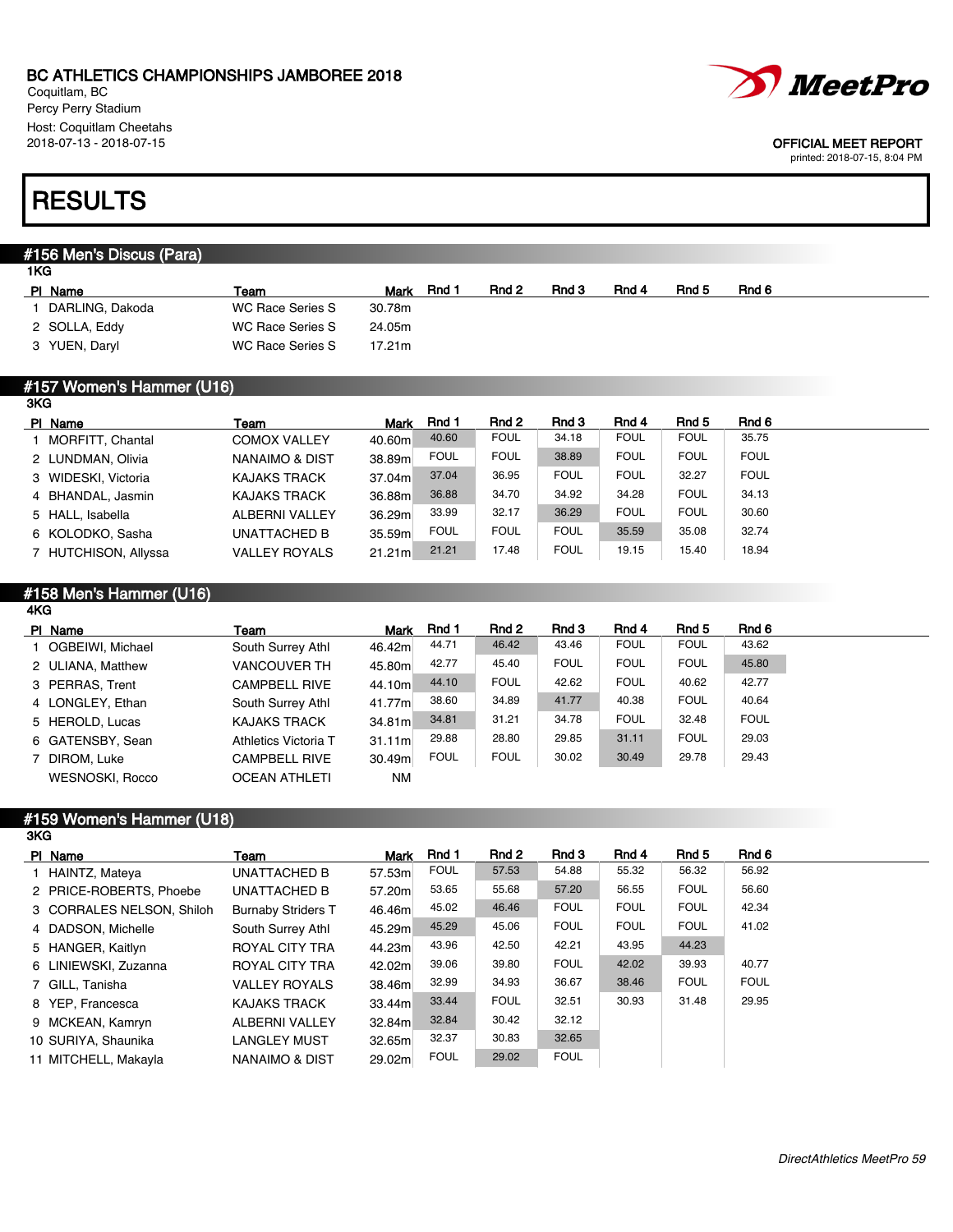Coquitlam, BC Percy Perry Stadium Host: Coquitlam Cheetahs<br>2018-07-13 - 2018-07-15



#### OFFICIAL MEET REPORT

printed: 2018-07-15, 8:04 PM

## **RESULTS**

### #160 Men's Hammer (U18)

| 5KG               |                           |        |             |             |       |             |             |             |  |
|-------------------|---------------------------|--------|-------------|-------------|-------|-------------|-------------|-------------|--|
| PI Name           | Team                      | Mark   | Rnd 1       | Rnd 2       | Rnd 3 | Rnd 4       | Rnd 5       | Rnd 6       |  |
| KATZBERG, Ethan   | <b>NANAIMO &amp; DIST</b> | 56.62m | 51.68       | 55.00       | 56.62 | <b>FOUL</b> | <b>FOUL</b> | <b>FOUL</b> |  |
| 2 BHANDAL, Igam   | <b>KAJAKS TRACK</b>       | 54.71m | <b>FOUL</b> | <b>FOUL</b> | 54.71 | 53.94       | 54.06       | 53.57       |  |
| 3 ARNOLD, Matthew | UNATTACHED B              | 53.95m | 52.40       | 53.95       | 51.39 | <b>FOUL</b> | <b>FOUL</b> | <b>FOUL</b> |  |
| NARANG, Udesh     | <b>VALLEY ROYALS</b>      | ΝM     |             |             |       |             |             |             |  |

|     | #161 Women's Hammer (U20) |
|-----|---------------------------|
| 4KG |                           |

| PI Name                 | Team                 | Mark   | Rnd 1       | Rnd 2 | Rnd 3 | Rnd 4       | Rnd 5 | Rnd 6 |
|-------------------------|----------------------|--------|-------------|-------|-------|-------------|-------|-------|
| CAYENNE, Nia            | South Surrey Athl    | 47.80m | 45.42       | 45.15 | 47.77 | <b>FOUL</b> | 45.78 | 47.80 |
| 2 DUBOIS, Jenna         | South Surrey Athl    | 31.60m | <b>FOUL</b> | 26.75 | 26.72 | 31.04       | 29.54 | 31.60 |
| 3 KAMAGIANIS, Stephania | <b>VALLEY ROYALS</b> | 26.98m | <b>FOUL</b> | 23.19 | 26.12 | 25.20       | 26.98 | 23.26 |

### #162 Men's Hammer (U20)

| 6KG |                     |                      |        |       |       |       |       |       |       |
|-----|---------------------|----------------------|--------|-------|-------|-------|-------|-------|-------|
|     | PI Name             | Team                 | Mark   | Rnd 1 | Rnd 2 | Rnd 3 | Rnd 4 | Rnd 5 | Rnd 6 |
|     | HAMILTON, Rowan     | <b>VALLEY ROYALS</b> | 63.72m |       |       |       |       |       |       |
|     | 2 CORNELL, Nicholas | OKANAGAN ATH         | 50.65m |       |       |       |       |       |       |
|     | GONDARA, Vikramjit  | <b>VALLEY ROYALS</b> | NM     |       |       |       |       |       |       |

## #163 Women's Hammer (Open)

| 4KG.                  |                     |        |             |       |             |             |       |             |  |
|-----------------------|---------------------|--------|-------------|-------|-------------|-------------|-------|-------------|--|
| PI Name               | Team                | Mark   | Rnd 1       | Rnd 2 | Rnd 3       | Rnd 4       | Rnd 5 | Rnd 6       |  |
| STUART, Lauren        | UNATTACHED B        | 63.63m | 63.63       | 63.02 | <b>FOUL</b> | <b>FOUL</b> | 62.24 | <b>FOUL</b> |  |
| 2 VANDERVLIET, Megann | UNATTACHED B        | 61.07m | 59.31       | 60.31 | 58.37       | 58.51       | 61.07 | 60.90       |  |
| 3 BOTSIS, Chanell     | <b>KAJAKS TRACK</b> | 59.94m | 56.79       | 59.94 | 59.43       | 58.19       | 57.45 | 58.96       |  |
| 4 BUTLER, Kaila       | UNATTACHED B        | 57.42m | <b>FOUL</b> | 55.57 | <b>FOUL</b> | <b>FOUL</b> | 57.42 | <b>FOUL</b> |  |
| 5 KENNEDY, Samantha   | <b>KAJAKS TRACK</b> | 54.69m | 52.33       | 51.45 | 53.81       | 54.69       | 51.42 | 53.90       |  |

#### #164 Men's Hammer (Open) 7.26KG

| .                |                      |        |       |       |       |       |       |       |  |
|------------------|----------------------|--------|-------|-------|-------|-------|-------|-------|--|
| PI Name          | Team                 | Mark   | Rnd 1 | Rnd 2 | Rnd 3 | Rnd 4 | Rnd 5 | Rnd 6 |  |
| YEP, Sebastian   | KAJAKS TRACK         | 56.61m |       |       |       |       |       |       |  |
| 2 DRIVER, Jayden | <b>VALLEY ROYALS</b> | 50.68m |       |       |       |       |       |       |  |
| 3 WU, Tiger      | UNATTACHED B         | 47.26m |       |       |       |       |       |       |  |
|                  |                      |        |       |       |       |       |       |       |  |

| Team                                                                                                                                                                                            |        | Rnd 2      | Rnd 3 | Rnd 4 | Rnd 5 | Rnd 6 |
|-------------------------------------------------------------------------------------------------------------------------------------------------------------------------------------------------|--------|------------|-------|-------|-------|-------|
| <b>COQUITLAM CHE</b>                                                                                                                                                                            | 34.78m |            |       |       |       |       |
| NANAIMO & DIST                                                                                                                                                                                  | 31.61m |            |       |       |       |       |
| <b>VANCOUVER TH</b>                                                                                                                                                                             | 30.35m |            |       |       |       |       |
| NANAIMO & DIST                                                                                                                                                                                  | 28.97m |            |       |       |       |       |
| <b>VANCOUVER TH</b>                                                                                                                                                                             | 25.93m |            |       |       |       |       |
| <b>COMOX VALLEY</b>                                                                                                                                                                             | 21.78m |            |       |       |       |       |
| <b>COQUITLAM CHE</b>                                                                                                                                                                            | 18.71m |            |       |       |       |       |
| #165 Women's Javelin (U16)<br>500G<br>PI Name<br>BAJARUNAS, Liepa<br>2 PAUGH, Madison<br>3 YAU, Noelle<br>4 URBANOWICZ, Sonya<br>5 HUI, Natalie<br>6 MORFITT, Chantal<br>7 CHIANG-TSUI, Madison |        | Mark Rnd 1 |       |       |       |       |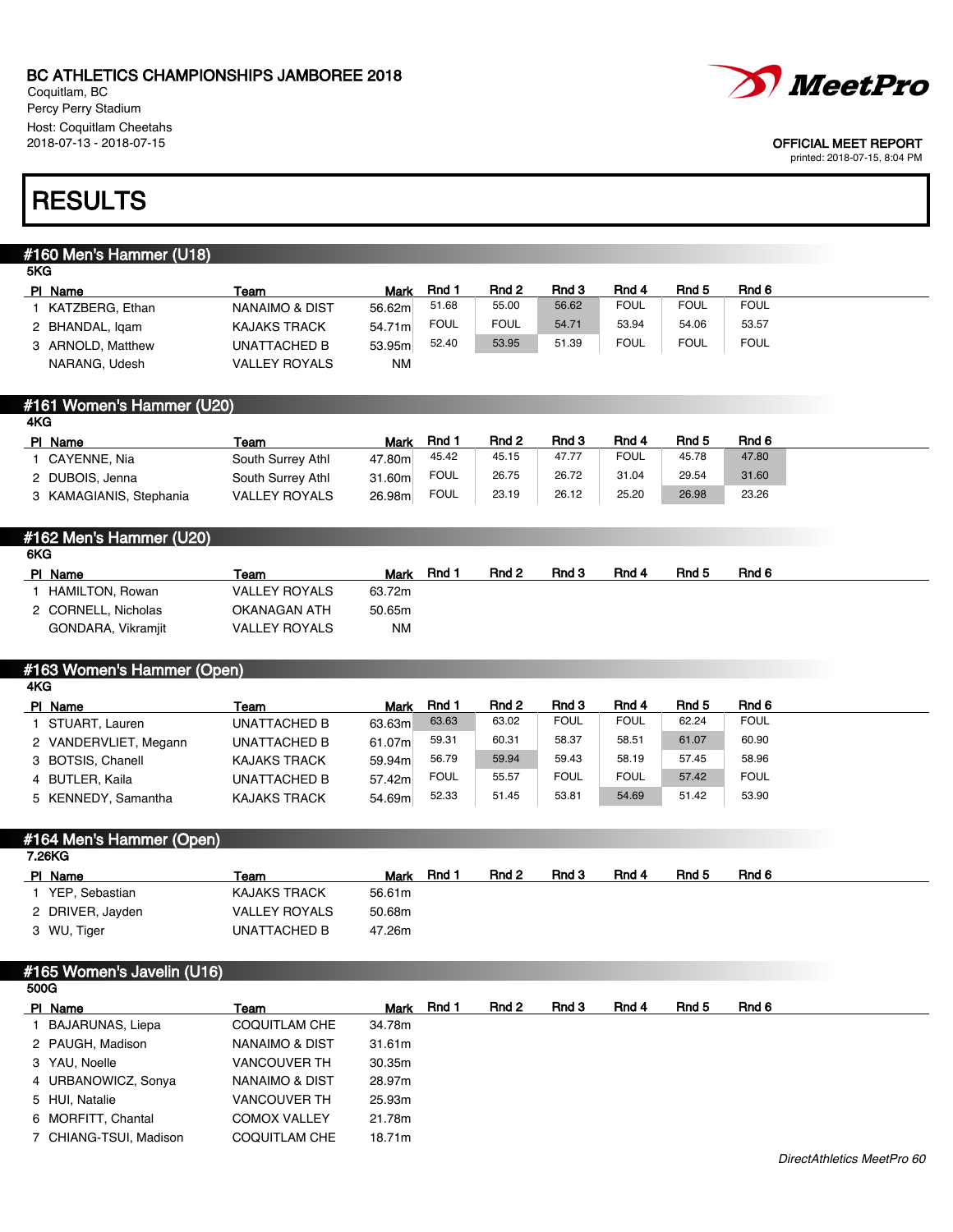Coquitlam, BC Percy Perry Stadium Host: Coquitlam Cheetahs<br>2018-07-13 - 2018-07-15



### OFFICIAL MEET REPORT

|      | <b>RESULTS</b>                                 |                            |             |       |       |       |       |                  |       |
|------|------------------------------------------------|----------------------------|-------------|-------|-------|-------|-------|------------------|-------|
|      |                                                |                            |             |       |       |       |       |                  |       |
|      | #165 Women's Javelin (U16) (cont'd)<br>PI Name | Team                       | <b>Mark</b> | Rnd 1 | Rnd 2 | Rnd 3 | Rnd 4 | Rnd 5            | Rnd 6 |
|      | 8 BARTON, Faith                                | CAMPBELL RIVE              | 17.12m      |       |       |       |       |                  |       |
|      | CLEMENS, Erin                                  | <b>COQUITLAM CHE</b>       | ΝM          |       |       |       |       |                  |       |
|      |                                                |                            |             |       |       |       |       |                  |       |
|      | #166 Men's Javelin (U16)                       |                            |             |       |       |       |       |                  |       |
| 600G |                                                |                            |             |       |       |       |       |                  |       |
|      | PI Name                                        | Team                       | Mark        | Rnd 1 | Rnd 2 | Rnd 3 | Rnd 4 | Rnd <sub>5</sub> | Rnd 6 |
|      | 1 DIROM, Luke                                  | <b>CAMPBELL RIVE</b>       | 47.95m      |       |       |       |       |                  |       |
|      | 2 BIBBY, Cole                                  | UNATTACHED B               | 44.73m      |       |       |       |       |                  |       |
|      | 3 KNIGHT, Jaden                                | <b>KAMLOOPS TRA</b>        | 42.93m      |       |       |       |       |                  |       |
|      | 4 ROSSOUW, Ben                                 | <b>COWICHAN VALL</b>       | 36.64m      |       |       |       |       |                  |       |
|      | 5 STEVENSON, Ty                                | <b>GOLDEN EARS A</b>       | 36.59m      |       |       |       |       |                  |       |
|      | 6 BARON, Cole                                  | <b>POWELL RIVER</b>        | 34.80m      |       |       |       |       |                  |       |
|      | 7 TRUSTHAM, Jackson                            | <b>VALLEY ROYALS</b>       | 26.18m      |       |       |       |       |                  |       |
|      |                                                |                            |             |       |       |       |       |                  |       |
|      | #167 Women's Javelin (U18)                     |                            |             |       |       |       |       |                  |       |
| 500G |                                                |                            |             |       |       |       |       |                  |       |
|      | PI Name                                        | Team                       | Mark        | Rnd 1 | Rnd 2 | Rnd 3 | Rnd 4 | Rnd <sub>5</sub> | Rnd 6 |
|      | 1 PATRY-SMITH, Jv                              | <b>ROYAL CITY TRA</b>      | 44.90m      |       |       |       |       |                  |       |
|      | 2 SAVELA, Lauryn                               | ROYAL CITY TRA             | 40.72m      |       |       |       |       |                  |       |
|      | 3 MCKEAN, Kamryn                               | ALBERNI VALLEY             | 39.99m      |       |       |       |       |                  |       |
|      | 4 HAMNETT, Georgia                             | <b>COQUITLAM CHE</b>       | 36.12m      |       |       |       |       |                  |       |
|      | 5 SARA, Eniko                                  | <b>BC Flyers Athletic</b>  | 31.79m      |       |       |       |       |                  |       |
|      | 6 MITCHELL, Makayla                            | <b>NANAIMO &amp; DIST</b>  | 27.06m      |       |       |       |       |                  |       |
|      | 7 HETTINGA, Madelyn                            | <b>VERNON AMATE</b>        | 26.25m      |       |       |       |       |                  |       |
|      | 8 YEP, Francesca                               | KAJAKS TRACK               | 26.10m      |       |       |       |       |                  |       |
|      |                                                |                            |             |       |       |       |       |                  |       |
|      | #168 Men's Javelin (U18)                       |                            |             |       |       |       |       |                  |       |
| 700G |                                                |                            |             |       |       |       |       |                  |       |
|      | PI Name                                        | Team                       | Mark        | Rnd 1 | Rnd 2 | Rnd 3 | Rnd 4 | Rnd 5            | Rnd 6 |
|      | 1 CHONG, Jarrett                               | South Surrey Athl          | 63.25m      |       |       |       |       |                  |       |
|      | 2 TAYLOR, Jacob                                | Unattached                 | 59.33m      |       |       |       |       |                  |       |
|      | 3 PAYNE, Elliott                               | <b>VALLEY ROYALS</b>       | 56.65m      |       |       |       |       |                  |       |
|      | 4 GERINGER, Tanner                             | <b>VALLEY ROYALS</b>       | 52.06m      |       |       |       |       |                  |       |
|      | 5 BIBBY, Shea                                  | <b>UNATTACHED B</b>        | 50.59m      |       |       |       |       |                  |       |
|      | 6 JULIEN, Alex                                 | <b>COMOX VALLEY</b>        | 50.18m      |       |       |       |       |                  |       |
|      | 7 O'FLYNN, Michael                             | NorWesters Track           | 41.87m      |       |       |       |       |                  |       |
|      | 8 CIARNIELLO, Dean                             | Athletics Victoria T       | 39.75m      |       |       |       |       |                  |       |
|      | 9 DE JAGER, Darin                              | <b>TRAIL TRACK &amp; F</b> | 36.08m      |       |       |       |       |                  |       |
|      | 10 LIM, Joshua                                 | ROYAL CITY TRA             | 34.34m      |       |       |       |       |                  |       |
|      | KLETTKE, Casey                                 | <b>COMOX VALLEY</b>        | <b>FOUL</b> |       |       |       |       |                  |       |
|      |                                                |                            |             |       |       |       |       |                  |       |
| 600G | #169 Women's Javelin (U20)                     |                            |             |       |       |       |       |                  |       |
|      | PI Name                                        | Team                       | Mark        | Rnd 1 | Rnd 2 | Rnd 3 | Rnd 4 | Rnd 5            | Rnd 6 |
|      | DENNESS, Rori                                  | <b>OCEAN ATHLETI</b>       | <b>NM</b>   |       |       |       |       |                  |       |
|      |                                                |                            |             |       |       |       |       |                  |       |